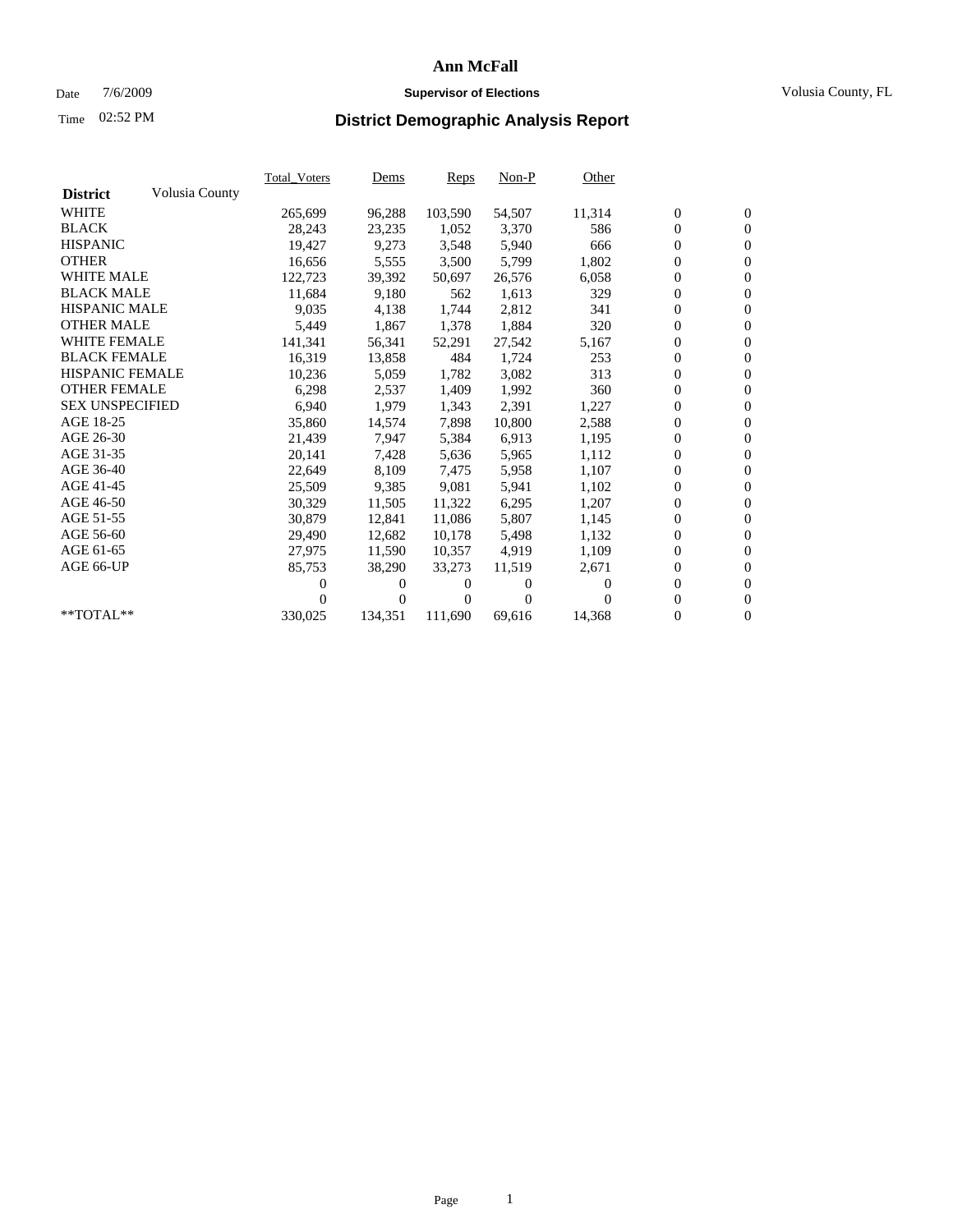### Date  $7/6/2009$  **Supervisor of Elections Supervisor of Elections** Volusia County, FL

|                        |                           | <b>Total Voters</b> | Dems         | Reps   | $Non-P$        | Other            |                  |                  |  |
|------------------------|---------------------------|---------------------|--------------|--------|----------------|------------------|------------------|------------------|--|
| <b>District</b>        | County Council District 1 |                     |              |        |                |                  |                  |                  |  |
| <b>WHITE</b>           |                           | 50,781              | 18,322       | 20,643 | 9,425          | 2,391            | $\boldsymbol{0}$ | $\boldsymbol{0}$ |  |
| <b>BLACK</b>           |                           | 4,456               | 3,677        | 165    | 519            | 95               | $\overline{0}$   | $\mathbf{0}$     |  |
| <b>HISPANIC</b>        |                           | 2,971               | 1,316        | 544    | 971            | 140              | $\overline{0}$   | $\mathbf{0}$     |  |
| <b>OTHER</b>           |                           | 2,921               | 962          | 700    | 965            | 294              | 0                | $\mathbf{0}$     |  |
| <b>WHITE MALE</b>      |                           | 23,237              | 7,420        | 10,007 | 4,524          | 1,286            | $\boldsymbol{0}$ | $\mathbf{0}$     |  |
| <b>BLACK MALE</b>      |                           | 1,822               | 1,448        | 76     | 239            | 59               | $\boldsymbol{0}$ | $\mathbf{0}$     |  |
| <b>HISPANIC MALE</b>   |                           | 1,345               | 596          | 261    | 420            | 68               | 0                | $\mathbf{0}$     |  |
| <b>OTHER MALE</b>      |                           | 936                 | 322          | 274    | 275            | 65               | $\boldsymbol{0}$ | $\mathbf{0}$     |  |
| <b>WHITE FEMALE</b>    |                           | 27,292              | 10,817       | 10,542 | 4,839          | 1,094            | 0                | $\mathbf{0}$     |  |
| <b>BLACK FEMALE</b>    |                           | 2,598               | 2,202        | 88     | 273            | 35               | 0                | $\Omega$         |  |
| <b>HISPANIC FEMALE</b> |                           | 1,603               | 711          | 280    | 543            | 69               | $\boldsymbol{0}$ | $\mathbf{0}$     |  |
| <b>OTHER FEMALE</b>    |                           | 1,108               | 442          | 264    | 340            | 62               | $\boldsymbol{0}$ | $\mathbf{0}$     |  |
| <b>SEX UNSPECIFIED</b> |                           | 1,188               | 319          | 260    | 427            | 182              | 0                | $\mathbf{0}$     |  |
| AGE 18-25              |                           | 6,499               | 2,194        | 1,728  | 2,053          | 524              | $\boldsymbol{0}$ | $\mathbf{0}$     |  |
| AGE 26-30              |                           | 4,086               | 1,423        | 1,146  | 1,247          | 270              | $\boldsymbol{0}$ | $\mathbf{0}$     |  |
| AGE 31-35              |                           | 3,892               | 1,301        | 1,233  | 1,088          | 270              | 0                | $\mathbf{0}$     |  |
| AGE 36-40              |                           | 4,418               | 1,519        | 1,581  | 1,096          | 222              | $\boldsymbol{0}$ | $\mathbf{0}$     |  |
| AGE 41-45              |                           | 4,987               | 1,695        | 1,993  | 1,087          | 212              | $\boldsymbol{0}$ | $\mathbf{0}$     |  |
| AGE 46-50              |                           | 5,753               | 2,147        | 2,254  | 1,094          | 258              | 0                | $\Omega$         |  |
| AGE 51-55              |                           | 5,769               | 2,388        | 2,192  | 952            | 237              | $\boldsymbol{0}$ | $\mathbf{0}$     |  |
| AGE 56-60              |                           | 5,451               | 2,388        | 1.976  | 839            | 248              | $\overline{0}$   | $\mathbf{0}$     |  |
| AGE 61-65              |                           | 5,015               | 2,214        | 1,891  | 713            | 197              | 0                | $\mathbf{0}$     |  |
| AGE 66-UP              |                           | 15,259              | 7,008        | 6,058  | 1,711          | 482              | $\overline{0}$   | $\mathbf{0}$     |  |
|                        |                           | 0                   | 0            | 0      | $\overline{0}$ | $\boldsymbol{0}$ | $\boldsymbol{0}$ | $\mathbf{0}$     |  |
|                        |                           | 0                   | $\mathbf{0}$ | 0      | $\Omega$       | $\Omega$         | 0                | $\mathbf{0}$     |  |
| $*$ TOTAL $**$         |                           | 61,129              | 24,277       | 22,052 | 11,880         | 2,920            | $\overline{0}$   | $\boldsymbol{0}$ |  |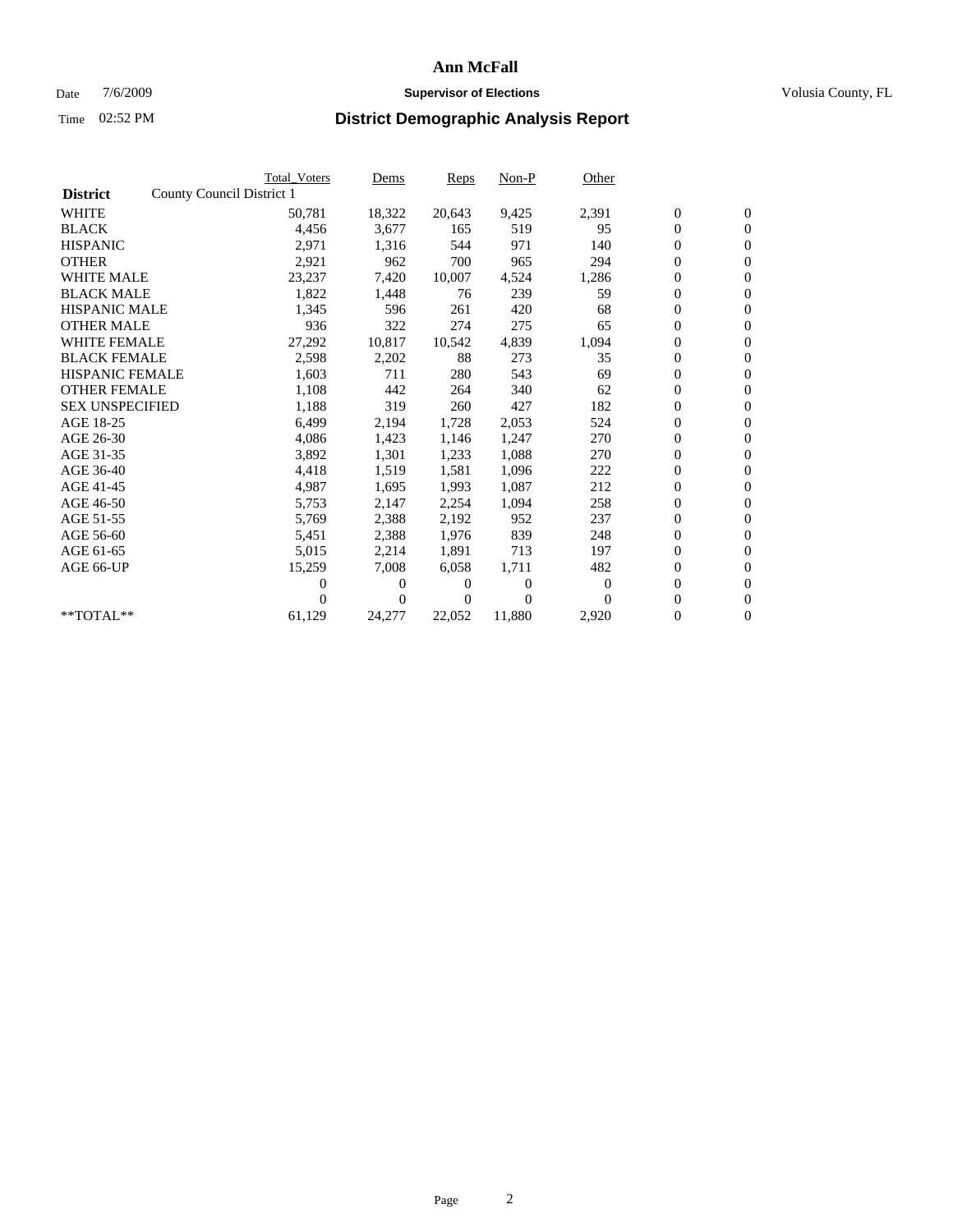### Date  $7/6/2009$  **Supervisor of Elections Supervisor of Elections** Volusia County, FL

|                        |                           | <b>Total Voters</b> | Dems     | Reps   | Non-P    | Other            |                  |                  |  |
|------------------------|---------------------------|---------------------|----------|--------|----------|------------------|------------------|------------------|--|
| <b>District</b>        | County Council District 2 |                     |          |        |          |                  |                  |                  |  |
| <b>WHITE</b>           |                           | 43,444              | 16,844   | 15,446 | 9,328    | 1,826            | $\boldsymbol{0}$ | $\boldsymbol{0}$ |  |
| <b>BLACK</b>           |                           | 11,100              | 9,372    | 323    | 1,223    | 182              | $\boldsymbol{0}$ | $\mathbf{0}$     |  |
| <b>HISPANIC</b>        |                           | 1,271               | 571      | 235    | 415      | 50               | $\boldsymbol{0}$ | $\mathbf{0}$     |  |
| <b>OTHER</b>           |                           | 3,335               | 1,334    | 560    | 1,115    | 326              | 0                | $\mathbf{0}$     |  |
| <b>WHITE MALE</b>      |                           | 20,326              | 6,993    | 7,673  | 4,631    | 1,029            | $\boldsymbol{0}$ | $\mathbf{0}$     |  |
| <b>BLACK MALE</b>      |                           | 4,421               | 3,615    | 171    | 554      | 81               | $\overline{0}$   | $\mathbf{0}$     |  |
| <b>HISPANIC MALE</b>   |                           | 610                 | 266      | 111    | 208      | 25               | $\boldsymbol{0}$ | $\mathbf{0}$     |  |
| <b>OTHER MALE</b>      |                           | 1,108               | 451      | 229    | 372      | 56               | $\boldsymbol{0}$ | $\mathbf{0}$     |  |
| <b>WHITE FEMALE</b>    |                           | 22,818              | 9,739    | 7,673  | 4,633    | 773              | $\boldsymbol{0}$ | $\mathbf{0}$     |  |
| <b>BLACK FEMALE</b>    |                           | 6,576               | 5,674    | 149    | 653      | 100              | 0                | $\mathbf{0}$     |  |
| <b>HISPANIC FEMALE</b> |                           | 649                 | 301      | 121    | 204      | 23               | $\boldsymbol{0}$ | $\mathbf{0}$     |  |
| <b>OTHER FEMALE</b>    |                           | 1,239               | 578      | 214    | 386      | 61               | $\overline{0}$   | $\mathbf{0}$     |  |
| <b>SEX UNSPECIFIED</b> |                           | 1,403               | 504      | 223    | 440      | 236              | 0                | $\mathbf{0}$     |  |
| AGE 18-25              |                           | 8,146               | 4,633    | 1,187  | 1,913    | 413              | $\overline{0}$   | $\mathbf{0}$     |  |
| AGE 26-30              |                           | 4,142               | 1,809    | 819    | 1,314    | 200              | 0                | $\mathbf{0}$     |  |
| AGE 31-35              |                           | 3,263               | 1,409    | 730    | 986      | 138              | $\boldsymbol{0}$ | $\mathbf{0}$     |  |
| AGE 36-40              |                           | 3,528               | 1,574    | 931    | 874      | 149              | 0                | $\mathbf{0}$     |  |
| AGE 41-45              |                           | 3,958               | 1,729    | 1,153  | 897      | 179              | $\boldsymbol{0}$ | $\mathbf{0}$     |  |
| AGE 46-50              |                           | 4,863               | 2,195    | 1,478  | 995      | 195              | 0                | $\mathbf{0}$     |  |
| AGE 51-55              |                           | 5,046               | 2,415    | 1,509  | 937      | 185              | $\boldsymbol{0}$ | $\mathbf{0}$     |  |
| AGE 56-60              |                           | 5,008               | 2,315    | 1,500  | 999      | 194              | 0                | $\mathbf{0}$     |  |
| AGE 61-65              |                           | 4,953               | 2,202    | 1,619  | 926      | 206              | 0                | $\mathbf{0}$     |  |
| AGE 66-UP              |                           | 16,243              | 7,840    | 5,638  | 2,240    | 525              | $\boldsymbol{0}$ | $\mathbf{0}$     |  |
|                        |                           | 0                   | $\theta$ | 0      | $\theta$ | $\boldsymbol{0}$ | $\overline{0}$   | $\mathbf{0}$     |  |
|                        |                           | 0                   | 0        | 0      | $\theta$ | $\Omega$         | 0                | $\mathbf{0}$     |  |
| **TOTAL**              |                           | 59,150              | 28,121   | 16,564 | 12,081   | 2,384            | 0                | $\boldsymbol{0}$ |  |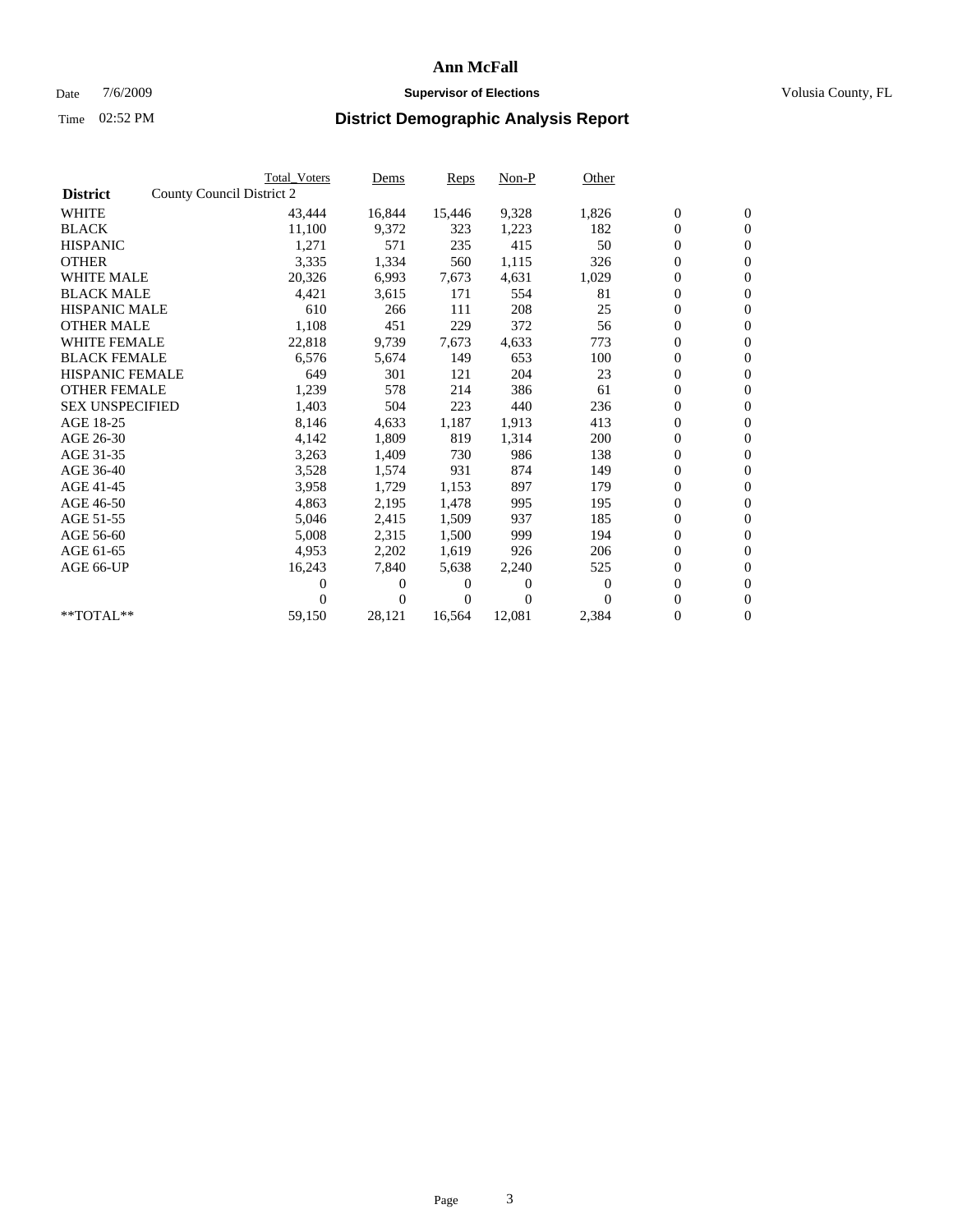### Date  $7/6/2009$  **Supervisor of Elections Supervisor of Elections** Volusia County, FL

|                        |                           | <b>Total Voters</b> | Dems           | Reps   | $Non-P$  | Other    |                  |                  |
|------------------------|---------------------------|---------------------|----------------|--------|----------|----------|------------------|------------------|
| <b>District</b>        | County Council District 3 |                     |                |        |          |          |                  |                  |
| <b>WHITE</b>           |                           | 66,039              | 24,103         | 25,192 | 14,228   | 2,516    | $\boldsymbol{0}$ | $\boldsymbol{0}$ |
| <b>BLACK</b>           |                           | 1,956               | 1,609          | 84     | 230      | 33       | $\overline{0}$   | $\mathbf{0}$     |
| <b>HISPANIC</b>        |                           | 953                 | 383            | 229    | 301      | 40       | $\overline{0}$   | $\mathbf{0}$     |
| <b>OTHER</b>           |                           | 2,768               | 771            | 600    | 1,030    | 367      | 0                | $\mathbf{0}$     |
| <b>WHITE MALE</b>      |                           | 30,480              | 9,892          | 12,335 | 6,926    | 1,327    | $\boldsymbol{0}$ | $\mathbf{0}$     |
| <b>BLACK MALE</b>      |                           | 890                 | 692            | 45     | 131      | 22       | $\boldsymbol{0}$ | $\mathbf{0}$     |
| <b>HISPANIC MALE</b>   |                           | 427                 | 158            | 97     | 151      | 21       | 0                | $\mathbf{0}$     |
| <b>OTHER MALE</b>      |                           | 884                 | 252            | 239    | 340      | 53       | $\boldsymbol{0}$ | $\mathbf{0}$     |
| <b>WHITE FEMALE</b>    |                           | 35,107              | 14,058         | 12,690 | 7,187    | 1,172    | 0                | $\mathbf{0}$     |
| <b>BLACK FEMALE</b>    |                           | 1,049               | 904            | 37     | 98       | 10       | 0                | $\Omega$         |
| <b>HISPANIC FEMALE</b> |                           | 516                 | 221            | 130    | 146      | 19       | $\boldsymbol{0}$ | $\mathbf{0}$     |
| <b>OTHER FEMALE</b>    |                           | 1,028               | 368            | 255    | 338      | 67       | 0                | $\mathbf{0}$     |
| <b>SEX UNSPECIFIED</b> |                           | 1,335               | 321            | 277    | 472      | 265      | 0                | $\Omega$         |
| AGE 18-25              |                           | 6,031               | 2,002          | 1,470  | 2,059    | 500      | $\overline{0}$   | $\mathbf{0}$     |
| AGE 26-30              |                           | 3,876               | 1,302          | 1,061  | 1,314    | 199      | 0                | $\mathbf{0}$     |
| AGE 31-35              |                           | 3,708               | 1,203          | 1,116  | 1,199    | 190      | 0                | $\mathbf{0}$     |
| AGE 36-40              |                           | 4,458               | 1,437          | 1,511  | 1,298    | 212      | $\overline{0}$   | $\mathbf{0}$     |
| AGE 41-45              |                           | 5,060               | 1,677          | 1,913  | 1,257    | 213      | 0                | $\mathbf{0}$     |
| AGE 46-50              |                           | 6,530               | 2,216          | 2,617  | 1,463    | 234      | 0                | $\Omega$         |
| AGE 51-55              |                           | 7,050               | 2,752          | 2,655  | 1,397    | 246      | $\boldsymbol{0}$ | $\mathbf{0}$     |
| AGE 56-60              |                           | 6,950               | 2,854          | 2.476  | 1.363    | 257      | 0                | $\mathbf{0}$     |
| AGE 61-65              |                           | 6,818               | 2,617          | 2,631  | 1,298    | 272      | 0                | $\Omega$         |
| AGE 66-UP              |                           | 21,235              | 8,806          | 8,655  | 3,141    | 633      | $\overline{0}$   | $\mathbf{0}$     |
|                        |                           | 0                   | 0              | 0      | $\theta$ | $\Omega$ | 0                | $\mathbf{0}$     |
|                        |                           | 0                   | $\overline{0}$ | 0      | $\Omega$ | $\Omega$ | 0                | $\mathbf{0}$     |
| $*$ TOTAL $**$         |                           | 71,716              | 26,866         | 26,105 | 15,789   | 2,956    | 0                | $\boldsymbol{0}$ |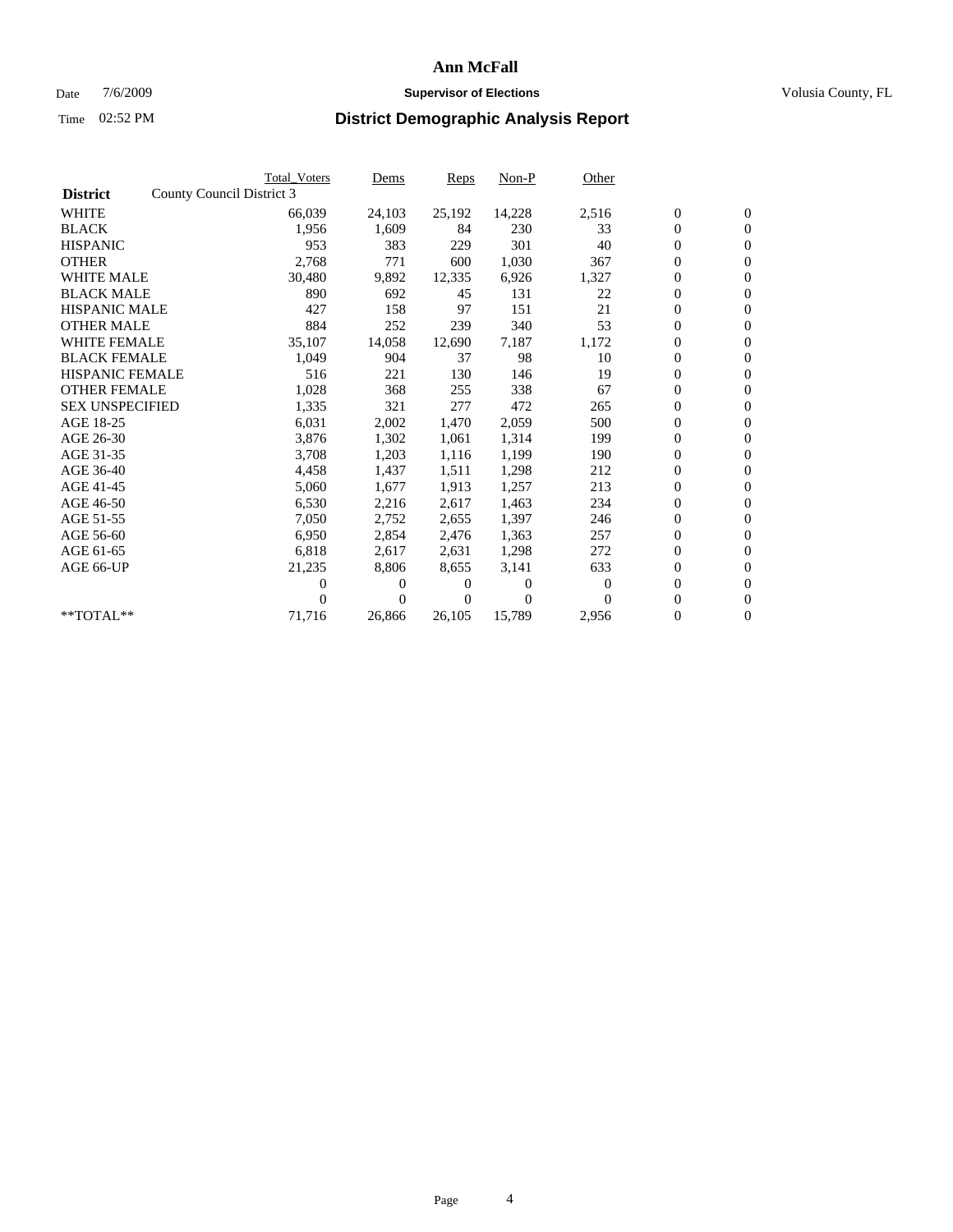### Date  $7/6/2009$  **Supervisor of Elections Supervisor of Elections** Volusia County, FL

|                        | <b>Total Voters</b>       | Dems             | Reps          | $Non-P$        | Other    |                  |                  |  |
|------------------------|---------------------------|------------------|---------------|----------------|----------|------------------|------------------|--|
| <b>District</b>        | County Council District 4 |                  |               |                |          |                  |                  |  |
| <b>WHITE</b>           |                           | 55,595<br>20,519 | 21,996        | 10,991         | 2,089    | $\boldsymbol{0}$ | $\boldsymbol{0}$ |  |
| <b>BLACK</b>           |                           | 5,509<br>4,535   | 197           | 666            | 111      | $\overline{0}$   | $\mathbf{0}$     |  |
| <b>HISPANIC</b>        |                           | 1,263<br>562     | 323           | 338            | 40       | $\overline{0}$   | $\mathbf{0}$     |  |
| <b>OTHER</b>           |                           | 1,225<br>3,616   | 837           | 1,216          | 338      | 0                | $\mathbf{0}$     |  |
| <b>WHITE MALE</b>      |                           | 25,386<br>8,240  | 10,658        | 5,375          | 1,113    | $\boldsymbol{0}$ | $\mathbf{0}$     |  |
| <b>BLACK MALE</b>      |                           | 2,205<br>1,719   | 112           | 307            | 67       | $\boldsymbol{0}$ | $\mathbf{0}$     |  |
| <b>HISPANIC MALE</b>   |                           | 577<br>232       | 160           | 161            | 24       | 0                | $\mathbf{0}$     |  |
| <b>OTHER MALE</b>      |                           | 1,194<br>384     | 327           | 417            | 66       | $\boldsymbol{0}$ | $\mathbf{0}$     |  |
| <b>WHITE FEMALE</b>    |                           | 29,880<br>12,172 | 11,215        | 5,537          | 956      | 0                | $\mathbf{0}$     |  |
| <b>BLACK FEMALE</b>    |                           | 3,267<br>2,784   | 85            | 355            | 43       | 0                | $\Omega$         |  |
| <b>HISPANIC FEMALE</b> |                           | 676<br>325       | 158           | 177            | 16       | $\boldsymbol{0}$ | $\mathbf{0}$     |  |
| <b>OTHER FEMALE</b>    |                           | 1,381<br>561     | 354           | 399            | 67       | $\boldsymbol{0}$ | $\mathbf{0}$     |  |
| <b>SEX UNSPECIFIED</b> |                           | 1,417<br>424     | 284           | 483            | 226      | 0                | $\mathbf{0}$     |  |
| AGE 18-25              |                           | 6,855<br>2,836   | 1,638         | 1,929          | 452      | $\overline{0}$   | $\mathbf{0}$     |  |
| AGE 26-30              |                           | 3,857<br>1,511   | 999           | 1,166          | 181      | 0                | $\mathbf{0}$     |  |
| AGE 31-35              |                           | 3,448<br>1,339   | 944           | 985            | 180      | 0                | $\mathbf{0}$     |  |
| AGE 36-40              |                           | 1,412<br>3,953   | 1,374         | 982            | 185      | $\overline{0}$   | $\mathbf{0}$     |  |
| AGE 41-45              |                           | 1,753<br>4,726   | 1,735         | 1,057          | 181      | $\boldsymbol{0}$ | $\mathbf{0}$     |  |
| AGE 46-50              |                           | 5,762<br>2,210   | 2,193         | 1,156          | 203      | 0                | $\Omega$         |  |
| AGE 51-55              |                           | 6,049<br>2,555   | 2,202         | 1,109          | 183      | $\boldsymbol{0}$ | $\mathbf{0}$     |  |
| AGE 56-60              |                           | 2,608<br>6,113   | 2,129         | 1,169          | 207      | 0                | $\mathbf{0}$     |  |
| AGE 61-65              |                           | 6,026<br>2,409   | 2,315         | 1,071          | 231      | 0                | $\mathbf{0}$     |  |
| AGE 66-UP              |                           | 19,194<br>8,208  | 7,824         | 2,587          | 575      | $\overline{0}$   | $\mathbf{0}$     |  |
|                        |                           | 0                | 0<br>0        | $\overline{0}$ | $\bf{0}$ | $\boldsymbol{0}$ | $\mathbf{0}$     |  |
|                        |                           | 0                | $\Omega$<br>0 | $\Omega$       | $\Omega$ | 0                | $\mathbf{0}$     |  |
| $*$ TOTAL $**$         | 65,983                    | 26,841           | 23,353        | 13,211         | 2,578    | $\overline{0}$   | $\boldsymbol{0}$ |  |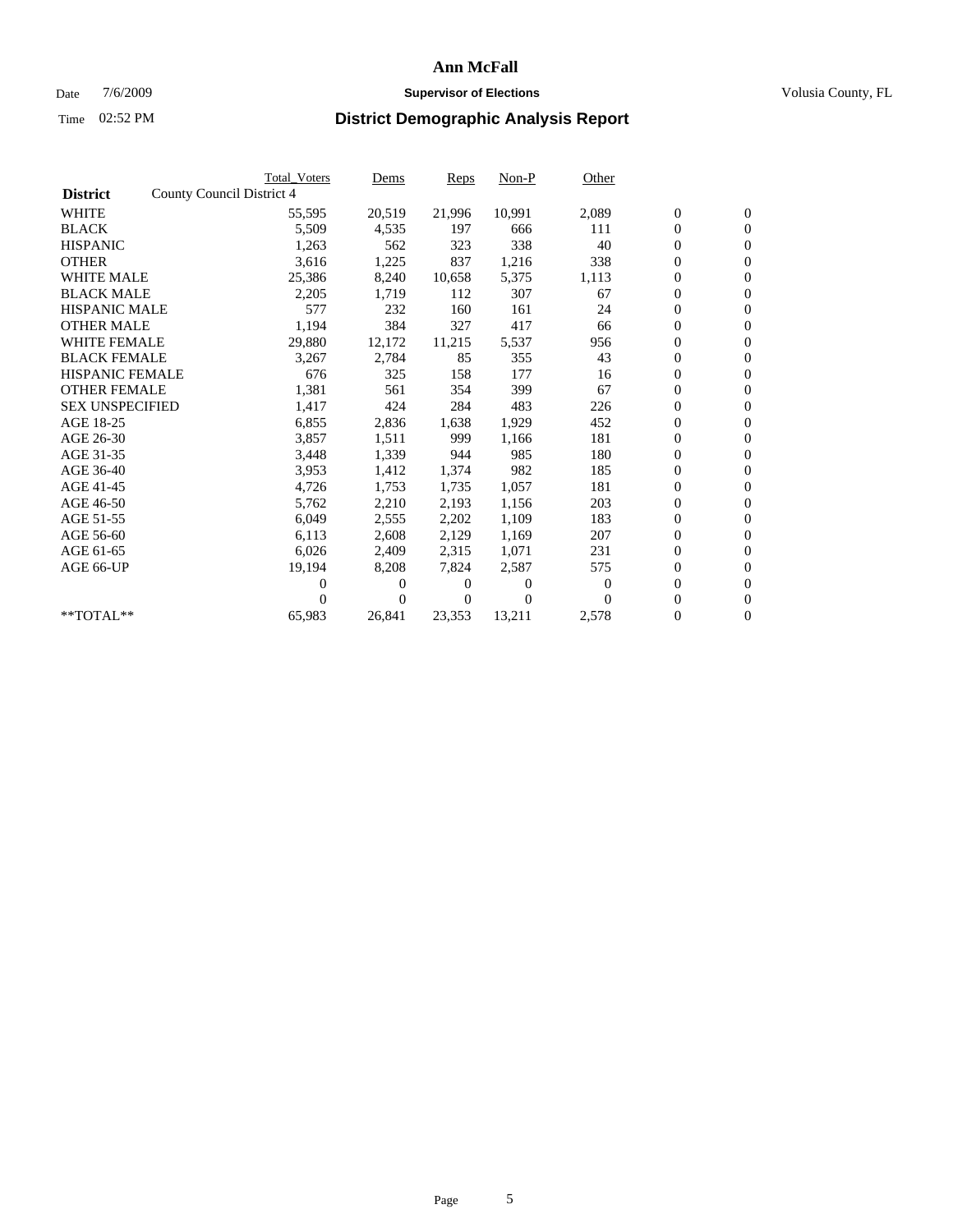### Date  $7/6/2009$  **Supervisor of Elections Supervisor of Elections** Volusia County, FL

|                        |                           | <b>Total Voters</b> | Dems           | Reps   | Non-P    | Other    |                  |                  |  |
|------------------------|---------------------------|---------------------|----------------|--------|----------|----------|------------------|------------------|--|
| <b>District</b>        | County Council District 5 |                     |                |        |          |          |                  |                  |  |
| <b>WHITE</b>           |                           | 49,840              | 16,500         | 20,313 | 10,535   | 2,492    | $\boldsymbol{0}$ | $\boldsymbol{0}$ |  |
| <b>BLACK</b>           |                           | 5,222               | 4,042          | 283    | 732      | 165      | $\boldsymbol{0}$ | $\mathbf{0}$     |  |
| <b>HISPANIC</b>        |                           | 12,969              | 6,441          | 2,217  | 3,915    | 396      | $\boldsymbol{0}$ | $\mathbf{0}$     |  |
| <b>OTHER</b>           |                           | 4,016               | 1,263          | 803    | 1,473    | 477      | 0                | $\mathbf{0}$     |  |
| <b>WHITE MALE</b>      |                           | 23,294              | 6,847          | 10,024 | 5,120    | 1,303    | $\boldsymbol{0}$ | $\mathbf{0}$     |  |
| <b>BLACK MALE</b>      |                           | 2,346               | 1,706          | 158    | 382      | 100      | $\overline{0}$   | $\mathbf{0}$     |  |
| <b>HISPANIC MALE</b>   |                           | 6,076               | 2,886          | 1,115  | 1,872    | 203      | 0                | $\mathbf{0}$     |  |
| <b>OTHER MALE</b>      |                           | 1,327               | 458            | 309    | 480      | 80       | $\overline{0}$   | $\mathbf{0}$     |  |
| <b>WHITE FEMALE</b>    |                           | 26,244              | 9,555          | 10,171 | 5,346    | 1,172    | $\boldsymbol{0}$ | $\mathbf{0}$     |  |
| <b>BLACK FEMALE</b>    |                           | 2,829               | 2,294          | 125    | 345      | 65       | $\boldsymbol{0}$ | $\mathbf{0}$     |  |
| <b>HISPANIC FEMALE</b> |                           | 6,792               | 3,501          | 1,093  | 2,012    | 186      | $\boldsymbol{0}$ | $\mathbf{0}$     |  |
| <b>OTHER FEMALE</b>    |                           | 1,542               | 588            | 322    | 529      | 103      | $\overline{0}$   | $\mathbf{0}$     |  |
| <b>SEX UNSPECIFIED</b> |                           | 1,597               | 411            | 299    | 569      | 318      | 0                | $\mathbf{0}$     |  |
| AGE 18-25              |                           | 8,329               | 2,909          | 1,875  | 2,846    | 699      | $\overline{0}$   | $\mathbf{0}$     |  |
| AGE 26-30              |                           | 5,478               | 1,902          | 1,359  | 1,872    | 345      | $\overline{0}$   | $\mathbf{0}$     |  |
| AGE 31-35              |                           | 5,830               | 2,176          | 1,613  | 1,707    | 334      | $\boldsymbol{0}$ | $\mathbf{0}$     |  |
| AGE 36-40              |                           | 6,292               | 2,167          | 2,078  | 1,708    | 339      | 0                | $\mathbf{0}$     |  |
| AGE 41-45              |                           | 6,778               | 2,531          | 2,287  | 1,643    | 317      | $\boldsymbol{0}$ | $\mathbf{0}$     |  |
| AGE 46-50              |                           | 7,421               | 2,737          | 2,780  | 1,587    | 317      | 0                | $\mathbf{0}$     |  |
| AGE 51-55              |                           | 6,965               | 2,731          | 2,528  | 1,412    | 294      | $\boldsymbol{0}$ | $\mathbf{0}$     |  |
| AGE 56-60              |                           | 5,968               | 2,517          | 2.097  | 1,128    | 226      | 0                | $\mathbf{0}$     |  |
| AGE 61-65              |                           | 5,163               | 2,148          | 1.901  | 911      | 203      | 0                | $\mathbf{0}$     |  |
| AGE 66-UP              |                           | 13,822              | 6,428          | 5,098  | 1,840    | 456      | $\boldsymbol{0}$ | $\mathbf{0}$     |  |
|                        |                           | 0                   | $\theta$       | 0      | $\theta$ | $\theta$ | $\overline{0}$   | $\mathbf{0}$     |  |
|                        |                           | 0                   | $\overline{0}$ | 0      | $\Omega$ | $\Omega$ | 0                | $\mathbf{0}$     |  |
| **TOTAL**              |                           | 72,047              | 28,246         | 23,616 | 16,655   | 3,530    | 0                | $\boldsymbol{0}$ |  |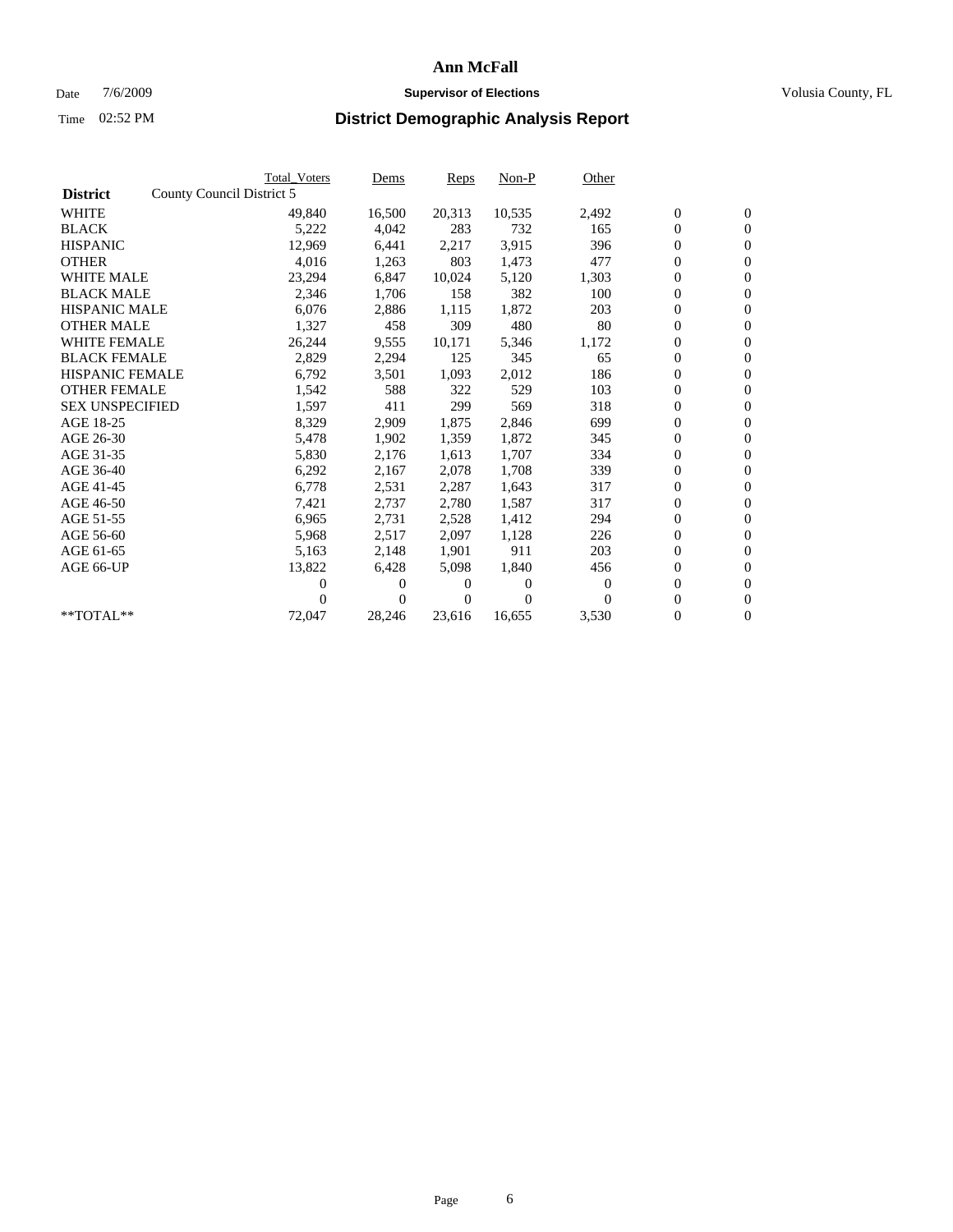### Date  $7/6/2009$  **Supervisor of Elections Supervisor of Elections** Volusia County, FL

|                        |                                     | <b>Total_Voters</b> | Dems     | Reps           | $Non-P$        | Other          |                  |              |  |
|------------------------|-------------------------------------|---------------------|----------|----------------|----------------|----------------|------------------|--------------|--|
| <b>District</b>        | <b>Indigo Community Development</b> |                     |          |                |                |                |                  |              |  |
| <b>WHITE</b>           |                                     | 703                 | 186      | 342            | 142            | 33             | $\boldsymbol{0}$ | $\mathbf{0}$ |  |
| <b>BLACK</b>           |                                     | 68                  | 52       | 6              | 10             | $\Omega$       | 0                | $\Omega$     |  |
| <b>HISPANIC</b>        |                                     | 31                  | 14       | 6              | 11             | $\Omega$       | 0                | 0            |  |
| <b>OTHER</b>           |                                     | 68                  | 22       | 22             | 20             | 4              | 0                | 0            |  |
| <b>WHITE MALE</b>      |                                     | 340                 | 73       | 171            | 77             | 19             | 0                | 0            |  |
| <b>BLACK MALE</b>      |                                     | 33                  | 22       | 5              | 6              | $\Omega$       | 0                | 0            |  |
| HISPANIC MALE          |                                     | 11                  | 4        |                | 6              | $\overline{0}$ | 0                | 0            |  |
| <b>OTHER MALE</b>      |                                     | 29                  | 8        | 8              | 11             | $\overline{2}$ | 0                | $\theta$     |  |
| <b>WHITE FEMALE</b>    |                                     | 359                 | 112      | 169            | 65             | 13             | 0                | 0            |  |
| <b>BLACK FEMALE</b>    |                                     | 35                  | 30       |                | 4              | $\overline{0}$ | 0                | 0            |  |
| <b>HISPANIC FEMALE</b> |                                     | 20                  | 10       | 5              | 5              | $\Omega$       | 0                | 0            |  |
| <b>OTHER FEMALE</b>    |                                     | 26                  | 6        | 11             | 9              | $\Omega$       | 0                | 0            |  |
| <b>SEX UNSPECIFIED</b> |                                     | 17                  | 9        | 5              | $\overline{0}$ | 3              | 0                | 0            |  |
| AGE 18-25              |                                     | 97                  | 28       | 34             | 27             | 8              | 0                | 0            |  |
| AGE 26-30              |                                     | 86                  | 25       | 28             | 31             |                | 0                | 0            |  |
| AGE 31-35              |                                     | 65                  | 17       | 27             | 20             |                | 0                | 0            |  |
| AGE 36-40              |                                     | 77                  | 19       | 36             | 19             |                | 0                | 0            |  |
| AGE 41-45              |                                     | 56                  | 25       | 19             | 11             |                | 0                | 0            |  |
| AGE 46-50              |                                     | 53                  | 17       | 29             | 6              |                | 0                | 0            |  |
| AGE 51-55              |                                     | 78                  | 30       | 37             | 9              | 2              | 0                | 0            |  |
| AGE 56-60              |                                     | 105                 | 31       | 47             | 21             | 6              | 0                | 0            |  |
| AGE 61-65              |                                     | 106                 | 36       | 45             | 16             | 9              | 0                | 0            |  |
| AGE 66-UP              |                                     | 147                 | 46       | 74             | 23             | 4              | 0                | $\theta$     |  |
|                        |                                     | 0                   | 0        | $\overline{0}$ | $\theta$       | $\Omega$       | 0                | 0            |  |
|                        |                                     | $\overline{0}$      | $\Omega$ | 0              | $\theta$       | $\Omega$       |                  |              |  |
| $**TOTAL**$            |                                     | 870                 | 274      | 376            | 183            | 37             | 0                | 0            |  |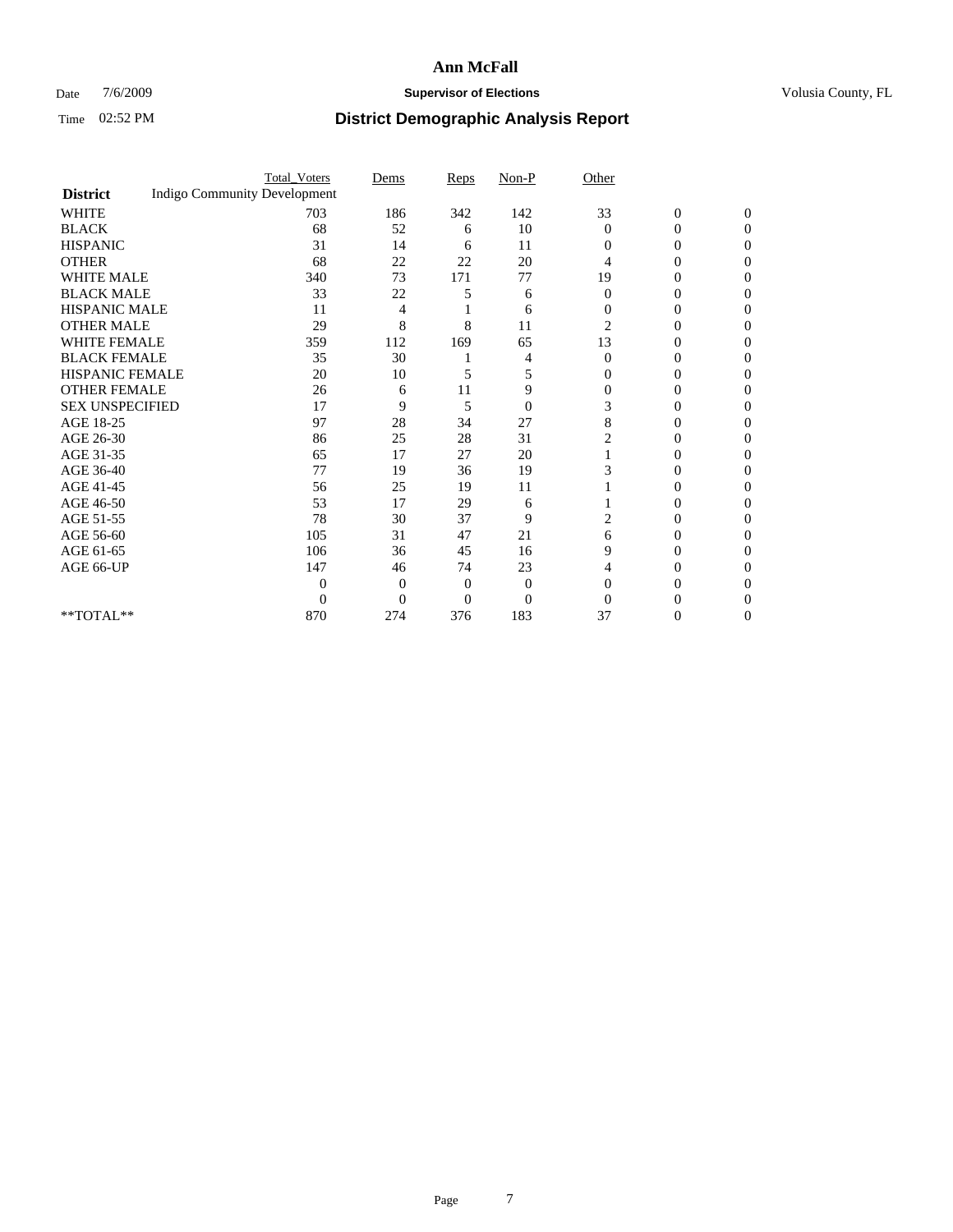### Date  $7/6/2009$  **Supervisor of Elections Supervisor of Elections** Volusia County, FL

|                                     | <b>Total_Voters</b>          | Dems           | Reps           | $Non-P$  | Other             |                  |              |  |
|-------------------------------------|------------------------------|----------------|----------------|----------|-------------------|------------------|--------------|--|
| <b>District</b>                     | DeBary Community Development |                |                |          |                   |                  |              |  |
| <b>WHITE</b>                        | 630                          | 183            | 294            | 134      | 19                | $\boldsymbol{0}$ | $\mathbf{0}$ |  |
| <b>BLACK</b>                        | 9                            | 5              | 2              | 2        | $\Omega$          | 0                | 0            |  |
| <b>HISPANIC</b>                     | 11                           |                | 4              | 3        |                   | $\theta$         | 0            |  |
| <b>OTHER</b>                        | 32                           | 5              | 7              | 16       |                   |                  | 0            |  |
| <b>WHITE MALE</b>                   | 325                          | 83             | 161            | 73       | 8                 | 0                | 0            |  |
| <b>BLACK MALE</b>                   | 5                            |                |                | 2        | $\mathbf{\Omega}$ | $\theta$         | 0            |  |
| HISPANIC MALE                       | 6                            |                | 2              | 2        |                   |                  | 0            |  |
| <b>OTHER MALE</b>                   | 10                           | 0              | $\overline{2}$ | 8        |                   | 0                |              |  |
| <b>WHITE FEMALE</b>                 | 297                          | 98             | 130            | 59       | 10                |                  | 0            |  |
| <b>BLACK FEMALE</b>                 | 4                            | 3              |                | $\theta$ | $\theta$          | 0                | 0            |  |
| <b>HISPANIC FEMALE</b>              | 5                            | 2              | 2              |          | 0                 | 0                | 0            |  |
| <b>OTHER FEMALE</b>                 | 13                           | 5              | 3              | 3        | 2                 |                  | 0            |  |
| <b>SEX UNSPECIFIED</b>              | 17                           | $\overline{2}$ | 5              | 7        | 3                 |                  | 0            |  |
| AGE 18-25                           | 89                           | 20             | 29             | 34       | 6                 | 0                | 0            |  |
| AGE 26-30                           | 27                           | 8              | 9              | 8        |                   |                  | 0            |  |
| AGE 31-35                           | 28                           | 6              | 14             | 8        | 0                 |                  |              |  |
| AGE 36-40                           | 57                           | 12             | 21             | 21       | 3                 | 0                | 0            |  |
| AGE 41-45                           | 81                           | 19             | 44             | 16       | 2                 |                  | 0            |  |
| AGE 46-50                           | 102                          | 28             | 50             | 22       | $\overline{c}$    | 0                | 0            |  |
| AGE 51-55                           | 98                           | 31             | 53             | 12       | 2                 | 0                | 0            |  |
| AGE 56-60                           | 76                           | 20             | 41             | 14       |                   |                  | 0            |  |
| AGE 61-65                           | 62                           | 27             | 21             | 11       |                   |                  | 0            |  |
| AGE 66-UP                           | 62                           | 25             | 25             | 9        |                   | 0                | 0            |  |
|                                     | $\Omega$                     | $\Omega$       | $\Omega$       | 0        |                   |                  |              |  |
|                                     | 0                            | $\Omega$       | 0              | $\Omega$ |                   |                  |              |  |
| $\rm ^{\ast \ast}TOTAL^{\ast \ast}$ | 682                          | 196            | 307            | 155      | 24                | 0                | 0            |  |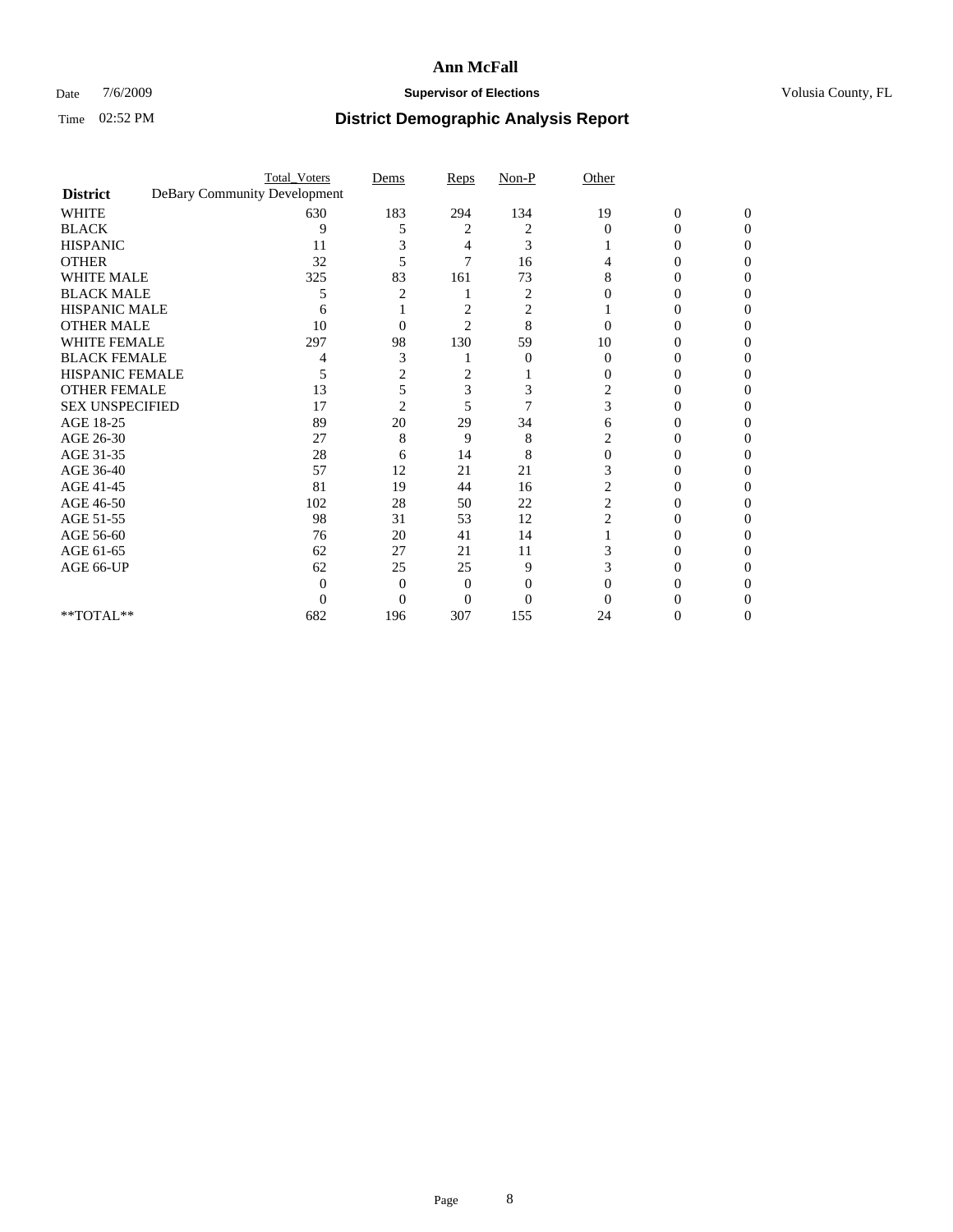### Date  $7/6/2009$  **Supervisor of Elections Supervisor of Elections** Volusia County, FL

|                        | <b>Total Voters</b>      | Dems           | <b>Reps</b>  | $Non-P$      | Other          |                  |                  |  |
|------------------------|--------------------------|----------------|--------------|--------------|----------------|------------------|------------------|--|
| <b>District</b>        | Congressional District 3 |                |              |              |                |                  |                  |  |
| <b>WHITE</b>           | 5,505                    | 1,932          | 2,363        | 955          | 255            | $\boldsymbol{0}$ | $\mathbf{0}$     |  |
| <b>BLACK</b>           | 2,389                    | 2,041          | 66           | 241          | 41             | $\boldsymbol{0}$ | $\mathbf{0}$     |  |
| <b>HISPANIC</b>        | 392                      | 169            | 63           | 139          | 21             | $\overline{0}$   | $\mathbf{0}$     |  |
| <b>OTHER</b>           | 429                      | 164            | 89           | 131          | 45             | $\boldsymbol{0}$ | $\mathbf{0}$     |  |
| <b>WHITE MALE</b>      | 2,592                    | 805            | 1,161        | 483          | 143            | $\boldsymbol{0}$ | $\mathbf{0}$     |  |
| <b>BLACK MALE</b>      | 957                      | 810            | 22           | 98           | 27             | $\boldsymbol{0}$ | $\mathbf{0}$     |  |
| <b>HISPANIC MALE</b>   | 183                      | 82             | 29           | 60           | 12             | $\boldsymbol{0}$ | $\mathbf{0}$     |  |
| <b>OTHER MALE</b>      | 135                      | 60             | 35           | 33           | $\overline{7}$ | 0                | $\mathbf{0}$     |  |
| <b>WHITE FEMALE</b>    | 2,877                    | 1,117          | 1,184        | 465          | 111            | $\overline{0}$   | $\mathbf{0}$     |  |
| <b>BLACK FEMALE</b>    | 1,405                    | 1,210          | 43           | 138          | 14             | $\boldsymbol{0}$ | $\mathbf{0}$     |  |
| <b>HISPANIC FEMALE</b> | 205                      | 87             | 34           | 76           | 8              | $\boldsymbol{0}$ | $\boldsymbol{0}$ |  |
| <b>OTHER FEMALE</b>    | 152                      | 68             | 35           | 42           |                | $\overline{0}$   | $\Omega$         |  |
| <b>SEX UNSPECIFIED</b> | 209                      | 67             | 38           | 71           | 33             | $\mathbf{0}$     | $\mathbf{0}$     |  |
| AGE 18-25              | 960                      | 438            | 152          | 297          | 73             | 0                | $\mathbf{0}$     |  |
| AGE 26-30              | 585                      | 288            | 115          | 152          | 30             | $\overline{0}$   | $\mathbf{0}$     |  |
| AGE 31-35              | 592                      | 278            | 133          | 140          | 41             | $\boldsymbol{0}$ | $\mathbf{0}$     |  |
| AGE 36-40              | 663                      | 317            | 184          | 144          | 18             | $\boldsymbol{0}$ | $\mathbf{0}$     |  |
| AGE 41-45              | 668                      | 315            | 195          | 137          | 21             | $\overline{0}$   | $\mathbf{0}$     |  |
| AGE 46-50              | 831                      | 437            | 253          | 115          | 26             | $\mathbf{0}$     | $\mathbf{0}$     |  |
| AGE 51-55              | 853                      | 422            | 276          | 121          | 34             | $\boldsymbol{0}$ | $\mathbf{0}$     |  |
| AGE 56-60              | 753                      | 388            | 246          | 92           | 27             | $\boldsymbol{0}$ | $\mathbf{0}$     |  |
| AGE 61-65              | 751                      | 369            | 264          | 85           | 33             | $\boldsymbol{0}$ | $\mathbf{0}$     |  |
| AGE 66-UP              | 2,059                    | 1,054          | 763          | 183          | 59             | $\boldsymbol{0}$ | $\mathbf{0}$     |  |
|                        | $\theta$                 | $\overline{0}$ | $\mathbf{0}$ | $\mathbf{0}$ | $\mathbf{0}$   | $\overline{0}$   | $\mathbf{0}$     |  |
|                        | $\Omega$                 | $\overline{0}$ | $\Omega$     | $\theta$     | $\Omega$       | $\overline{0}$   | $\mathbf{0}$     |  |
| **TOTAL**              | 8,715                    | 4,306          | 2,581        | 1,466        | 362            | 0                | $\mathbf{0}$     |  |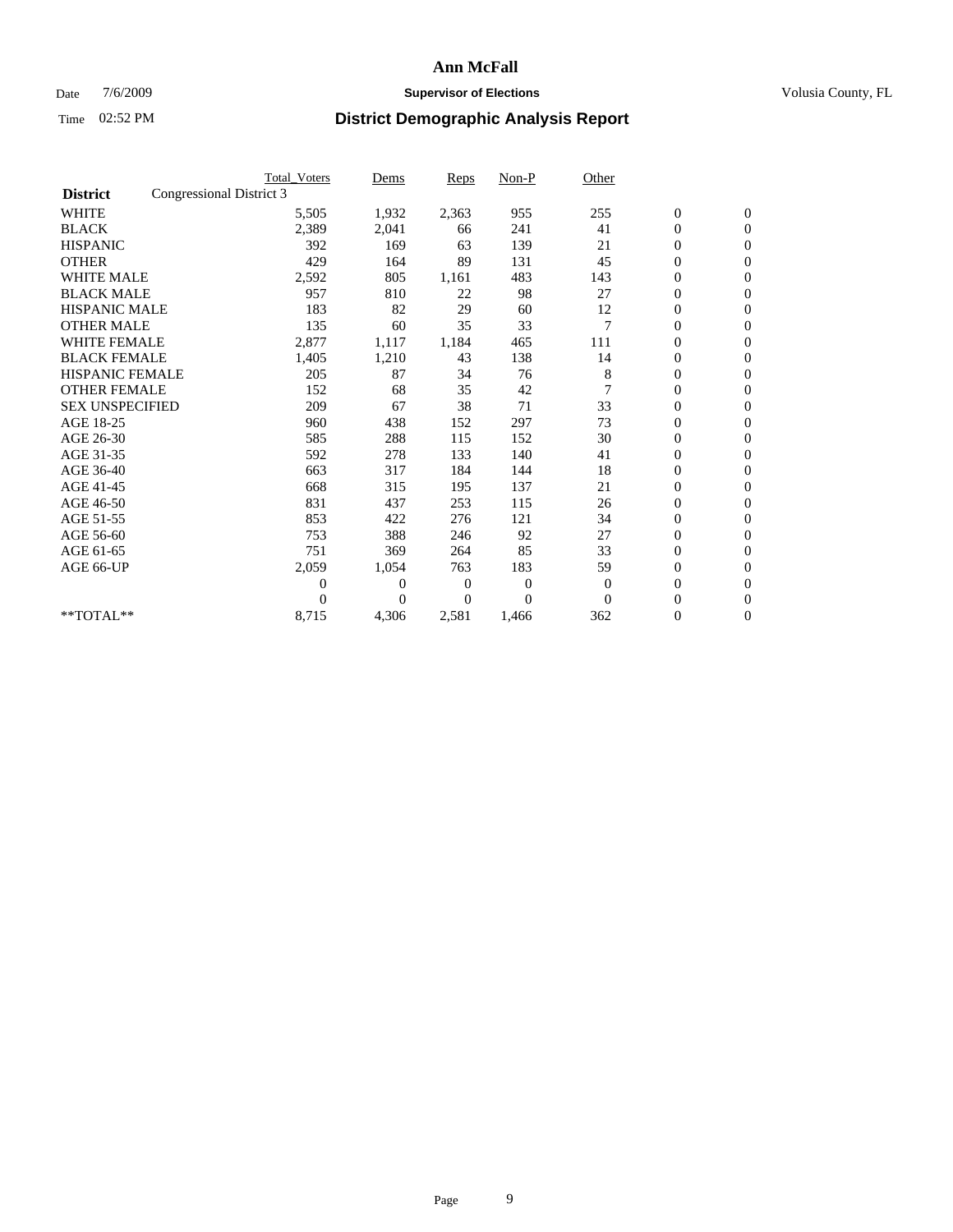### Date  $7/6/2009$  **Supervisor of Elections Supervisor of Elections** Volusia County, FL

|                        |                          | <b>Total Voters</b> | <u>Dems</u>    | <b>Reps</b>  | $Non-P$        | Other    |                  |                  |  |
|------------------------|--------------------------|---------------------|----------------|--------------|----------------|----------|------------------|------------------|--|
| <b>District</b>        | Congressional District 7 |                     |                |              |                |          |                  |                  |  |
| <b>WHITE</b>           |                          | 146,139             | 53,494         | 56,988       | 29,180         | 6,477    | $\boldsymbol{0}$ | $\boldsymbol{0}$ |  |
| <b>BLACK</b>           |                          | 20,801              | 17,162         | 751          | 2,457          | 431      | $\boldsymbol{0}$ | $\mathbf{0}$     |  |
| <b>HISPANIC</b>        |                          | 13,279              | 6,443          | 2,394        | 4,004          | 438      | $\boldsymbol{0}$ | $\mathbf{0}$     |  |
| <b>OTHER</b>           |                          | 10,463              | 3,668          | 2,136        | 3,581          | 1,078    | 0                | $\mathbf{0}$     |  |
| <b>WHITE MALE</b>      |                          | 67,284              | 21,776         | 27,874       | 14,173         | 3,461    | $\boldsymbol{0}$ | $\mathbf{0}$     |  |
| <b>BLACK MALE</b>      |                          | 8,458               | 6.653          | 415          | 1,155          | 235      | $\overline{0}$   | $\mathbf{0}$     |  |
| <b>HISPANIC MALE</b>   |                          | 6,199               | 2,880          | 1,206        | 1,889          | 224      | 0                | $\mathbf{0}$     |  |
| <b>OTHER MALE</b>      |                          | 3,377               | 1,221          | 833          | 1,121          | 202      | $\overline{0}$   | $\mathbf{0}$     |  |
| <b>WHITE FEMALE</b>    |                          | 78,028              | 31,438         | 28,813       | 14,809         | 2,968    | $\boldsymbol{0}$ | $\mathbf{0}$     |  |
| <b>BLACK FEMALE</b>    |                          | 12,172              | 10,367         | 334          | 1,278          | 193      | $\boldsymbol{0}$ | $\mathbf{0}$     |  |
| <b>HISPANIC FEMALE</b> |                          | 6,976               | 3,507          | 1,175        | 2,088          | 206      | 0                | $\mathbf{0}$     |  |
| <b>OTHER FEMALE</b>    |                          | 3,950               | 1,645          | 861          | 1,225          | 219      | $\overline{0}$   | $\mathbf{0}$     |  |
| <b>SEX UNSPECIFIED</b> |                          | 4,238               | 1,280          | 758          | 1,484          | 716      | $\boldsymbol{0}$ | $\mathbf{0}$     |  |
| AGE 18-25              |                          | 22,608              | 9,889          | 4,664        | 6,493          | 1,562    | $\boldsymbol{0}$ | $\mathbf{0}$     |  |
| AGE 26-30              |                          | 12,851              | 4,967          | 3,130        | 4,019          | 735      | 0                | $\mathbf{0}$     |  |
| AGE 31-35              |                          | 12,034              | 4,588          | 3,277        | 3,489          | 680      | $\boldsymbol{0}$ | $\mathbf{0}$     |  |
| AGE 36-40              |                          | 13,357              | 4,905          | 4,370        | 3,410          | 672      | $\boldsymbol{0}$ | $\mathbf{0}$     |  |
| AGE 41-45              |                          | 15,175              | 5,719          | 5,314        | 3,474          | 668      | 0                | $\mathbf{0}$     |  |
| AGE 46-50              |                          | 17,642              | 6,956          | 6,353        | 3,575          | 758      | 0                | $\Omega$         |  |
| AGE 51-55              |                          | 17,711              | 7,636          | 6,186        | 3,219          | 670      | $\overline{0}$   | $\mathbf{0}$     |  |
| AGE 56-60              |                          | 16,746              | 7,430          | 5.676        | 3,005          | 635      | $\overline{0}$   | $\mathbf{0}$     |  |
| AGE 61-65              |                          | 15,351              | 6,627          | 5,566        | 2,572          | 586      | 0                | $\mathbf{0}$     |  |
| AGE 66-UP              |                          | 47,206              | 22,050         | 17,733       | 5,965          | 1,458    | 0                | $\mathbf{0}$     |  |
|                        |                          | 0                   | 0              | $^{(1)}$     | $\Omega$       | $\Omega$ | $\mathbf{0}$     | $\mathbf{0}$     |  |
|                        |                          | 0                   | $\overline{0}$ | $\mathbf{0}$ | $\overline{0}$ | 0        | 0                | $\mathbf{0}$     |  |
| **TOTAL**              |                          | 190,682             | 80,767         | 62,269       | 39,222         | 8,424    | 0                | $\boldsymbol{0}$ |  |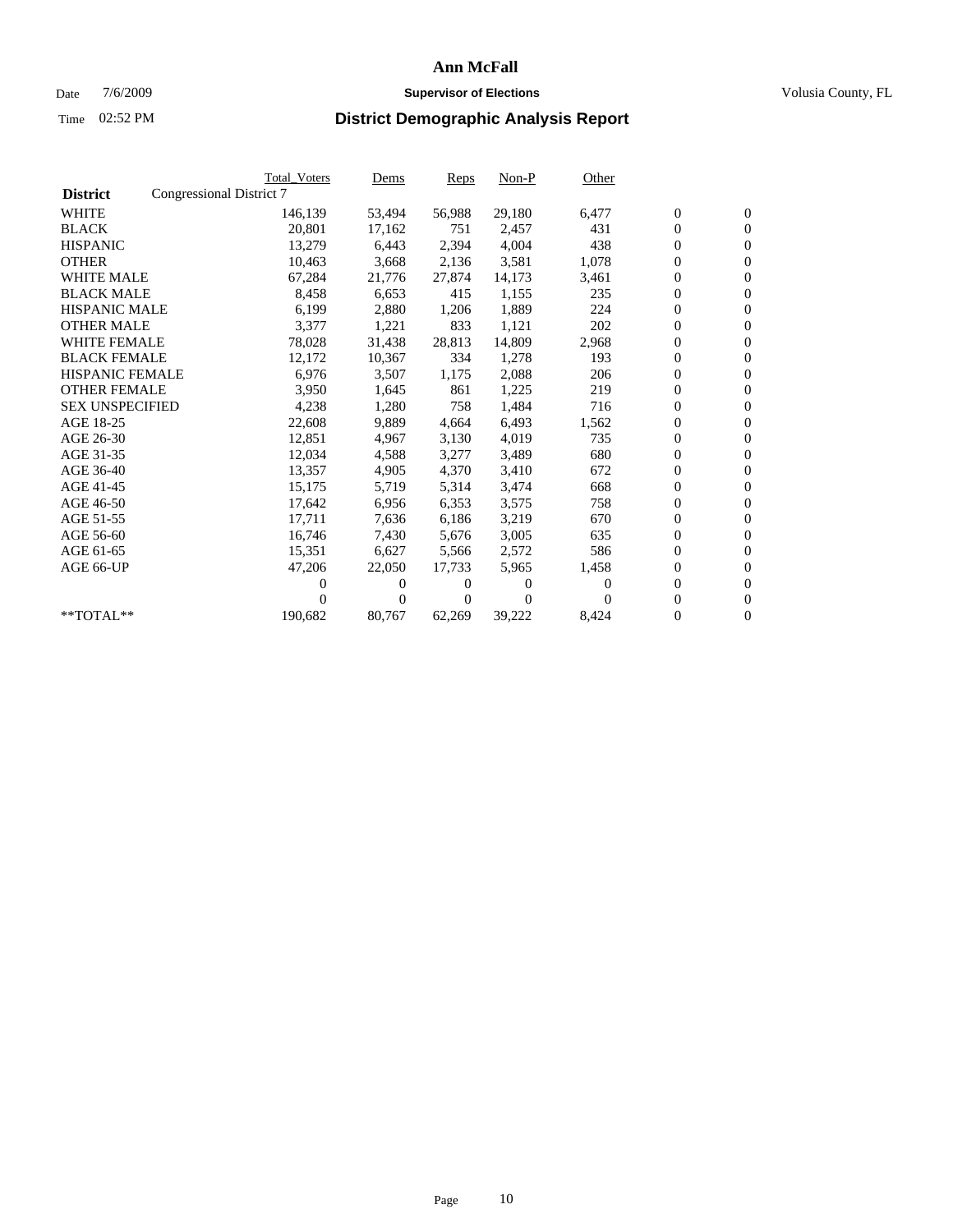### Date  $7/6/2009$  **Supervisor of Elections Supervisor of Elections** Volusia County, FL

|                                              | <b>Total Voters</b> | Dems           | <b>Reps</b> | $Non-P$      | Other    |                  |                  |  |
|----------------------------------------------|---------------------|----------------|-------------|--------------|----------|------------------|------------------|--|
| Congressional District 24<br><b>District</b> |                     |                |             |              |          |                  |                  |  |
| <b>WHITE</b>                                 | 114,055             | 40,862         | 44,239      | 24,372       | 4,582    | $\boldsymbol{0}$ | $\boldsymbol{0}$ |  |
| <b>BLACK</b>                                 | 5,053               | 4,032          | 235         | 672          | 114      | $\overline{0}$   | $\mathbf{0}$     |  |
| <b>HISPANIC</b>                              | 5,756               | 2,661          | 1,091       | 1,797        | 207      | $\overline{0}$   | $\mathbf{0}$     |  |
| <b>OTHER</b>                                 | 5,764               | 1,723          | 1,275       | 2,087        | 679      | $\overline{0}$   | $\overline{0}$   |  |
| <b>WHITE MALE</b>                            | 52,847              | 16,811         | 21,662      | 11,920       | 2,454    | $\boldsymbol{0}$ | $\mathbf{0}$     |  |
| <b>BLACK MALE</b>                            | 2,269               | 1,717          | 125         | 360          | 67       | $\boldsymbol{0}$ | $\mathbf{0}$     |  |
| <b>HISPANIC MALE</b>                         | 2,653               | 1,176          | 509         | 863          | 105      | $\boldsymbol{0}$ | $\overline{0}$   |  |
| <b>OTHER MALE</b>                            | 1,937               | 586            | 510         | 730          | 111      | $\boldsymbol{0}$ | $\mathbf{0}$     |  |
| <b>WHITE FEMALE</b>                          | 60,436              | 23,786         | 22,294      | 12,268       | 2,088    | $\mathbf{0}$     | $\mathbf{0}$     |  |
| <b>BLACK FEMALE</b>                          | 2,742               | 2,281          | 107         | 308          | 46       | $\boldsymbol{0}$ | $\Omega$         |  |
| <b>HISPANIC FEMALE</b>                       | 3,055               | 1,465          | 573         | 918          | 99       | $\boldsymbol{0}$ | $\mathbf{0}$     |  |
| <b>OTHER FEMALE</b>                          | 2,196               | 824            | 513         | 725          | 134      | 0                | $\mathbf{0}$     |  |
| <b>SEX UNSPECIFIED</b>                       | 2,493               | 632            | 547         | 836          | 478      | $\boldsymbol{0}$ | $\mathbf{0}$     |  |
| AGE 18-25                                    | 12,292              | 4,247          | 3,082       | 4,010        | 953      | $\overline{0}$   | $\mathbf{0}$     |  |
| AGE 26-30                                    | 8,003               | 2,692          | 2,139       | 2,742        | 430      | $\overline{0}$   | $\mathbf{0}$     |  |
| AGE 31-35                                    | 7,515               | 2,562          | 2,226       | 2,336        | 391      | $\boldsymbol{0}$ | $\mathbf{0}$     |  |
| AGE 36-40                                    | 8,629               | 2,887          | 2,921       | 2,404        | 417      | $\boldsymbol{0}$ | $\mathbf{0}$     |  |
| AGE 41-45                                    | 9,666               | 3,351          | 3,572       | 2,330        | 413      | $\boldsymbol{0}$ | $\mathbf{0}$     |  |
| AGE 46-50                                    | 11,856              | 4,112          | 4,716       | 2,605        | 423      | $\boldsymbol{0}$ | $\Omega$         |  |
| AGE 51-55                                    | 12,315              | 4,783          | 4,624       | 2,467        | 441      | $\boldsymbol{0}$ | $\mathbf{0}$     |  |
| AGE 56-60                                    | 11,991              | 4.864          | 4,256       | 2,401        | 470      | $\mathbf{0}$     | $\mathbf{0}$     |  |
| AGE 61-65                                    | 11,873              | 4,594          | 4,527       | 2,262        | 490      | $\boldsymbol{0}$ | $\mathbf{0}$     |  |
| AGE 66-UP                                    | 36,488              | 15,186         | 14,777      | 5,371        | 1,154    | $\mathbf{0}$     | $\mathbf{0}$     |  |
|                                              | 0                   | 0              | 0           | $\mathbf{0}$ | $\Omega$ | $\boldsymbol{0}$ | $\mathbf{0}$     |  |
|                                              | 0                   | $\overline{0}$ | 0           | $\Omega$     | 0        | 0                | $\mathbf{0}$     |  |
| $*$ TOTAL $**$                               | 130,628             | 49,278         | 46,840      | 28,928       | 5,582    | 0                | $\boldsymbol{0}$ |  |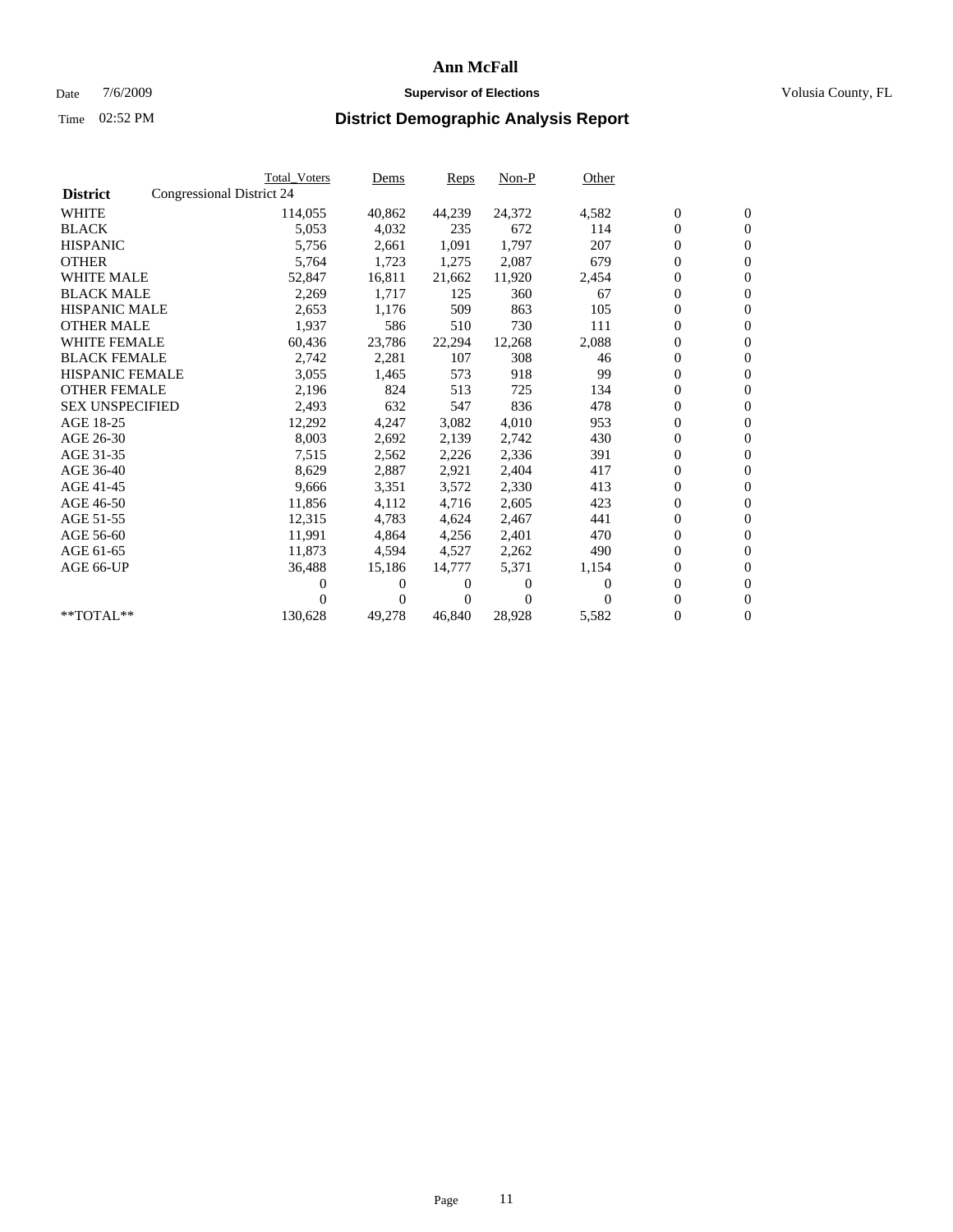### Date  $7/6/2009$  **Supervisor of Elections Supervisor of Elections** Volusia County, FL

|                        |               | Total Voters | Dems           | <b>Reps</b>  | Non-P        | Other        |                  |                  |  |
|------------------------|---------------|--------------|----------------|--------------|--------------|--------------|------------------|------------------|--|
| <b>District</b>        | Daytona Beach |              |                |              |              |              |                  |                  |  |
| <b>WHITE</b>           |               | 22,431       | 8,863          | 7,741        | 4,837        | 990          | $\boldsymbol{0}$ | $\boldsymbol{0}$ |  |
| <b>BLACK</b>           |               | 13,327       | 11,286         | 359          | 1,459        | 223          | $\boldsymbol{0}$ | $\mathbf{0}$     |  |
| <b>HISPANIC</b>        |               | 950          | 449            | 178          | 291          | 32           | $\boldsymbol{0}$ | $\mathbf{0}$     |  |
| <b>OTHER</b>           |               | 2,709        | 1,118          | 415          | 902          | 274          | $\boldsymbol{0}$ | $\mathbf{0}$     |  |
| <b>WHITE MALE</b>      |               | 10,839       | 3,747          | 4,006        | 2,492        | 594          | $\boldsymbol{0}$ | $\mathbf{0}$     |  |
| <b>BLACK MALE</b>      |               | 5,267        | 4,308          | 198          | 652          | 109          | $\overline{0}$   | $\mathbf{0}$     |  |
| <b>HISPANIC MALE</b>   |               | 467          | 208            | 90           | 150          | 19           | $\boldsymbol{0}$ | $\mathbf{0}$     |  |
| <b>OTHER MALE</b>      |               | 836          | 353            | 156          | 274          | 53           | $\boldsymbol{0}$ | $\mathbf{0}$     |  |
| <b>WHITE FEMALE</b>    |               | 11,461       | 5,061          | 3,698        | 2,315        | 387          | $\boldsymbol{0}$ | $\mathbf{0}$     |  |
| <b>BLACK FEMALE</b>    |               | 7,941        | 6,880          | 159          | 789          | 113          | $\boldsymbol{0}$ | $\mathbf{0}$     |  |
| <b>HISPANIC FEMALE</b> |               | 476          | 237            | 87           | 140          | 12           | $\boldsymbol{0}$ | $\mathbf{0}$     |  |
| <b>OTHER FEMALE</b>    |               | 935          | 456            | 150          | 285          | 44           | $\mathbf{0}$     | $\mathbf{0}$     |  |
| <b>SEX UNSPECIFIED</b> |               | 1,195        | 466            | 149          | 392          | 188          | $\boldsymbol{0}$ | $\mathbf{0}$     |  |
| AGE 18-25              |               | 7,492        | 4,615          | 871          | 1,637        | 369          | $\boldsymbol{0}$ | $\mathbf{0}$     |  |
| AGE 26-30              |               | 3,274        | 1,604          | 558          | 967          | 145          | $\boldsymbol{0}$ | $\mathbf{0}$     |  |
| AGE 31-35              |               | 2,378        | 1,207          | 413          | 661          | 97           | $\boldsymbol{0}$ | $\mathbf{0}$     |  |
| AGE 36-40              |               | 2,386        | 1,220          | 517          | 545          | 104          | $\boldsymbol{0}$ | $\mathbf{0}$     |  |
| AGE 41-45              |               | 2,566        | 1,386          | 557          | 533          | 90           | $\boldsymbol{0}$ | $\mathbf{0}$     |  |
| AGE 46-50              |               | 3,116        | 1,676          | 744          | 569          | 127          | $\boldsymbol{0}$ | $\mathbf{0}$     |  |
| AGE 51-55              |               | 3,255        | 1,836          | 780          | 531          | 108          | $\boldsymbol{0}$ | $\mathbf{0}$     |  |
| AGE 56-60              |               | 3,102        | 1,698          | 746          | 543          | 115          | $\boldsymbol{0}$ | $\mathbf{0}$     |  |
| AGE 61-65              |               | 2,838        | 1,477          | 787          | 474          | 100          | $\overline{0}$   | $\mathbf{0}$     |  |
| AGE 66-UP              |               | 9,010        | 4,997          | 2,720        | 1,029        | 264          | $\boldsymbol{0}$ | $\mathbf{0}$     |  |
|                        |               | 0            | 0              | 0            | $\mathbf{0}$ | $\mathbf{0}$ | $\mathbf{0}$     | $\mathbf{0}$     |  |
|                        |               | 0            | $\overline{0}$ | $\mathbf{0}$ | $\mathbf{0}$ | $\Omega$     | $\boldsymbol{0}$ | $\mathbf{0}$     |  |
| **TOTAL**              |               | 39,417       | 21,716         | 8,693        | 7,489        | 1,519        | 0                | $\boldsymbol{0}$ |  |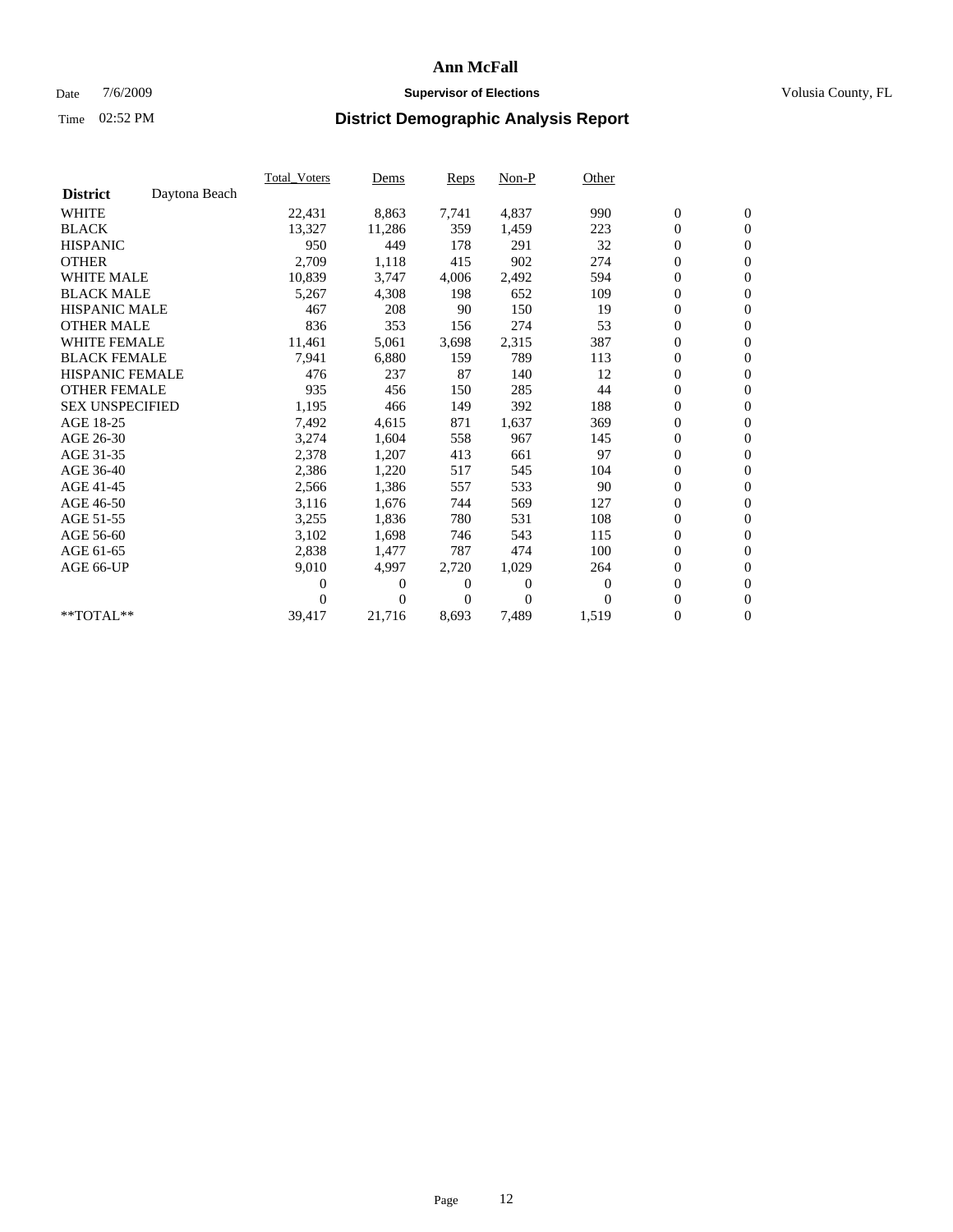### Date  $7/6/2009$  **Supervisor of Elections Supervisor of Elections** Volusia County, FL

|                        |                      | <b>Total_Voters</b> | Dems           | <b>Reps</b> | $Non-P$        | Other        |                  |                  |  |
|------------------------|----------------------|---------------------|----------------|-------------|----------------|--------------|------------------|------------------|--|
| <b>District</b>        | Daytona Beach Shores |                     |                |             |                |              |                  |                  |  |
| <b>WHITE</b>           |                      | 3,242               | 977            | 1,488       | 649            | 128          | $\boldsymbol{0}$ | $\boldsymbol{0}$ |  |
| <b>BLACK</b>           |                      | 29                  | 19             | 6           | 4              | $\Omega$     | $\overline{0}$   | $\Omega$         |  |
| <b>HISPANIC</b>        |                      | 54                  | 24             | 18          | 9              | 3            | 0                | $\Omega$         |  |
| <b>OTHER</b>           |                      | 167                 | 51             | 52          | 48             | 16           | 0                | $\Omega$         |  |
| <b>WHITE MALE</b>      |                      | 1,519               | 425            | 697         | 332            | 65           | 0                | $\Omega$         |  |
| <b>BLACK MALE</b>      |                      | 17                  | 11             | 3           | 3              | $\bf{0}$     | 0                | 0                |  |
| <b>HISPANIC MALE</b>   |                      | 25                  | 11             | 9           | $\overline{2}$ | 3            | 0                | 0                |  |
| <b>OTHER MALE</b>      |                      | 60                  | 22             | 20          | 17             |              | 0                | 0                |  |
| WHITE FEMALE           |                      | 1,693               | 541            | 779         | 313            | 60           | 0                | $\Omega$         |  |
| <b>BLACK FEMALE</b>    |                      | 12                  | 8              | 3           |                | $\mathbf{0}$ | 0                | $\Omega$         |  |
| <b>HISPANIC FEMALE</b> |                      | 28                  | 13             | 8           | 7              | 0            | 0                | 0                |  |
| <b>OTHER FEMALE</b>    |                      | 78                  | 23             | 26          | $23\,$         | 6            | 0                | $\Omega$         |  |
| <b>SEX UNSPECIFIED</b> |                      | 60                  | 17             | 19          | 12             | 12           | $\overline{0}$   | $\Omega$         |  |
| AGE 18-25              |                      | 135                 | 43             | 41          | 41             | 10           | 0                | 0                |  |
| AGE 26-30              |                      | 86                  | 32             | 27          | 21             | 6            | 0                | $\Omega$         |  |
| AGE 31-35              |                      | 67                  | 29             | 17          | 17             | 4            | $\overline{0}$   | $\Omega$         |  |
| AGE 36-40              |                      | 97                  | 31             | 31          | 33             | 2            | 0                | 0                |  |
| AGE 41-45              |                      | 109                 | 25             | 41          | 36             |              | 0                | 0                |  |
| AGE 46-50              |                      | 175                 | 55             | 69          | 45             | 6            | 0                | $\Omega$         |  |
| AGE 51-55              |                      | 213                 | 53             | 93          | 54             | 13           | 0                | $\mathbf{0}$     |  |
| AGE 56-60              |                      | 313                 | 77             | 147         | 69             | 20           | 0                | 0                |  |
| AGE 61-65              |                      | 414                 | 124            | 186         | 83             | 21           | $\overline{0}$   | 0                |  |
| AGE 66-UP              |                      | 1,883               | 602            | 912         | 311            | 58           | 0                | 0                |  |
|                        |                      | 0                   | $\overline{0}$ | 0           | $\mathbf{0}$   | $\mathbf{0}$ | 0                | 0                |  |
|                        |                      | $\theta$            | $\overline{0}$ | $\Omega$    | $\Omega$       | $\Omega$     | 0                | $\Omega$         |  |
| **TOTAL**              |                      | 3,492               | 1,071          | 1,564       | 710            | 147          | 0                | $\mathbf{0}$     |  |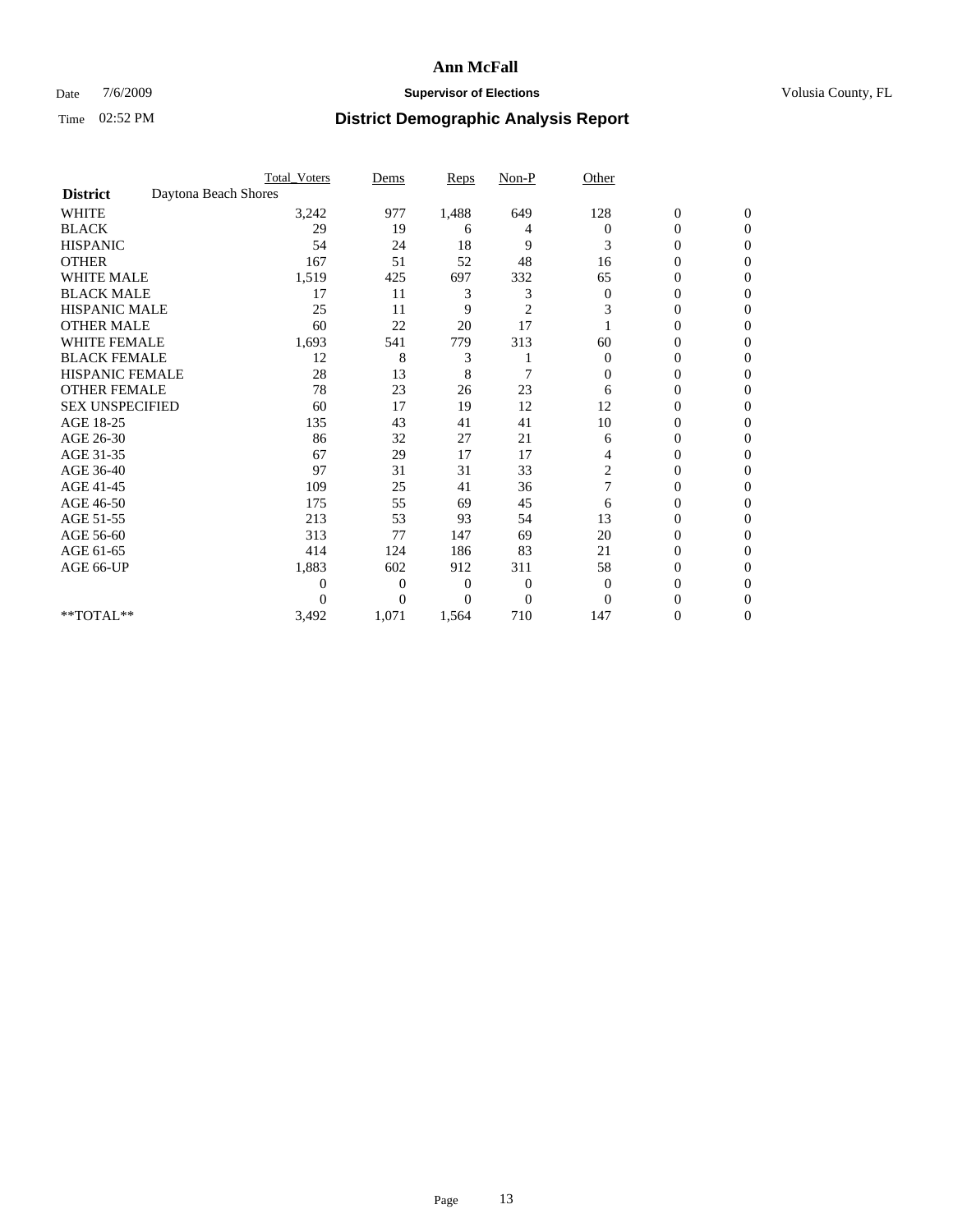### Date  $7/6/2009$  **Supervisor of Elections Supervisor of Elections** Volusia County, FL

|                        |        | <b>Total_Voters</b> | Dems     | Reps  | Non-P    | Other    |                  |                  |  |
|------------------------|--------|---------------------|----------|-------|----------|----------|------------------|------------------|--|
| <b>District</b>        | DeBary |                     |          |       |          |          |                  |                  |  |
| <b>WHITE</b>           |        | 11,956              | 3,567    | 5,514 | 2,326    | 549      | $\boldsymbol{0}$ | $\boldsymbol{0}$ |  |
| <b>BLACK</b>           |        | 410                 | 310      | 32    | 55       | 13       | $\boldsymbol{0}$ | $\mathbf{0}$     |  |
| <b>HISPANIC</b>        |        | 747                 | 317      | 188   | 214      | 28       | $\overline{0}$   | $\mathbf{0}$     |  |
| <b>OTHER</b>           |        | 700                 | 194      | 189   | 238      | 79       | 0                | $\mathbf{0}$     |  |
| <b>WHITE MALE</b>      |        | 5,613               | 1,439    | 2,734 | 1,153    | 287      | $\boldsymbol{0}$ | $\mathbf{0}$     |  |
| <b>BLACK MALE</b>      |        | 190                 | 137      | 12    | 35       | 6        | $\boldsymbol{0}$ | $\mathbf{0}$     |  |
| <b>HISPANIC MALE</b>   |        | 362                 | 138      | 97    | 111      | 16       | 0                | $\mathbf{0}$     |  |
| <b>OTHER MALE</b>      |        | 226                 | 65       | 62    | 86       | 13       | 0                | $\mathbf{0}$     |  |
| <b>WHITE FEMALE</b>    |        | 6,268               | 2,111    | 2,743 | 1,160    | 254      | 0                | $\mathbf{0}$     |  |
| <b>BLACK FEMALE</b>    |        | 214                 | 167      | 20    | 20       | 7        | $\boldsymbol{0}$ | $\mathbf{0}$     |  |
| <b>HISPANIC FEMALE</b> |        | 378                 | 175      | 91    | 100      | 12       | 0                | $\mathbf{0}$     |  |
| <b>OTHER FEMALE</b>    |        | 289                 | 93       | 83    | 91       | 22       | 0                | $\mathbf{0}$     |  |
| <b>SEX UNSPECIFIED</b> |        | 273                 | 63       | 81    | 77       | 52       | $\boldsymbol{0}$ | $\mathbf{0}$     |  |
| AGE 18-25              |        | 1,154               | 300      | 370   | 377      | 107      | $\boldsymbol{0}$ | $\mathbf{0}$     |  |
| AGE 26-30              |        | 740                 | 199      | 252   | 251      | 38       | $\boldsymbol{0}$ | $\mathbf{0}$     |  |
| AGE 31-35              |        | 776                 | 228      | 282   | 227      | 39       | 0                | $\mathbf{0}$     |  |
| AGE 36-40              |        | 1,020               | 260      | 415   | 287      | 58       | 0                | $\mathbf{0}$     |  |
| AGE 41-45              |        | 1,161               | 330      | 506   | 270      | 55       | $\overline{0}$   | $\mathbf{0}$     |  |
| AGE 46-50              |        | 1,316               | 379      | 614   | 255      | 68       | $\boldsymbol{0}$ | $\mathbf{0}$     |  |
| AGE 51-55              |        | 1,377               | 456      | 625   | 250      | 46       | 0                | $\mathbf{0}$     |  |
| AGE 56-60              |        | 1,345               | 486      | 598   | 218      | 43       | $\boldsymbol{0}$ | $\Omega$         |  |
| AGE 61-65              |        | 1,299               | 421      | 611   | 206      | 61       | $\overline{0}$   | $\mathbf{0}$     |  |
| AGE 66-UP              |        | 3,625               | 1,329    | 1,650 | 492      | 154      | 0                | $\mathbf{0}$     |  |
|                        |        | 0                   | 0        | 0     | $\theta$ | $\theta$ | $\overline{0}$   | $\mathbf{0}$     |  |
|                        |        | 0                   | $\Omega$ | 0     | $\Omega$ | $\Omega$ | 0                | $\mathbf{0}$     |  |
| $*$ TOTAL $**$         |        | 13,813              | 4,388    | 5,923 | 2,833    | 669      | 0                | $\overline{0}$   |  |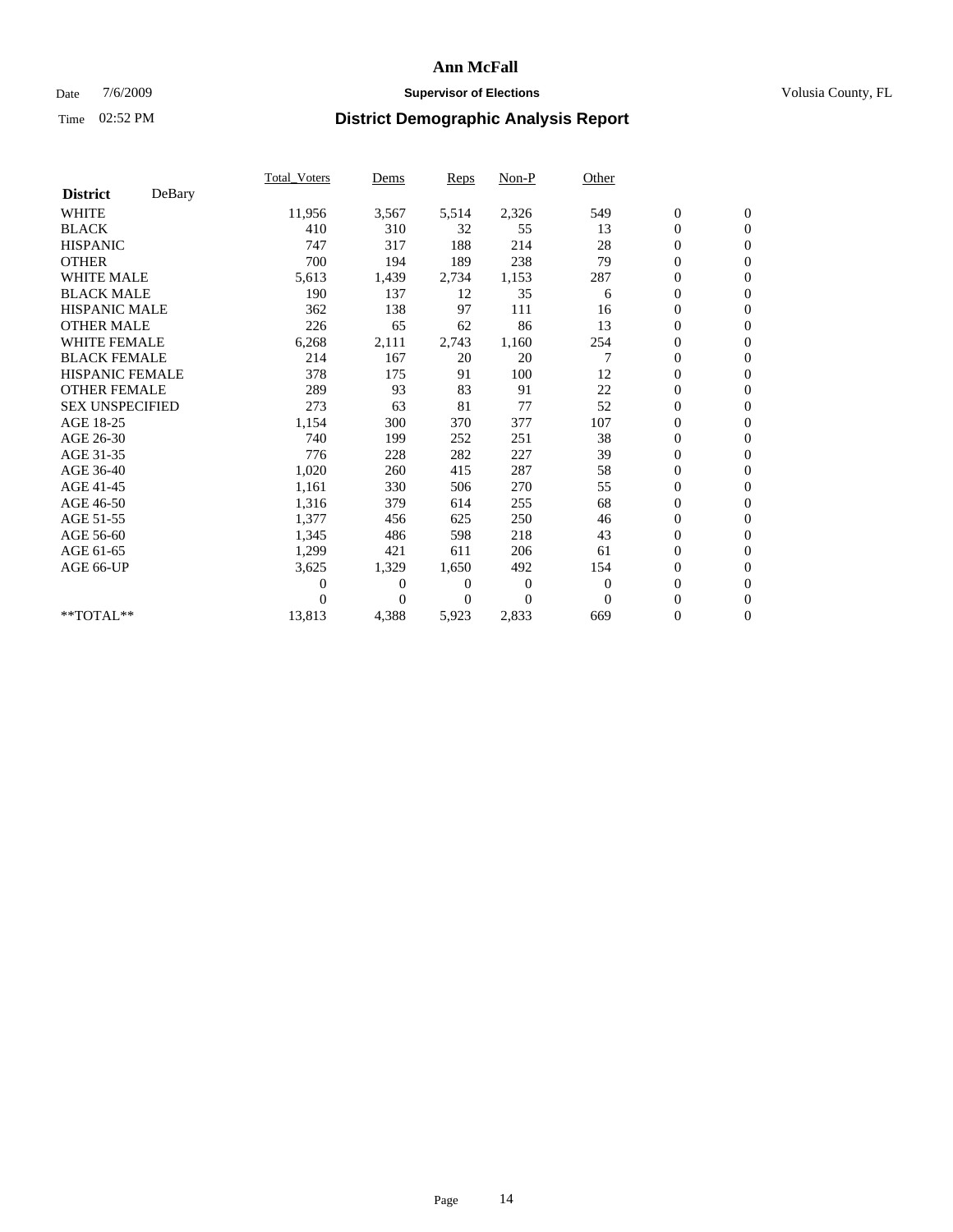### Date  $7/6/2009$  **Supervisor of Elections Supervisor of Elections** Volusia County, FL

|                        |        | <b>Total Voters</b> | Dems           | Reps  | $Non-P$          | Other    |                  |                  |  |
|------------------------|--------|---------------------|----------------|-------|------------------|----------|------------------|------------------|--|
| <b>District</b>        | DeLand |                     |                |       |                  |          |                  |                  |  |
| <b>WHITE</b>           |        | 11,778              | 4,315          | 4,756 | 2,095            | 612      | $\boldsymbol{0}$ | $\boldsymbol{0}$ |  |
| <b>BLACK</b>           |        | 2,427               | 2,029          | 74    | 272              | 52       | $\overline{0}$   | $\mathbf{0}$     |  |
| <b>HISPANIC</b>        |        | 818                 | 377            | 145   | 245              | 51       | $\overline{0}$   | $\mathbf{0}$     |  |
| <b>OTHER</b>           |        | 868                 | 321            | 178   | 260              | 109      | 0                | $\mathbf{0}$     |  |
| <b>WHITE MALE</b>      |        | 5,065               | 1,627          | 2,149 | 977              | 312      | $\boldsymbol{0}$ | $\mathbf{0}$     |  |
| <b>BLACK MALE</b>      |        | 939                 | 754            | 34    | 118              | 33       | $\boldsymbol{0}$ | $\mathbf{0}$     |  |
| <b>HISPANIC MALE</b>   |        | 348                 | 160            | 64    | 99               | 25       | 0                | $\mathbf{0}$     |  |
| <b>OTHER MALE</b>      |        | 258                 | 104            | 75    | 55               | 24       | $\boldsymbol{0}$ | $\mathbf{0}$     |  |
| <b>WHITE FEMALE</b>    |        | 6,668               | 2,672          | 2,593 | 1,108            | 295      | 0                | $\mathbf{0}$     |  |
| <b>BLACK FEMALE</b>    |        | 1,468               | 1,259          | 40    | 151              | 18       | 0                | $\Omega$         |  |
| <b>HISPANIC FEMALE</b> |        | 466                 | 217            | 80    | 144              | 25       | $\boldsymbol{0}$ | $\mathbf{0}$     |  |
| <b>OTHER FEMALE</b>    |        | 325                 | 138            | 58    | 100              | 29       | 0                | $\mathbf{0}$     |  |
| <b>SEX UNSPECIFIED</b> |        | 354                 | 111            | 60    | 120              | 63       | 0                | $\Omega$         |  |
| AGE 18-25              |        | 1,975               | 861            | 428   | 521              | 165      | $\boldsymbol{0}$ | $\mathbf{0}$     |  |
| AGE 26-30              |        | 1,110               | 455            | 277   | 319              | 59       | $\boldsymbol{0}$ | $\mathbf{0}$     |  |
| AGE 31-35              |        | 1,158               | 461            | 317   | 287              | 93       | 0                | $\mathbf{0}$     |  |
| AGE 36-40              |        | 1,193               | 491            | 391   | 262              | 49       | $\boldsymbol{0}$ | $\mathbf{0}$     |  |
| AGE 41-45              |        | 1,204               | 490            | 426   | 227              | 61       | $\boldsymbol{0}$ | $\mathbf{0}$     |  |
| AGE 46-50              |        | 1,263               | 555            | 431   | 221              | 56       | 0                | $\Omega$         |  |
| AGE 51-55              |        | 1,237               | 598            | 387   | 193              | 59       | $\boldsymbol{0}$ | $\mathbf{0}$     |  |
| AGE 56-60              |        | 1,190               | 594            | 376   | 168              | 52       | 0                | $\mathbf{0}$     |  |
| AGE 61-65              |        | 1,167               | 530            | 415   | 166              | 56       | 0                | $\Omega$         |  |
| AGE 66-UP              |        | 4,394               | 2,007          | 1,705 | 508              | 174      | $\overline{0}$   | $\mathbf{0}$     |  |
|                        |        | $\overline{0}$      | 0              | 0     | $\boldsymbol{0}$ | $\theta$ | $\boldsymbol{0}$ | $\mathbf{0}$     |  |
|                        |        | 0                   | $\overline{0}$ | 0     | $\Omega$         | $\Omega$ | 0                | $\mathbf{0}$     |  |
| **TOTAL**              |        | 15,891              | 7,042          | 5,153 | 2,872            | 824      | $\overline{0}$   | $\boldsymbol{0}$ |  |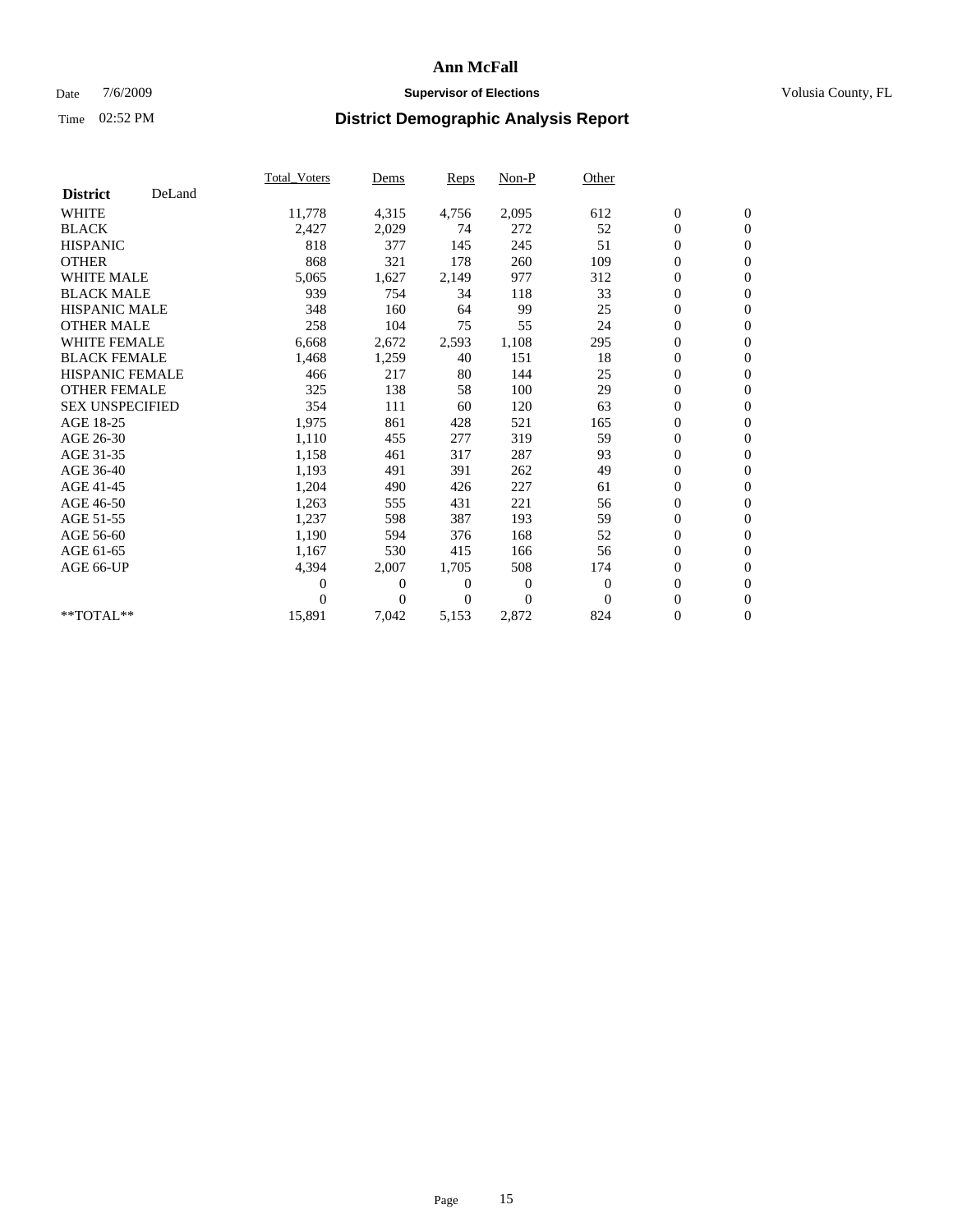### Date  $7/6/2009$  **Supervisor of Elections Supervisor of Elections** Volusia County, FL

|                        |         | <b>Total Voters</b> | Dems           | Reps   | $Non-P$          | Other    |                  |                  |  |
|------------------------|---------|---------------------|----------------|--------|------------------|----------|------------------|------------------|--|
| <b>District</b>        | Deltona |                     |                |        |                  |          |                  |                  |  |
| <b>WHITE</b>           |         | 34,683              | 11,986         | 13,296 | 7,590            | 1,811    | $\boldsymbol{0}$ | $\boldsymbol{0}$ |  |
| <b>BLACK</b>           |         | 4,650               | 3,600          | 241    | 659              | 150      | $\overline{0}$   | $\mathbf{0}$     |  |
| <b>HISPANIC</b>        |         | 11,960              | 6,018          | 1,966  | 3,616            | 360      | $\overline{0}$   | $\mathbf{0}$     |  |
| <b>OTHER</b>           |         | 3,142               | 1,016          | 562    | 1,180            | 384      | 0                | $\mathbf{0}$     |  |
| <b>WHITE MALE</b>      |         | 16,122              | 5,008          | 6,513  | 3,666            | 935      | 0                | $\mathbf{0}$     |  |
| <b>BLACK MALE</b>      |         | 2,080               | 1,513          | 140    | 334              | 93       | $\boldsymbol{0}$ | $\mathbf{0}$     |  |
| <b>HISPANIC MALE</b>   |         | 5,581               | 2,695          | 981    | 1,721            | 184      | 0                | $\mathbf{0}$     |  |
| <b>OTHER MALE</b>      |         | 1,039               | 374            | 224    | 377              | 64       | 0                | $\mathbf{0}$     |  |
| <b>WHITE FEMALE</b>    |         | 18,364              | 6,907          | 6,713  | 3,876            | 868      | 0                | $\mathbf{0}$     |  |
| <b>BLACK FEMALE</b>    |         | 2,529               | 2,051          | 101    | 320              | 57       | 0                | $\Omega$         |  |
| <b>HISPANIC FEMALE</b> |         | 6,286               | 3,274          | 976    | 1,867            | 169      | $\boldsymbol{0}$ | $\boldsymbol{0}$ |  |
| <b>OTHER FEMALE</b>    |         | 1,184               | 474            | 219    | 412              | 79       | 0                | $\mathbf{0}$     |  |
| <b>SEX UNSPECIFIED</b> |         | 1,250               | 324            | 198    | 472              | 256      | 0                | $\mathbf{0}$     |  |
| AGE 18-25              |         | 6,798               | 2,510          | 1,369  | 2,350            | 569      | $\boldsymbol{0}$ | $\mathbf{0}$     |  |
| AGE 26-30              |         | 4,546               | 1,657          | 1,038  | 1,558            | 293      | 0                | $\mathbf{0}$     |  |
| AGE 31-35              |         | 4,851               | 1,882          | 1,261  | 1,424            | 284      | 0                | $\mathbf{0}$     |  |
| AGE 36-40              |         | 4,937               | 1,808          | 1,521  | 1,338            | 270      | $\boldsymbol{0}$ | $\mathbf{0}$     |  |
| AGE 41-45              |         | 5,276               | 2,113          | 1,626  | 1,295            | 242      | $\boldsymbol{0}$ | $\mathbf{0}$     |  |
| AGE 46-50              |         | 5,651               | 2,237          | 1,945  | 1,241            | 228      | 0                | $\Omega$         |  |
| AGE 51-55              |         | 5,173               | 2,144          | 1,711  | 1,083            | 235      | $\boldsymbol{0}$ | $\boldsymbol{0}$ |  |
| AGE 56-60              |         | 4,235               | 1,906          | 1,325  | 834              | 170      | 0                | $\mathbf{0}$     |  |
| AGE 61-65              |         | 3,520               | 1,588          | 1,146  | 651              | 135      | 0                | $\mathbf{0}$     |  |
| AGE 66-UP              |         | 9,447               | 4,775          | 3,123  | 1,270            | 279      | $\overline{0}$   | $\mathbf{0}$     |  |
|                        |         | 0                   | 0              | 0      | $\boldsymbol{0}$ | $\bf{0}$ | 0                | $\mathbf{0}$     |  |
|                        |         | 0                   | $\overline{0}$ | 0      | $\Omega$         | $\Omega$ | 0                | $\mathbf{0}$     |  |
| $*$ TOTAL $**$         |         | 54,435              | 22,620         | 16,065 | 13,045           | 2,705    | $\overline{0}$   | $\boldsymbol{0}$ |  |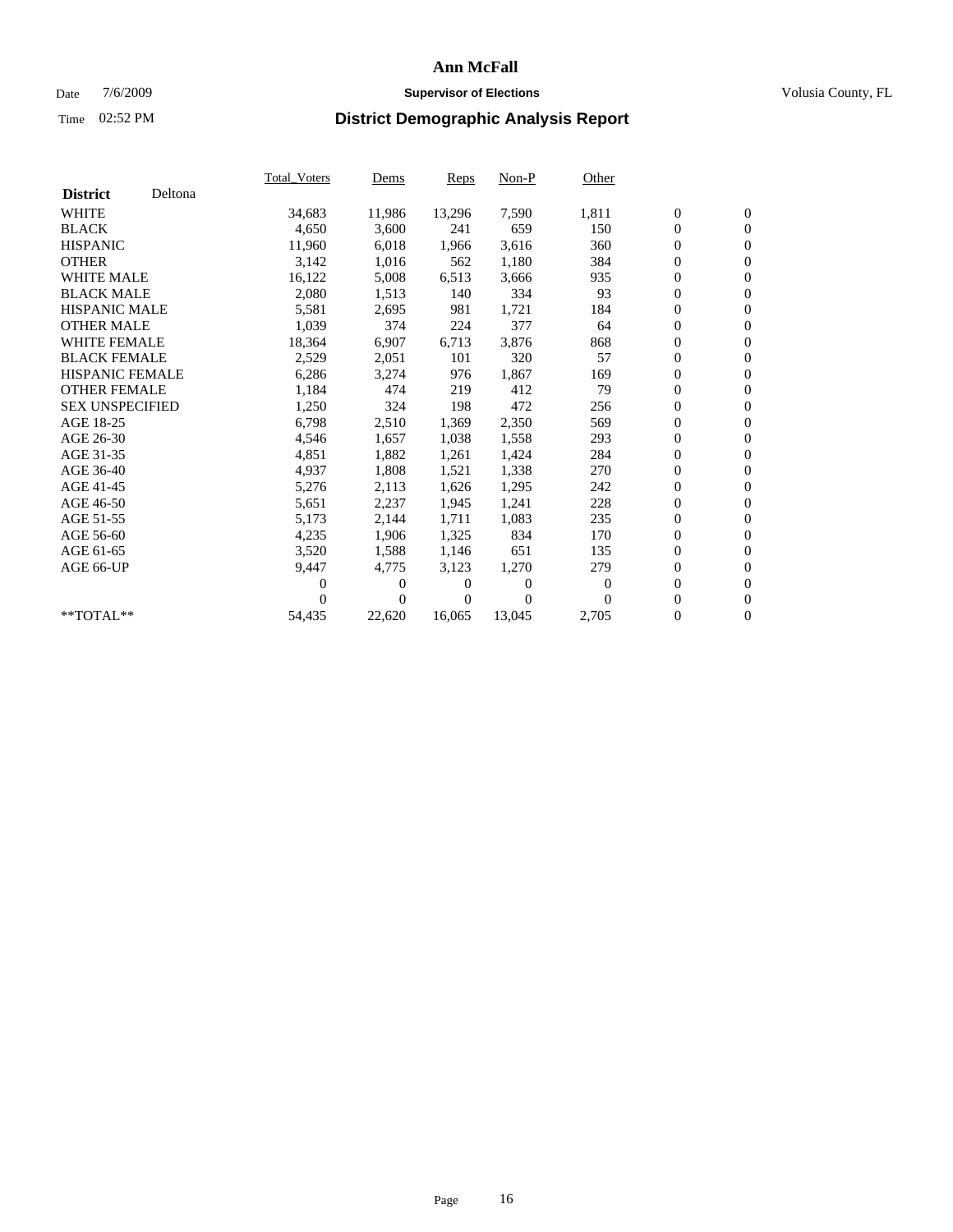### Date  $7/6/2009$  **Supervisor of Elections Supervisor of Elections** Volusia County, FL

|                        |           | <b>Total_Voters</b> | Dems         | Reps  | $Non-P$        | Other          |                  |                |  |
|------------------------|-----------|---------------------|--------------|-------|----------------|----------------|------------------|----------------|--|
| <b>District</b>        | Edgewater |                     |              |       |                |                |                  |                |  |
| <b>WHITE</b>           |           | 13,638              | 5,305        | 4,547 | 3,279          | 507            | $\boldsymbol{0}$ | $\mathbf{0}$   |  |
| <b>BLACK</b>           |           | 271                 | 204          | 10    | 50             |                | 0                | $\mathbf{0}$   |  |
| <b>HISPANIC</b>        |           | 169                 | 72           | 35    | 55             |                | $\mathbf{0}$     | $\mathbf{0}$   |  |
| <b>OTHER</b>           |           | 489                 | 144          | 91    | 185            | 69             | 0                | $\mathbf{0}$   |  |
| <b>WHITE MALE</b>      |           | 6,191               | 2,148        | 2,231 | 1,550          | 262            | 0                | $\mathbf{0}$   |  |
| <b>BLACK MALE</b>      |           | 134                 | 97           | 5     | 28             | 4              | 0                | $\mathbf{0}$   |  |
| HISPANIC MALE          |           | 73                  | 29           | 14    | 25             |                | 0                | $\mathbf{0}$   |  |
| <b>OTHER MALE</b>      |           | 148                 | 52           | 40    | 49             |                | 0                | $\mathbf{0}$   |  |
| <b>WHITE FEMALE</b>    |           | 7,361               | 3,126        | 2,283 | 1,709          | 243            | 0                | $\mathbf{0}$   |  |
| <b>BLACK FEMALE</b>    |           | 132                 | 104          | 5     | 21             | 2              | $\boldsymbol{0}$ | $\mathbf{0}$   |  |
| HISPANIC FEMALE        |           | 93                  | 42           | 21    | 28             | $\overline{c}$ | 0                | $\mathbf{0}$   |  |
| <b>OTHER FEMALE</b>    |           | 178                 | 65           | 37    | 66             | 10             | 0                | $\Omega$       |  |
| <b>SEX UNSPECIFIED</b> |           | 257                 | 62           | 47    | 93             | 55             | 0                | $\mathbf{0}$   |  |
| AGE 18-25              |           | 1,338               | 425          | 286   | 521            | 106            | 0                | $\mathbf{0}$   |  |
| AGE 26-30              |           | 919                 | 310          | 237   | 332            | 40             | $\overline{0}$   | $\mathbf{0}$   |  |
| AGE 31-35              |           | 958                 | 307          | 264   | 343            | 44             | 0                | $\mathbf{0}$   |  |
| AGE 36-40              |           | 1,057               | 348          | 320   | 346            | 43             | 0                | $\mathbf{0}$   |  |
| AGE 41-45              |           | 1,052               | 378          | 356   | 272            | 46             | $\overline{0}$   | $\mathbf{0}$   |  |
| AGE 46-50              |           | 1,386               | 515          | 482   | 335            | 54             | $\overline{0}$   | $\mathbf{0}$   |  |
| AGE 51-55              |           | 1,429               | 560          | 496   | 334            | 39             | 0                | $\mathbf{0}$   |  |
| AGE 56-60              |           | 1,339               | 578          | 429   | 285            | 47             | 0                | $\Omega$       |  |
| AGE 61-65              |           | 1,225               | 515          | 407   | 249            | 54             | 0                | $\mathbf{0}$   |  |
| AGE 66-UP              |           | 3,864               | 1,789        | 1,406 | 552            | 117            | 0                | $\mathbf{0}$   |  |
|                        |           | 0                   | $\mathbf{0}$ | 0     | $\theta$       | $\theta$       | $\overline{0}$   | $\Omega$       |  |
|                        |           | 0                   | $\Omega$     | 0     | $\overline{0}$ | $\Omega$       | $\overline{0}$   | $\overline{0}$ |  |
| **TOTAL**              |           | 14,567              | 5,725        | 4,683 | 3,569          | 590            | 0                | $\overline{0}$ |  |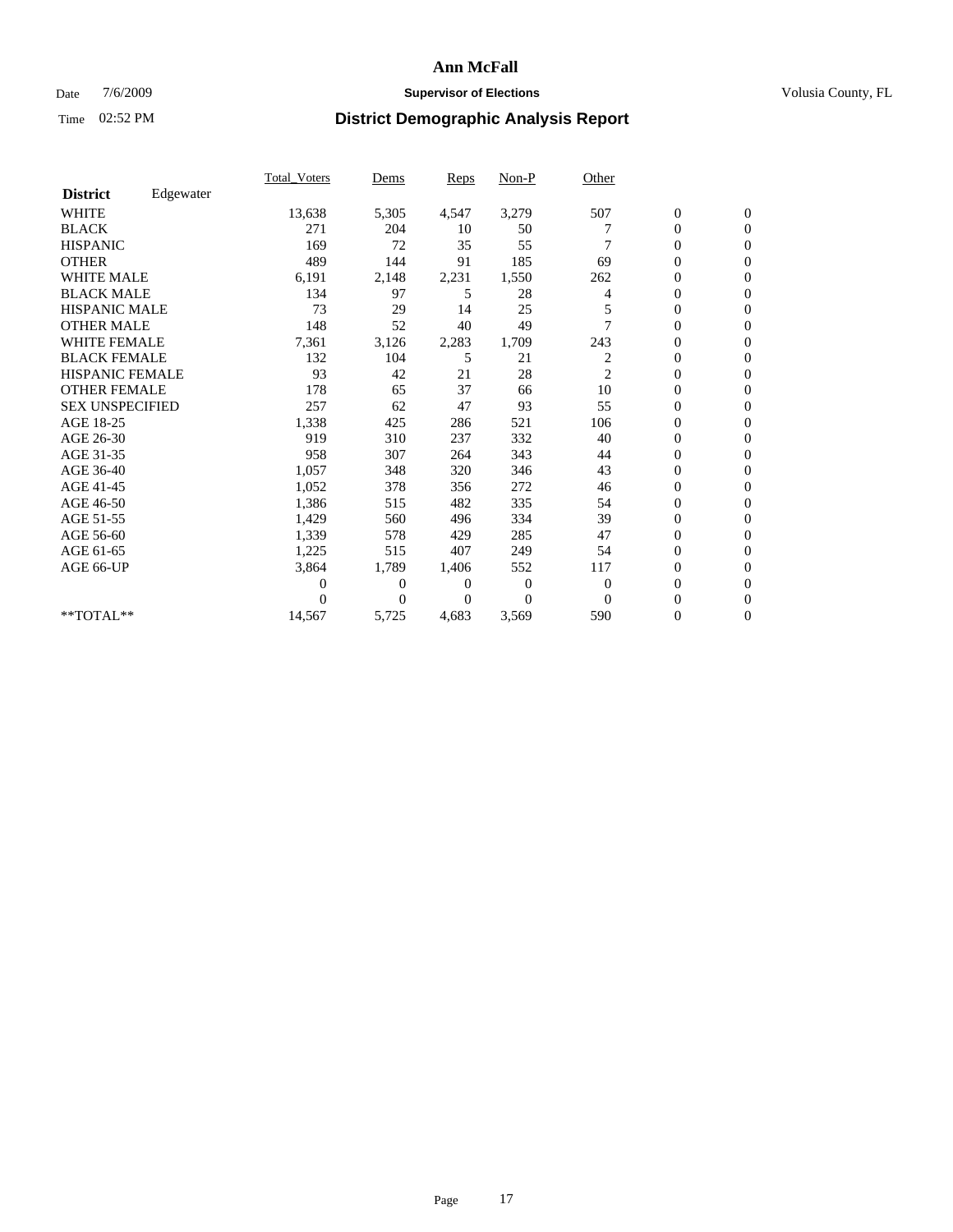### Date  $7/6/2009$  **Supervisor of Elections Supervisor of Elections** Volusia County, FL

|                        |            | Total Voters     | Dems           | <b>Reps</b>  | Non-P          | Other        |                  |                |  |
|------------------------|------------|------------------|----------------|--------------|----------------|--------------|------------------|----------------|--|
| <b>District</b>        | Holly Hill |                  |                |              |                |              |                  |                |  |
| <b>WHITE</b>           |            | 5,927            | 2,540          | 1,765        | 1,337          | 285          | $\boldsymbol{0}$ | $\mathbf{0}$   |  |
| <b>BLACK</b>           |            | 762              | 633            | 23           | 95             | 11           | $\boldsymbol{0}$ | $\mathbf{0}$   |  |
| <b>HISPANIC</b>        |            | 148              | 78             | 22           | 40             | 8            | $\overline{0}$   | $\mathbf{0}$   |  |
| <b>OTHER</b>           |            | 358              | 134            | 57           | 129            | 38           | $\overline{0}$   | $\mathbf{0}$   |  |
| <b>WHITE MALE</b>      |            | 2,654            | 1,003          | 874          | 643            | 134          | $\boldsymbol{0}$ | $\mathbf{0}$   |  |
| <b>BLACK MALE</b>      |            | 286              | 228            | 10           | 41             |              | $\boldsymbol{0}$ | $\mathbf{0}$   |  |
| <b>HISPANIC MALE</b>   |            | 71               | 34             | 15           | 19             | 3            | $\boldsymbol{0}$ | $\mathbf{0}$   |  |
| <b>OTHER MALE</b>      |            | 97               | 33             | 20           | 34             | 10           | 0                | $\mathbf{0}$   |  |
| <b>WHITE FEMALE</b>    |            | 3,235            | 1,519          | 885          | 687            | 144          | $\mathbf{0}$     | $\mathbf{0}$   |  |
| <b>BLACK FEMALE</b>    |            | 473              | 403            | 13           | 53             | 4            | $\boldsymbol{0}$ | $\mathbf{0}$   |  |
| HISPANIC FEMALE        |            | 77               | 44             | 7            | 21             | 5            | $\boldsymbol{0}$ | $\mathbf{0}$   |  |
| <b>OTHER FEMALE</b>    |            | 141              | 62             | 29           | 46             | 4            | $\overline{0}$   | $\Omega$       |  |
| <b>SEX UNSPECIFIED</b> |            | 161              | 59             | 14           | 57             | 31           | $\overline{0}$   | $\mathbf{0}$   |  |
| AGE 18-25              |            | 797              | 349            | 151          | 238            | 59           | $\overline{0}$   | $\mathbf{0}$   |  |
| AGE 26-30              |            | 536              | 233            | 96           | 176            | 31           | $\overline{0}$   | $\mathbf{0}$   |  |
| AGE 31-35              |            | 463              | 211            | 83           | 144            | 25           | $\boldsymbol{0}$ | $\mathbf{0}$   |  |
| AGE 36-40              |            | 496              | 205            | 117          | 143            | 31           | $\boldsymbol{0}$ | $\mathbf{0}$   |  |
| AGE 41-45              |            | 618              | 254            | 167          | 170            | 27           | $\overline{0}$   | $\mathbf{0}$   |  |
| AGE 46-50              |            | 719              | 313            | 190          | 172            | 44           | $\mathbf{0}$     | $\mathbf{0}$   |  |
| AGE 51-55              |            | 643              | 310            | 164          | 141            | 28           | $\boldsymbol{0}$ | $\mathbf{0}$   |  |
| AGE 56-60              |            | 645              | 314            | 178          | 135            | 18           | $\boldsymbol{0}$ | $\Omega$       |  |
| AGE 61-65              |            | 505              | 249            | 139          | 91             | 26           | $\boldsymbol{0}$ | $\overline{0}$ |  |
| AGE 66-UP              |            | 1,773            | 947            | 582          | 191            | 53           | $\boldsymbol{0}$ | $\mathbf{0}$   |  |
|                        |            | $\boldsymbol{0}$ | 0              | $\mathbf{0}$ | $\mathbf{0}$   | $\mathbf{0}$ | $\overline{0}$   | $\Omega$       |  |
|                        |            | $\theta$         | $\overline{0}$ | $\Omega$     | $\overline{0}$ | $\Omega$     | $\overline{0}$   | $\overline{0}$ |  |
| **TOTAL**              |            | 7,195            | 3,385          | 1,867        | 1,601          | 342          | $\boldsymbol{0}$ | $\mathbf{0}$   |  |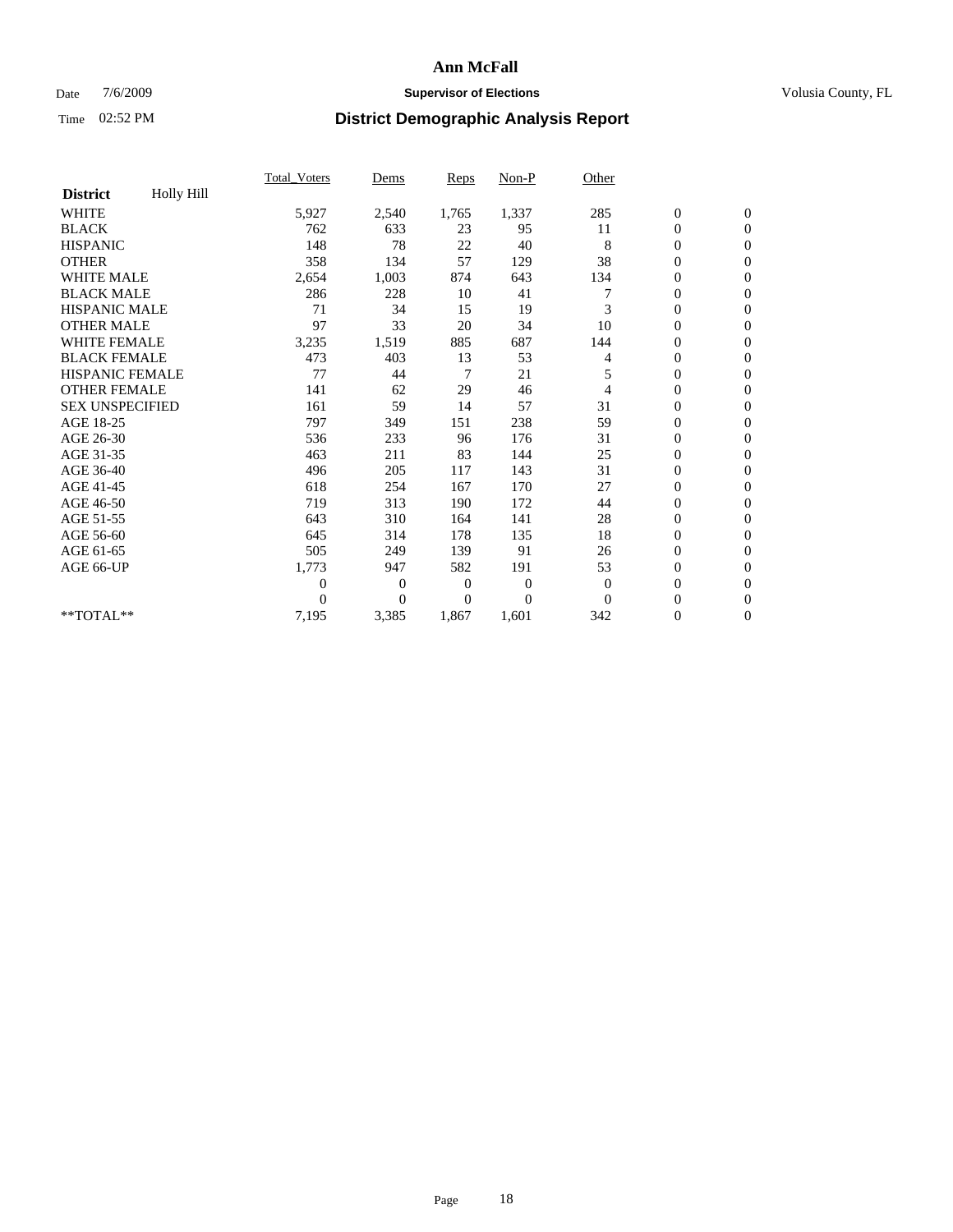### Date  $7/6/2009$  **Supervisor of Elections Supervisor of Elections** Volusia County, FL

|                        |            | Total Voters | Dems           | <b>Reps</b>  | $Non-P$        | Other            |                  |              |  |
|------------------------|------------|--------------|----------------|--------------|----------------|------------------|------------------|--------------|--|
| <b>District</b>        | Lake Helen |              |                |              |                |                  |                  |              |  |
| <b>WHITE</b>           |            | 1,591        | 658            | 554          | 309            | 70               | $\boldsymbol{0}$ | $\mathbf{0}$ |  |
| <b>BLACK</b>           |            | 193          | 169            | 7            | 14             | 3                | $\overline{0}$   | $\Omega$     |  |
| <b>HISPANIC</b>        |            | 31           | 14             | 8            | 4              | 5                | 0                | $\Omega$     |  |
| <b>OTHER</b>           |            | 65           | 21             | 15           | 21             | 8                | 0                | $\Omega$     |  |
| <b>WHITE MALE</b>      |            | 711          | 268            | 271          | 138            | 34               | 0                | 0            |  |
| <b>BLACK MALE</b>      |            | 83           | 71             | 3            |                | 2                | $\mathbf{0}$     | $\Omega$     |  |
| HISPANIC MALE          |            | 10           | 3              | 5            | $\overline{0}$ | $\boldsymbol{2}$ | 0                | $\Omega$     |  |
| <b>OTHER MALE</b>      |            | 20           | 8              | 3            | 6              | 3                | 0                | 0            |  |
| <b>WHITE FEMALE</b>    |            | 869          | 387            | 278          | 168            | 36               | 0                | $\Omega$     |  |
| <b>BLACK FEMALE</b>    |            | 110          | 98             | 4            | 7              |                  | 0                | $\Omega$     |  |
| <b>HISPANIC FEMALE</b> |            | 21           | 11             | 3            | 4              | 3                | 0                | 0            |  |
| <b>OTHER FEMALE</b>    |            | 26           | 12             | 4            | 9              |                  | 0                | 0            |  |
| <b>SEX UNSPECIFIED</b> |            | 30           | 4              | 13           | 9              | 4                | 0                | $\Omega$     |  |
| AGE 18-25              |            | 187          | 72             | 44           | 60             | 11               | 0                | $\Omega$     |  |
| AGE 26-30              |            | 103          | 45             | 21           | 30             |                  | 0                | $\Omega$     |  |
| AGE 31-35              |            | 94           | 28             | 30           | 27             | 9                | $\overline{0}$   | $\Omega$     |  |
| AGE 36-40              |            | 124          | 52             | 28           | 34             | 10               | 0                | 0            |  |
| AGE 41-45              |            | 146          | 57             | 55           | 22             | 12               | 0                | $\Omega$     |  |
| AGE 46-50              |            | 207          | 85             | 75           | 39             | 8                | 0                | $\Omega$     |  |
| AGE 51-55              |            | 215          | 99             | 70           | 37             | 9                | 0                | 0            |  |
| AGE 56-60              |            | 186          | 96             | 56           | 28             | 6                | 0                | $\Omega$     |  |
| AGE 61-65              |            | 167          | 92             | 51           | 22             | $\overline{2}$   | $\overline{0}$   | $\Omega$     |  |
| AGE 66-UP              |            | 451          | 236            | 154          | 49             | 12               | 0                | 0            |  |
|                        |            | $\theta$     | $\overline{0}$ | $\mathbf{0}$ | $\mathbf{0}$   | $\Omega$         | 0                | $\Omega$     |  |
|                        |            | $\theta$     | $\overline{0}$ | $\Omega$     | $\overline{0}$ | $\Omega$         | 0                | 0            |  |
| **TOTAL**              |            | 1,880        | 862            | 584          | 348            | 86               | 0                | 0            |  |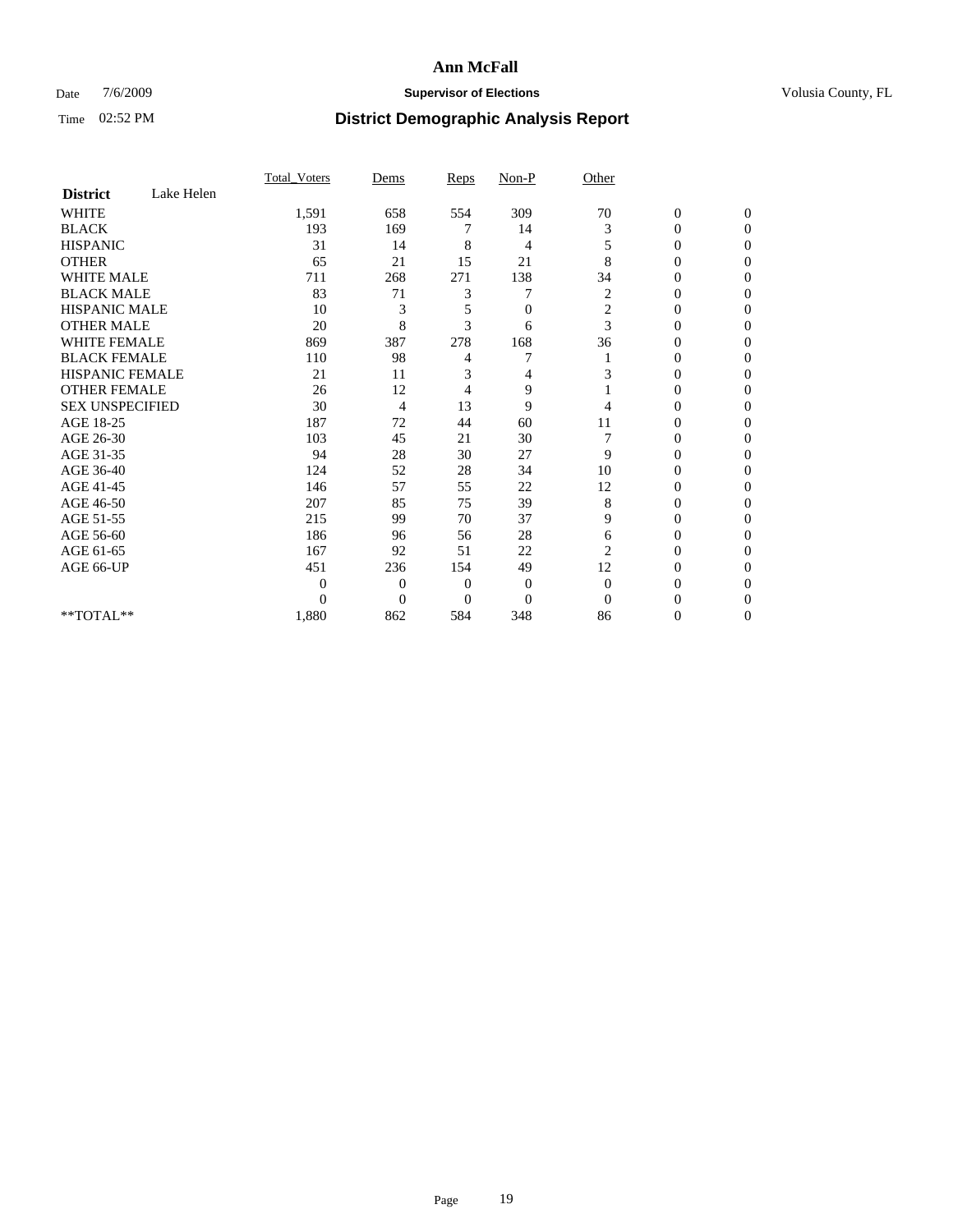### Date  $7/6/2009$  **Supervisor of Elections Supervisor of Elections** Volusia County, FL

|                        |                  | Total Voters | Dems     | <b>Reps</b> | Non-P    | Other        |                  |                  |  |
|------------------------|------------------|--------------|----------|-------------|----------|--------------|------------------|------------------|--|
| <b>District</b>        | New Smyrna Beach |              |          |             |          |              |                  |                  |  |
| <b>WHITE</b>           |                  | 15,422       | 5,448    | 6,184       | 3,188    | 602          | $\boldsymbol{0}$ | $\boldsymbol{0}$ |  |
| <b>BLACK</b>           |                  | 777          | 651      | 29          | 84       | 13           | $\boldsymbol{0}$ | $\mathbf{0}$     |  |
| <b>HISPANIC</b>        |                  | 185          | 62       | 44          | 68       | 11           | $\overline{0}$   | $\mathbf{0}$     |  |
| <b>OTHER</b>           |                  | 608          | 148      | 124         | 217      | 119          | $\boldsymbol{0}$ | $\mathbf{0}$     |  |
| <b>WHITE MALE</b>      |                  | 7,037        | 2,182    | 2,931       | 1,604    | 320          | $\boldsymbol{0}$ | $\mathbf{0}$     |  |
| <b>BLACK MALE</b>      |                  | 326          | 255      | 12          | 50       | 9            | $\overline{0}$   | $\mathbf{0}$     |  |
| <b>HISPANIC MALE</b>   |                  | 87           | 23       | 19          | 40       | 5            | $\boldsymbol{0}$ | $\mathbf{0}$     |  |
| <b>OTHER MALE</b>      |                  | 174          | 47       | 50          | 66       | 11           | $\boldsymbol{0}$ | $\mathbf{0}$     |  |
| <b>WHITE FEMALE</b>    |                  | 8,278        | 3,226    | 3,214       | 1,558    | 280          | $\overline{0}$   | $\mathbf{0}$     |  |
| <b>BLACK FEMALE</b>    |                  | 446          | 391      | 17          | 34       | 4            | $\boldsymbol{0}$ | $\mathbf{0}$     |  |
| <b>HISPANIC FEMALE</b> |                  | 98           | 39       | 25          | 28       | 6            | $\boldsymbol{0}$ | $\mathbf{0}$     |  |
| <b>OTHER FEMALE</b>    |                  | 211          | 70       | 55          | 71       | 15           | $\mathbf{0}$     | $\mathbf{0}$     |  |
| <b>SEX UNSPECIFIED</b> |                  | 335          | 76       | 58          | 106      | 95           | $\boldsymbol{0}$ | $\mathbf{0}$     |  |
| AGE 18-25              |                  | 1,243        | 436      | 260         | 435      | 112          | $\overline{0}$   | $\mathbf{0}$     |  |
| AGE 26-30              |                  | 868          | 301      | 225         | 290      | 52           | $\overline{0}$   | $\mathbf{0}$     |  |
| AGE 31-35              |                  | 822          | 275      | 251         | 249      | 47           | $\boldsymbol{0}$ | $\mathbf{0}$     |  |
| AGE 36-40              |                  | 891          | 300      | 281         | 257      | 53           | $\boldsymbol{0}$ | $\mathbf{0}$     |  |
| AGE 41-45              |                  | 962          | 341      | 352         | 221      | 48           | $\overline{0}$   | $\mathbf{0}$     |  |
| AGE 46-50              |                  | 1,346        | 468      | 511         | 310      | 57           | $\boldsymbol{0}$ | $\mathbf{0}$     |  |
| AGE 51-55              |                  | 1,537        | 638      | 534         | 301      | 64           | $\boldsymbol{0}$ | $\mathbf{0}$     |  |
| AGE 56-60              |                  | 1,651        | 640      | 605         | 334      | 72           | $\overline{0}$   | $\Omega$         |  |
| AGE 61-65              |                  | 1,691        | 623      | 677         | 340      | 51           | $\overline{0}$   | $\mathbf{0}$     |  |
| AGE 66-UP              |                  | 5,981        | 2,287    | 2,685       | 820      | 189          | $\boldsymbol{0}$ | $\mathbf{0}$     |  |
|                        |                  | 0            | 0        | 0           | 0        | $\mathbf{0}$ | $\overline{0}$   | $\mathbf{0}$     |  |
|                        |                  | $\Omega$     | $\theta$ | $\Omega$    | $\Omega$ | $\Omega$     | $\boldsymbol{0}$ | $\mathbf{0}$     |  |
| **TOTAL**              |                  | 16,992       | 6,309    | 6,381       | 3,557    | 745          | 0                | $\mathbf{0}$     |  |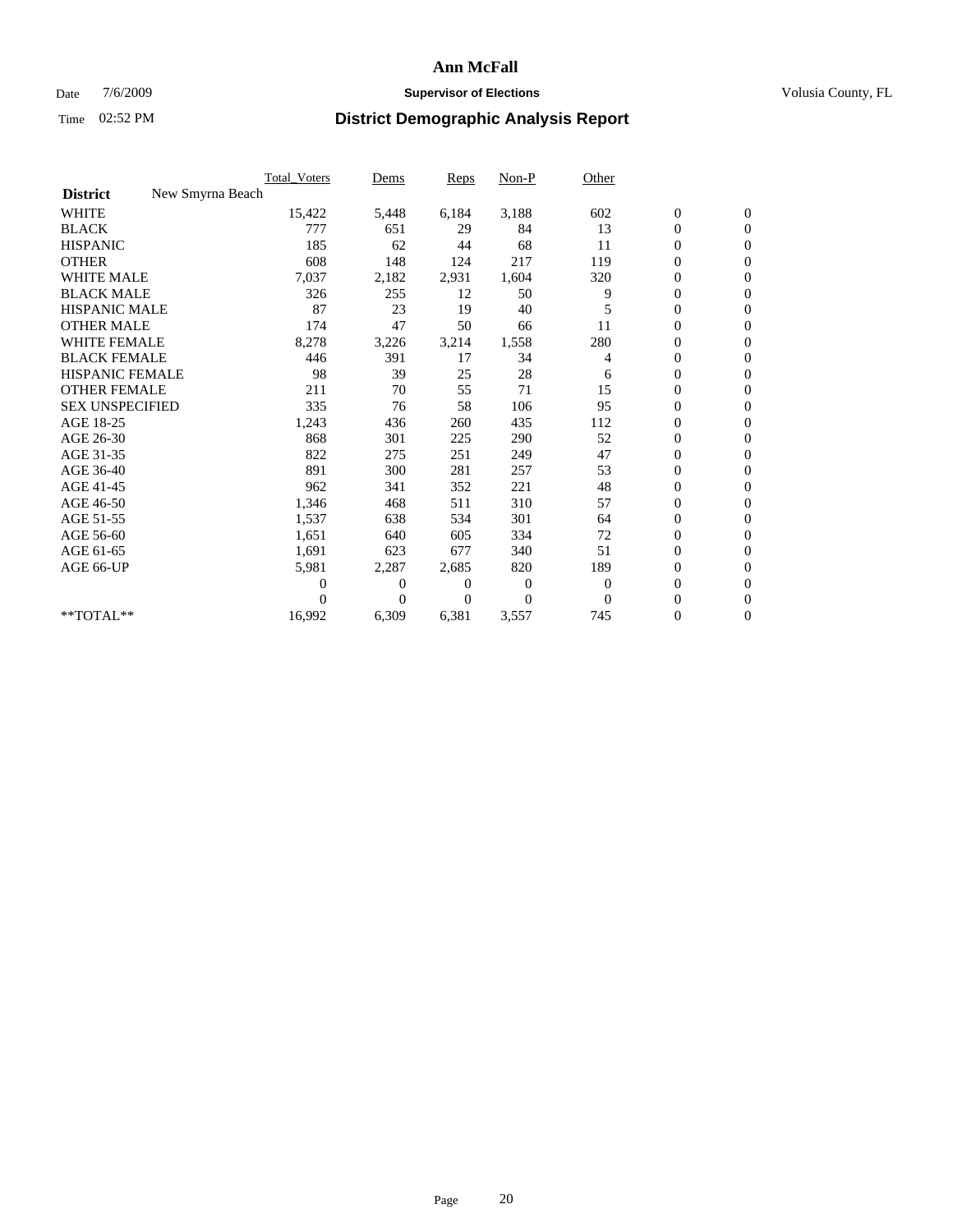### Date  $7/6/2009$  **Supervisor of Elections Supervisor of Elections** Volusia County, FL

|                        |          | Total Voters | Dems           | Reps         | $Non-P$        | Other        |                  |              |  |
|------------------------|----------|--------------|----------------|--------------|----------------|--------------|------------------|--------------|--|
| <b>District</b>        | Oak Hill |              |                |              |                |              |                  |              |  |
| <b>WHITE</b>           |          | 1,115        | 431            | 402          | 245            | 37           | $\boldsymbol{0}$ | $\mathbf{0}$ |  |
| <b>BLACK</b>           |          | 177          | 155            | 6            | 14             | 2            | $\mathbf{0}$     | $\Omega$     |  |
| <b>HISPANIC</b>        |          | 3            | $\overline{2}$ |              | $\mathbf{0}$   | $\mathbf{0}$ | 0                | $\Omega$     |  |
| <b>OTHER</b>           |          | 39           | 11             | 7            | 14             | 7            | 0                | $\Omega$     |  |
| <b>WHITE MALE</b>      |          | 541          | 186            | 209          | 123            | 23           | $\theta$         | 0            |  |
| <b>BLACK MALE</b>      |          | 79           | 67             | 4            | 6              | 2            | 0                | $\Omega$     |  |
| HISPANIC MALE          |          |              | $\overline{0}$ |              | $\mathbf{0}$   | $\Omega$     | 0                | $\Omega$     |  |
| <b>OTHER MALE</b>      |          | 18           | 4              | 4            | 9              |              | 0                | 0            |  |
| <b>WHITE FEMALE</b>    |          | 565          | 244            | 187          | 120            | 14           | 0                | $\Omega$     |  |
| <b>BLACK FEMALE</b>    |          | 97           | 88             |              | 8              | $\mathbf{0}$ | 0                | 0            |  |
| <b>HISPANIC FEMALE</b> |          | 2            | $\overline{c}$ | 0            | $\mathbf{0}$   | $\Omega$     | 0                | 0            |  |
| <b>OTHER FEMALE</b>    |          | 14           | 6              | 2            | 4              | 2            | 0                | 0            |  |
| <b>SEX UNSPECIFIED</b> |          | 17           | $\overline{2}$ | 8            | 3              | 4            | 0                | 0            |  |
| AGE 18-25              |          | 98           | 45             | 19           | 26             | 8            | 0                | $\Omega$     |  |
| AGE 26-30              |          | 72           | 37             | 21           | 13             |              | 0                | 0            |  |
| AGE 31-35              |          | 57           | 16             | 19           | 19             | 3            | 0                | 0            |  |
| AGE 36-40              |          | 73           | 37             | 18           | 15             | 3            | $\theta$         | 0            |  |
| AGE 41-45              |          | 104          | 42             | 38           | 20             | 4            | 0                | $\Omega$     |  |
| AGE 46-50              |          | 116          | 55             | 39           | 18             | 4            | 0                | $\Omega$     |  |
| AGE 51-55              |          | 158          | 74             | 39           | 38             | 7            | 0                | 0            |  |
| AGE 56-60              |          | 123          | 57             | 34           | 29             | 3            | 0                | 0            |  |
| AGE 61-65              |          | 150          | 64             | 44           | 34             | 8            | $\theta$         | 0            |  |
| AGE 66-UP              |          | 383          | 172            | 145          | 61             | 5            | 0                | 0            |  |
|                        |          | 0            | $\overline{0}$ | $\mathbf{0}$ | $\mathbf{0}$   | $\Omega$     | 0                | 0            |  |
|                        |          | $\theta$     | $\overline{0}$ | $\Omega$     | $\overline{0}$ | $\Omega$     |                  | 0            |  |
| **TOTAL**              |          | 1,334        | 599            | 416          | 273            | 46           | 0                | 0            |  |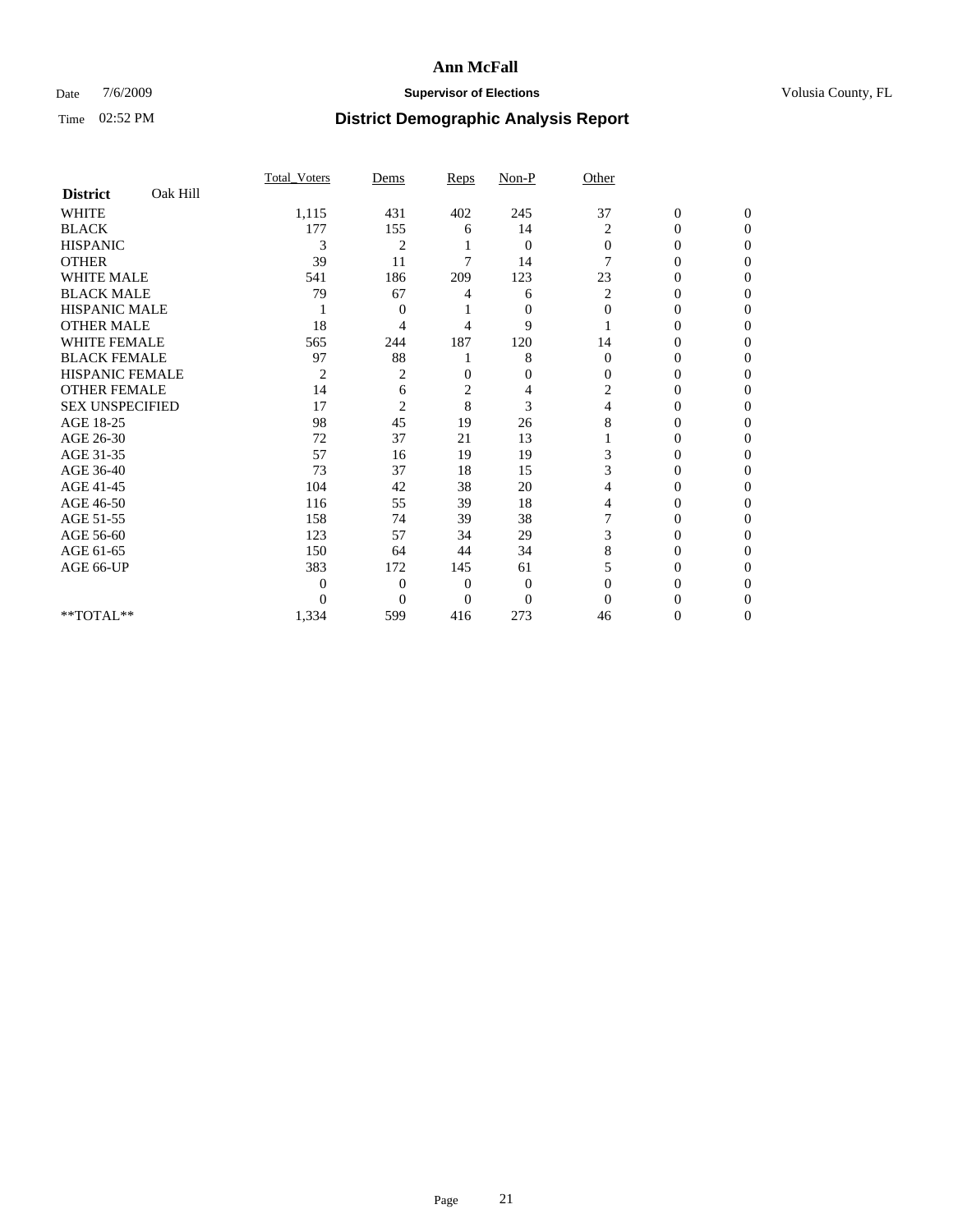### Date  $7/6/2009$  **Supervisor of Elections Supervisor of Elections** Volusia County, FL

|                        |             | <b>Total_Voters</b> | Dems           | Reps           | $Non-P$          | Other          |                  |                |  |
|------------------------|-------------|---------------------|----------------|----------------|------------------|----------------|------------------|----------------|--|
| <b>District</b>        | Orange City |                     |                |                |                  |                |                  |                |  |
| <b>WHITE</b>           |             | 4,664               | 1,657          | 1,938          | 848              | 221            | $\boldsymbol{0}$ | $\mathbf{0}$   |  |
| <b>BLACK</b>           |             | 272                 | 218            | 11             | 33               | 10             | 0                | $\mathbf{0}$   |  |
| <b>HISPANIC</b>        |             | 506                 | 249            | 78             | 162              | 17             | $\mathbf{0}$     | $\mathbf{0}$   |  |
| <b>OTHER</b>           |             | 261                 | 100            | 63             | 78               | 20             | 0                | $\mathbf{0}$   |  |
| <b>WHITE MALE</b>      |             | 2,004               | 635            | 864            | 380              | 125            | 0                | $\mathbf{0}$   |  |
| <b>BLACK MALE</b>      |             | 100                 | 72             | 6              | 17               | 5              | 0                | $\mathbf{0}$   |  |
| HISPANIC MALE          |             | 214                 | 109            | 36             | 64               |                | 0                | $\mathbf{0}$   |  |
| <b>OTHER MALE</b>      |             | 89                  | 36             | 24             | 26               | 3              | 0                | $\mathbf{0}$   |  |
| <b>WHITE FEMALE</b>    |             | 2,636               | 1,013          | 1,065          | 463              | 95             | 0                | $\mathbf{0}$   |  |
| <b>BLACK FEMALE</b>    |             | 170                 | 144            | 5              | 16               | 5              | $\boldsymbol{0}$ | $\mathbf{0}$   |  |
| HISPANIC FEMALE        |             | 291                 | 140            | 41             | 98               | 12             | 0                | $\mathbf{0}$   |  |
| <b>OTHER FEMALE</b>    |             | 99                  | 45             | 25             | 22               | $\overline{7}$ | 0                | $\Omega$       |  |
| <b>SEX UNSPECIFIED</b> |             | 100                 | 30             | 24             | 35               | 11             | 0                | $\mathbf{0}$   |  |
| AGE 18-25              |             | 482                 | 174            | 122            | 144              | 42             | 0                | $\mathbf{0}$   |  |
| AGE 26-30              |             | 392                 | 119            | 123            | 116              | 34             | 0                | $\mathbf{0}$   |  |
| AGE 31-35              |             | 326                 | 116            | 98             | 97               | 15             | 0                | $\mathbf{0}$   |  |
| AGE 36-40              |             | 340                 | 127            | 102            | 98               | 13             | 0                | $\mathbf{0}$   |  |
| AGE 41-45              |             | 370                 | 142            | 120            | 94               | 14             | $\overline{0}$   | $\mathbf{0}$   |  |
| AGE 46-50              |             | 400                 | 155            | 135            | 89               | 21             | $\overline{0}$   | $\mathbf{0}$   |  |
| AGE 51-55              |             | 431                 | 184            | 154            | 80               | 13             | 0                | $\mathbf{0}$   |  |
| AGE 56-60              |             | 416                 | 168            | 142            | 83               | 23             | 0                | $\Omega$       |  |
| AGE 61-65              |             | 415                 | 185            | 148            | 59               | 23             | 0                | $\mathbf{0}$   |  |
| AGE 66-UP              |             | 2,131               | 854            | 946            | 261              | 70             | 0                | $\mathbf{0}$   |  |
|                        |             | 0                   | $\overline{0}$ | $\overline{0}$ | $\boldsymbol{0}$ | $\theta$       | 0                | $\Omega$       |  |
|                        |             | $\theta$            | $\Omega$       | $\Omega$       | $\overline{0}$   | $\Omega$       | $\overline{0}$   | $\overline{0}$ |  |
| **TOTAL**              |             | 5,703               | 2,224          | 2,090          | 1,121            | 268            | 0                | $\overline{0}$ |  |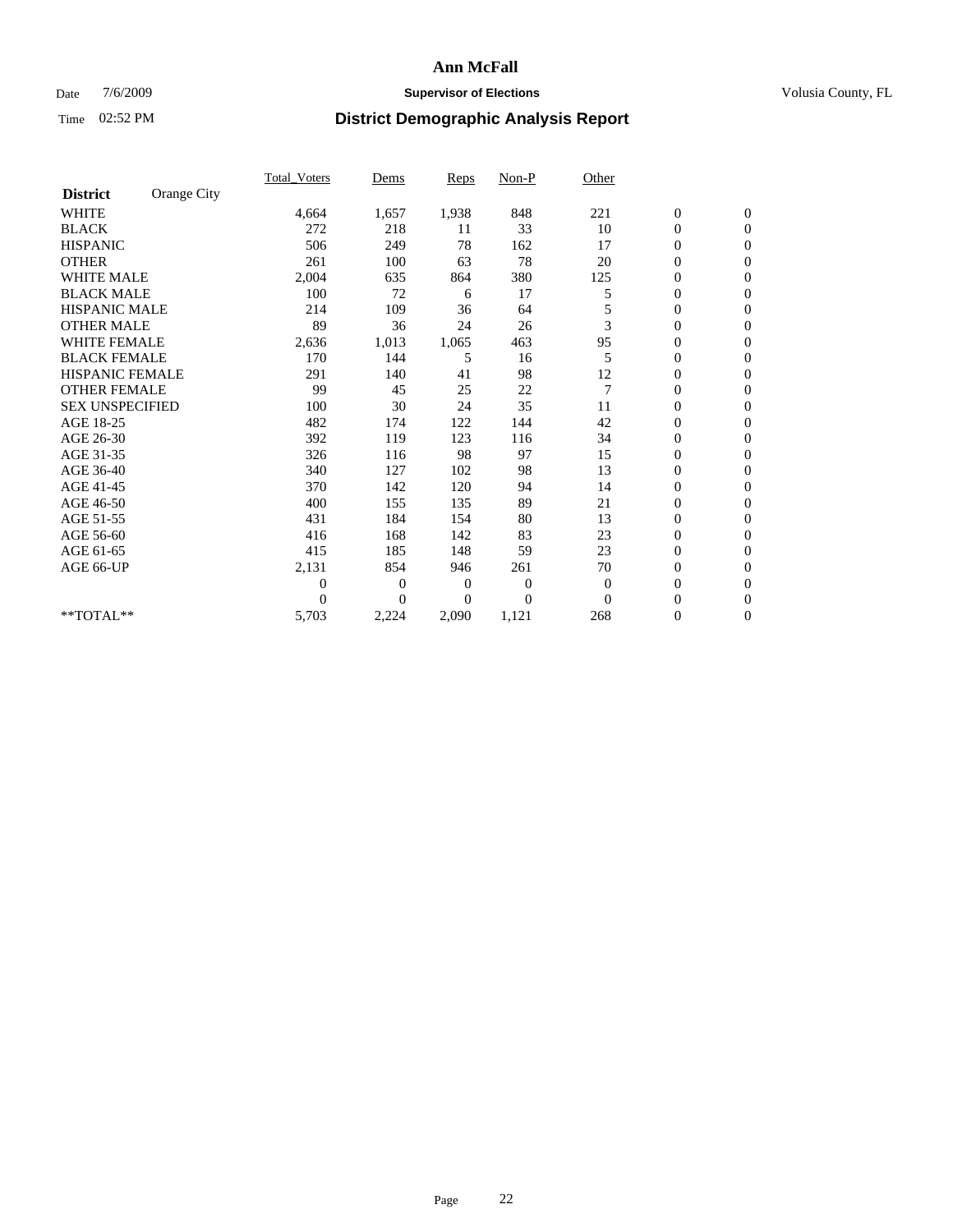### Date  $7/6/2009$  **Supervisor of Elections Supervisor of Elections** Volusia County, FL

|                        |              | Total Voters | Dems           | <b>Reps</b> | $Non-P$      | Other        |                  |                  |  |
|------------------------|--------------|--------------|----------------|-------------|--------------|--------------|------------------|------------------|--|
| <b>District</b>        | Ormond Beach |              |                |             |              |              |                  |                  |  |
| <b>WHITE</b>           |              | 25,871       | 9,379          | 10,913      | 4,702        | 877          | $\boldsymbol{0}$ | $\boldsymbol{0}$ |  |
| <b>BLACK</b>           |              | 791          | 597            | 57          | 111          | 26           | $\overline{0}$   | $\mathbf{0}$     |  |
| <b>HISPANIC</b>        |              | 450          | 190            | 126         | 122          | 12           | $\overline{0}$   | $\mathbf{0}$     |  |
| <b>OTHER</b>           |              | 1,473        | 500            | 380         | 463          | 130          | 0                | $\mathbf{0}$     |  |
| <b>WHITE MALE</b>      |              | 11,623       | 3,773          | 5,140       | 2,257        | 453          | $\boldsymbol{0}$ | $\mathbf{0}$     |  |
| <b>BLACK MALE</b>      |              | 360          | 258            | 29          | 58           | 15           | $\boldsymbol{0}$ | $\mathbf{0}$     |  |
| <b>HISPANIC MALE</b>   |              | 189          | 64             | 61          | 56           | 8            | $\boldsymbol{0}$ | $\overline{0}$   |  |
| <b>OTHER MALE</b>      |              | 523          | 165            | 153         | 184          | 21           | $\boldsymbol{0}$ | $\mathbf{0}$     |  |
| <b>WHITE FEMALE</b>    |              | 14,106       | 5,563          | 5,725       | 2,402        | 416          | $\overline{0}$   | $\mathbf{0}$     |  |
| <b>BLACK FEMALE</b>    |              | 425          | 334            | 28          | 53           | 10           | $\boldsymbol{0}$ | $\Omega$         |  |
| <b>HISPANIC FEMALE</b> |              | 254          | 123            | 61          | 66           | 4            | $\boldsymbol{0}$ | $\mathbf{0}$     |  |
| <b>OTHER FEMALE</b>    |              | 596          | 241            | 173         | 157          | 25           | $\overline{0}$   | $\mathbf{0}$     |  |
| <b>SEX UNSPECIFIED</b> |              | 509          | 145            | 106         | 165          | 93           | $\boldsymbol{0}$ | $\mathbf{0}$     |  |
| AGE 18-25              |              | 2,425        | 856            | 750         | 666          | 153          | $\boldsymbol{0}$ | $\mathbf{0}$     |  |
| AGE 26-30              |              | 1,340        | 461            | 438         | 378          | 63           | $\overline{0}$   | $\mathbf{0}$     |  |
| AGE 31-35              |              | 1,332        | 427            | 433         | 391          | 81           | $\boldsymbol{0}$ | $\mathbf{0}$     |  |
| AGE 36-40              |              | 1,755        | 538            | 743         | 399          | 75           | $\boldsymbol{0}$ | $\mathbf{0}$     |  |
| AGE 41-45              |              | 2,171        | 669            | 946         | 473          | 83           | $\boldsymbol{0}$ | $\mathbf{0}$     |  |
| AGE 46-50              |              | 2,547        | 876            | 1,119       | 482          | 70           | 0                | $\Omega$         |  |
| AGE 51-55              |              | 2,749        | 1,042          | 1,156       | 478          | 73           | $\boldsymbol{0}$ | $\mathbf{0}$     |  |
| AGE 56-60              |              | 2,741        | 1,110          | 1,044       | 508          | 79           | $\mathbf{0}$     | $\mathbf{0}$     |  |
| AGE 61-65              |              | 2,622        | 1,014          | 1,084       | 434          | 90           | $\boldsymbol{0}$ | $\Omega$         |  |
| AGE 66-UP              |              | 8,903        | 3,673          | 3,763       | 1,189        | 278          | $\mathbf{0}$     | $\mathbf{0}$     |  |
|                        |              | 0            | 0              | 0           | $\mathbf{0}$ | $\mathbf{0}$ | $\overline{0}$   | $\mathbf{0}$     |  |
|                        |              | 0            | $\overline{0}$ | 0           | $\Omega$     | $\Omega$     | 0                | $\mathbf{0}$     |  |
| $*$ TOTAL $**$         |              | 28,585       | 10,666         | 11,476      | 5,398        | 1,045        | $\boldsymbol{0}$ | $\boldsymbol{0}$ |  |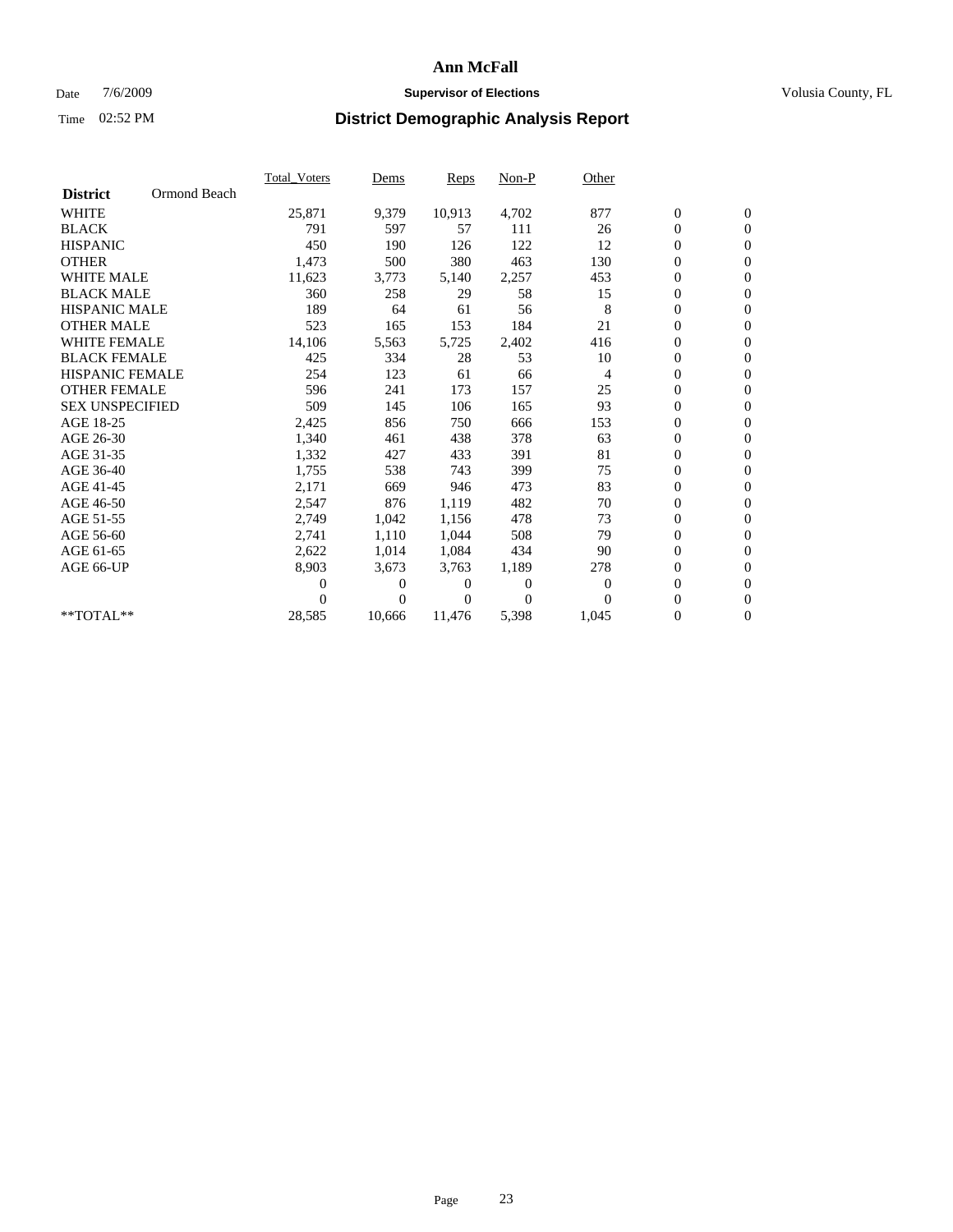### Date  $7/6/2009$  **Supervisor of Elections Supervisor of Elections** Volusia County, FL

|                        |         | Total Voters     | Dems           | Reps           | $Non-P$        | Other        |                  |                  |
|------------------------|---------|------------------|----------------|----------------|----------------|--------------|------------------|------------------|
| <b>District</b>        | Pierson |                  |                |                |                |              |                  |                  |
| <b>WHITE</b>           |         | 550              | 224            | 222            | 87             | 17           | $\boldsymbol{0}$ | $\boldsymbol{0}$ |
| <b>BLACK</b>           |         | 59               | 51             | 4              | 3              |              | $\overline{0}$   | $\Omega$         |
| <b>HISPANIC</b>        |         | 85               | 36             | 6              | 40             | 3            | $\Omega$         | $\Omega$         |
| <b>OTHER</b>           |         | 27               | 5              | $\overline{2}$ | 19             |              | 0                | $\Omega$         |
| <b>WHITE MALE</b>      |         | 264              | 100            | 116            | 35             | 13           | 0                | $\Omega$         |
| <b>BLACK MALE</b>      |         | 25               | 22             | 2              | 1              | $\Omega$     | $\overline{0}$   | $\Omega$         |
| HISPANIC MALE          |         | 42               | 23             | 2              | 16             |              | 0                | 0                |
| <b>OTHER MALE</b>      |         | 11               | $\overline{2}$ | $\overline{c}$ | 7              | 0            | 0                | 0                |
| <b>WHITE FEMALE</b>    |         | 284              | 124            | 105            | 51             | 4            | 0                | 0                |
| <b>BLACK FEMALE</b>    |         | 34               | 29             | $\overline{c}$ | $\overline{c}$ |              | 0                | 0                |
| <b>HISPANIC FEMALE</b> |         | 41               | 13             | 4              | 22             | 2            | 0                | $\Omega$         |
| <b>OTHER FEMALE</b>    |         | 5                | 3              | 0              | $\overline{2}$ | $\mathbf{0}$ | 0                | 0                |
| <b>SEX UNSPECIFIED</b> |         | 15               | $\overline{0}$ |                | 13             |              | 0                | $\Omega$         |
| AGE 18-25              |         | 102              | 29             | 25             | 44             | 4            | $\theta$         | $\Omega$         |
| AGE 26-30              |         | 58               | 21             | 13             | 23             |              | 0                | 0                |
| AGE 31-35              |         | 54               | 17             | 19             | 15             | 3            | 0                | 0                |
| AGE 36-40              |         | 45               | 19             | 14             | 10             | 2            | 0                | 0                |
| AGE 41-45              |         | 49               | 18             | 17             | 12             | 2            | 0                | 0                |
| AGE 46-50              |         | 64               | 33             | 18             | 11             | 2            | $\overline{0}$   | $\Omega$         |
| AGE 51-55              |         | 91               | 40             | 37             | 11             | 3            | 0                | $\Omega$         |
| AGE 56-60              |         | 57               | 28             | 24             | 5              | $\Omega$     | 0                | 0                |
| AGE 61-65              |         | 51               | 29             | 15             | 6              |              | 0                | $\Omega$         |
| AGE 66-UP              |         | 150              | 82             | 52             | 12             |              | 0                | $\Omega$         |
|                        |         | $\boldsymbol{0}$ | $\overline{0}$ | $\mathbf{0}$   | $\mathbf{0}$   | $\Omega$     | 0                | 0                |
|                        |         | $\theta$         | $\overline{0}$ | $\Omega$       | $\overline{0}$ | $\Omega$     | 0                | $\Omega$         |
| **TOTAL**              |         | 721              | 316            | 234            | 149            | 22           | 0                | $\overline{0}$   |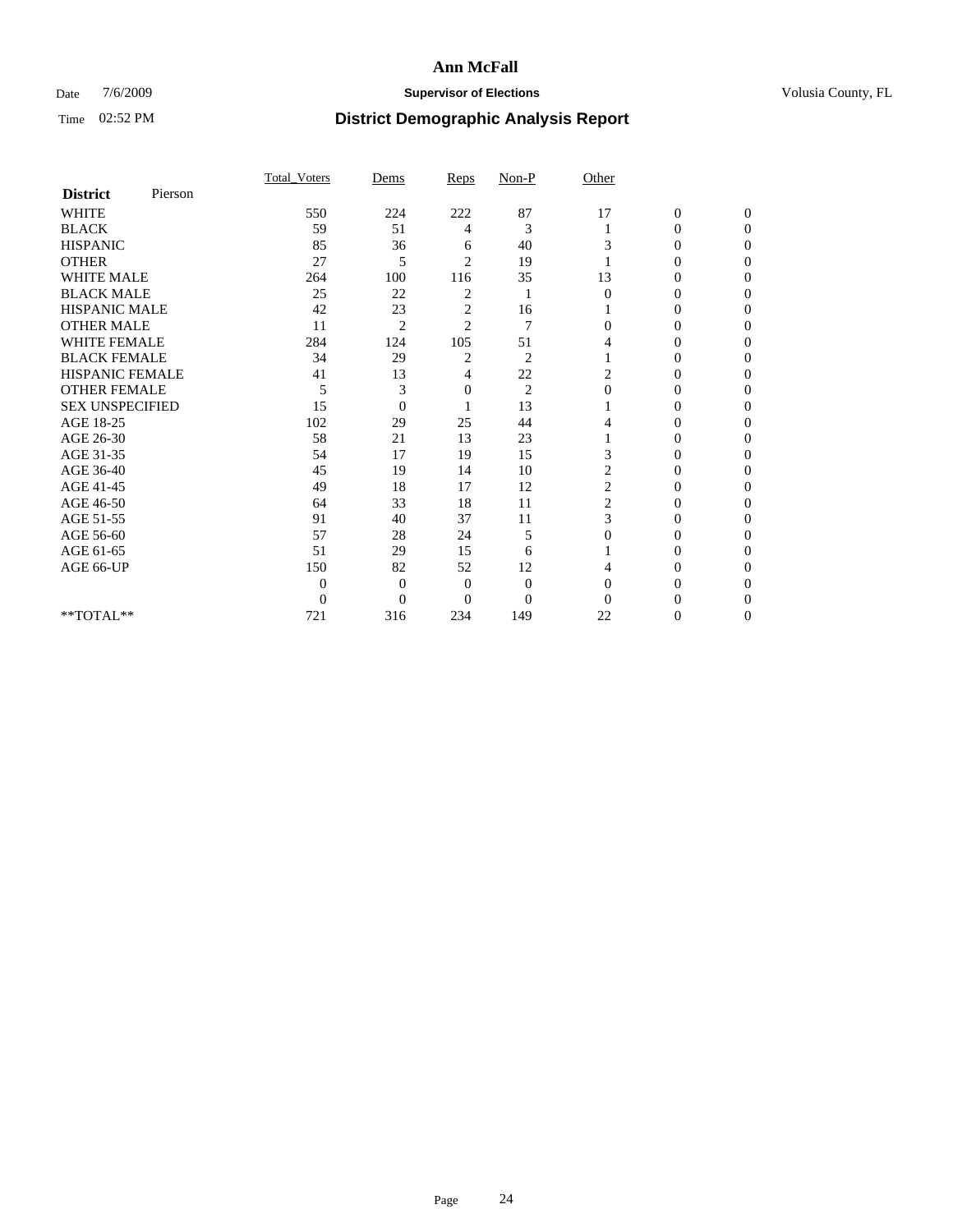### Date  $7/6/2009$  **Supervisor of Elections Supervisor of Elections** Volusia County, FL

|                        |             | Total Voters | Dems           | <b>Reps</b>    | $Non-P$        | Other          |                  |              |  |
|------------------------|-------------|--------------|----------------|----------------|----------------|----------------|------------------|--------------|--|
| <b>District</b>        | Ponce Inlet |              |                |                |                |                |                  |              |  |
| <b>WHITE</b>           |             | 2,567        | 705            | 1,272          | 501            | 89             | $\boldsymbol{0}$ | $\mathbf{0}$ |  |
| <b>BLACK</b>           |             | 8            | 5              |                | 2              | $\Omega$       | $\mathbf{0}$     | $\Omega$     |  |
| <b>HISPANIC</b>        |             | 26           | 4              | 11             | 9              | 2              | 0                | $\Omega$     |  |
| <b>OTHER</b>           |             | 108          | 29             | 35             | 34             | 10             | 0                | 0            |  |
| <b>WHITE MALE</b>      |             | 1,226        | 298            | 627            | 254            | 47             | 0                | 0            |  |
| <b>BLACK MALE</b>      |             | 3            | 2              | 0              |                | $\mathbf{0}$   | $\mathbf{0}$     | $\Omega$     |  |
| HISPANIC MALE          |             | 11           | $\overline{2}$ | 4              | 3              | 2              | 0                | $\Omega$     |  |
| <b>OTHER MALE</b>      |             | 45           | 10             | 16             | 15             | 4              | 0                | 0            |  |
| <b>WHITE FEMALE</b>    |             | 1,324        | 403            | 638            | 242            | 41             | 0                | $\Omega$     |  |
| <b>BLACK FEMALE</b>    |             | 5            | 3              |                |                | $\overline{0}$ | 0                | 0            |  |
| <b>HISPANIC FEMALE</b> |             | 15           | $\overline{2}$ | 7              | 6              | 0              | 0                | 0            |  |
| <b>OTHER FEMALE</b>    |             | 35           | 12             | 11             | 9              | 3              | 0                | 0            |  |
| <b>SEX UNSPECIFIED</b> |             | 45           | 11             | 15             | 15             | 4              | 0                | 0            |  |
| AGE 18-25              |             | 135          | 40             | 58             | 28             | 9              | 0                | $\Omega$     |  |
| AGE 26-30              |             | 79           | 20             | 19             | 38             | 2              | 0                | 0            |  |
| AGE 31-35              |             | 74           | 17             | 22             | 28             |                | 0                | 0            |  |
| AGE 36-40              |             | 90           | 19             | 42             | 25             | 4              | 0                | 0            |  |
| AGE 41-45              |             | 122          | 39             | 57             | 21             | 5              | 0                | $\Omega$     |  |
| AGE 46-50              |             | 199          | 40             | 117            | 37             | 5              | 0                | $\Omega$     |  |
| AGE 51-55              |             | 251          | 85             | 107            | 51             | 8              | 0                | 0            |  |
| AGE 56-60              |             | 347          | 92             | 152            | 84             | 19             | 0                | 0            |  |
| AGE 61-65              |             | 403          | 113            | 202            | 72             | 16             | 0                | 0            |  |
| AGE 66-UP              |             | 1,009        | 278            | 543            | 162            | 26             | 0                | 0            |  |
|                        |             | 0            | $\overline{0}$ | $\overline{0}$ | $\overline{0}$ | $\Omega$       | 0                | 0            |  |
|                        |             | $\theta$     | $\overline{0}$ | $\Omega$       | $\theta$       | $\Omega$       |                  | 0            |  |
| **TOTAL**              |             | 2,709        | 743            | 1,319          | 546            | 101            | 0                | 0            |  |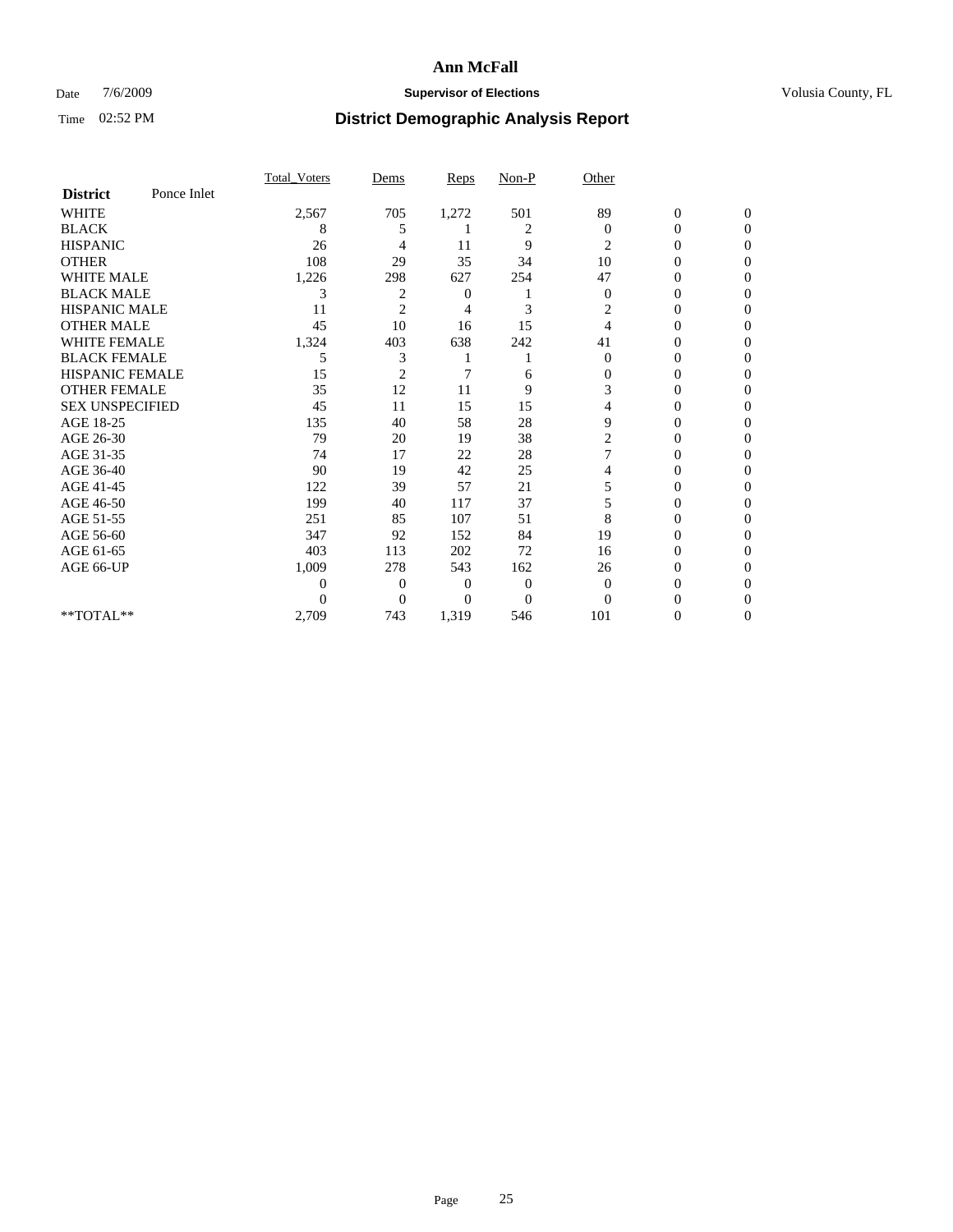### Date  $7/6/2009$  **Supervisor of Elections Supervisor of Elections** Volusia County, FL

|                        |             | Total Voters | Dems     | <b>Reps</b> | Non-P        | Other    |                  |                  |  |
|------------------------|-------------|--------------|----------|-------------|--------------|----------|------------------|------------------|--|
| <b>District</b>        | Port Orange |              |          |             |              |          |                  |                  |  |
| <b>WHITE</b>           |             | 34,647       | 12,688   | 13,146      | 7,437        | 1,376    | $\boldsymbol{0}$ | $\boldsymbol{0}$ |  |
| <b>BLACK</b>           |             | 888          | 720      | 49          | 102          | 17       | $\boldsymbol{0}$ | $\mathbf{0}$     |  |
| <b>HISPANIC</b>        |             | 827          | 347      | 173         | 275          | 32       | $\overline{0}$   | $\mathbf{0}$     |  |
| <b>OTHER</b>           |             | 1,805        | 591      | 393         | 647          | 174      | $\boldsymbol{0}$ | $\Omega$         |  |
| <b>WHITE MALE</b>      |             | 15,828       | 5,162    | 6,378       | 3,579        | 709      | $\overline{0}$   | $\mathbf{0}$     |  |
| <b>BLACK MALE</b>      |             | 416          | 319      | 31          | 57           | 9        | $\boldsymbol{0}$ | $\mathbf{0}$     |  |
| <b>HISPANIC MALE</b>   |             | 356          | 145      | 75          | 124          | 12       | $\overline{0}$   | $\overline{0}$   |  |
| <b>OTHER MALE</b>      |             | 616          | 195      | 143         | 244          | 34       | $\boldsymbol{0}$ | $\mathbf{0}$     |  |
| <b>WHITE FEMALE</b>    |             | 18,571       | 7,454    | 6,674       | 3,798        | 645      | $\overline{0}$   | $\mathbf{0}$     |  |
| <b>BLACK FEMALE</b>    |             | 468          | 398      | 17          | 45           | 8        | $\boldsymbol{0}$ | $\mathbf{0}$     |  |
| <b>HISPANIC FEMALE</b> |             | 464          | 202      | 95          | 148          | 19       | $\overline{0}$   | $\mathbf{0}$     |  |
| <b>OTHER FEMALE</b>    |             | 720          | 286      | 162         | 230          | 42       | $\mathbf{0}$     | $\mathbf{0}$     |  |
| <b>SEX UNSPECIFIED</b> |             | 728          | 185      | 186         | 236          | 121      | $\boldsymbol{0}$ | $\mathbf{0}$     |  |
| AGE 18-25              |             | 3,792        | 1,366    | 1,022       | 1,129        | 275      | $\overline{0}$   | $\mathbf{0}$     |  |
| AGE 26-30              |             | 2,499        | 836      | 723         | 816          | 124      | $\overline{0}$   | $\mathbf{0}$     |  |
| AGE 31-35              |             | 2,203        | 744      | 676         | 686          | 97       | $\boldsymbol{0}$ | $\mathbf{0}$     |  |
| AGE 36-40              |             | 2,581        | 854      | 935         | 680          | 112      | 0                | $\mathbf{0}$     |  |
| AGE 41-45              |             | 2,882        | 931      | 1,117       | 722          | 112      | $\overline{0}$   | $\mathbf{0}$     |  |
| AGE 46-50              |             | 3,486        | 1,170    | 1,420       | 771          | 125      | $\boldsymbol{0}$ | $\mathbf{0}$     |  |
| AGE 51-55              |             | 3,538        | 1,352    | 1,416       | 648          | 122      | $\boldsymbol{0}$ | $\mathbf{0}$     |  |
| AGE 56-60              |             | 3,431        | 1,423    | 1,200       | 689          | 119      | $\overline{0}$   | $\Omega$         |  |
| AGE 61-65              |             | 3,378        | 1,338    | 1,245       | 644          | 151      | $\overline{0}$   | $\mathbf{0}$     |  |
| AGE 66-UP              |             | 10,377       | 4,332    | 4,007       | 1,676        | 362      | $\boldsymbol{0}$ | $\mathbf{0}$     |  |
|                        |             | 0            | 0        | 0           | $\mathbf{0}$ | $\bf{0}$ | $\overline{0}$   | $\mathbf{0}$     |  |
|                        |             | $\theta$     | $\Omega$ | 0           | $\Omega$     | $\Omega$ | $\boldsymbol{0}$ | $\mathbf{0}$     |  |
| **TOTAL**              |             | 38,167       | 14,346   | 13,761      | 8,461        | 1,599    | 0                | $\mathbf{0}$     |  |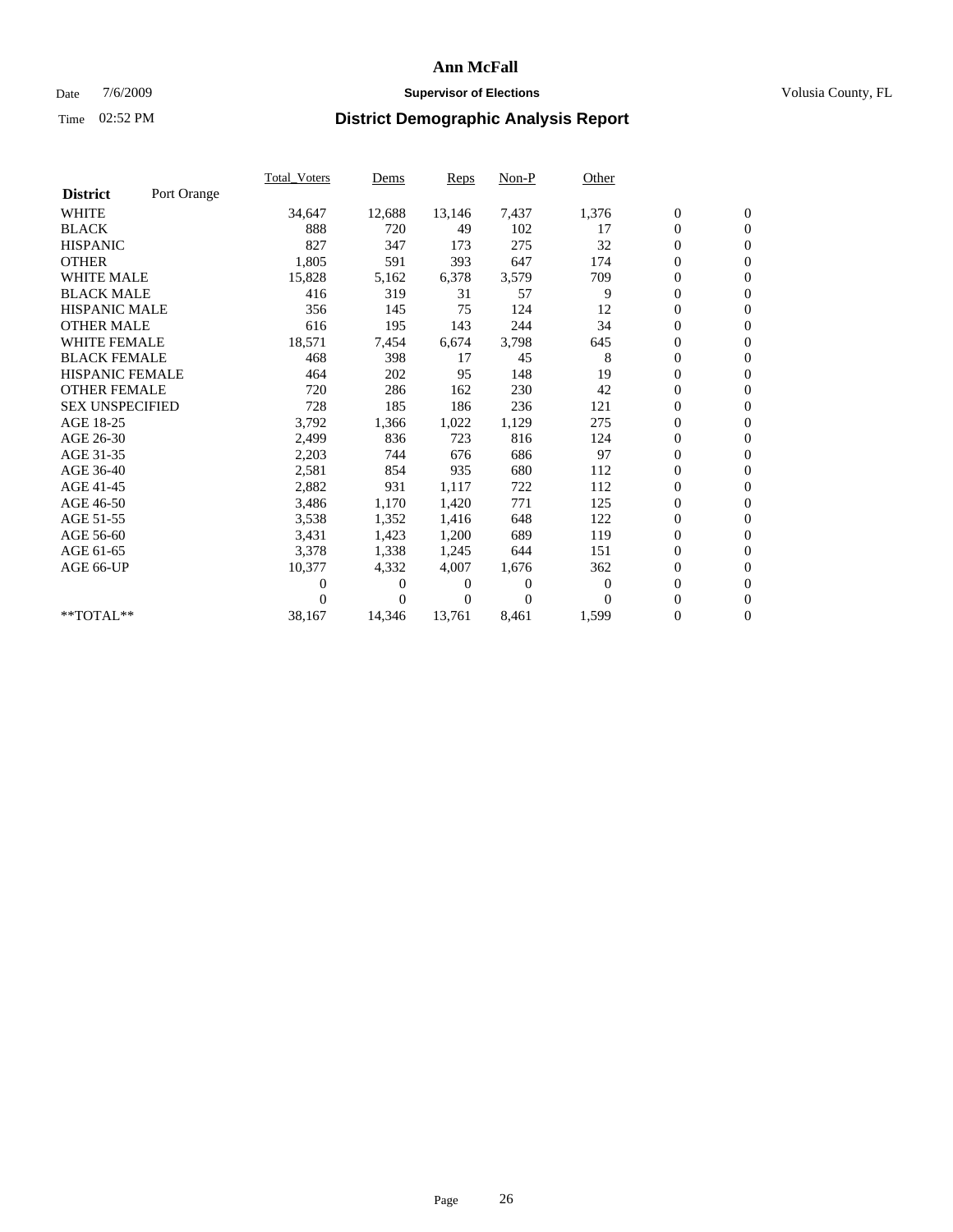### Date  $7/6/2009$  **Supervisor of Elections Supervisor of Elections** Volusia County, FL

|                        |               | Total Voters   | Dems           | <b>Reps</b> | $Non-P$      | Other          |                  |                  |  |
|------------------------|---------------|----------------|----------------|-------------|--------------|----------------|------------------|------------------|--|
| <b>District</b>        | South Daytona |                |                |             |              |                |                  |                  |  |
| <b>WHITE</b>           |               | 6,880          | 2,910          | 2,267       | 1,440        | 263            | $\boldsymbol{0}$ | $\boldsymbol{0}$ |  |
| <b>BLACK</b>           |               | 604            | 494            | 18          | 82           | 10             | $\boldsymbol{0}$ | $\mathbf{0}$     |  |
| <b>HISPANIC</b>        |               | 173            | 84             | 33          | 50           | 6              | $\overline{0}$   | $\mathbf{0}$     |  |
| <b>OTHER</b>           |               | 396            | 154            | 74          | 146          | 22             | $\boldsymbol{0}$ | $\Omega$         |  |
| <b>WHITE MALE</b>      |               | 3,150          | 1,172          | 1,139       | 684          | 155            | $\overline{0}$   | $\mathbf{0}$     |  |
| <b>BLACK MALE</b>      |               | 221            | 167            | 9           | 41           | 4              | $\boldsymbol{0}$ | $\mathbf{0}$     |  |
| <b>HISPANIC MALE</b>   |               | 89             | 42             | 16          | 29           | 2              | $\overline{0}$   | $\mathbf{0}$     |  |
| <b>OTHER MALE</b>      |               | 129            | 48             | 34          | 43           | 4              | 0                | $\mathbf{0}$     |  |
| WHITE FEMALE           |               | 3,687          | 1,715          | 1,115       | 750          | 107            | $\overline{0}$   | $\mathbf{0}$     |  |
| <b>BLACK FEMALE</b>    |               | 377            | 322            | 8           | 41           | 6              | $\boldsymbol{0}$ | $\mathbf{0}$     |  |
| <b>HISPANIC FEMALE</b> |               | 81             | 40             | 16          | 21           | 4              | $\boldsymbol{0}$ | $\mathbf{0}$     |  |
| <b>OTHER FEMALE</b>    |               | 159            | 78             | 28          | 51           | $\overline{c}$ | $\mathbf{0}$     | $\mathbf{0}$     |  |
| <b>SEX UNSPECIFIED</b> |               | 160            | 58             | 27          | 58           | 17             | $\boldsymbol{0}$ | $\mathbf{0}$     |  |
| AGE 18-25              |               | 924            | 426            | 182         | 269          | 47             | $\overline{0}$   | $\mathbf{0}$     |  |
| AGE 26-30              |               | 606            | 243            | 118         | 210          | 35             | $\overline{0}$   | $\mathbf{0}$     |  |
| AGE 31-35              |               | 495            | 178            | 142         | 150          | 25             | $\boldsymbol{0}$ | $\mathbf{0}$     |  |
| AGE 36-40              |               | 594            | 257            | 166         | 148          | 23             | $\boldsymbol{0}$ | $\mathbf{0}$     |  |
| AGE 41-45              |               | 722            | 259            | 250         | 175          | 38             | $\overline{0}$   | $\mathbf{0}$     |  |
| AGE 46-50              |               | 773            | 334            | 251         | 157          | 31             | $\boldsymbol{0}$ | $\mathbf{0}$     |  |
| AGE 51-55              |               | 738            | 358            | 226         | 133          | 21             | $\boldsymbol{0}$ | $\mathbf{0}$     |  |
| AGE 56-60              |               | 670            | 305            | 215         | 130          | 20             | $\overline{0}$   | $\Omega$         |  |
| AGE 61-65              |               | 636            | 269            | 237         | 103          | 27             | $\mathbf{0}$     | $\mathbf{0}$     |  |
| AGE 66-UP              |               | 1,895          | 1,013          | 605         | 243          | 34             | $\boldsymbol{0}$ | $\mathbf{0}$     |  |
|                        |               | $\overline{0}$ | $\overline{0}$ | 0           | $\mathbf{0}$ | $\theta$       | $\overline{0}$   | $\mathbf{0}$     |  |
|                        |               | $\theta$       | $\theta$       | $\Omega$    | $\theta$     | $\Omega$       | $\boldsymbol{0}$ | $\mathbf{0}$     |  |
| **TOTAL**              |               | 8,053          | 3,642          | 2,392       | 1,718        | 301            | 0                | $\mathbf{0}$     |  |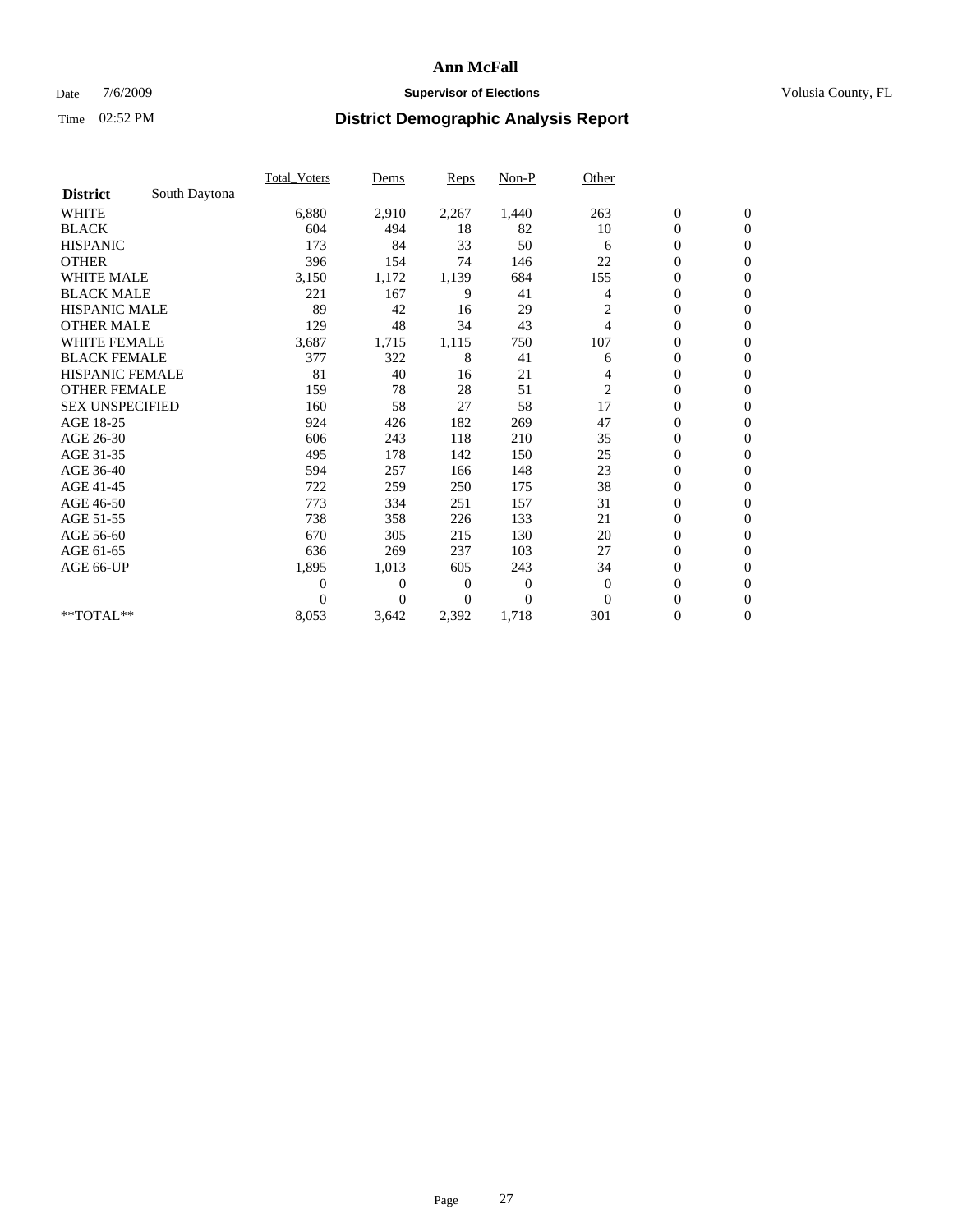### Date  $7/6/2009$  **Supervisor of Elections Supervisor of Elections** Volusia County, FL

|                        |               | Total Voters   | Dems              | Reps     | $Non-P$  | Other    |                |              |  |
|------------------------|---------------|----------------|-------------------|----------|----------|----------|----------------|--------------|--|
| <b>District</b>        | Flagler Beach |                |                   |          |          |          |                |              |  |
| <b>WHITE</b>           |               | 60             | 25                | 21       | 13       |          | $\overline{0}$ | $\mathbf{0}$ |  |
| <b>BLACK</b>           |               | 0              | $\theta$          | $\Omega$ | $\Omega$ | $\Omega$ | 0              | 0            |  |
| <b>HISPANIC</b>        |               |                |                   |          |          |          |                |              |  |
| <b>OTHER</b>           |               |                |                   | 2        |          |          |                |              |  |
| WHITE MALE             |               | 28             | 12                | 11       |          |          |                |              |  |
| <b>BLACK MALE</b>      |               | 0              | 0                 | $\Omega$ |          |          |                |              |  |
| HISPANIC MALE          |               | 0              |                   |          |          |          |                |              |  |
| <b>OTHER MALE</b>      |               | $\overline{c}$ |                   |          | $\theta$ |          |                |              |  |
| WHITE FEMALE           |               | 32             | 13                | 10       | 8        |          |                |              |  |
| <b>BLACK FEMALE</b>    |               | 0              | 0                 | $\theta$ |          |          |                |              |  |
| HISPANIC FEMALE        |               |                |                   |          |          |          |                |              |  |
| <b>OTHER FEMALE</b>    |               |                |                   |          |          |          |                |              |  |
| <b>SEX UNSPECIFIED</b> |               |                |                   |          |          |          |                |              |  |
| AGE 18-25              |               |                |                   |          | 0        |          |                |              |  |
| AGE 26-30              |               |                | $\mathbf{\Omega}$ | 0        |          |          |                |              |  |
| AGE 31-35              |               |                |                   |          |          |          |                |              |  |
| AGE 36-40              |               |                |                   |          |          |          |                |              |  |
| AGE 41-45              |               |                |                   |          |          |          |                |              |  |
| AGE 46-50              |               |                |                   |          |          |          |                |              |  |
| AGE 51-55              |               |                |                   | 0        |          |          |                |              |  |
| AGE 56-60              |               |                |                   |          |          |          |                |              |  |
| AGE 61-65              |               | 8              |                   | 2        |          |          |                |              |  |
| AGE 66-UP              |               | 46             | 20                | 19       | 6        |          |                |              |  |
|                        |               |                | $\Omega$          | 0        |          |          |                |              |  |
|                        |               |                | $\theta$          | 0        |          |          |                |              |  |
| **TOTAL**              |               | 64             | 26                | 23       | 14       |          |                |              |  |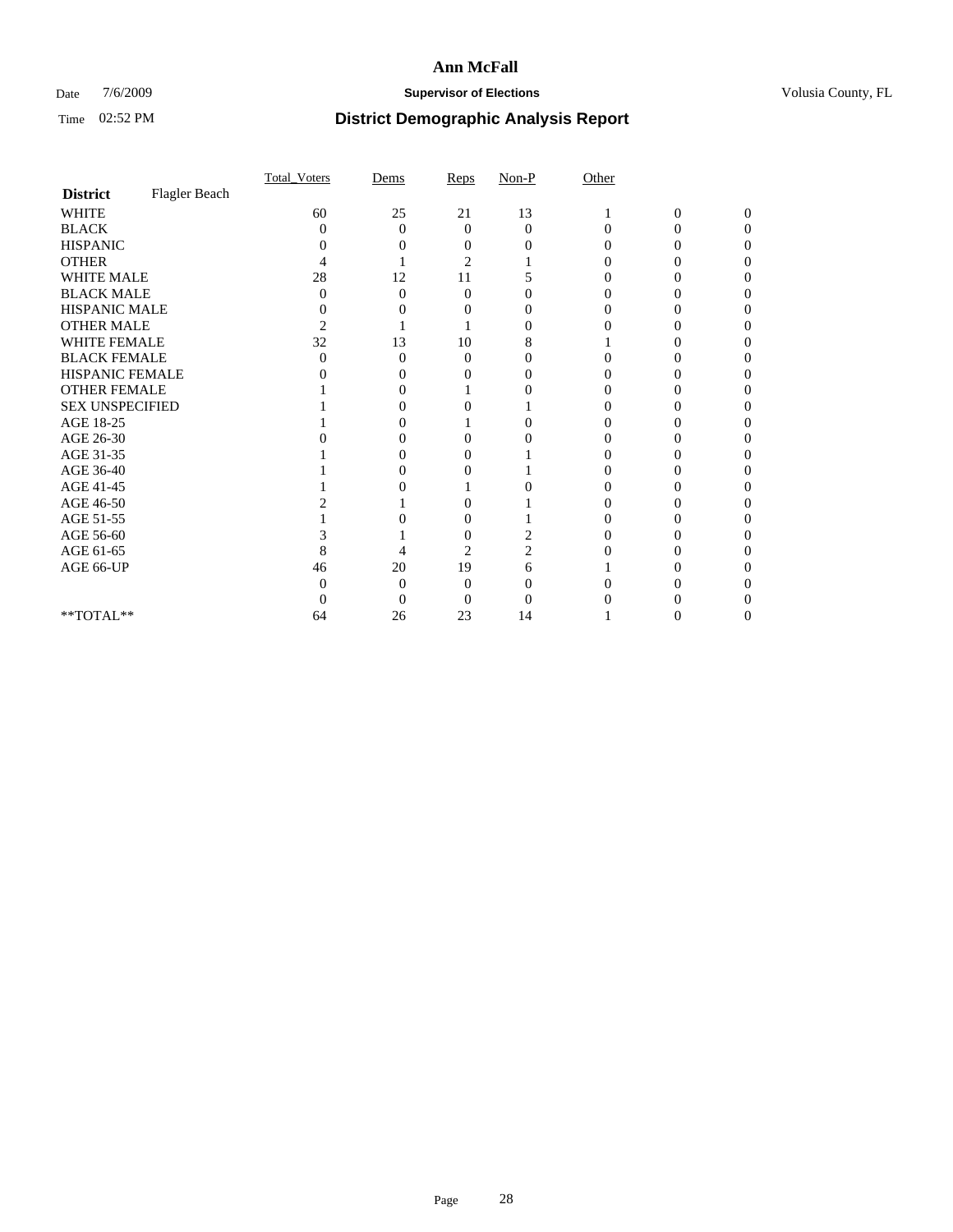### Date  $7/6/2009$  **Supervisor of Elections Supervisor of Elections** Volusia County, FL

|                        |                           | Total Voters | Dems           | <b>Reps</b> | $Non-P$  | Other    |                  |                  |  |
|------------------------|---------------------------|--------------|----------------|-------------|----------|----------|------------------|------------------|--|
| <b>District</b>        | <b>Hospital Authority</b> |              |                |             |          |          |                  |                  |  |
| <b>WHITE</b>           |                           | 99,786       | 34,400         | 40,739      | 19,782   | 4,865    | $\boldsymbol{0}$ | $\boldsymbol{0}$ |  |
| <b>BLACK</b>           |                           | 9,674        | 7,711          | 447         | 1,257    | 259      | $\boldsymbol{0}$ | $\mathbf{0}$     |  |
| <b>HISPANIC</b>        |                           | 15,936       | 7,753          | 2,762       | 4,882    | 539      | $\overline{0}$   | $\mathbf{0}$     |  |
| <b>OTHER</b>           |                           | 6,913        | 2,205          | 1,500       | 2,434    | 774      | $\overline{0}$   | $\mathbf{0}$     |  |
| <b>WHITE MALE</b>      |                           | 46,141       | 14,080         | 19,932      | 9,550    | 2,579    | $\boldsymbol{0}$ | $\mathbf{0}$     |  |
| <b>BLACK MALE</b>      |                           | 4,166        | 3,150          | 234         | 624      | 158      | $\boldsymbol{0}$ | $\mathbf{0}$     |  |
| <b>HISPANIC MALE</b>   |                           | 7,425        | 3,480          | 1,378       | 2,294    | 273      | $\boldsymbol{0}$ | $\mathbf{0}$     |  |
| <b>OTHER MALE</b>      |                           | 2,254        | 773            | 586         | 753      | 142      | $\boldsymbol{0}$ | $\mathbf{0}$     |  |
| <b>WHITE FEMALE</b>    |                           | 53,094       | 20,140         | 20,592      | 10,104   | 2,258    | $\boldsymbol{0}$ | $\mathbf{0}$     |  |
| <b>BLACK FEMALE</b>    |                           | 5,426        | 4,493          | 212         | 621      | 100      | $\boldsymbol{0}$ | $\Omega$         |  |
| <b>HISPANIC FEMALE</b> |                           | 8,386        | 4,209          | 1,372       | 2,549    | 256      | $\boldsymbol{0}$ | $\boldsymbol{0}$ |  |
| <b>OTHER FEMALE</b>    |                           | 2,642        | 1,020          | 587         | 868      | 167      | $\mathbf{0}$     | $\mathbf{0}$     |  |
| <b>SEX UNSPECIFIED</b> |                           | 2,775        | 724            | 555         | 992      | 504      | $\boldsymbol{0}$ | $\mathbf{0}$     |  |
| AGE 18-25              |                           | 14,722       | 5,058          | 3,585       | 4,860    | 1,219    | $\boldsymbol{0}$ | $\mathbf{0}$     |  |
| AGE 26-30              |                           | 9,507        | 3,304          | 2,500       | 3,088    | 615      | $\boldsymbol{0}$ | $\mathbf{0}$     |  |
| AGE 31-35              |                           | 9,660        | 3,455          | 2,822       | 2,780    | 603      | $\boldsymbol{0}$ | $\mathbf{0}$     |  |
| AGE 36-40              |                           | 10,634       | 3,648          | 3,647       | 2,777    | 562      | $\boldsymbol{0}$ | $\mathbf{0}$     |  |
| AGE 41-45              |                           | 11,738       | 4,201          | 4,290       | 2,720    | 527      | $\boldsymbol{0}$ | $\mathbf{0}$     |  |
| AGE 46-50              |                           | 13,100       | 4,847          | 5,011       | 2,667    | 575      | $\boldsymbol{0}$ | $\mathbf{0}$     |  |
| AGE 51-55              |                           | 12,637       | 5,065          | 4,685       | 2,359    | 528      | $\boldsymbol{0}$ | $\boldsymbol{0}$ |  |
| AGE 56-60              |                           | 11,277       | 4,830          | 4.016       | 1,958    | 473      | $\mathbf{0}$     | $\mathbf{0}$     |  |
| AGE 61-65              |                           | 10,121       | 4,318          | 3,784       | 1,619    | 400      | $\boldsymbol{0}$ | $\mathbf{0}$     |  |
| AGE 66-UP              |                           | 28,912       | 13,343         | 11,108      | 3,526    | 935      | $\mathbf{0}$     | $\mathbf{0}$     |  |
|                        |                           | 0            | 0              | 0           | 0        | $\bf{0}$ | $\boldsymbol{0}$ | $\mathbf{0}$     |  |
|                        |                           | 0            | $\overline{0}$ | 0           | $\Omega$ | $\Omega$ | 0                | $\mathbf{0}$     |  |
| $*$ TOTAL $**$         |                           | 132,309      | 52,069         | 45,448      | 28,355   | 6,437    | $\boldsymbol{0}$ | $\boldsymbol{0}$ |  |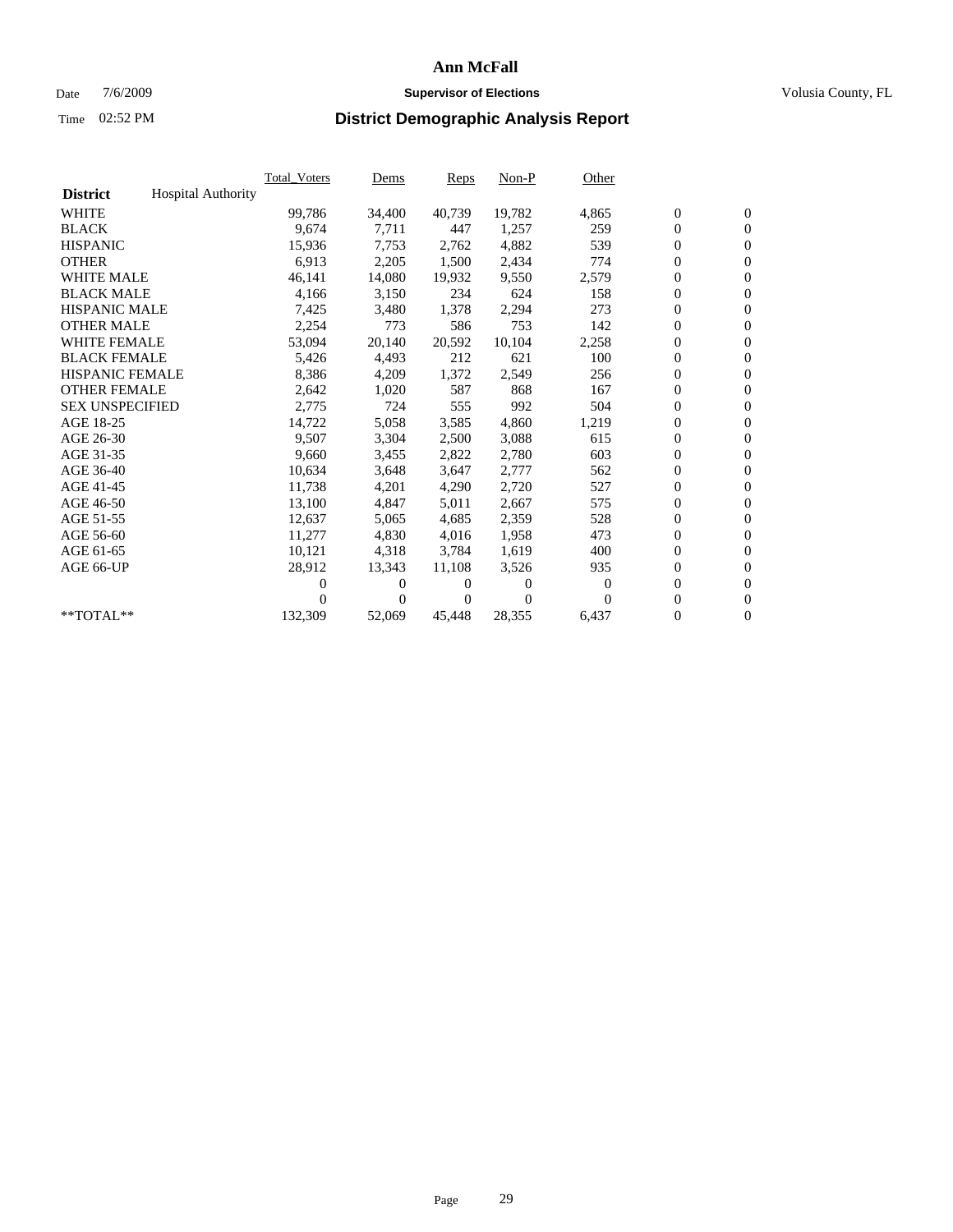### Date  $7/6/2009$  **Supervisor of Elections Supervisor of Elections** Volusia County, FL

|                        |                       | <b>Total_Voters</b> | Dems           | <b>Reps</b>    | $Non-P$        | Other          |                  |                |  |
|------------------------|-----------------------|---------------------|----------------|----------------|----------------|----------------|------------------|----------------|--|
| <b>District</b>        | Florida House Seat 21 |                     |                |                |                |                |                  |                |  |
| <b>WHITE</b>           |                       | 2,243               | 834            | 944            | 384            | 81             | $\boldsymbol{0}$ | $\mathbf{0}$   |  |
| <b>BLACK</b>           |                       | 179                 | 157            | 8              | 13             |                | $\boldsymbol{0}$ | $\mathbf{0}$   |  |
| <b>HISPANIC</b>        |                       | 178                 | 72             | 29             | 71             | 6              | $\mathbf{0}$     | $\mathbf{0}$   |  |
| <b>OTHER</b>           |                       | 113                 | 35             | 28             | 46             | 4              | 0                | $\Omega$       |  |
| <b>WHITE MALE</b>      |                       | 1,085               | 360            | 488            | 196            | 41             | 0                | $\Omega$       |  |
| <b>BLACK MALE</b>      |                       | 78                  | 69             | 4              | 5              | $\mathbf{0}$   | 0                | $\Omega$       |  |
| <b>HISPANIC MALE</b>   |                       | 92                  | 42             | 13             | 35             | 2              | $\boldsymbol{0}$ | $\Omega$       |  |
| <b>OTHER MALE</b>      |                       | 40                  | 15             | 11             | 14             | $\Omega$       | 0                | $\mathbf{0}$   |  |
| <b>WHITE FEMALE</b>    |                       | 1,148               | 469            | 452            | 187            | 40             | 0                | $\Omega$       |  |
| <b>BLACK FEMALE</b>    |                       | 101                 | 88             | 4              | 8              |                | $\overline{0}$   | $\overline{0}$ |  |
| <b>HISPANIC FEMALE</b> |                       | 82                  | 29             | 16             | 33             | 4              | 0                | $\overline{0}$ |  |
| <b>OTHER FEMALE</b>    |                       | 40                  | 16             | 10             | 14             | $\Omega$       | 0                | $\Omega$       |  |
| <b>SEX UNSPECIFIED</b> |                       | 47                  | 10             | 11             | 22             | 4              | $\overline{0}$   | $\overline{0}$ |  |
| AGE 18-25              |                       | 285                 | 81             | 90             | 103            | 11             | 0                | $\mathbf{0}$   |  |
| AGE 26-30              |                       | 176                 | 53             | 53             | 63             |                | $\overline{0}$   | $\Omega$       |  |
| AGE 31-35              |                       | 167                 | 42             | 72             | 46             |                | 0                | $\Omega$       |  |
| AGE 36-40              |                       | 149                 | 44             | 58             | 40             | $\overline{7}$ | 0                | $\mathbf{0}$   |  |
| AGE 41-45              |                       | 208                 | 66             | 93             | 38             | 11             | 0                | $\Omega$       |  |
| AGE 46-50              |                       | 259                 | 111            | 90             | 50             | 8              | $\overline{0}$   | $\overline{0}$ |  |
| AGE 51-55              |                       | 295                 | 120            | 126            | 42             | 7              | 0                | 0              |  |
| AGE 56-60              |                       | 260                 | 108            | 99             | 42             | 11             | 0                | $\Omega$       |  |
| AGE 61-65              |                       | 254                 | 122            | 91             | 34             | $\overline{7}$ | $\overline{0}$   | $\Omega$       |  |
| AGE 66-UP              |                       | 660                 | 351            | 237            | 56             | 16             | 0                | $\overline{0}$ |  |
|                        |                       | $\theta$            | 0              | $\overline{0}$ | $\mathbf{0}$   | $\Omega$       | 0                | $\Omega$       |  |
|                        |                       | $\theta$            | $\overline{0}$ | $\Omega$       | $\overline{0}$ | $\Omega$       | $\overline{0}$   | $\Omega$       |  |
| **TOTAL**              |                       | 2,713               | 1,098          | 1,009          | 514            | 92             | 0                | $\overline{0}$ |  |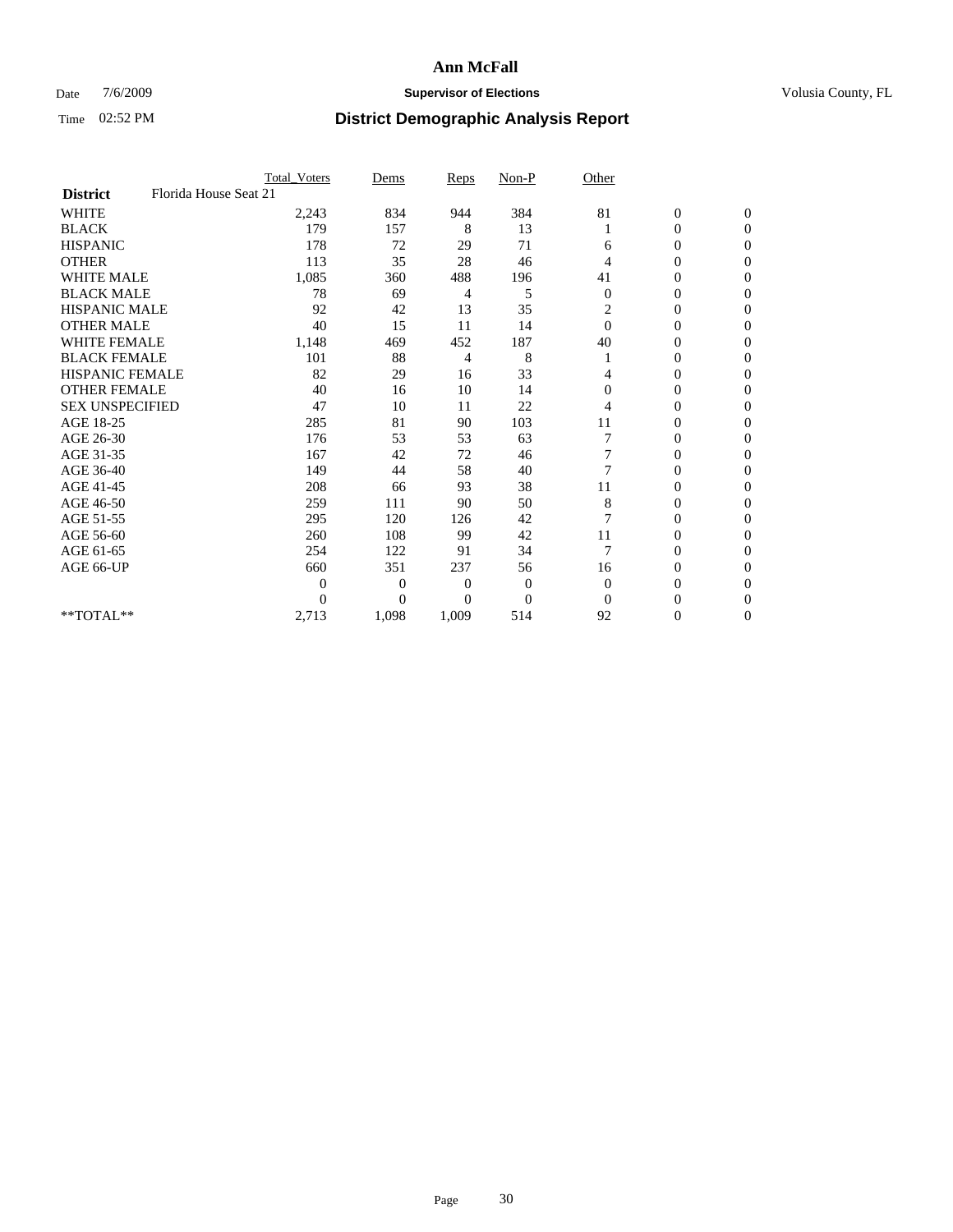### Date  $7/6/2009$  **Supervisor of Elections Supervisor of Elections** Volusia County, FL

|                        |                       | Total Voters   | Dems           | <b>Reps</b> | $Non-P$      | Other        |                  |                  |  |
|------------------------|-----------------------|----------------|----------------|-------------|--------------|--------------|------------------|------------------|--|
| <b>District</b>        | Florida House Seat 25 |                |                |             |              |              |                  |                  |  |
| <b>WHITE</b>           |                       | 16,369         | 5,693          | 6,392       | 3,483        | 801          | $\boldsymbol{0}$ | $\boldsymbol{0}$ |  |
| <b>BLACK</b>           |                       | 1,350          | 1,051          | 73          | 183          | 43           | $\boldsymbol{0}$ | $\mathbf{0}$     |  |
| <b>HISPANIC</b>        |                       | 4,200          | 2,106          | 709         | 1,259        | 126          | $\boldsymbol{0}$ | $\mathbf{0}$     |  |
| <b>OTHER</b>           |                       | 1,276          | 403            | 258         | 460          | 155          | $\boldsymbol{0}$ | $\mathbf{0}$     |  |
| <b>WHITE MALE</b>      |                       | 7,550          | 2,323          | 3,094       | 1,720        | 413          | $\boldsymbol{0}$ | $\mathbf{0}$     |  |
| <b>BLACK MALE</b>      |                       | 601            | 439            | 44          | 94           | 24           | $\overline{0}$   | $\mathbf{0}$     |  |
| <b>HISPANIC MALE</b>   |                       | 1,956          | 949            | 350         | 590          | 67           | $\boldsymbol{0}$ | $\mathbf{0}$     |  |
| <b>OTHER MALE</b>      |                       | 414            | 148            | 93          | 149          | 24           | $\boldsymbol{0}$ | $\mathbf{0}$     |  |
| <b>WHITE FEMALE</b>    |                       | 8,715          | 3,333          | 3,260       | 1,743        | 379          | $\boldsymbol{0}$ | $\mathbf{0}$     |  |
| <b>BLACK FEMALE</b>    |                       | 737            | 601            | 29          | 88           | 19           | $\boldsymbol{0}$ | $\mathbf{0}$     |  |
| <b>HISPANIC FEMALE</b> |                       | 2,214          | 1,138          | 356         | 662          | 58           | $\boldsymbol{0}$ | $\mathbf{0}$     |  |
| <b>OTHER FEMALE</b>    |                       | 510            | 184            | 113         | 177          | 36           | $\mathbf{0}$     | $\mathbf{0}$     |  |
| <b>SEX UNSPECIFIED</b> |                       | 498            | 138            | 93          | 162          | 105          | $\boldsymbol{0}$ | $\mathbf{0}$     |  |
| AGE 18-25              |                       | 2,537          | 886            | 550         | 880          | 221          | $\boldsymbol{0}$ | $\mathbf{0}$     |  |
| AGE 26-30              |                       | 1,825          | 655            | 428         | 624          | 118          | $\boldsymbol{0}$ | $\mathbf{0}$     |  |
| AGE 31-35              |                       | 1,904          | 692            | 532         | 571          | 109          | $\boldsymbol{0}$ | $\mathbf{0}$     |  |
| AGE 36-40              |                       | 2,062          | 704            | 694         | 549          | 115          | $\boldsymbol{0}$ | $\mathbf{0}$     |  |
| AGE 41-45              |                       | 2,098          | 805            | 684         | 513          | 96           | $\boldsymbol{0}$ | $\mathbf{0}$     |  |
| AGE 46-50              |                       | 2,302          | 846            | 841         | 506          | 109          | $\boldsymbol{0}$ | $\Omega$         |  |
| AGE 51-55              |                       | 2,112          | 833            | 734         | 456          | 89           | $\boldsymbol{0}$ | $\mathbf{0}$     |  |
| AGE 56-60              |                       | 1,965          | 846            | 684         | 374          | 61           | $\boldsymbol{0}$ | $\mathbf{0}$     |  |
| AGE 61-65              |                       | 1,701          | 724            | 618         | 297          | 62           | $\overline{0}$   | $\mathbf{0}$     |  |
| AGE 66-UP              |                       | 4,689          | 2,262          | 1,667       | 615          | 145          | $\boldsymbol{0}$ | $\mathbf{0}$     |  |
|                        |                       | $\overline{0}$ | $\overline{0}$ | 0           | $\mathbf{0}$ | $\mathbf{0}$ | $\mathbf{0}$     | $\mathbf{0}$     |  |
|                        |                       | 0              | $\overline{0}$ | 0           | $\Omega$     | $\Omega$     | $\boldsymbol{0}$ | $\mathbf{0}$     |  |
| **TOTAL**              |                       | 23,195         | 9,253          | 7,432       | 5,385        | 1,125        | 0                | $\boldsymbol{0}$ |  |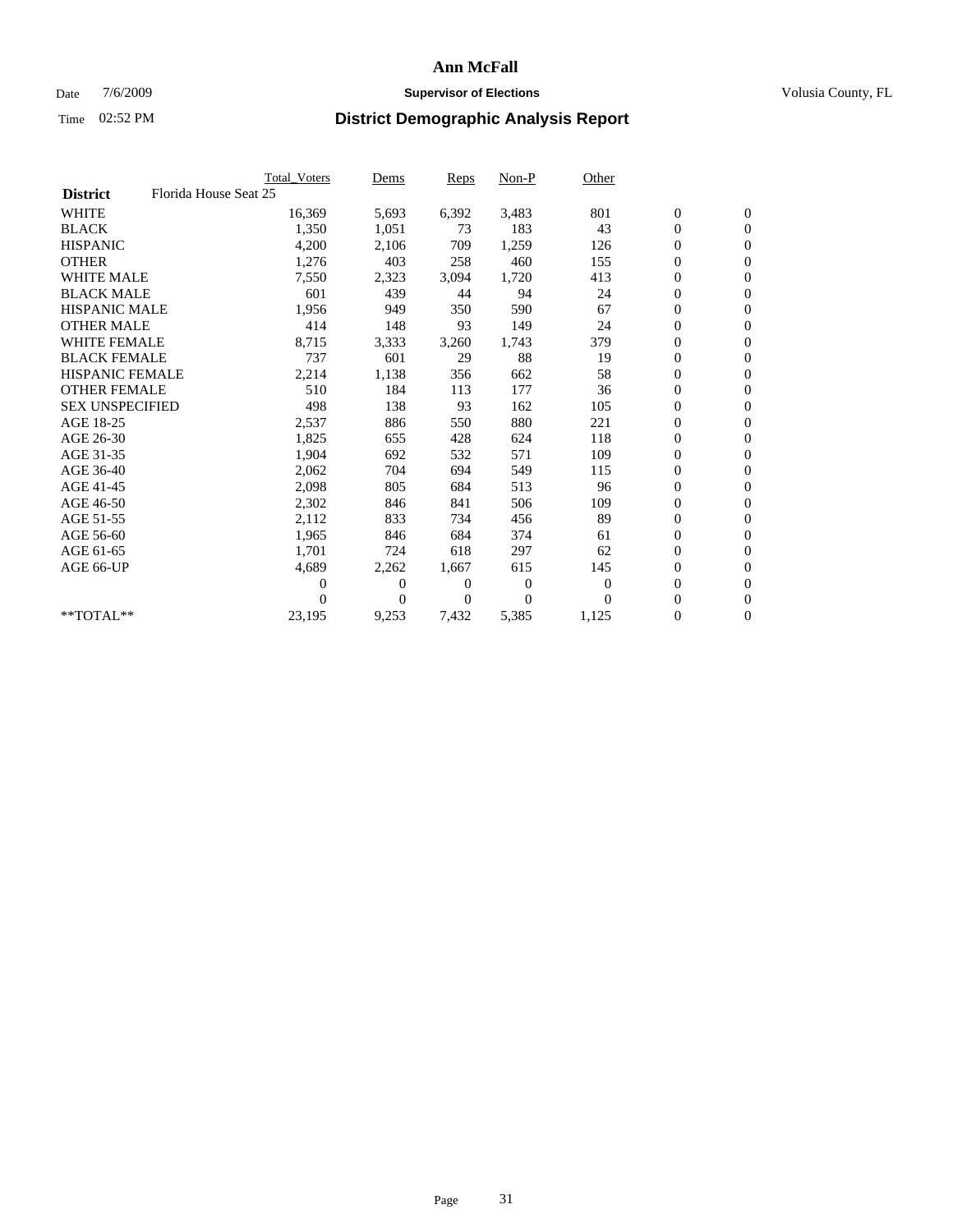### Date  $7/6/2009$  **Supervisor of Elections Supervisor of Elections** Volusia County, FL

|                        | Total Voters          | <u>Dems</u>    | <b>Reps</b> | $Non-P$        | Other    |                  |                  |  |
|------------------------|-----------------------|----------------|-------------|----------------|----------|------------------|------------------|--|
| <b>District</b>        | Florida House Seat 26 |                |             |                |          |                  |                  |  |
| <b>WHITE</b>           | 90,799                | 31,720         | 38,143      | 17,013         | 3,923    | $\boldsymbol{0}$ | $\boldsymbol{0}$ |  |
| <b>BLACK</b>           | 3,911                 | 3,010          | 224         | 553            | 124      | $\overline{0}$   | $\mathbf{0}$     |  |
| <b>HISPANIC</b>        | 6,956                 | 3,270          | 1,349       | 2,116          | 221      | $\overline{0}$   | $\mathbf{0}$     |  |
| <b>OTHER</b>           | 5,264                 | 1,641          | 1,309       | 1,761          | 553      | 0                | $\overline{0}$   |  |
| <b>WHITE MALE</b>      | 41,638                | 12,868         | 18,511      | 8,172          | 2,087    | $\boldsymbol{0}$ | $\mathbf{0}$     |  |
| <b>BLACK MALE</b>      | 1,695                 | 1,219          | 121         | 284            | 71       | $\boldsymbol{0}$ | $\mathbf{0}$     |  |
| <b>HISPANIC MALE</b>   | 3,215                 | 1,435          | 680         | 992            | 108      | 0                | $\overline{0}$   |  |
| <b>OTHER MALE</b>      | 1,799                 | 564            | 533         | 599            | 103      | $\boldsymbol{0}$ | $\mathbf{0}$     |  |
| <b>WHITE FEMALE</b>    | 48,660                | 18,700         | 19,424      | 8,724          | 1,812    | 0                | $\mathbf{0}$     |  |
| <b>BLACK FEMALE</b>    | 2,185                 | 1,763          | 103         | 268            | 51       | $\boldsymbol{0}$ | $\Omega$         |  |
| <b>HISPANIC FEMALE</b> | 3,686                 | 1,808          | 660         | 1,112          | 106      | $\boldsymbol{0}$ | $\mathbf{0}$     |  |
| <b>OTHER FEMALE</b>    | 2,009                 | 774            | 512         | 600            | 123      | 0                | $\mathbf{0}$     |  |
| <b>SEX UNSPECIFIED</b> | 2,043                 | 510            | 481         | 692            | 360      | 0                | $\overline{0}$   |  |
| AGE 18-25              | 10,161                | 3,333          | 2,828       | 3,189          | 811      | $\boldsymbol{0}$ | $\mathbf{0}$     |  |
| AGE 26-30              | 6,131                 | 2,004          | 1,877       | 1,864          | 386      | 0                | $\mathbf{0}$     |  |
| AGE 31-35              | 6,139                 | 2,023          | 1,986       | 1,751          | 379      | 0                | $\mathbf{0}$     |  |
| AGE 36-40              | 7,249                 | 2,296          | 2,732       | 1,850          | 371      | $\boldsymbol{0}$ | $\mathbf{0}$     |  |
| AGE 41-45              | 8,602                 | 2,767          | 3,494       | 1,986          | 355      | $\boldsymbol{0}$ | $\mathbf{0}$     |  |
| AGE 46-50              | 9,924                 | 3,373          | 4,160       | 1,979          | 412      | 0                | 0                |  |
| AGE 51-55              | 10,219                | 3,888          | 4,132       | 1,797          | 402      | $\boldsymbol{0}$ | $\mathbf{0}$     |  |
| AGE 56-60              | 10,028                | 4.059          | 3,818       | 1.752          | 399      | $\mathbf{0}$     | $\mathbf{0}$     |  |
| AGE 61-65              | 9,585                 | 3,729          | 3,896       | 1,573          | 387      | 0                | $\overline{0}$   |  |
| AGE 66-UP              | 28,891                | 12,169         | 12,102      | 3,701          | 919      | $\mathbf{0}$     | $\mathbf{0}$     |  |
|                        | 0                     | 0              | 0           | $\overline{0}$ | $\bf{0}$ | 0                | $\mathbf{0}$     |  |
|                        | $\theta$              | $\overline{0}$ | 0           | $\Omega$       | $\Omega$ | 0                | $\mathbf{0}$     |  |
| **TOTAL**              | 106,930               | 39,641         | 41,025      | 21,443         | 4,821    | 0                | $\boldsymbol{0}$ |  |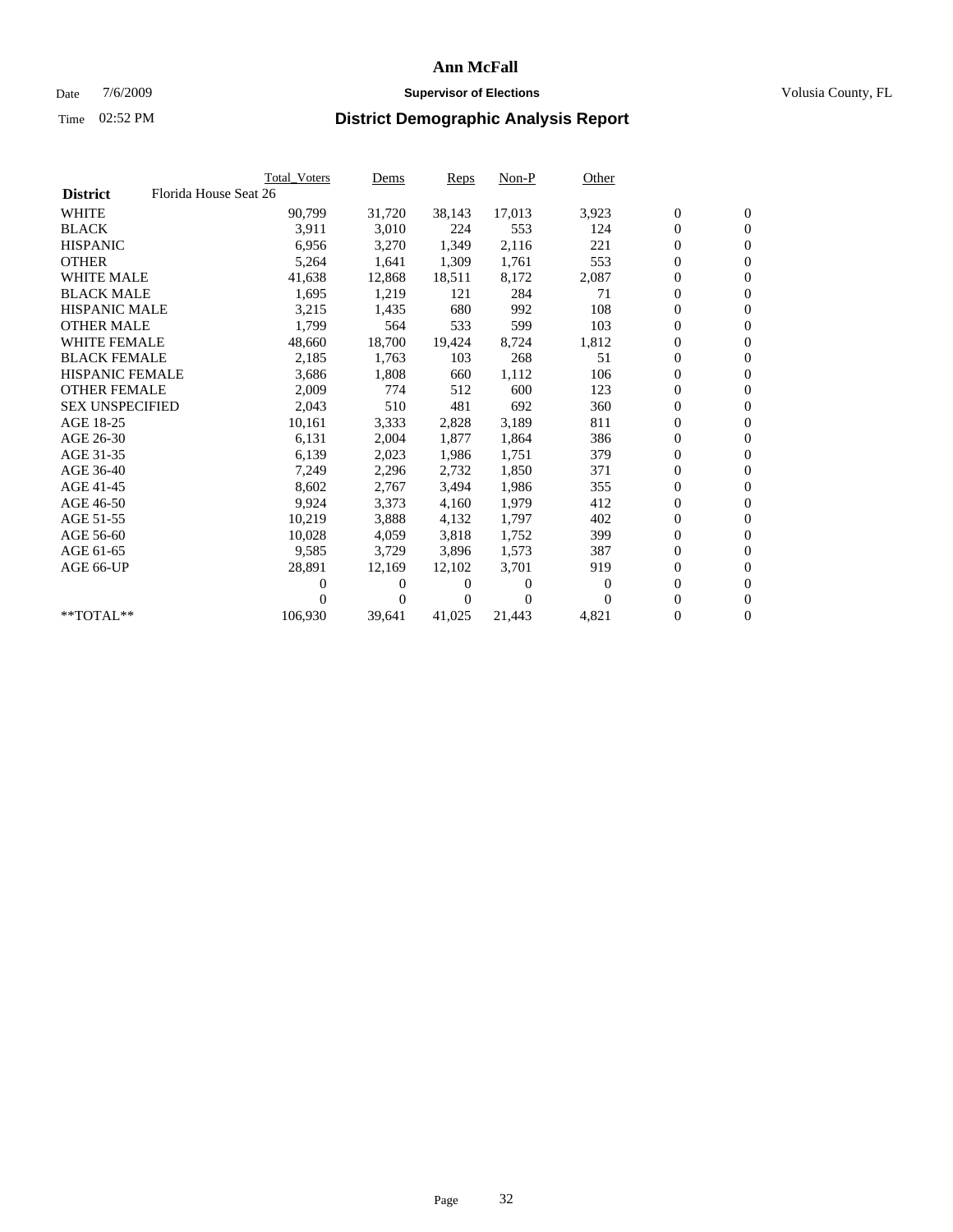### Date  $7/6/2009$  **Supervisor of Elections Supervisor of Elections** Volusia County, FL

|                        |                       | <b>Total Voters</b> | <u>Dems</u>    | <b>Reps</b> | $Non-P$      | Other        |                  |                  |  |
|------------------------|-----------------------|---------------------|----------------|-------------|--------------|--------------|------------------|------------------|--|
| <b>District</b>        | Florida House Seat 27 |                     |                |             |              |              |                  |                  |  |
| <b>WHITE</b>           |                       | 55,603              | 22,805         | 18,204      | 12,153       | 2,441        | $\boldsymbol{0}$ | $\boldsymbol{0}$ |  |
| <b>BLACK</b>           |                       | 18,068              | 15,240         | 519         | 1,999        | 310          | $\boldsymbol{0}$ | $\mathbf{0}$     |  |
| <b>HISPANIC</b>        |                       | 1,981               | 955            | 335         | 604          | 87           | $\overline{0}$   | $\mathbf{0}$     |  |
| <b>OTHER</b>           |                       | 4,782               | 1,962          | 745         | 1,612        | 463          | 0                | $\overline{0}$   |  |
| <b>WHITE MALE</b>      |                       | 25,551              | 9,244          | 9,016       | 5,932        | 1,359        | $\boldsymbol{0}$ | $\mathbf{0}$     |  |
| <b>BLACK MALE</b>      |                       | 7,167               | 5,837          | 271         | 894          | 165          | $\overline{0}$   | $\mathbf{0}$     |  |
| <b>HISPANIC MALE</b>   |                       | 938                 | 433            | 166         | 293          | 46           | 0                | $\overline{0}$   |  |
| <b>OTHER MALE</b>      |                       | 1,453               | 617            | 281         | 467          | 88           | $\overline{0}$   | $\mathbf{0}$     |  |
| <b>WHITE FEMALE</b>    |                       | 29,708              | 13,421         | 9,088       | 6,143        | 1,056        | $\boldsymbol{0}$ | $\mathbf{0}$     |  |
| <b>BLACK FEMALE</b>    |                       | 10,736              | 9,269          | 244         | 1,079        | 144          | 0                | $\overline{0}$   |  |
| <b>HISPANIC FEMALE</b> |                       | 1,025               | 516            | 168         | 304          | 37           | $\boldsymbol{0}$ | $\mathbf{0}$     |  |
| <b>OTHER FEMALE</b>    |                       | 1,752               | 842            | 303         | 533          | 74           | $\mathbf{0}$     | $\mathbf{0}$     |  |
| <b>SEX UNSPECIFIED</b> |                       | 2,104               | 783            | 266         | 723          | 332          | $\boldsymbol{0}$ | $\mathbf{0}$     |  |
| AGE 18-25              |                       | 11,763              | 6,514          | 1,620       | 2,957        | 672          | $\boldsymbol{0}$ | $\mathbf{0}$     |  |
| AGE 26-30              |                       | 6,177               | 2,862          | 1,106       | 1,923        | 286          | $\overline{0}$   | $\mathbf{0}$     |  |
| AGE 31-35              |                       | 5,037               | 2,308          | 1,009       | 1,465        | 255          | $\boldsymbol{0}$ | $\mathbf{0}$     |  |
| AGE 36-40              |                       | 5,296               | 2,451          | 1,290       | 1,323        | 232          | $\boldsymbol{0}$ | $\mathbf{0}$     |  |
| AGE 41-45              |                       | 5,855               | 2,747          | 1,505       | 1,336        | 267          | $\boldsymbol{0}$ | $\mathbf{0}$     |  |
| AGE 46-50              |                       | 7,014               | 3,438          | 1,872       | 1,401        | 303          | $\boldsymbol{0}$ | $\mathbf{0}$     |  |
| AGE 51-55              |                       | 7,065               | 3,695          | 1,861       | 1,255        | 254          | $\overline{0}$   | $\mathbf{0}$     |  |
| AGE 56-60              |                       | 6,481               | 3.347          | 1,722       | 1.178        | 234          | 0                | $\mathbf{0}$     |  |
| AGE 61-65              |                       | 5,986               | 2,994          | 1,733       | 1,032        | 227          | 0                | $\mathbf{0}$     |  |
| AGE 66-UP              |                       | 19,760              | 10,606         | 6,085       | 2,498        | 571          | $\boldsymbol{0}$ | $\mathbf{0}$     |  |
|                        |                       | 0                   | 0              | 0           | $\mathbf{0}$ | $\mathbf{0}$ | $\mathbf{0}$     | $\mathbf{0}$     |  |
|                        |                       | 0                   | $\overline{0}$ | 0           | $\Omega$     | $\Omega$     | 0                | $\mathbf{0}$     |  |
| **TOTAL**              |                       | 80,434              | 40,962         | 19,803      | 16,368       | 3,301        | 0                | $\boldsymbol{0}$ |  |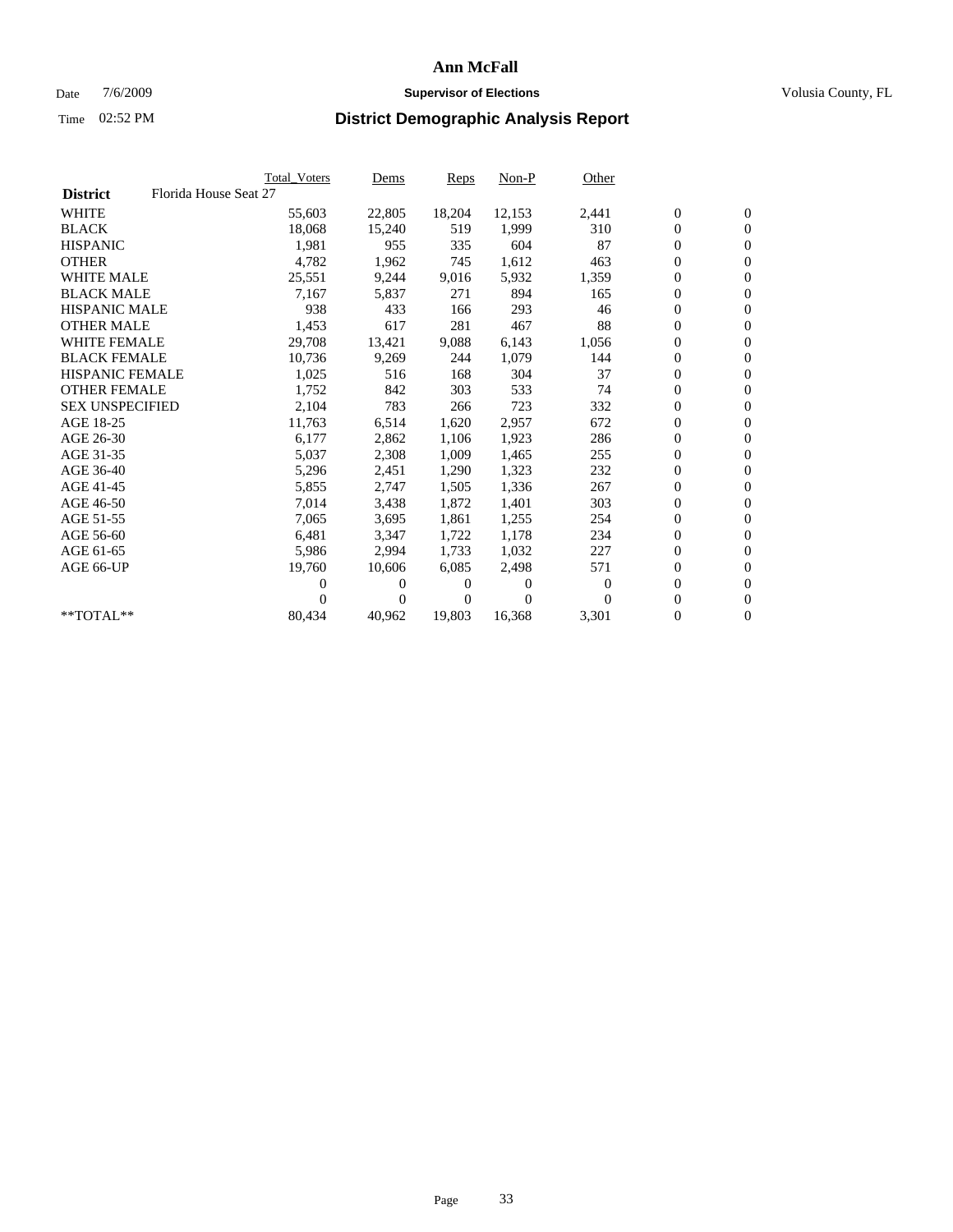### Date  $7/6/2009$  **Supervisor of Elections Supervisor of Elections** Volusia County, FL

|                        |                       | <b>Total Voters</b> | Dems           | Reps   | $Non-P$  | Other    |                  |                  |  |
|------------------------|-----------------------|---------------------|----------------|--------|----------|----------|------------------|------------------|--|
| <b>District</b>        | Florida House Seat 28 |                     |                |        |          |          |                  |                  |  |
| <b>WHITE</b>           |                       | 95,472              | 33,620         | 37,645 | 20,388   | 3,819    | $\boldsymbol{0}$ | $\boldsymbol{0}$ |  |
| <b>BLACK</b>           |                       | 4,208               | 3,367          | 200    | 544      | 97       | $\overline{0}$   | $\mathbf{0}$     |  |
| <b>HISPANIC</b>        |                       | 5,052               | 2,379          | 948    | 1,540    | 185      | $\overline{0}$   | $\mathbf{0}$     |  |
| <b>OTHER</b>           |                       | 4,826               | 1,391          | 1,072  | 1,788    | 575      | 0                | $\mathbf{0}$     |  |
| <b>WHITE MALE</b>      |                       | 44,432              | 13,935         | 18,444 | 10,013   | 2,040    | 0                | $\mathbf{0}$     |  |
| <b>BLACK MALE</b>      |                       | 1,921               | 1,444          | 112    | 302      | 63       | $\boldsymbol{0}$ | $\mathbf{0}$     |  |
| <b>HISPANIC MALE</b>   |                       | 2,345               | 1,070          | 441    | 731      | 103      | 0                | $\mathbf{0}$     |  |
| <b>OTHER MALE</b>      |                       | 1,605               | 473            | 428    | 606      | 98       | 0                | $\mathbf{0}$     |  |
| <b>WHITE FEMALE</b>    |                       | 50,404              | 19,476         | 18.966 | 10,211   | 1,751    | 0                | $\mathbf{0}$     |  |
| <b>BLACK FEMALE</b>    |                       | 2,261               | 1,904          | 86     | 238      | 33       | 0                | $\Omega$         |  |
| HISPANIC FEMALE        |                       | 2,670               | 1,291          | 499    | 798      | 82       | $\boldsymbol{0}$ | $\mathbf{0}$     |  |
| <b>OTHER FEMALE</b>    |                       | 1,843               | 671            | 437    | 620      | 115      | 0                | $\mathbf{0}$     |  |
| <b>SEX UNSPECIFIED</b> |                       | 2,077               | 493            | 452    | 741      | 391      | 0                | $\mathbf{0}$     |  |
| AGE 18-25              |                       | 10,266              | 3,486          | 2,604  | 3,365    | 811      | $\overline{0}$   | $\mathbf{0}$     |  |
| AGE 26-30              |                       | 6,617               | 2,199          | 1,790  | 2,270    | 358      | 0                | $\mathbf{0}$     |  |
| AGE 31-35              |                       | 6,337               | 2,169          | 1,867  | 1,976    | 325      | 0                | $\mathbf{0}$     |  |
| AGE 36-40              |                       | 7,287               | 2,416          | 2,487  | 2,035    | 349      | $\overline{0}$   | $\mathbf{0}$     |  |
| AGE 41-45              |                       | 8,083               | 2,757          | 3,067  | 1,925    | 334      | 0                | $\mathbf{0}$     |  |
| AGE 46-50              |                       | 9,981               | 3,460          | 4,004  | 2,182    | 335      | 0                | $\Omega$         |  |
| AGE 51-55              |                       | 10,427              | 4,033          | 3,927  | 2,107    | 360      | $\boldsymbol{0}$ | $\mathbf{0}$     |  |
| AGE 56-60              |                       | 10,116              | 4.073          | 3.603  | 2,026    | 414      | 0                | $\mathbf{0}$     |  |
| AGE 61-65              |                       | 9,909               | 3,781          | 3,830  | 1,892    | 406      | 0                | $\Omega$         |  |
| AGE 66-UP              |                       | 30,535              | 12,383         | 12.686 | 4,482    | 984      | 0                | $\mathbf{0}$     |  |
|                        |                       | 0                   | 0              | 0      | $\theta$ | $\Omega$ | 0                | $\mathbf{0}$     |  |
|                        |                       | 0                   | $\overline{0}$ | 0      | $\Omega$ | $\Omega$ | 0                | $\mathbf{0}$     |  |
| $*$ TOTAL $**$         |                       | 109,558             | 40,757         | 39,865 | 24,260   | 4,676    | 0                | $\boldsymbol{0}$ |  |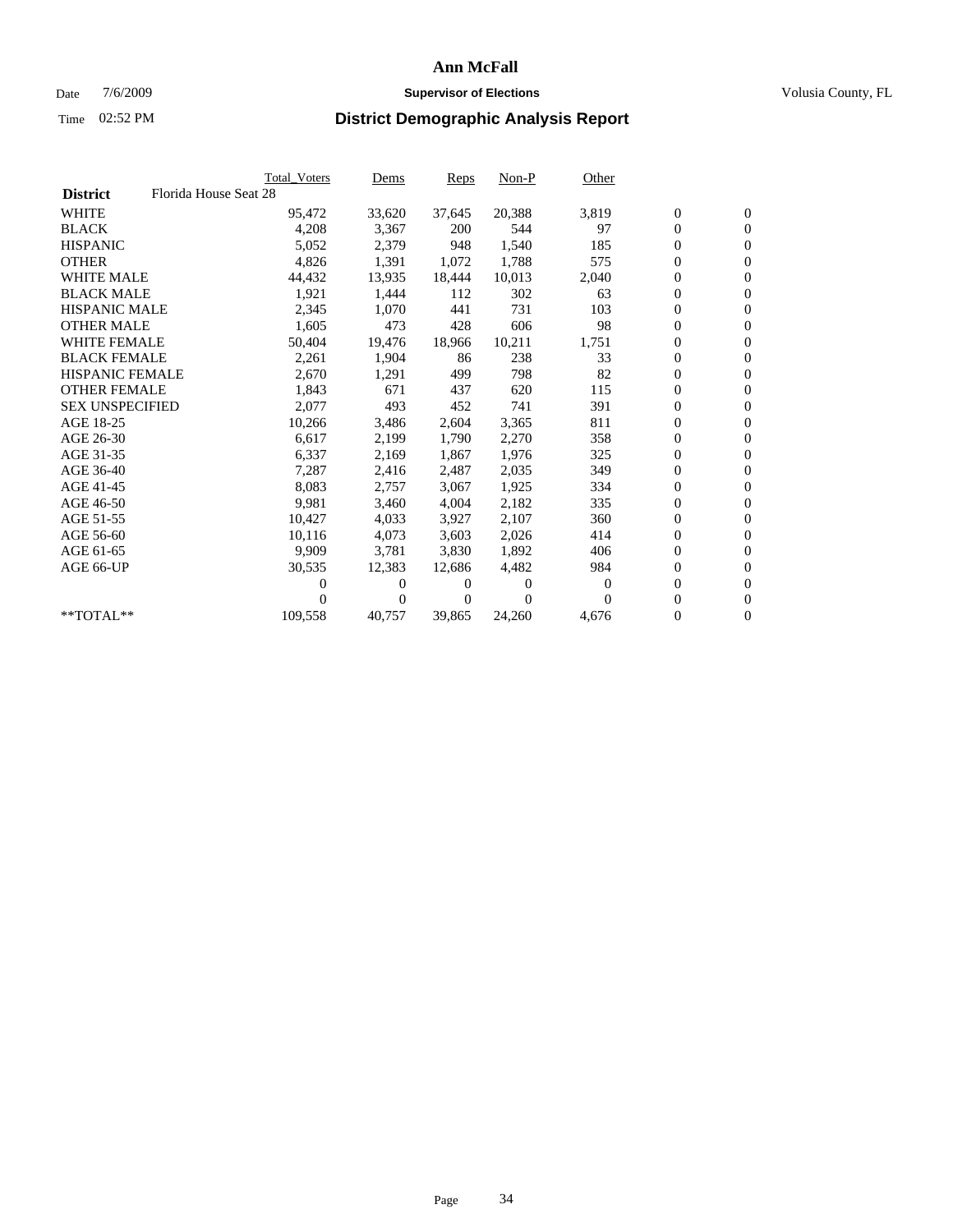### Date  $7/6/2009$  **Supervisor of Elections Supervisor of Elections** Volusia County, FL

|                        |                       | Total Voters     | Dems           | <b>Reps</b> | Non-P        | Other        |                  |                  |  |
|------------------------|-----------------------|------------------|----------------|-------------|--------------|--------------|------------------|------------------|--|
| <b>District</b>        | Florida House Seat 33 |                  |                |             |              |              |                  |                  |  |
| <b>WHITE</b>           |                       | 5,213            | 1,616          | 2,262       | 1,086        | 249          | $\boldsymbol{0}$ | $\boldsymbol{0}$ |  |
| <b>BLACK</b>           |                       | 527              | 410            | 28          | 78           | 11           | $\boldsymbol{0}$ | $\mathbf{0}$     |  |
| <b>HISPANIC</b>        |                       | 1,060            | 491            | 178         | 350          | 41           | $\overline{0}$   | $\mathbf{0}$     |  |
| <b>OTHER</b>           |                       | 395              | 123            | 88          | 132          | 52           | $\boldsymbol{0}$ | $\mathbf{0}$     |  |
| <b>WHITE MALE</b>      |                       | 2,467            | 662            | 1,144       | 543          | 118          | $\boldsymbol{0}$ | $\mathbf{0}$     |  |
| <b>BLACK MALE</b>      |                       | 222              | 172            | 10          | 34           | 6            | $\boldsymbol{0}$ | $\mathbf{0}$     |  |
| <b>HISPANIC MALE</b>   |                       | 489              | 209            | 94          | 171          | 15           | $\boldsymbol{0}$ | $\mathbf{0}$     |  |
| <b>OTHER MALE</b>      |                       | 138              | 50             | 32          | 49           | 7            | $\boldsymbol{0}$ | $\mathbf{0}$     |  |
| <b>WHITE FEMALE</b>    |                       | 2,706            | 942            | 1,101       | 534          | 129          | $\overline{0}$   | $\mathbf{0}$     |  |
| <b>BLACK FEMALE</b>    |                       | 299              | 233            | 18          | 43           | 5            | $\boldsymbol{0}$ | $\mathbf{0}$     |  |
| <b>HISPANIC FEMALE</b> |                       | 559              | 277            | 83          | 173          | 26           | $\boldsymbol{0}$ | $\mathbf{0}$     |  |
| <b>OTHER FEMALE</b>    |                       | 144              | 50             | 34          | 48           | 12           | $\mathbf{0}$     | $\mathbf{0}$     |  |
| <b>SEX UNSPECIFIED</b> |                       | 171              | 45             | 40          | 51           | 35           | $\boldsymbol{0}$ | $\mathbf{0}$     |  |
| AGE 18-25              |                       | 848              | 274            | 206         | 306          | 62           | $\boldsymbol{0}$ | $\mathbf{0}$     |  |
| AGE 26-30              |                       | 513              | 174            | 130         | 169          | 40           | $\boldsymbol{0}$ | $\mathbf{0}$     |  |
| AGE 31-35              |                       | 557              | 194            | 170         | 156          | 37           | $\boldsymbol{0}$ | $\mathbf{0}$     |  |
| AGE 36-40              |                       | 606              | 198            | 214         | 161          | 33           | $\boldsymbol{0}$ | $\mathbf{0}$     |  |
| AGE 41-45              |                       | 663              | 243            | 238         | 143          | 39           | $\overline{0}$   | $\mathbf{0}$     |  |
| AGE 46-50              |                       | 849              | 277            | 355         | 177          | 40           | $\boldsymbol{0}$ | $\mathbf{0}$     |  |
| AGE 51-55              |                       | 761              | 272            | 306         | 150          | 33           | $\boldsymbol{0}$ | $\mathbf{0}$     |  |
| AGE 56-60              |                       | 640              | 249            | 252         | 126          | 13           | $\overline{0}$   | $\Omega$         |  |
| AGE 61-65              |                       | 540              | 240            | 189         | 91           | 20           | $\mathbf{0}$     | $\mathbf{0}$     |  |
| AGE 66-UP              |                       | 1,218            | 519            | 496         | 167          | 36           | $\boldsymbol{0}$ | $\mathbf{0}$     |  |
|                        |                       | $\boldsymbol{0}$ | $\overline{0}$ | 0           | $\mathbf{0}$ | $\mathbf{0}$ | $\overline{0}$   | $\mathbf{0}$     |  |
|                        |                       | $\theta$         | $\theta$       | $\Omega$    | $\theta$     | $\Omega$     | $\boldsymbol{0}$ | $\mathbf{0}$     |  |
| **TOTAL**              |                       | 7,195            | 2,640          | 2,556       | 1.646        | 353          | 0                | $\mathbf{0}$     |  |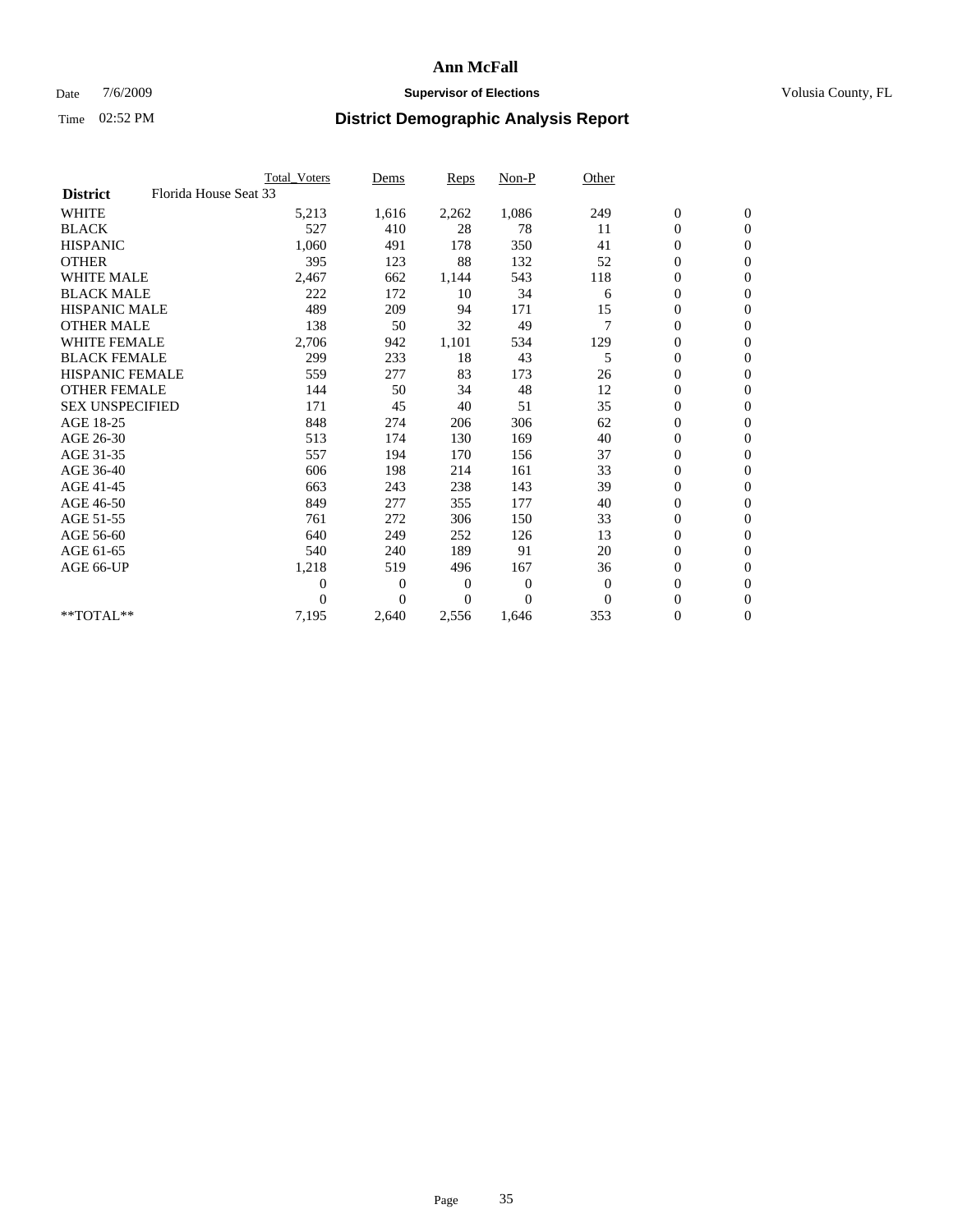### Date  $7/6/2009$  **Supervisor of Elections Supervisor of Elections** Volusia County, FL

|                        |                         | <b>Total Voters</b> | Dems           | Reps   | $Non-P$        | Other    |                  |                  |  |
|------------------------|-------------------------|---------------------|----------------|--------|----------------|----------|------------------|------------------|--|
| <b>District</b>        | School Board District 1 |                     |                |        |                |          |                  |                  |  |
| <b>WHITE</b>           |                         | 50,781              | 18,322         | 20,643 | 9,425          | 2,391    | $\boldsymbol{0}$ | $\boldsymbol{0}$ |  |
| <b>BLACK</b>           |                         | 4,456               | 3,677          | 165    | 519            | 95       | $\overline{0}$   | $\mathbf{0}$     |  |
| <b>HISPANIC</b>        |                         | 2,971               | 1,316          | 544    | 971            | 140      | $\overline{0}$   | $\mathbf{0}$     |  |
| <b>OTHER</b>           |                         | 2,921               | 962            | 700    | 965            | 294      | 0                | $\mathbf{0}$     |  |
| <b>WHITE MALE</b>      |                         | 23,237              | 7,420          | 10,007 | 4,524          | 1,286    | 0                | $\mathbf{0}$     |  |
| <b>BLACK MALE</b>      |                         | 1,822               | 1,448          | 76     | 239            | 59       | $\boldsymbol{0}$ | $\mathbf{0}$     |  |
| <b>HISPANIC MALE</b>   |                         | 1,345               | 596            | 261    | 420            | 68       | 0                | $\mathbf{0}$     |  |
| <b>OTHER MALE</b>      |                         | 936                 | 322            | 274    | 275            | 65       | $\boldsymbol{0}$ | $\mathbf{0}$     |  |
| <b>WHITE FEMALE</b>    |                         | 27,292              | 10,817         | 10,542 | 4,839          | 1,094    | 0                | $\mathbf{0}$     |  |
| <b>BLACK FEMALE</b>    |                         | 2,598               | 2,202          | 88     | 273            | 35       | 0                | $\Omega$         |  |
| HISPANIC FEMALE        |                         | 1,603               | 711            | 280    | 543            | 69       | $\boldsymbol{0}$ | $\mathbf{0}$     |  |
| <b>OTHER FEMALE</b>    |                         | 1,108               | 442            | 264    | 340            | 62       | 0                | $\mathbf{0}$     |  |
| <b>SEX UNSPECIFIED</b> |                         | 1,188               | 319            | 260    | 427            | 182      | 0                | $\Omega$         |  |
| AGE 18-25              |                         | 6,499               | 2,194          | 1,728  | 2,053          | 524      | $\overline{0}$   | $\mathbf{0}$     |  |
| AGE 26-30              |                         | 4,086               | 1,423          | 1,146  | 1,247          | 270      | 0                | $\mathbf{0}$     |  |
| AGE 31-35              |                         | 3,892               | 1,301          | 1,233  | 1,088          | 270      | 0                | $\mathbf{0}$     |  |
| AGE 36-40              |                         | 4,418               | 1,519          | 1,581  | 1,096          | 222      | $\overline{0}$   | $\mathbf{0}$     |  |
| AGE 41-45              |                         | 4,987               | 1,695          | 1,993  | 1,087          | 212      | 0                | $\mathbf{0}$     |  |
| AGE 46-50              |                         | 5,753               | 2,147          | 2,254  | 1,094          | 258      | 0                | $\Omega$         |  |
| AGE 51-55              |                         | 5,769               | 2,388          | 2,192  | 952            | 237      | $\boldsymbol{0}$ | $\mathbf{0}$     |  |
| AGE 56-60              |                         | 5,451               | 2,388          | 1.976  | 839            | 248      | 0                | $\mathbf{0}$     |  |
| AGE 61-65              |                         | 5,015               | 2,214          | 1,891  | 713            | 197      | 0                | $\Omega$         |  |
| AGE 66-UP              |                         | 15,259              | 7,008          | 6,058  | 1,711          | 482      | $\overline{0}$   | $\mathbf{0}$     |  |
|                        |                         | 0                   | 0              | 0      | $\overline{0}$ | $\bf{0}$ | 0                | $\mathbf{0}$     |  |
|                        |                         | 0                   | $\overline{0}$ | 0      | $\Omega$       | $\Omega$ | 0                | $\mathbf{0}$     |  |
| $*$ TOTAL $**$         |                         | 61,129              | 24,277         | 22,052 | 11,880         | 2,920    | 0                | $\boldsymbol{0}$ |  |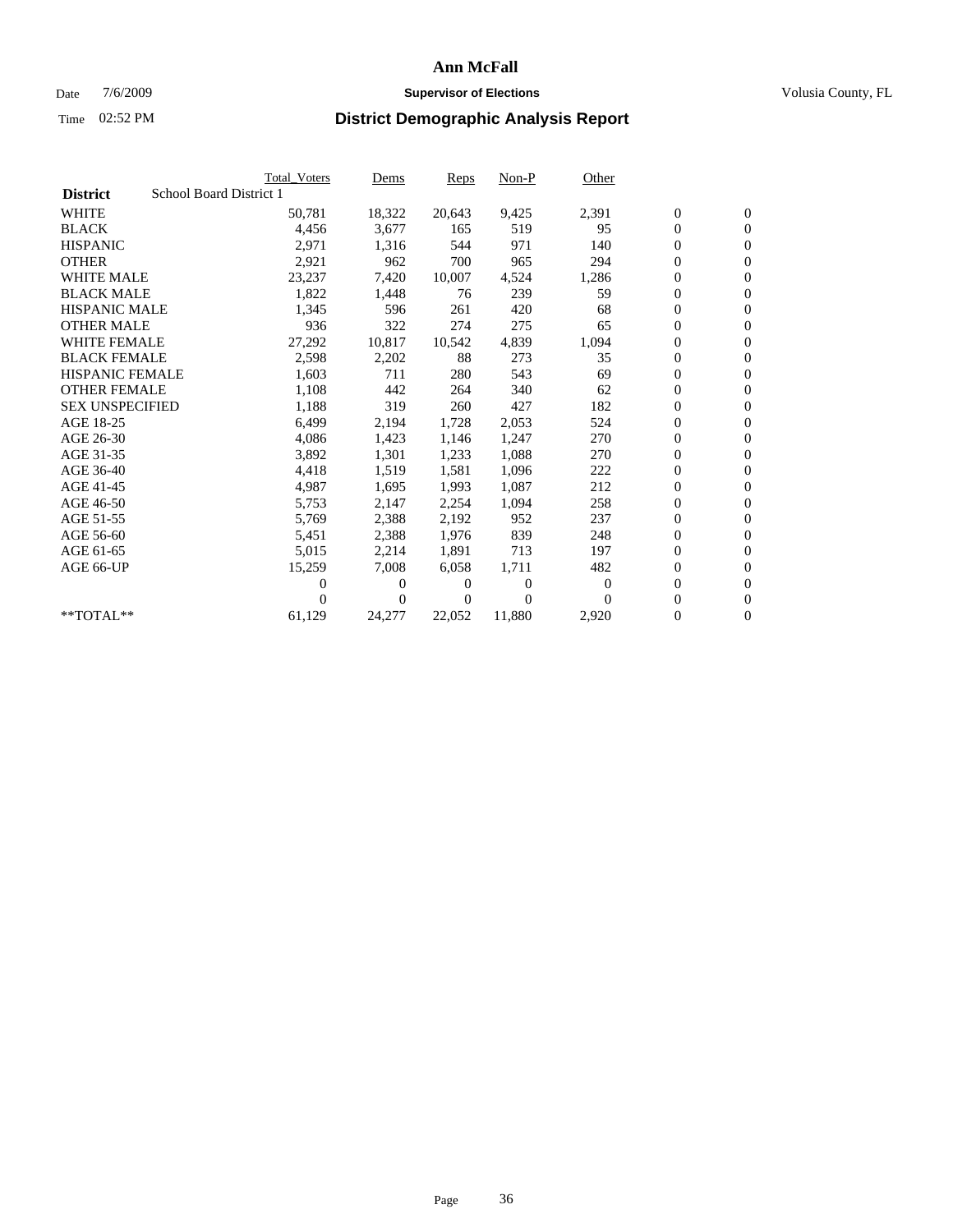## Date  $7/6/2009$  **Supervisor of Elections Supervisor of Elections** Volusia County, FL

|                        | Total Voters            | Dems           | <b>Reps</b> | $Non-P$  | Other    |                  |                  |  |
|------------------------|-------------------------|----------------|-------------|----------|----------|------------------|------------------|--|
| <b>District</b>        | School Board District 2 |                |             |          |          |                  |                  |  |
| <b>WHITE</b>           | 43,444                  | 16,844         | 15,446      | 9,328    | 1,826    | $\boldsymbol{0}$ | $\boldsymbol{0}$ |  |
| <b>BLACK</b>           | 11,100                  | 9,372          | 323         | 1,223    | 182      | $\overline{0}$   | $\mathbf{0}$     |  |
| <b>HISPANIC</b>        | 1,271                   | 571            | 235         | 415      | 50       | $\overline{0}$   | $\mathbf{0}$     |  |
| <b>OTHER</b>           | 3,335                   | 1,334          | 560         | 1,115    | 326      | 0                | $\mathbf{0}$     |  |
| <b>WHITE MALE</b>      | 20,326                  | 6,993          | 7,673       | 4,631    | 1,029    | $\boldsymbol{0}$ | $\mathbf{0}$     |  |
| <b>BLACK MALE</b>      | 4,421                   | 3,615          | 171         | 554      | 81       | $\boldsymbol{0}$ | $\mathbf{0}$     |  |
| <b>HISPANIC MALE</b>   | 610                     | 266            | 111         | 208      | 25       | $\boldsymbol{0}$ | $\overline{0}$   |  |
| <b>OTHER MALE</b>      | 1,108                   | 451            | 229         | 372      | 56       | $\boldsymbol{0}$ | $\mathbf{0}$     |  |
| <b>WHITE FEMALE</b>    | 22,818                  | 9,739          | 7,673       | 4,633    | 773      | $\overline{0}$   | $\mathbf{0}$     |  |
| <b>BLACK FEMALE</b>    | 6,576                   | 5,674          | 149         | 653      | 100      | 0                | $\Omega$         |  |
| HISPANIC FEMALE        | 649                     | 301            | 121         | 204      | 23       | $\boldsymbol{0}$ | $\mathbf{0}$     |  |
| <b>OTHER FEMALE</b>    | 1,239                   | 578            | 214         | 386      | 61       | $\overline{0}$   | $\mathbf{0}$     |  |
| <b>SEX UNSPECIFIED</b> | 1,403                   | 504            | 223         | 440      | 236      | $\boldsymbol{0}$ | $\mathbf{0}$     |  |
| AGE 18-25              | 8,146                   | 4,633          | 1,187       | 1,913    | 413      | $\boldsymbol{0}$ | $\mathbf{0}$     |  |
| AGE 26-30              | 4,142                   | 1,809          | 819         | 1,314    | 200      | $\overline{0}$   | $\mathbf{0}$     |  |
| AGE 31-35              | 3,263                   | 1,409          | 730         | 986      | 138      | $\boldsymbol{0}$ | $\mathbf{0}$     |  |
| AGE 36-40              | 3,528                   | 1,574          | 931         | 874      | 149      | $\boldsymbol{0}$ | $\mathbf{0}$     |  |
| AGE 41-45              | 3,958                   | 1,729          | 1,153       | 897      | 179      | $\boldsymbol{0}$ | $\mathbf{0}$     |  |
| AGE 46-50              | 4,863                   | 2,195          | 1,478       | 995      | 195      | 0                | $\Omega$         |  |
| AGE 51-55              | 5,046                   | 2,415          | 1,509       | 937      | 185      | $\boldsymbol{0}$ | $\mathbf{0}$     |  |
| AGE 56-60              | 5,008                   | 2,315          | 1,500       | 999      | 194      | $\mathbf{0}$     | $\mathbf{0}$     |  |
| AGE 61-65              | 4,953                   | 2,202          | 1,619       | 926      | 206      | 0                | $\mathbf{0}$     |  |
| AGE 66-UP              | 16,243                  | 7,840          | 5,638       | 2,240    | 525      | $\mathbf{0}$     | $\mathbf{0}$     |  |
|                        | 0                       | 0              | 0           | 0        | $\bf{0}$ | $\overline{0}$   | $\mathbf{0}$     |  |
|                        | 0                       | $\overline{0}$ | 0           | $\Omega$ | $\Omega$ | 0                | $\mathbf{0}$     |  |
| **TOTAL**              | 59,150                  | 28,121         | 16,564      | 12,081   | 2,384    | 0                | $\boldsymbol{0}$ |  |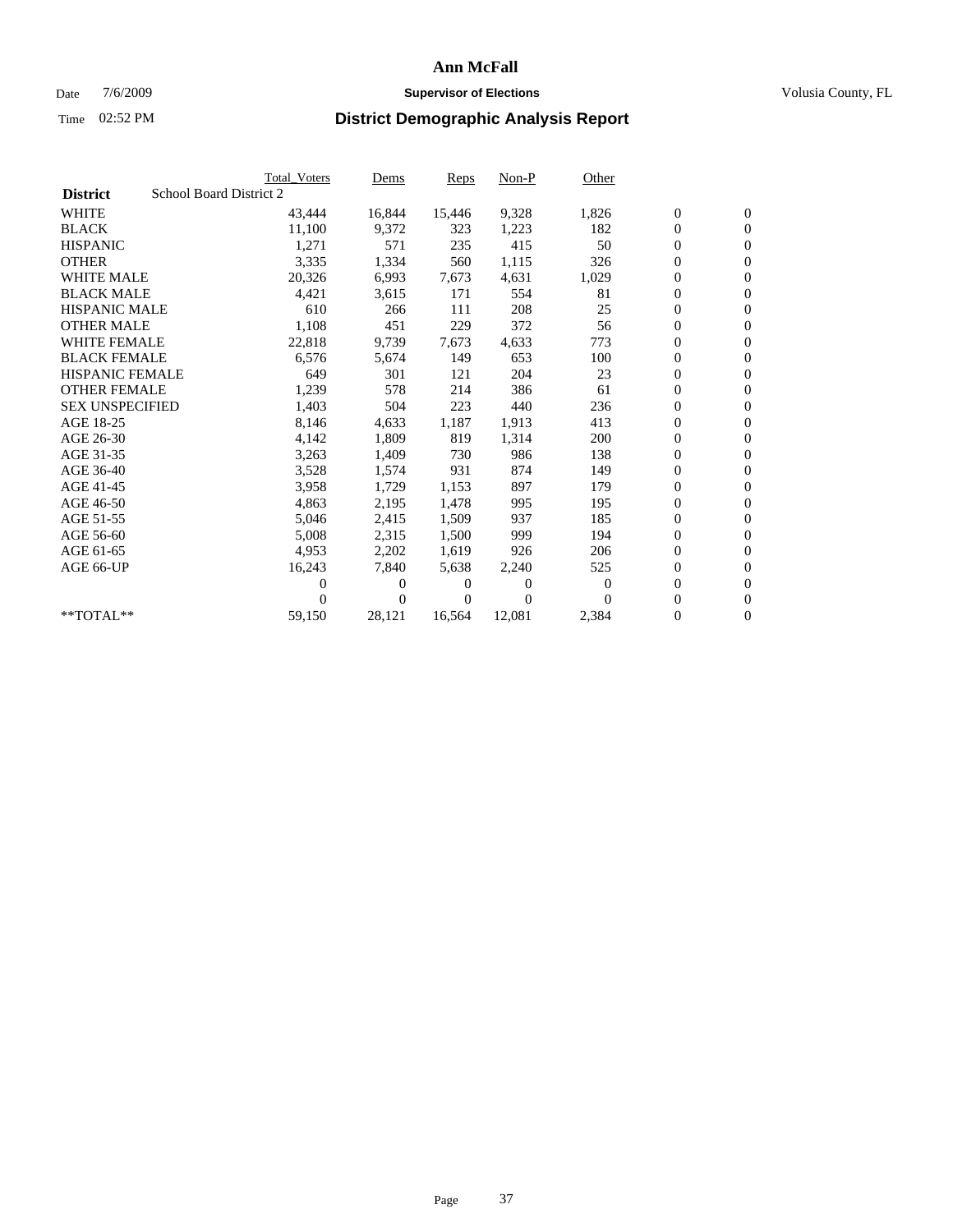## Date  $7/6/2009$  **Supervisor of Elections Supervisor of Elections** Volusia County, FL

|                        |                         | <b>Total Voters</b> | Dems     | <b>Reps</b> | $Non-P$  | Other    |                  |                  |  |
|------------------------|-------------------------|---------------------|----------|-------------|----------|----------|------------------|------------------|--|
| <b>District</b>        | School Board District 3 |                     |          |             |          |          |                  |                  |  |
| <b>WHITE</b>           |                         | 66,039              | 24,103   | 25,192      | 14,228   | 2,516    | $\boldsymbol{0}$ | $\mathbf{0}$     |  |
| <b>BLACK</b>           |                         | 1,956               | 1,609    | 84          | 230      | 33       | $\overline{0}$   | $\mathbf{0}$     |  |
| <b>HISPANIC</b>        |                         | 953                 | 383      | 229         | 301      | 40       | 0                | $\mathbf{0}$     |  |
| <b>OTHER</b>           |                         | 2,768               | 771      | 600         | 1,030    | 367      | 0                | $\mathbf{0}$     |  |
| <b>WHITE MALE</b>      |                         | 30,480              | 9,892    | 12,335      | 6,926    | 1,327    | 0                | $\mathbf{0}$     |  |
| <b>BLACK MALE</b>      |                         | 890                 | 692      | 45          | 131      | 22       | $\boldsymbol{0}$ | $\mathbf{0}$     |  |
| <b>HISPANIC MALE</b>   |                         | 427                 | 158      | 97          | 151      | 21       | 0                | $\mathbf{0}$     |  |
| <b>OTHER MALE</b>      |                         | 884                 | 252      | 239         | 340      | 53       | 0                | $\mathbf{0}$     |  |
| <b>WHITE FEMALE</b>    |                         | 35,107              | 14,058   | 12,690      | 7,187    | 1,172    | 0                | $\mathbf{0}$     |  |
| <b>BLACK FEMALE</b>    |                         | 1,049               | 904      | 37          | 98       | 10       | 0                | $\Omega$         |  |
| HISPANIC FEMALE        |                         | 516                 | 221      | 130         | 146      | 19       | $\boldsymbol{0}$ | $\mathbf{0}$     |  |
| <b>OTHER FEMALE</b>    |                         | 1,028               | 368      | 255         | 338      | 67       | 0                | $\mathbf{0}$     |  |
| <b>SEX UNSPECIFIED</b> |                         | 1,335               | 321      | 277         | 472      | 265      | 0                | $\Omega$         |  |
| AGE 18-25              |                         | 6,031               | 2,002    | 1,470       | 2,059    | 500      | $\overline{0}$   | $\mathbf{0}$     |  |
| AGE 26-30              |                         | 3,876               | 1,302    | 1,061       | 1,314    | 199      | 0                | $\mathbf{0}$     |  |
| AGE 31-35              |                         | 3,708               | 1,203    | 1,116       | 1,199    | 190      | 0                | $\mathbf{0}$     |  |
| AGE 36-40              |                         | 4,458               | 1,437    | 1,511       | 1,298    | 212      | 0                | $\mathbf{0}$     |  |
| AGE 41-45              |                         | 5,060               | 1,677    | 1,913       | 1,257    | 213      | 0                | $\mathbf{0}$     |  |
| AGE 46-50              |                         | 6,530               | 2,216    | 2,617       | 1,463    | 234      | 0                | $\Omega$         |  |
| AGE 51-55              |                         | 7,050               | 2,752    | 2,655       | 1,397    | 246      | $\boldsymbol{0}$ | $\mathbf{0}$     |  |
| AGE 56-60              |                         | 6,950               | 2,854    | 2.476       | 1.363    | 257      | 0                | $\mathbf{0}$     |  |
| AGE 61-65              |                         | 6,818               | 2,617    | 2,631       | 1,298    | 272      | 0                | $\Omega$         |  |
| AGE 66-UP              |                         | 21,235              | 8,806    | 8,655       | 3,141    | 633      | $\overline{0}$   | $\mathbf{0}$     |  |
|                        |                         | 0                   | 0        | 0           | $\theta$ | $\Omega$ | 0                | $\mathbf{0}$     |  |
|                        |                         | 0                   | $\Omega$ | 0           | $\Omega$ | $\Omega$ | 0                | $\mathbf{0}$     |  |
| $*$ TOTAL $**$         |                         | 71,716              | 26,866   | 26,105      | 15,789   | 2,956    | 0                | $\boldsymbol{0}$ |  |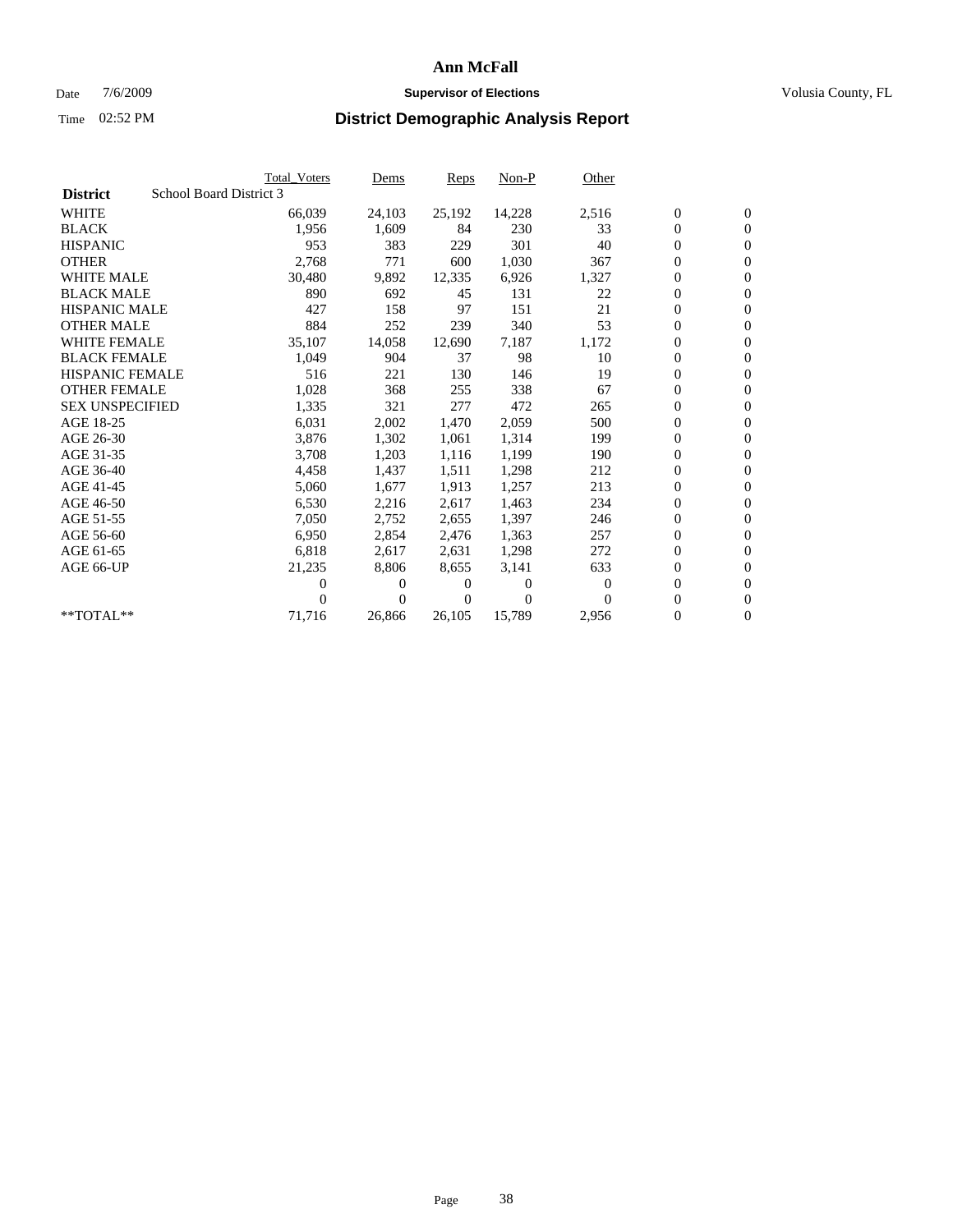## Date  $7/6/2009$  **Supervisor of Elections Supervisor of Elections** Volusia County, FL

|                        |                         | <b>Total Voters</b> | Dems           | <b>Reps</b> | $Non-P$  | Other    |                  |                  |  |
|------------------------|-------------------------|---------------------|----------------|-------------|----------|----------|------------------|------------------|--|
| <b>District</b>        | School Board District 4 |                     |                |             |          |          |                  |                  |  |
| <b>WHITE</b>           |                         | 55,595              | 20,519         | 21,996      | 10,991   | 2,089    | $\boldsymbol{0}$ | $\mathbf{0}$     |  |
| <b>BLACK</b>           |                         | 5,509               | 4,535          | 197         | 666      | 111      | $\overline{0}$   | $\mathbf{0}$     |  |
| <b>HISPANIC</b>        |                         | 1,263               | 562            | 323         | 338      | 40       | $\overline{0}$   | $\mathbf{0}$     |  |
| <b>OTHER</b>           |                         | 3,616               | 1,225          | 837         | 1,216    | 338      | 0                | $\mathbf{0}$     |  |
| <b>WHITE MALE</b>      |                         | 25,386              | 8,240          | 10,658      | 5,375    | 1,113    | $\boldsymbol{0}$ | $\mathbf{0}$     |  |
| <b>BLACK MALE</b>      |                         | 2,205               | 1,719          | 112         | 307      | 67       | $\boldsymbol{0}$ | $\mathbf{0}$     |  |
| <b>HISPANIC MALE</b>   |                         | 577                 | 232            | 160         | 161      | 24       | 0                | $\mathbf{0}$     |  |
| <b>OTHER MALE</b>      |                         | 1,194               | 384            | 327         | 417      | 66       | $\boldsymbol{0}$ | $\mathbf{0}$     |  |
| <b>WHITE FEMALE</b>    |                         | 29,880              | 12,172         | 11,215      | 5,537    | 956      | $\overline{0}$   | $\mathbf{0}$     |  |
| <b>BLACK FEMALE</b>    |                         | 3,267               | 2,784          | 85          | 355      | 43       | $\boldsymbol{0}$ | $\Omega$         |  |
| HISPANIC FEMALE        |                         | 676                 | 325            | 158         | 177      | 16       | $\boldsymbol{0}$ | $\mathbf{0}$     |  |
| <b>OTHER FEMALE</b>    |                         | 1,381               | 561            | 354         | 399      | 67       | $\overline{0}$   | $\mathbf{0}$     |  |
| <b>SEX UNSPECIFIED</b> |                         | 1,417               | 424            | 284         | 483      | 226      | $\boldsymbol{0}$ | $\mathbf{0}$     |  |
| AGE 18-25              |                         | 6,855               | 2,836          | 1,638       | 1,929    | 452      | $\overline{0}$   | $\mathbf{0}$     |  |
| AGE 26-30              |                         | 3,857               | 1,511          | 999         | 1,166    | 181      | $\overline{0}$   | $\mathbf{0}$     |  |
| AGE 31-35              |                         | 3,448               | 1,339          | 944         | 985      | 180      | $\boldsymbol{0}$ | $\mathbf{0}$     |  |
| AGE 36-40              |                         | 3,953               | 1,412          | 1,374       | 982      | 185      | $\boldsymbol{0}$ | $\mathbf{0}$     |  |
| AGE 41-45              |                         | 4,726               | 1,753          | 1,735       | 1,057    | 181      | $\boldsymbol{0}$ | $\mathbf{0}$     |  |
| AGE 46-50              |                         | 5,762               | 2,210          | 2,193       | 1,156    | 203      | 0                | $\Omega$         |  |
| AGE 51-55              |                         | 6,049               | 2,555          | 2,202       | 1,109    | 183      | $\boldsymbol{0}$ | $\mathbf{0}$     |  |
| AGE 56-60              |                         | 6,113               | 2,608          | 2,129       | 1.169    | 207      | $\mathbf{0}$     | $\mathbf{0}$     |  |
| AGE 61-65              |                         | 6,026               | 2,409          | 2,315       | 1,071    | 231      | 0                | $\Omega$         |  |
| AGE 66-UP              |                         | 19,194              | 8,208          | 7,824       | 2,587    | 575      | $\mathbf{0}$     | $\mathbf{0}$     |  |
|                        |                         | 0                   | 0              | 0           | 0        | $\bf{0}$ | $\overline{0}$   | $\mathbf{0}$     |  |
|                        |                         | 0                   | $\overline{0}$ | 0           | $\Omega$ | $\Omega$ | 0                | $\mathbf{0}$     |  |
| **TOTAL**              |                         | 65,983              | 26,841         | 23,353      | 13,211   | 2,578    | 0                | $\boldsymbol{0}$ |  |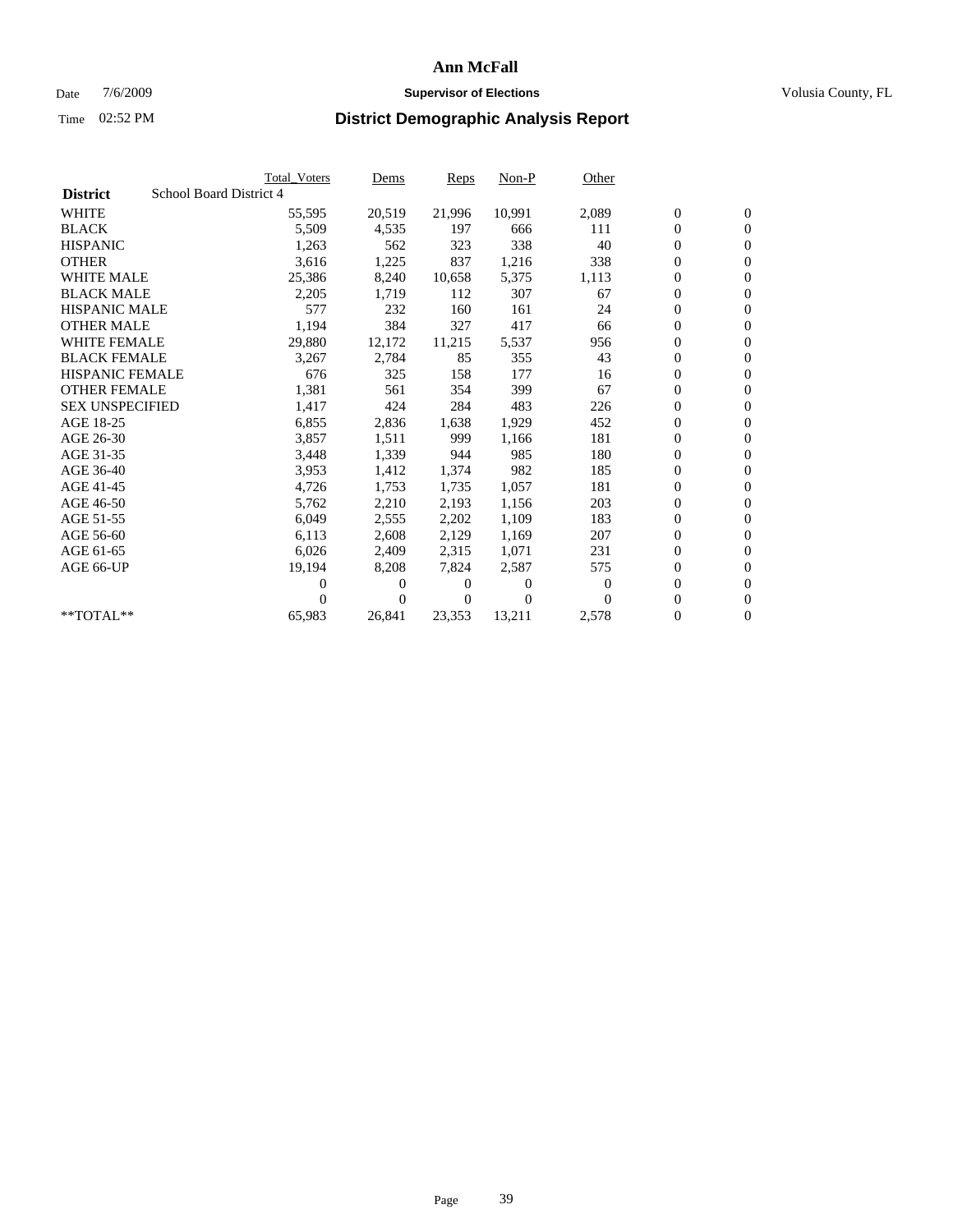### Date  $7/6/2009$  **Supervisor of Elections Supervisor of Elections** Volusia County, FL

|                        | <b>Total Voters</b>     | <u>Dems</u>    | <b>Reps</b> | $Non-P$      | Other    |                  |                  |  |
|------------------------|-------------------------|----------------|-------------|--------------|----------|------------------|------------------|--|
| <b>District</b>        | School Board District 5 |                |             |              |          |                  |                  |  |
| <b>WHITE</b>           | 49,840                  | 16,500         | 20,313      | 10,535       | 2,492    | $\boldsymbol{0}$ | $\boldsymbol{0}$ |  |
| <b>BLACK</b>           | 5,222                   | 4,042          | 283         | 732          | 165      | $\boldsymbol{0}$ | $\mathbf{0}$     |  |
| <b>HISPANIC</b>        | 12,969                  | 6,441          | 2,217       | 3,915        | 396      | $\boldsymbol{0}$ | $\mathbf{0}$     |  |
| <b>OTHER</b>           | 4,016                   | 1,263          | 803         | 1,473        | 477      | 0                | $\mathbf{0}$     |  |
| <b>WHITE MALE</b>      | 23,294                  | 6,847          | 10,024      | 5,120        | 1,303    | $\boldsymbol{0}$ | $\mathbf{0}$     |  |
| <b>BLACK MALE</b>      | 2,346                   | 1,706          | 158         | 382          | 100      | $\overline{0}$   | $\mathbf{0}$     |  |
| <b>HISPANIC MALE</b>   | 6,076                   | 2,886          | 1,115       | 1,872        | 203      | 0                | $\overline{0}$   |  |
| <b>OTHER MALE</b>      | 1,327                   | 458            | 309         | 480          | 80       | $\overline{0}$   | $\mathbf{0}$     |  |
| <b>WHITE FEMALE</b>    | 26,244                  | 9,555          | 10,171      | 5,346        | 1,172    | $\boldsymbol{0}$ | $\mathbf{0}$     |  |
| <b>BLACK FEMALE</b>    | 2,829                   | 2,294          | 125         | 345          | 65       | $\boldsymbol{0}$ | $\mathbf{0}$     |  |
| <b>HISPANIC FEMALE</b> | 6,792                   | 3,501          | 1,093       | 2,012        | 186      | $\boldsymbol{0}$ | $\mathbf{0}$     |  |
| <b>OTHER FEMALE</b>    | 1,542                   | 588            | 322         | 529          | 103      | $\mathbf{0}$     | $\mathbf{0}$     |  |
| <b>SEX UNSPECIFIED</b> | 1,597                   | 411            | 299         | 569          | 318      | $\boldsymbol{0}$ | $\mathbf{0}$     |  |
| AGE 18-25              | 8,329                   | 2,909          | 1,875       | 2,846        | 699      | $\boldsymbol{0}$ | $\mathbf{0}$     |  |
| AGE 26-30              | 5,478                   | 1,902          | 1,359       | 1,872        | 345      | $\overline{0}$   | $\mathbf{0}$     |  |
| AGE 31-35              | 5,830                   | 2,176          | 1,613       | 1,707        | 334      | $\boldsymbol{0}$ | $\mathbf{0}$     |  |
| AGE 36-40              | 6,292                   | 2,167          | 2,078       | 1,708        | 339      | $\boldsymbol{0}$ | $\mathbf{0}$     |  |
| AGE 41-45              | 6,778                   | 2,531          | 2,287       | 1,643        | 317      | $\boldsymbol{0}$ | $\mathbf{0}$     |  |
| AGE 46-50              | 7,421                   | 2,737          | 2,780       | 1,587        | 317      | $\boldsymbol{0}$ | $\mathbf{0}$     |  |
| AGE 51-55              | 6,965                   | 2,731          | 2,528       | 1,412        | 294      | $\overline{0}$   | $\mathbf{0}$     |  |
| AGE 56-60              | 5,968                   | 2,517          | 2.097       | 1,128        | 226      | $\overline{0}$   | $\mathbf{0}$     |  |
| AGE 61-65              | 5,163                   | 2,148          | 1,901       | 911          | 203      | $\overline{0}$   | $\mathbf{0}$     |  |
| AGE 66-UP              | 13,822                  | 6,428          | 5,098       | 1,840        | 456      | $\boldsymbol{0}$ | $\mathbf{0}$     |  |
|                        | 0                       | 0              | 0           | $\mathbf{0}$ | $\bf{0}$ | $\mathbf{0}$     | $\mathbf{0}$     |  |
|                        | 0                       | $\overline{0}$ | 0           | $\Omega$     | $\Omega$ | 0                | $\mathbf{0}$     |  |
| **TOTAL**              | 72,047                  | 28,246         | 23,616      | 16,655       | 3,530    | 0                | $\boldsymbol{0}$ |  |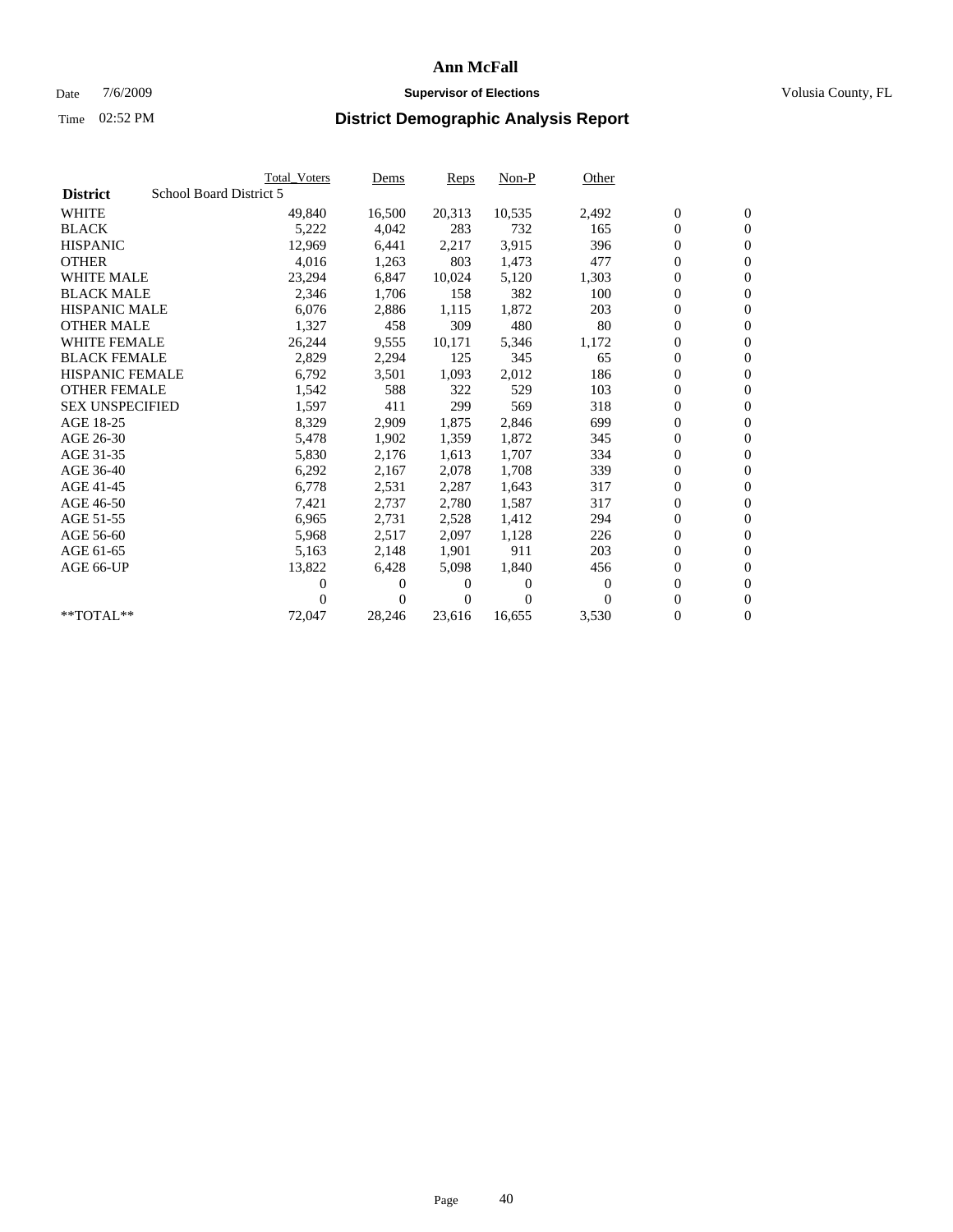## Date  $7/6/2009$  **Supervisor of Elections Supervisor of Elections** Volusia County, FL

|                        |                       | <b>Total Voters</b> | Dems     | <b>Reps</b>    | Non-P        | Other    |                  |                  |  |
|------------------------|-----------------------|---------------------|----------|----------------|--------------|----------|------------------|------------------|--|
| <b>District</b>        | Florida Senate Seat 1 |                     |          |                |              |          |                  |                  |  |
| <b>WHITE</b>           |                       | 6,535               | 2,499    | 2,202          | 1,540        | 294      | $\boldsymbol{0}$ | $\mathbf{0}$     |  |
| <b>BLACK</b>           |                       | 11,623              | 9,908    | 315            | 1,217        | 183      | 0                | $\mathbf{0}$     |  |
| <b>HISPANIC</b>        |                       | 457                 | 219      | 76             | 147          | 15       | $\mathbf{0}$     | $\mathbf{0}$     |  |
| <b>OTHER</b>           |                       | 1,469               | 706      | 139            | 461          | 163      | 0                | $\mathbf{0}$     |  |
| WHITE MALE             |                       | 3,065               | 960      | 1,154          | 783          | 168      | 0                | $\mathbf{0}$     |  |
| <b>BLACK MALE</b>      |                       | 4,514               | 3,713    | 175            | 536          | 90       | $\boldsymbol{0}$ | $\mathbf{0}$     |  |
| <b>HISPANIC MALE</b>   |                       | 221                 | 93       | 38             | 81           | 9        | 0                | $\mathbf{0}$     |  |
| <b>OTHER MALE</b>      |                       | 418                 | 208      | 51             | 132          | 27       | 0                | $\mathbf{0}$     |  |
| <b>WHITE FEMALE</b>    |                       | 3,437               | 1,524    | 1,037          | 752          | 124      | 0                | $\mathbf{0}$     |  |
| <b>BLACK FEMALE</b>    |                       | 6,995               | 6,099    | 138            | 666          | 92       | 0                | $\mathbf{0}$     |  |
| <b>HISPANIC FEMALE</b> |                       | 231                 | 123      | 38             | 65           | 5        | 0                | $\mathbf{0}$     |  |
| <b>OTHER FEMALE</b>    |                       | 508                 | 281      | 63             | 145          | 19       | 0                | $\Omega$         |  |
| <b>SEX UNSPECIFIED</b> |                       | 695                 | 331      | 38             | 205          | 121      | 0                | $\mathbf{0}$     |  |
| AGE 18-25              |                       | 5,011               | 3,482    | 346            | 942          | 241      | 0                | $\mathbf{0}$     |  |
| AGE 26-30              |                       | 1,809               | 1,037    | 227            | 494          | 51       | $\boldsymbol{0}$ | $\mathbf{0}$     |  |
| AGE 31-35              |                       | 1,425               | 836      | 186            | 353          | 50       | 0                | $\mathbf{0}$     |  |
| AGE 36-40              |                       | 1,366               | 827      | 209            | 282          | 48       | 0                | $\boldsymbol{0}$ |  |
| AGE 41-45              |                       | 1,532               | 967      | 232            | 282          | 51       | $\overline{0}$   | $\mathbf{0}$     |  |
| AGE 46-50              |                       | 1,683               | 1,081    | 304            | 237          | 61       | $\overline{0}$   | $\mathbf{0}$     |  |
| AGE 51-55              |                       | 1,655               | 1,112    | 283            | 218          | 42       | 0                | $\mathbf{0}$     |  |
| AGE 56-60              |                       | 1,393               | 936      | 231            | 192          | 34       | 0                | $\mathbf{0}$     |  |
| AGE 61-65              |                       | 1,160               | 796      | 206            | 132          | 26       | 0                | $\mathbf{0}$     |  |
| AGE 66-UP              |                       | 3,050               | 2,258    | 508            | 233          | 51       | 0                | $\mathbf{0}$     |  |
|                        |                       | 0                   | 0        | $\overline{0}$ | $\mathbf{0}$ | $\theta$ | 0                | $\Omega$         |  |
|                        |                       | 0                   | $\Omega$ | $\theta$       | $\theta$     | $\Omega$ | $\overline{0}$   | $\overline{0}$   |  |
| **TOTAL**              |                       | 20,084              | 13,332   | 2,732          | 3,365        | 655      | 0                | $\boldsymbol{0}$ |  |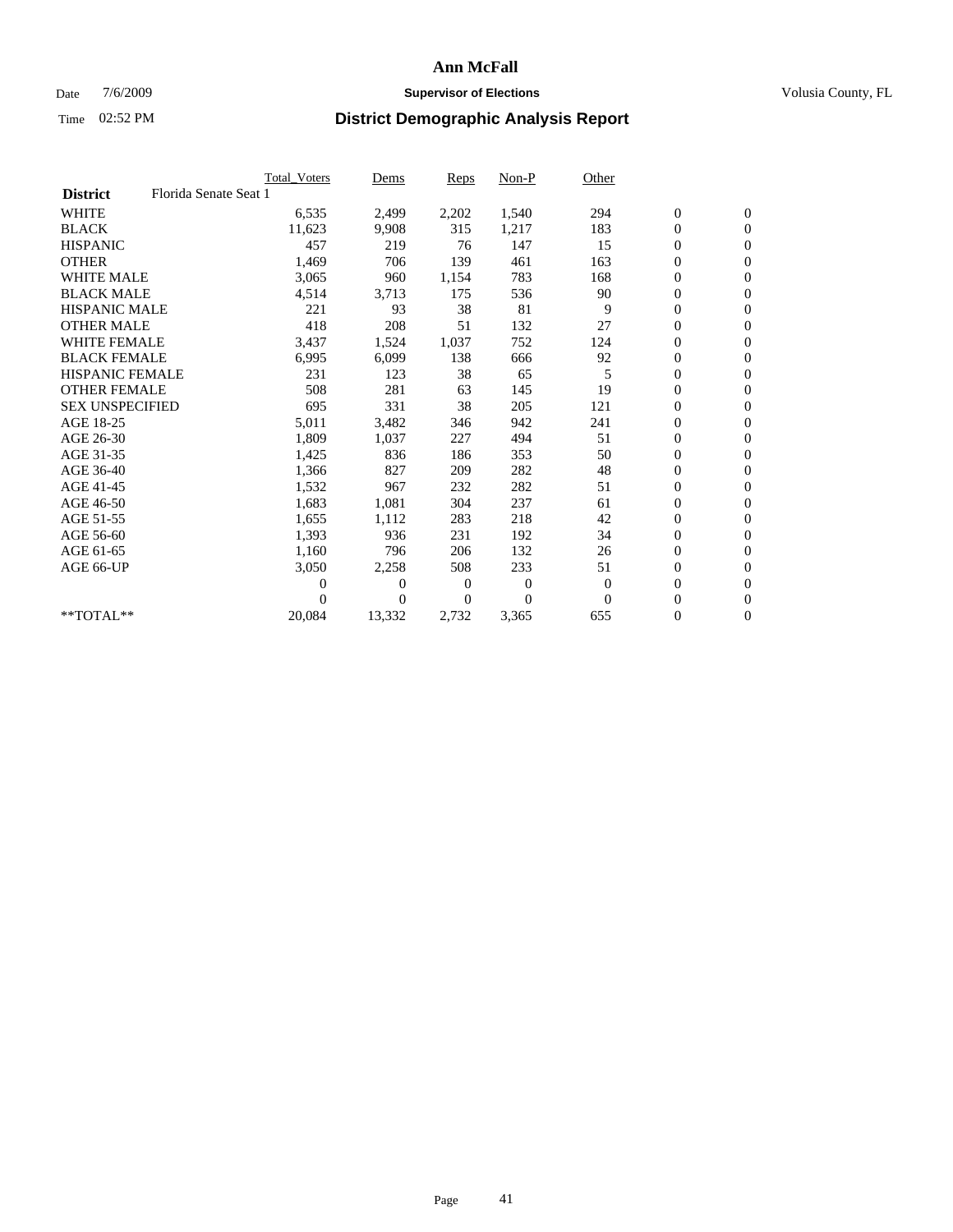## Date  $7/6/2009$  **Supervisor of Elections Supervisor of Elections** Volusia County, FL

|                        |                       | Total Voters | <u>Dems</u> | <b>Reps</b> | Non-P    | Other    |                  |                  |  |
|------------------------|-----------------------|--------------|-------------|-------------|----------|----------|------------------|------------------|--|
| <b>District</b>        | Florida Senate Seat 7 |              |             |             |          |          |                  |                  |  |
| <b>WHITE</b>           |                       | 160,593      | 59,503      | 61,247      | 33,427   | 6,416    | $\boldsymbol{0}$ | $\boldsymbol{0}$ |  |
| <b>BLACK</b>           |                       | 7,588        | 6,116       | 334         | 995      | 143      | $\boldsymbol{0}$ | $\mathbf{0}$     |  |
| <b>HISPANIC</b>        |                       | 5,798        | 2,632       | 1,132       | 1.802    | 232      | $\overline{0}$   | $\mathbf{0}$     |  |
| <b>OTHER</b>           |                       | 8,404        | 2,644       | 1,896       | 2,970    | 894      | 0                | $\mathbf{0}$     |  |
| <b>WHITE MALE</b>      |                       | 74,381       | 24,480      | 30,068      | 16,379   | 3,454    | 0                | $\mathbf{0}$     |  |
| <b>BLACK MALE</b>      |                       | 3,308        | 2,542       | 175         | 511      | 80       | $\boldsymbol{0}$ | $\mathbf{0}$     |  |
| <b>HISPANIC MALE</b>   |                       | 2,691        | 1,172       | 544         | 854      | 121      | 0                | $\overline{0}$   |  |
| <b>OTHER MALE</b>      |                       | 2,827        | 882         | 767         | 1,023    | 155      | 0                | $\mathbf{0}$     |  |
| <b>WHITE FEMALE</b>    |                       | 85,161       | 34,656      | 30,804      | 16,792   | 2,909    | 0                | $\mathbf{0}$     |  |
| <b>BLACK FEMALE</b>    |                       | 4,230        | 3,535       | 156         | 478      | 61       | $\boldsymbol{0}$ | $\mathbf{0}$     |  |
| <b>HISPANIC FEMALE</b> |                       | 3,055        | 1,438       | 577         | 931      | 109      | 0                | $\mathbf{0}$     |  |
| <b>OTHER FEMALE</b>    |                       | 3,192        | 1,241       | 768         | 1,013    | 170      | $\overline{0}$   | $\mathbf{0}$     |  |
| <b>SEX UNSPECIFIED</b> |                       | 3,538        | 949         | 750         | 1,213    | 626      | $\boldsymbol{0}$ | $\mathbf{0}$     |  |
| AGE 18-25              |                       | 16,992       | 6,160       | 4,171       | 5,447    | 1,214    | 0                | $\mathbf{0}$     |  |
| AGE 26-30              |                       | 10,866       | 3,770       | 2,854       | 3,645    | 597      | 0                | $\mathbf{0}$     |  |
| AGE 31-35              |                       | 9,916        | 3,419       | 2,912       | 3,065    | 520      | $\boldsymbol{0}$ | $\mathbf{0}$     |  |
| AGE 36-40              |                       | 11,612       | 3,957       | 3,926       | 3,151    | 578      | 0                | $\mathbf{0}$     |  |
| AGE 41-45              |                       | 13,365       | 4,609       | 4.970       | 3,194    | 592      | 0                | $\mathbf{0}$     |  |
| AGE 46-50              |                       | 16,679       | 5,954       | 6,468       | 3,624    | 633      | $\boldsymbol{0}$ | $\mathbf{0}$     |  |
| AGE 51-55              |                       | 17,421       | 6,968       | 6,434       | 3,375    | 644      | 0                | $\mathbf{0}$     |  |
| AGE 56-60              |                       | 17,172       | 7,101       | 6,030       | 3,383    | 658      | 0                | $\mathbf{0}$     |  |
| AGE 61-65              |                       | 16,462       | 6,523       | 6,194       | 3,068    | 677      | $\mathbf{0}$     | $\mathbf{0}$     |  |
| AGE 66-UP              |                       | 51,898       | 22,434      | 20,650      | 7,242    | 1,572    | 0                | $\mathbf{0}$     |  |
|                        |                       | 0            | 0           | 0           | 0        | $\Omega$ | 0                | $\mathbf{0}$     |  |
|                        |                       | 0            | $\theta$    | $\Omega$    | $\Omega$ | $\Omega$ | $\overline{0}$   | $\mathbf{0}$     |  |
| $*$ TOTAL $*$          |                       | 182,383      | 70,895      | 64,609      | 39,194   | 7,685    | 0                | $\mathbf{0}$     |  |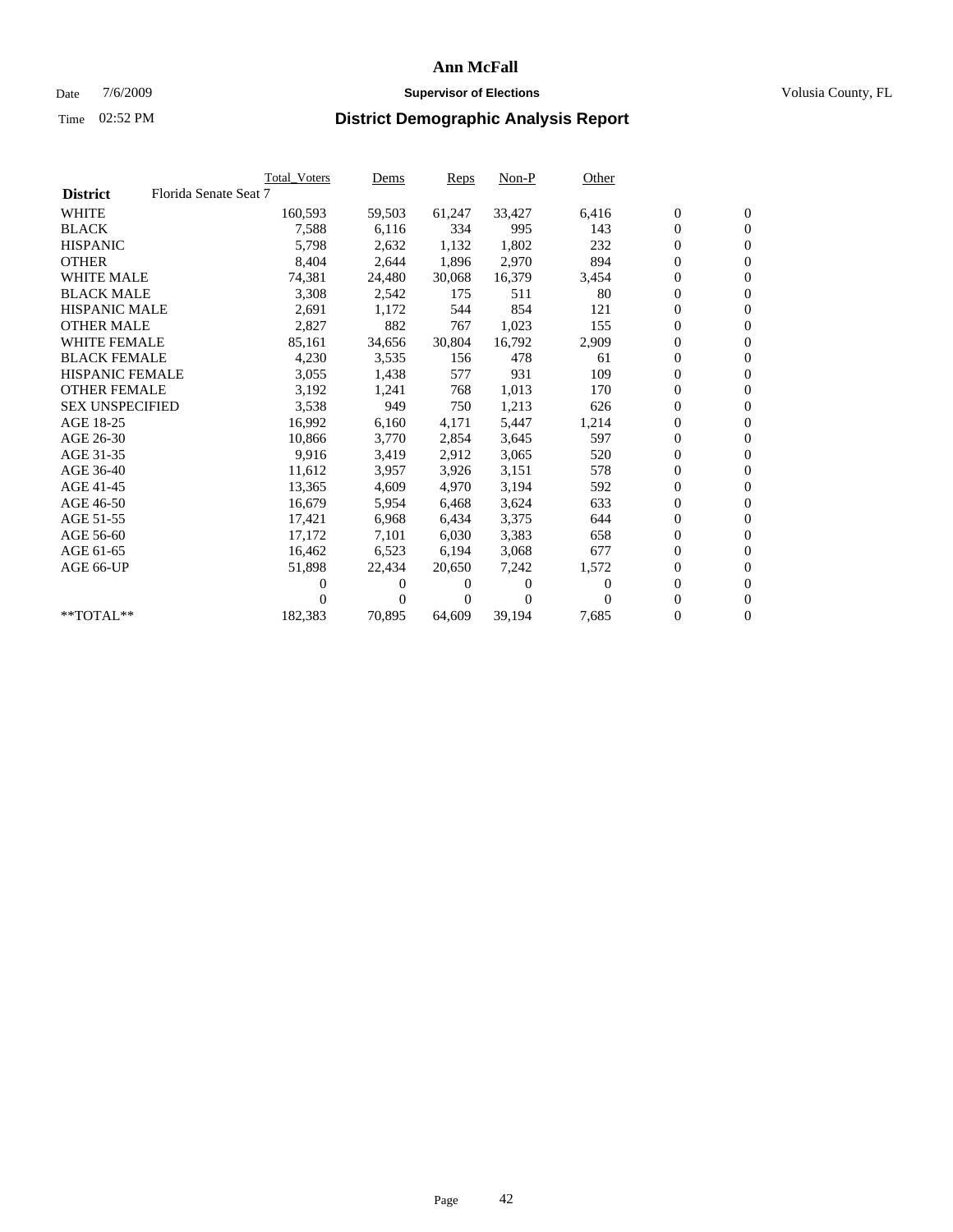## Date  $7/6/2009$  **Supervisor of Elections Supervisor of Elections** Volusia County, FL

|                        |                       | Total Voters | Dems           | <b>Reps</b> | $Non-P$      | Other          |                  |                  |  |
|------------------------|-----------------------|--------------|----------------|-------------|--------------|----------------|------------------|------------------|--|
| <b>District</b>        | Florida Senate Seat 8 |              |                |             |              |                |                  |                  |  |
| <b>WHITE</b>           |                       | 24,021       | 8,291          | 10,104      | 4,745        | 881            | $\boldsymbol{0}$ | $\boldsymbol{0}$ |  |
| <b>BLACK</b>           |                       | 1,077        | 839            | 50          | 151          | 37             | $\boldsymbol{0}$ | $\mathbf{0}$     |  |
| <b>HISPANIC</b>        |                       | 525          | 215            | 148         | 143          | 19             | $\overline{0}$   | $\mathbf{0}$     |  |
| <b>OTHER</b>           |                       | 1,486        | 474            | 362         | 516          | 134            | 0                | $\mathbf{0}$     |  |
| <b>WHITE MALE</b>      |                       | 11,061       | 3,368          | 4,906       | 2,325        | 462            | $\boldsymbol{0}$ | $\mathbf{0}$     |  |
| <b>BLACK MALE</b>      |                       | 449          | 335            | 28          | 68           | 18             | $\overline{0}$   | $\mathbf{0}$     |  |
| <b>HISPANIC MALE</b>   |                       | 261          | 96             | 79          | 74           | 12             | $\boldsymbol{0}$ | $\mathbf{0}$     |  |
| <b>OTHER MALE</b>      |                       | 502          | 166            | 137         | 173          | 26             | $\overline{0}$   | $\mathbf{0}$     |  |
| <b>WHITE FEMALE</b>    |                       | 12,797       | 4,879          | 5,130       | 2,378        | 410            | $\boldsymbol{0}$ | $\mathbf{0}$     |  |
| <b>BLACK FEMALE</b>    |                       | 622          | 500            | 22          | 81           | 19             | $\boldsymbol{0}$ | $\mathbf{0}$     |  |
| <b>HISPANIC FEMALE</b> |                       | 263          | 119            | 68          | 69           |                | $\boldsymbol{0}$ | $\mathbf{0}$     |  |
| <b>OTHER FEMALE</b>    |                       | 560          | 217            | 141         | 170          | 32             | $\mathbf{0}$     | $\mathbf{0}$     |  |
| <b>SEX UNSPECIFIED</b> |                       | 594          | 139            | 153         | 217          | 85             | $\boldsymbol{0}$ | $\mathbf{0}$     |  |
| AGE 18-25              |                       | 2,763        | 968            | 808         | 806          | 181            | $\boldsymbol{0}$ | $\mathbf{0}$     |  |
| AGE 26-30              |                       | 1,398        | 495            | 407         | 420          | 76             | $\boldsymbol{0}$ | $\mathbf{0}$     |  |
| AGE 31-35              |                       | 1,296        | 423            | 412         | 391          | 70             | $\boldsymbol{0}$ | $\mathbf{0}$     |  |
| AGE 36-40              |                       | 1,504        | 438            | 622         | 379          | 65             | $\boldsymbol{0}$ | $\mathbf{0}$     |  |
| AGE 41-45              |                       | 1,837        | 601            | 778         | 388          | 70             | $\boldsymbol{0}$ | $\mathbf{0}$     |  |
| AGE 46-50              |                       | 2,271        | 768            | 970         | 461          | 72             | $\boldsymbol{0}$ | $\Omega$         |  |
| AGE 51-55              |                       | 2,429        | 906            | 1,012       | 451          | 60             | $\boldsymbol{0}$ | $\mathbf{0}$     |  |
| AGE 56-60              |                       | 2,527        | 970            | 994         | 472          | 91             | $\overline{0}$   | $\mathbf{0}$     |  |
| AGE 61-65              |                       | 2,754        | 1,018          | 1,128       | 506          | 102            | $\overline{0}$   | $\mathbf{0}$     |  |
| AGE 66-UP              |                       | 8,330        | 3,232          | 3,533       | 1,281        | 284            | $\boldsymbol{0}$ | $\mathbf{0}$     |  |
|                        |                       | 0            | $\overline{0}$ | 0           | $\mathbf{0}$ | $\overline{0}$ | $\mathbf{0}$     | $\mathbf{0}$     |  |
|                        |                       | 0            | $\overline{0}$ | 0           | $\Omega$     | $\Omega$       | 0                | $\mathbf{0}$     |  |
| **TOTAL**              |                       | 27,109       | 9,819          | 10,664      | 5,555        | 1,071          | 0                | $\boldsymbol{0}$ |  |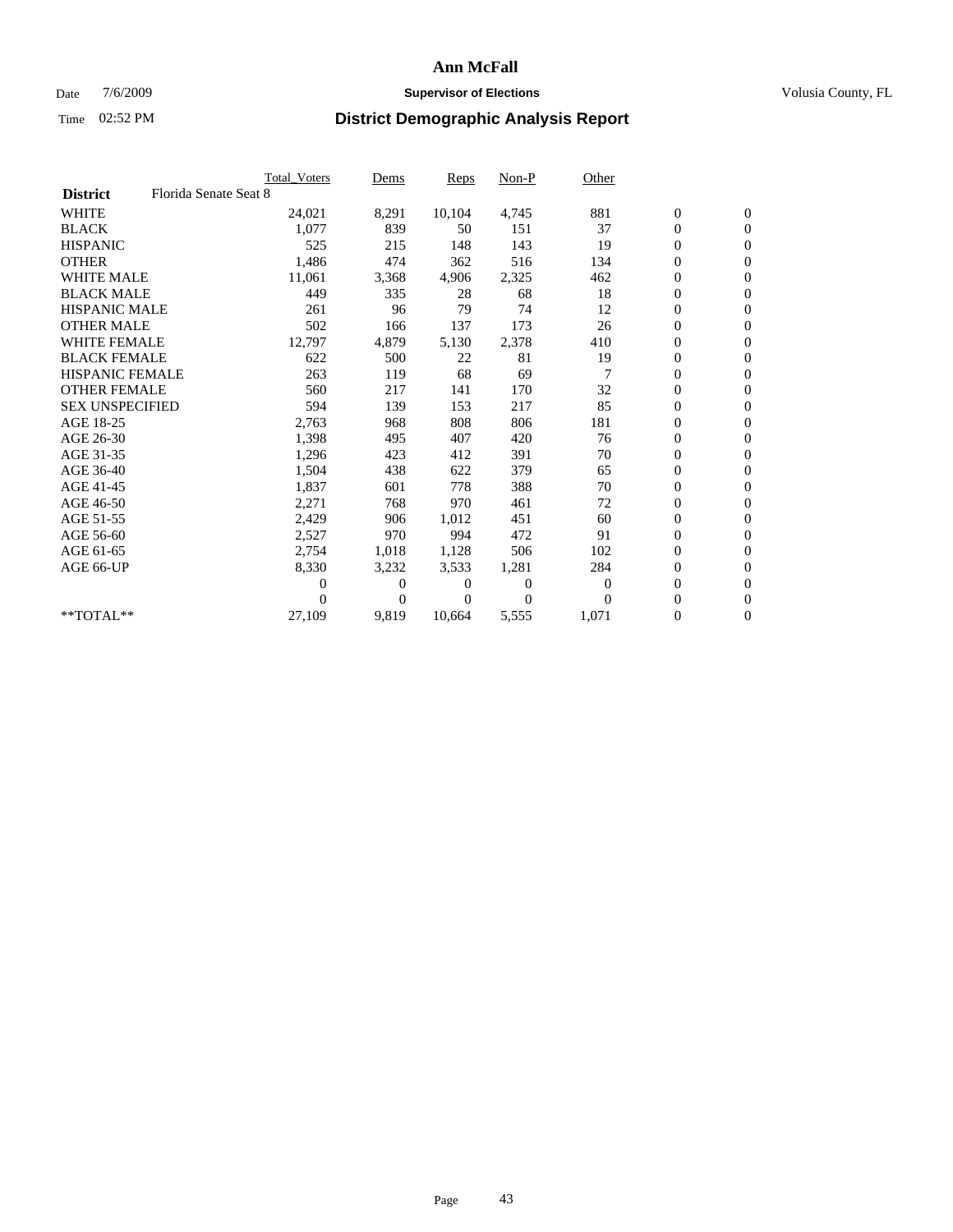## Date  $7/6/2009$  **Supervisor of Elections Supervisor of Elections** Volusia County, FL

|                        |                        | <b>Total Voters</b> | Dems     | <b>Reps</b> | $Non-P$  | Other    |                  |                  |  |
|------------------------|------------------------|---------------------|----------|-------------|----------|----------|------------------|------------------|--|
| <b>District</b>        | Florida Senate Seat 20 |                     |          |             |          |          |                  |                  |  |
| <b>WHITE</b>           |                        | 74,550              | 25,995   | 30,037      | 14,795   | 3,723    | $\boldsymbol{0}$ | $\boldsymbol{0}$ |  |
| <b>BLACK</b>           |                        | 7,955               | 6,372    | 353         | 1,007    | 223      | $\overline{0}$   | $\mathbf{0}$     |  |
| <b>HISPANIC</b>        |                        | 12,647              | 6,207    | 2,192       | 3,848    | 400      | 0                | $\mathbf{0}$     |  |
| <b>OTHER</b>           |                        | 5,297               | 1,731    | 1,103       | 1,852    | 611      | 0                | $\mathbf{0}$     |  |
| <b>WHITE MALE</b>      |                        | 34,216              | 10,584   | 14,569      | 7,089    | 1,974    | 0                | $\mathbf{0}$     |  |
| <b>BLACK MALE</b>      |                        | 3,413               | 2,590    | 184         | 498      | 141      | 0                | $\mathbf{0}$     |  |
| <b>HISPANIC MALE</b>   |                        | 5,862               | 2,777    | 1,083       | 1,803    | 199      | 0                | $\mathbf{0}$     |  |
| <b>OTHER MALE</b>      |                        | 1,702               | 611      | 423         | 556      | 112      | 0                | $\mathbf{0}$     |  |
| <b>WHITE FEMALE</b>    |                        | 39,946              | 15,282   | 15,320      | 7,620    | 1,724    | 0                | $\mathbf{0}$     |  |
| <b>BLACK FEMALE</b>    |                        | 4,472               | 3,724    | 168         | 499      | 81       | 0                | $\mathbf{0}$     |  |
| <b>HISPANIC FEMALE</b> |                        | 6,687               | 3,379    | 1,099       | 2,017    | 192      | 0                | $\mathbf{0}$     |  |
| <b>OTHER FEMALE</b>    |                        | 2,038               | 798      | 437         | 664      | 139      | 0                | $\mathbf{0}$     |  |
| <b>SEX UNSPECIFIED</b> |                        | 2,113               | 560      | 402         | 756      | 395      | 0                | $\mathbf{0}$     |  |
| AGE 18-25              |                        | 11,094              | 3,964    | 2,573       | 3,605    | 952      | 0                | $\mathbf{0}$     |  |
| AGE 26-30              |                        | 7,366               | 2,645    | 1,896       | 2,354    | 471      | 0                | $\mathbf{0}$     |  |
| AGE 31-35              |                        | 7,504               | 2,750    | 2,126       | 2,156    | 472      | 0                | $\mathbf{0}$     |  |
| AGE 36-40              |                        | 8,167               | 2,887    | 2,718       | 2,146    | 416      | 0                | $\mathbf{0}$     |  |
| AGE 41-45              |                        | 8,775               | 3,208    | 3,101       | 2,077    | 389      | 0                | $\mathbf{0}$     |  |
| AGE 46-50              |                        | 9,696               | 3,702    | 3,580       | 1,973    | 441      | 0                | $\mathbf{0}$     |  |
| AGE 51-55              |                        | 9,374               | 3,855    | 3,357       | 1,763    | 399      | 0                | $\mathbf{0}$     |  |
| AGE 56-60              |                        | 8,398               | 3,675    | 2.923       | 1,451    | 349      | 0                | $\mathbf{0}$     |  |
| AGE 61-65              |                        | 7,599               | 3,253    | 2,829       | 1,213    | 304      | 0                | $\mathbf{0}$     |  |
| AGE 66-UP              |                        | 22,475              | 10,366   | 8,582       | 2,763    | 764      | 0                | $\mathbf{0}$     |  |
|                        |                        | 0                   | $\theta$ | 0           | $\theta$ | $\theta$ | 0                | $\mathbf{0}$     |  |
|                        |                        | 0                   | 0        | 0           | $\Omega$ | $\Omega$ | 0                | $\mathbf{0}$     |  |
| **TOTAL**              |                        | 100,449             | 40,305   | 33,685      | 21,502   | 4,957    | 0                | $\boldsymbol{0}$ |  |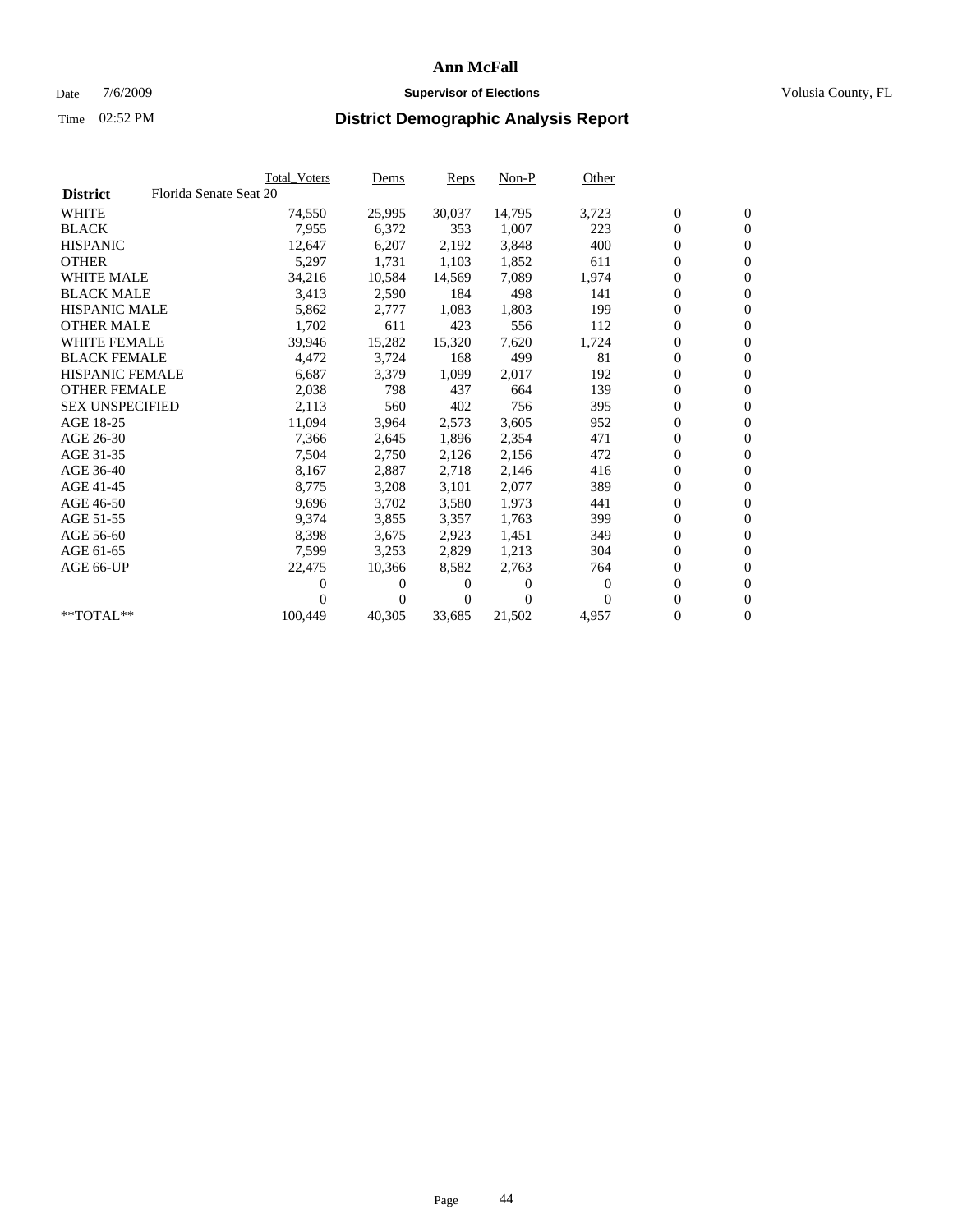## Date  $7/6/2009$  **Supervisor of Elections Supervisor of Elections** Volusia County, FL

|                                       | Total Voters   | Dems           | <b>Reps</b> | Non-P        | Other          |                  |                  |  |
|---------------------------------------|----------------|----------------|-------------|--------------|----------------|------------------|------------------|--|
| Daytona Bch Zone 1<br><b>District</b> |                |                |             |              |                |                  |                  |  |
| <b>WHITE</b>                          | 4,799          | 1,963          | 1,589       | 1,054        | 193            | $\boldsymbol{0}$ | $\boldsymbol{0}$ |  |
| <b>BLACK</b>                          | 988            | 817            | 28          | 124          | 19             | $\boldsymbol{0}$ | $\mathbf{0}$     |  |
| <b>HISPANIC</b>                       | 143            | 69             | 28          | 41           | 5              | $\overline{0}$   | $\mathbf{0}$     |  |
| <b>OTHER</b>                          | 407            | 155            | 90          | 119          | 43             | $\boldsymbol{0}$ | $\mathbf{0}$     |  |
| <b>WHITE MALE</b>                     | 2,264          | 807            | 809         | 538          | 110            | $\overline{0}$   | $\mathbf{0}$     |  |
| <b>BLACK MALE</b>                     | 449            | 371            | 14          | 53           | 11             | $\boldsymbol{0}$ | $\mathbf{0}$     |  |
| <b>HISPANIC MALE</b>                  | 71             | 26             | 19          | 23           | 3              | $\boldsymbol{0}$ | $\mathbf{0}$     |  |
| <b>OTHER MALE</b>                     | 161            | 62             | 38          | 52           | 9              | $\boldsymbol{0}$ | $\mathbf{0}$     |  |
| <b>WHITE FEMALE</b>                   | 2,505          | 1,144          | 775         | 505          | 81             | $\overline{0}$   | $\mathbf{0}$     |  |
| <b>BLACK FEMALE</b>                   | 534            | 443            | 14          | 69           | 8              | $\boldsymbol{0}$ | $\mathbf{0}$     |  |
| <b>HISPANIC FEMALE</b>                | 72             | 43             | 9           | 18           | $\overline{c}$ | $\boldsymbol{0}$ | $\mathbf{0}$     |  |
| <b>OTHER FEMALE</b>                   | 153            | 66             | 36          | 41           | 10             | $\mathbf{0}$     | $\mathbf{0}$     |  |
| <b>SEX UNSPECIFIED</b>                | 128            | 42             | 21          | 39           | 26             | $\boldsymbol{0}$ | $\mathbf{0}$     |  |
| AGE 18-25                             | 816            | 424            | 125         | 222          | 45             | $\boldsymbol{0}$ | $\mathbf{0}$     |  |
| AGE 26-30                             | 505            | 239            | 92          | 143          | 31             | $\overline{0}$   | $\mathbf{0}$     |  |
| AGE 31-35                             | 350            | 139            | 81          | 118          | 12             | $\boldsymbol{0}$ | $\mathbf{0}$     |  |
| AGE 36-40                             | 352            | 125            | 105         | 99           | 23             | $\boldsymbol{0}$ | $\mathbf{0}$     |  |
| AGE 41-45                             | 405            | 173            | 129         | 93           | 10             | $\overline{0}$   | $\mathbf{0}$     |  |
| AGE 46-50                             | 515            | 224            | 159         | 109          | 23             | $\boldsymbol{0}$ | $\mathbf{0}$     |  |
| AGE 51-55                             | 562            | 268            | 158         | 108          | 28             | $\boldsymbol{0}$ | $\mathbf{0}$     |  |
| AGE 56-60                             | 541            | 247            | 154         | 124          | 16             | $\boldsymbol{0}$ | $\Omega$         |  |
| AGE 61-65                             | 530            | 253            | 155         | 100          | 22             | $\boldsymbol{0}$ | $\mathbf{0}$     |  |
| AGE 66-UP                             | 1,761          | 912            | 577         | 222          | 50             | $\boldsymbol{0}$ | $\mathbf{0}$     |  |
|                                       | $\overline{0}$ | $\overline{0}$ | 0           | $\mathbf{0}$ | $\theta$       | $\overline{0}$   | $\mathbf{0}$     |  |
|                                       | $\theta$       | $\overline{0}$ | $\Omega$    | $\theta$     | $\Omega$       | $\boldsymbol{0}$ | $\mathbf{0}$     |  |
| **TOTAL**                             | 6,337          | 3,004          | 1,735       | 1,338        | 260            | 0                | $\mathbf{0}$     |  |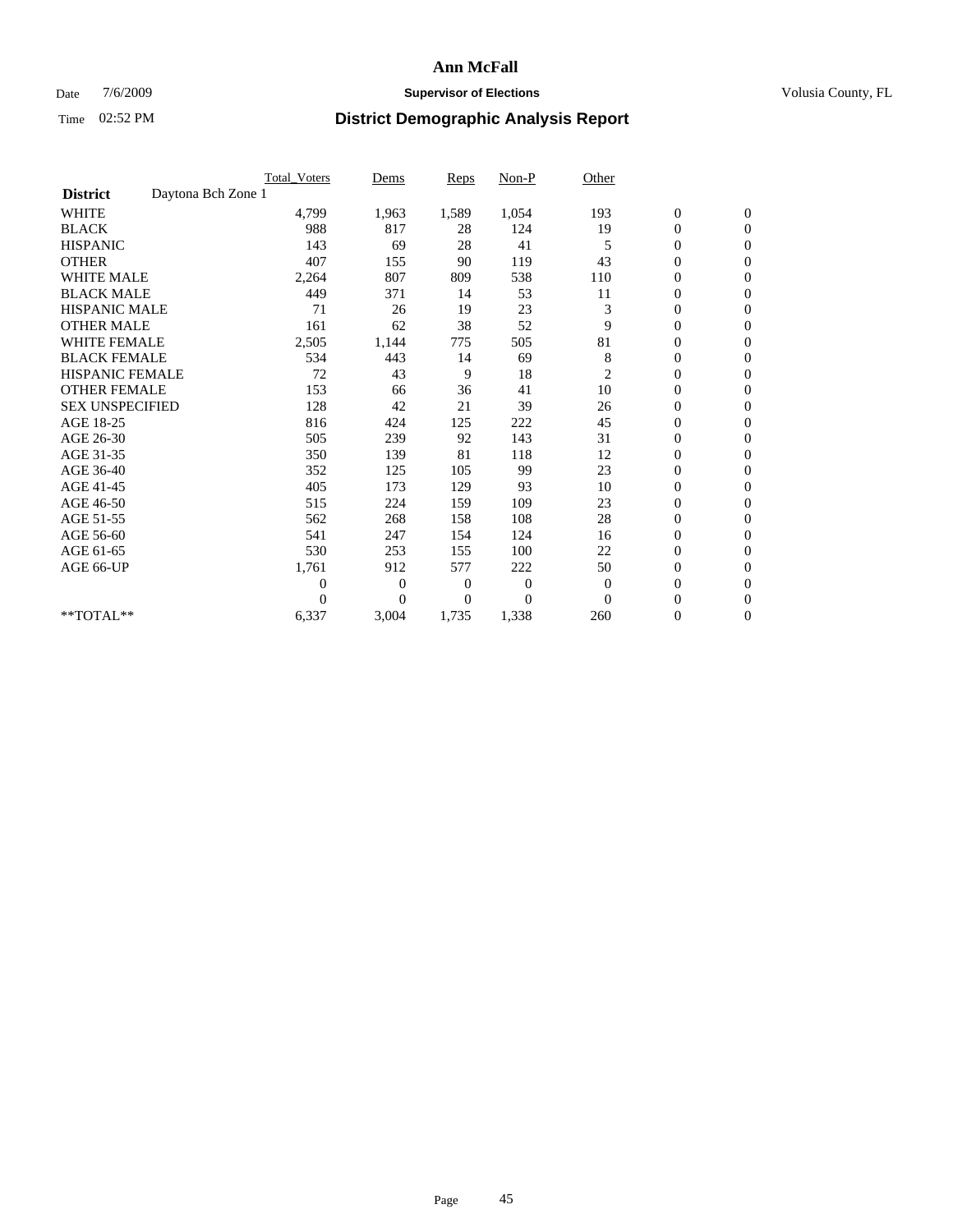## Date  $7/6/2009$  **Supervisor of Elections Supervisor of Elections** Volusia County, FL

|                        |                    | <b>Total Voters</b> | Dems           | <b>Reps</b> | $Non-P$      | Other          |                  |                  |  |
|------------------------|--------------------|---------------------|----------------|-------------|--------------|----------------|------------------|------------------|--|
| <b>District</b>        | Daytona Bch Zone 2 |                     |                |             |              |                |                  |                  |  |
| <b>WHITE</b>           |                    | 4,170               | 1,757          | 1,376       | 862          | 175            | $\boldsymbol{0}$ | $\boldsymbol{0}$ |  |
| <b>BLACK</b>           |                    | 1,317               | 1,098          | 49          | 144          | 26             | $\boldsymbol{0}$ | $\mathbf{0}$     |  |
| <b>HISPANIC</b>        |                    | 138                 | 61             | 29          | 41           |                | $\overline{0}$   | $\mathbf{0}$     |  |
| <b>OTHER</b>           |                    | 355                 | 144            | 51          | 133          | 27             | $\boldsymbol{0}$ | $\Omega$         |  |
| <b>WHITE MALE</b>      |                    | 2,020               | 781            | 714         | 426          | 99             | $\overline{0}$   | $\mathbf{0}$     |  |
| <b>BLACK MALE</b>      |                    | 530                 | 417            | 27          | 72           | 14             | $\boldsymbol{0}$ | $\mathbf{0}$     |  |
| <b>HISPANIC MALE</b>   |                    | 70                  | 31             | 14          | 20           | 5              | $\boldsymbol{0}$ | $\mathbf{0}$     |  |
| <b>OTHER MALE</b>      |                    | 113                 | 48             | 20          | 39           | 6              | $\boldsymbol{0}$ | $\mathbf{0}$     |  |
| <b>WHITE FEMALE</b>    |                    | 2,122               | 964            | 651         | 433          | 74             | $\overline{0}$   | $\mathbf{0}$     |  |
| <b>BLACK FEMALE</b>    |                    | 779                 | 675            | 22          | 70           | 12             | $\boldsymbol{0}$ | $\mathbf{0}$     |  |
| <b>HISPANIC FEMALE</b> |                    | 68                  | 30             | 15          | 21           | $\overline{c}$ | $\boldsymbol{0}$ | $\mathbf{0}$     |  |
| <b>OTHER FEMALE</b>    |                    | 139                 | 67             | 24          | 45           | 3              | $\mathbf{0}$     | $\mathbf{0}$     |  |
| <b>SEX UNSPECIFIED</b> |                    | 139                 | 47             | 18          | 54           | 20             | $\boldsymbol{0}$ | $\mathbf{0}$     |  |
| AGE 18-25              |                    | 610                 | 299            | 107         | 165          | 39             | $\overline{0}$   | $\mathbf{0}$     |  |
| AGE 26-30              |                    | 396                 | 191            | 65          | 123          | 17             | $\overline{0}$   | $\mathbf{0}$     |  |
| AGE 31-35              |                    | 351                 | 164            | 58          | 118          | 11             | $\boldsymbol{0}$ | $\mathbf{0}$     |  |
| AGE 36-40              |                    | 366                 | 173            | 83          | 94           | 16             | $\boldsymbol{0}$ | $\mathbf{0}$     |  |
| AGE 41-45              |                    | 436                 | 199            | 117         | 96           | 24             | $\overline{0}$   | $\mathbf{0}$     |  |
| AGE 46-50              |                    | 550                 | 267            | 146         | 113          | 24             | $\boldsymbol{0}$ | $\mathbf{0}$     |  |
| AGE 51-55              |                    | 569                 | 291            | 157         | 106          | 15             | $\boldsymbol{0}$ | $\mathbf{0}$     |  |
| AGE 56-60              |                    | 566                 | 299            | 143         | 102          | 22             | $\overline{0}$   | $\Omega$         |  |
| AGE 61-65              |                    | 456                 | 220            | 140         | 78           | 18             | $\overline{0}$   | $\mathbf{0}$     |  |
| AGE 66-UP              |                    | 1,680               | 957            | 489         | 185          | 49             | $\boldsymbol{0}$ | $\mathbf{0}$     |  |
|                        |                    | $\overline{0}$      | $\overline{0}$ | 0           | $\mathbf{0}$ | $\mathbf{0}$   | $\overline{0}$   | $\mathbf{0}$     |  |
|                        |                    | $\Omega$            | $\theta$       | $\Omega$    | $\theta$     | $\Omega$       | $\boldsymbol{0}$ | $\mathbf{0}$     |  |
| **TOTAL**              |                    | 5,980               | 3,060          | 1,505       | 1,180        | 235            | 0                | $\mathbf{0}$     |  |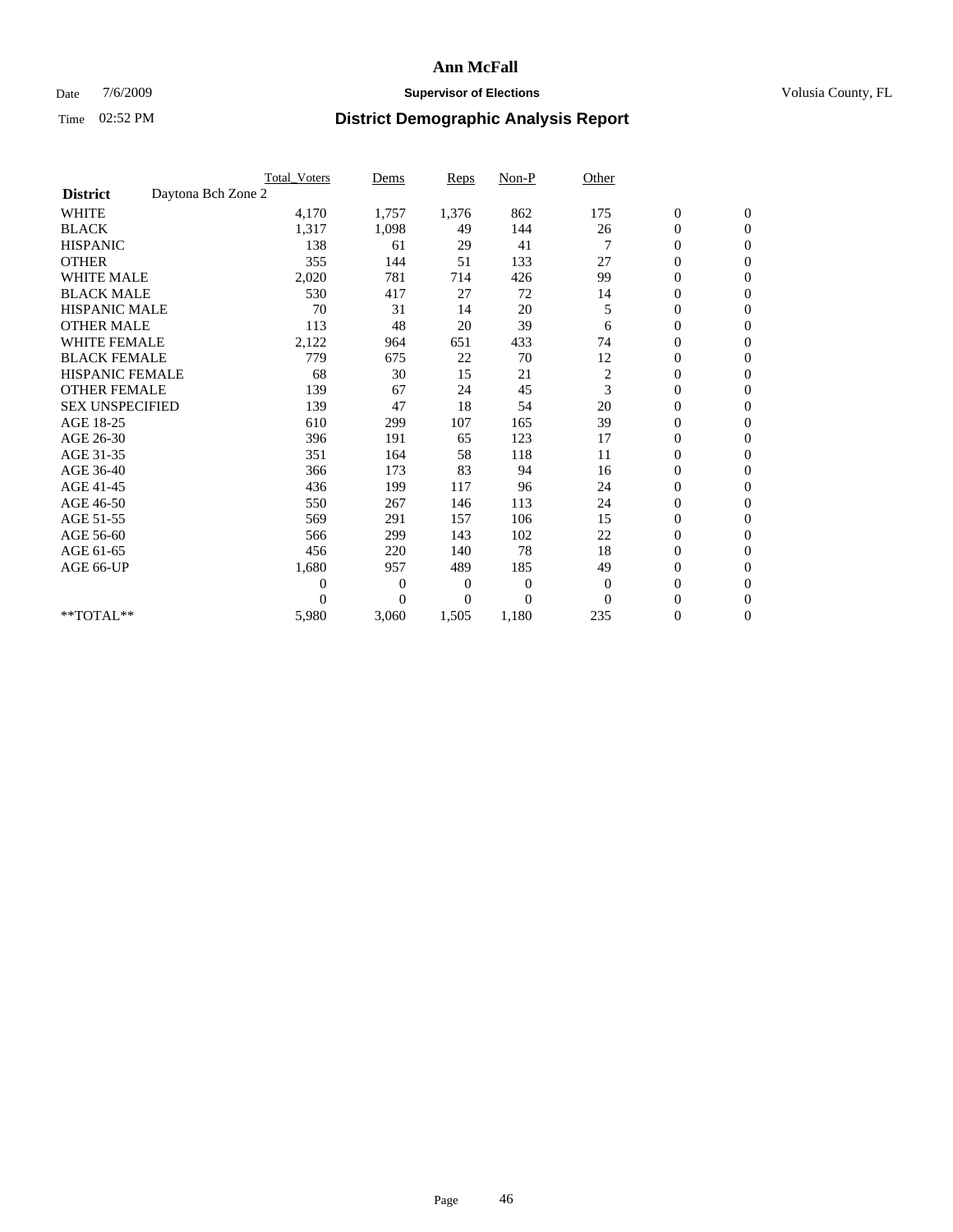## Date  $7/6/2009$  **Supervisor of Elections Supervisor of Elections** Volusia County, FL

|                        |                    | <b>Total Voters</b> | Dems           | <b>Reps</b> | $Non-P$        | Other          |                  |                  |  |
|------------------------|--------------------|---------------------|----------------|-------------|----------------|----------------|------------------|------------------|--|
| <b>District</b>        | Daytona Bch Zone 3 |                     |                |             |                |                |                  |                  |  |
| <b>WHITE</b>           |                    | 3,815               | 1,655          | 1,054       | 901            | 205            | $\boldsymbol{0}$ | $\boldsymbol{0}$ |  |
| <b>BLACK</b>           |                    | 2,223               | 1,908          | 48          | 225            | 42             | $\boldsymbol{0}$ | $\mathbf{0}$     |  |
| <b>HISPANIC</b>        |                    | 132                 | 65             | 18          | 45             | $\overline{4}$ | $\overline{0}$   | $\mathbf{0}$     |  |
| <b>OTHER</b>           |                    | 485                 | 217            | 49          | 157            | 62             | $\boldsymbol{0}$ | $\Omega$         |  |
| <b>WHITE MALE</b>      |                    | 1,942               | 744            | 589         | 479            | 130            | $\boldsymbol{0}$ | $\mathbf{0}$     |  |
| <b>BLACK MALE</b>      |                    | 695                 | 587            | 21          | 71             | 16             | $\boldsymbol{0}$ | $\mathbf{0}$     |  |
| <b>HISPANIC MALE</b>   |                    | 63                  | 33             | 4           | 24             | $\overline{c}$ | $\boldsymbol{0}$ | $\mathbf{0}$     |  |
| <b>OTHER MALE</b>      |                    | 118                 | 57             | 20          | 35             | 6              | $\boldsymbol{0}$ | $\mathbf{0}$     |  |
| <b>WHITE FEMALE</b>    |                    | 1,847               | 902            | 459         | 413            | 73             | $\overline{0}$   | $\mathbf{0}$     |  |
| <b>BLACK FEMALE</b>    |                    | 1,510               | 1,309          | 27          | 148            | 26             | $\boldsymbol{0}$ | $\mathbf{0}$     |  |
| <b>HISPANIC FEMALE</b> |                    | 68                  | 31             | 14          | 21             | $\overline{c}$ | $\boldsymbol{0}$ | $\mathbf{0}$     |  |
| <b>OTHER FEMALE</b>    |                    | 163                 | 85             | 11          | 57             | 10             | $\mathbf{0}$     | $\mathbf{0}$     |  |
| <b>SEX UNSPECIFIED</b> |                    | 249                 | 97             | 24          | 80             | 48             | $\boldsymbol{0}$ | $\mathbf{0}$     |  |
| AGE 18-25              |                    | 2,111               | 1,608          | 102         | 317            | 84             | $\boldsymbol{0}$ | $\mathbf{0}$     |  |
| AGE 26-30              |                    | 455                 | 198            | 72          | 158            | 27             | $\overline{0}$   | $\mathbf{0}$     |  |
| AGE 31-35              |                    | 298                 | 139            | 44          | 94             | 21             | $\boldsymbol{0}$ | $\mathbf{0}$     |  |
| AGE 36-40              |                    | 337                 | 153            | 77          | 91             | 16             | $\boldsymbol{0}$ | $\mathbf{0}$     |  |
| AGE 41-45              |                    | 314                 | 144            | 73          | 80             | 17             | $\overline{0}$   | $\mathbf{0}$     |  |
| AGE 46-50              |                    | 473                 | 231            | 99          | 115            | 28             | $\boldsymbol{0}$ | $\mathbf{0}$     |  |
| AGE 51-55              |                    | 531                 | 280            | 122         | 101            | 28             | $\boldsymbol{0}$ | $\mathbf{0}$     |  |
| AGE 56-60              |                    | 493                 | 245            | 127         | 99             | 22             | $\overline{0}$   | $\Omega$         |  |
| AGE 61-65              |                    | 442                 | 198            | 127         | 99             | 18             | $\mathbf{0}$     | $\mathbf{0}$     |  |
| AGE 66-UP              |                    | 1,201               | 649            | 326         | 174            | 52             | $\boldsymbol{0}$ | $\mathbf{0}$     |  |
|                        |                    | $\overline{0}$      | $\overline{0}$ | 0           | $\overline{0}$ | $\theta$       | $\overline{0}$   | $\mathbf{0}$     |  |
|                        |                    | $\Omega$            | $\overline{0}$ | $\Omega$    | $\Omega$       | $\Omega$       | $\boldsymbol{0}$ | $\mathbf{0}$     |  |
| **TOTAL**              |                    | 6,655               | 3,845          | 1,169       | 1,328          | 313            | 0                | $\mathbf{0}$     |  |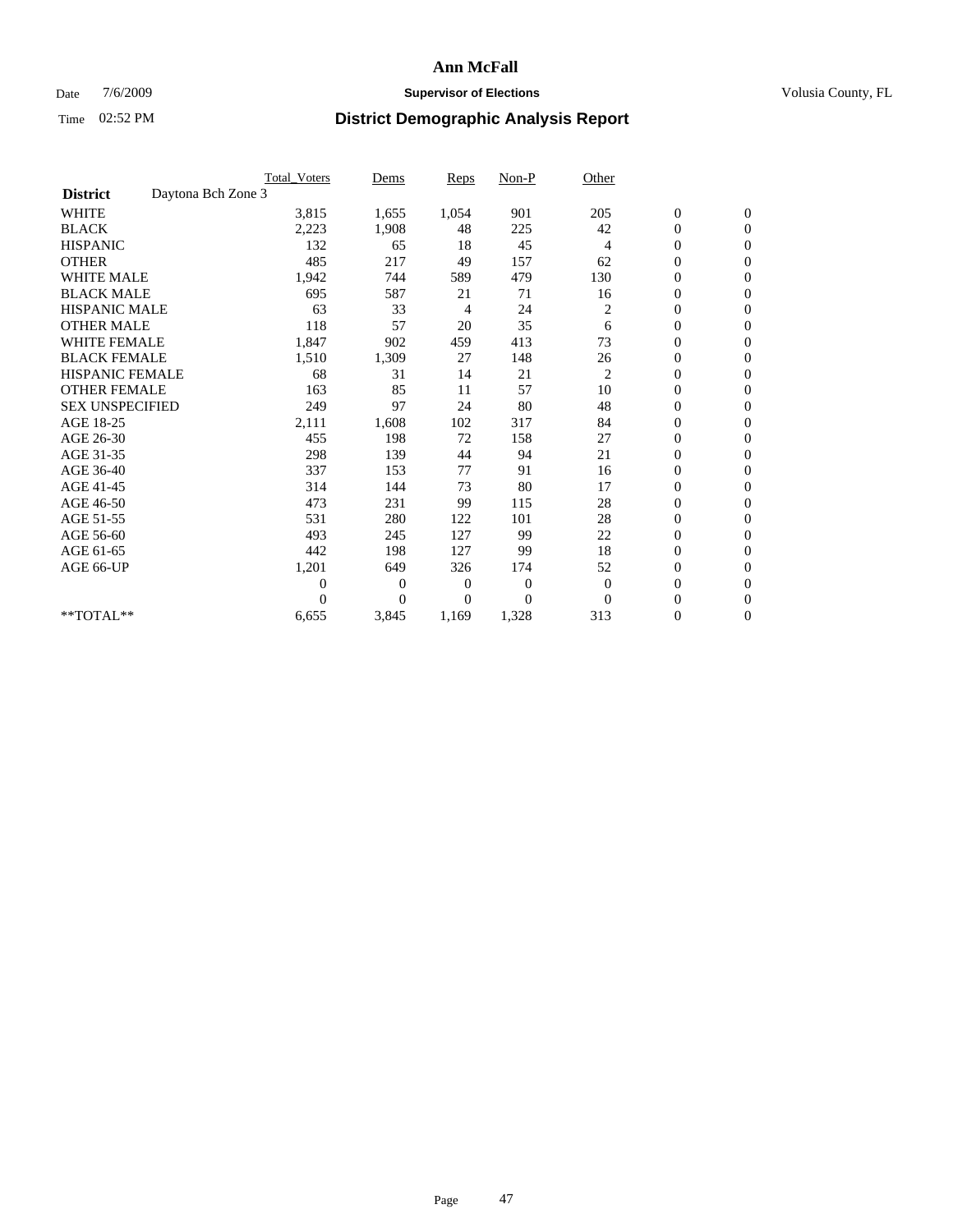## Date  $7/6/2009$  **Supervisor of Elections Supervisor of Elections** Volusia County, FL

|                        |                    | Total Voters | Dems           | <b>Reps</b> | Non-P          | Other        |                  |                |  |
|------------------------|--------------------|--------------|----------------|-------------|----------------|--------------|------------------|----------------|--|
| <b>District</b>        | Daytona Bch Zone 4 |              |                |             |                |              |                  |                |  |
| <b>WHITE</b>           |                    | 6,170        | 2,001          | 2,723       | 1,191          | 255          | $\boldsymbol{0}$ | $\mathbf{0}$   |  |
| <b>BLACK</b>           |                    | 798          | 634            | 25          | 114            | 25           | $\boldsymbol{0}$ | $\mathbf{0}$   |  |
| <b>HISPANIC</b>        |                    | 232          | 96             | 59          | 71             | 6            | $\mathbf{0}$     | $\mathbf{0}$   |  |
| <b>OTHER</b>           |                    | 572          | 155            | 157         | 211            | 49           | $\overline{0}$   | $\mathbf{0}$   |  |
| <b>WHITE MALE</b>      |                    | 2,979        | 836            | 1,351       | 639            | 153          | $\boldsymbol{0}$ | $\mathbf{0}$   |  |
| <b>BLACK MALE</b>      |                    | 327          | 241            | 18          | 57             | 11           | $\boldsymbol{0}$ | $\mathbf{0}$   |  |
| <b>HISPANIC MALE</b>   |                    | 112          | 46             | 29          | 34             | 3            | $\boldsymbol{0}$ | $\mathbf{0}$   |  |
| <b>OTHER MALE</b>      |                    | 188          | 45             | 54          | 74             | 15           | 0                | $\mathbf{0}$   |  |
| <b>WHITE FEMALE</b>    |                    | 3,161        | 1,152          | 1,362       | 547            | 100          | $\overline{0}$   | $\mathbf{0}$   |  |
| <b>BLACK FEMALE</b>    |                    | 468          | 391            | 7           | 56             | 14           | $\boldsymbol{0}$ | $\mathbf{0}$   |  |
| <b>HISPANIC FEMALE</b> |                    | 118          | 49             | 29          | 37             | 3            | $\boldsymbol{0}$ | $\mathbf{0}$   |  |
| <b>OTHER FEMALE</b>    |                    | 179          | 67             | 47          | 57             | 8            | $\overline{0}$   | $\Omega$       |  |
| <b>SEX UNSPECIFIED</b> |                    | 240          | 59             | 67          | 86             | 28           | $\overline{0}$   | $\mathbf{0}$   |  |
| AGE 18-25              |                    | 1,385        | 555            | 361         | 382            | 87           | $\overline{0}$   | $\mathbf{0}$   |  |
| AGE 26-30              |                    | 706          | 247            | 205         | 220            | 34           | $\overline{0}$   | $\mathbf{0}$   |  |
| AGE 31-35              |                    | 404          | 144            | 141         | 101            | 18           | $\boldsymbol{0}$ | $\mathbf{0}$   |  |
| AGE 36-40              |                    | 419          | 139            | 156         | 101            | 23           | $\boldsymbol{0}$ | $\mathbf{0}$   |  |
| AGE 41-45              |                    | 364          | 136            | 139         | 84             | 5            | $\overline{0}$   | $\mathbf{0}$   |  |
| AGE 46-50              |                    | 468          | 161            | 207         | 83             | 17           | $\mathbf{0}$     | $\mathbf{0}$   |  |
| AGE 51-55              |                    | 522          | 208            | 212         | 89             | 13           | $\boldsymbol{0}$ | $\mathbf{0}$   |  |
| AGE 56-60              |                    | 584          | 223            | 216         | 112            | 33           | $\overline{0}$   | $\Omega$       |  |
| AGE 61-65              |                    | 649          | 226            | 279         | 116            | 28           | $\boldsymbol{0}$ | $\overline{0}$ |  |
| AGE 66-UP              |                    | 2,271        | 847            | 1,048       | 299            | 77           | $\overline{0}$   | $\mathbf{0}$   |  |
|                        |                    | $\theta$     | $\overline{0}$ | 0           | 0              | $\mathbf{0}$ | $\overline{0}$   | $\Omega$       |  |
|                        |                    | $\theta$     | $\theta$       | 0           | $\overline{0}$ | $\Omega$     | $\overline{0}$   | $\overline{0}$ |  |
| **TOTAL**              |                    | 7,772        | 2,886          | 2,964       | 1,587          | 335          | 0                | $\mathbf{0}$   |  |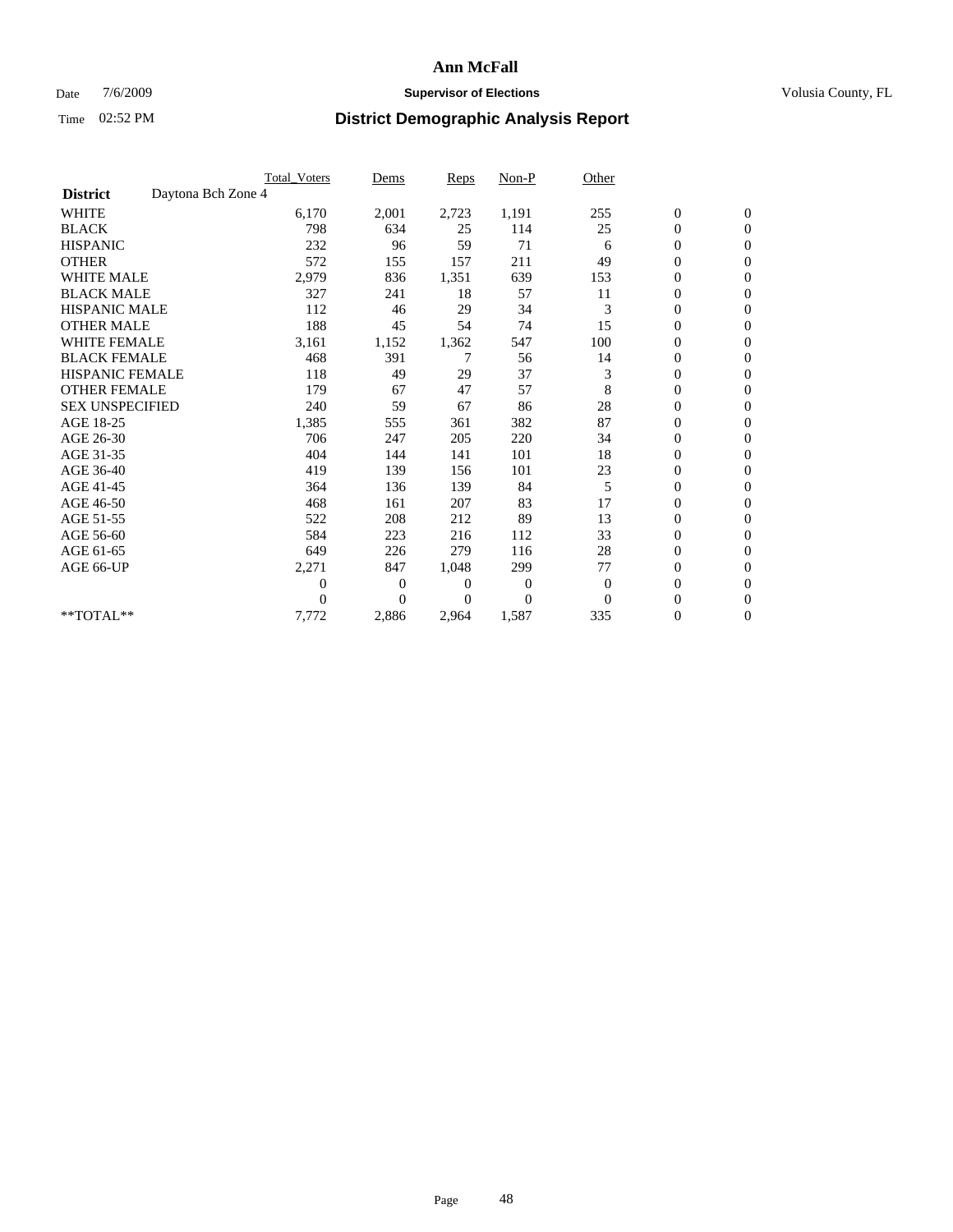## Date  $7/6/2009$  **Supervisor of Elections Supervisor of Elections** Volusia County, FL

|                        |                    | <b>Total Voters</b> | Dems           | <b>Reps</b>  | $Non-P$      | Other          |                  |                  |  |
|------------------------|--------------------|---------------------|----------------|--------------|--------------|----------------|------------------|------------------|--|
| <b>District</b>        | Daytona Bch Zone 5 |                     |                |              |              |                |                  |                  |  |
| <b>WHITE</b>           |                    | 2,101               | 889            | 621          | 495          | 96             | $\boldsymbol{0}$ | $\boldsymbol{0}$ |  |
| <b>BLACK</b>           |                    | 3,730               | 3,194          | 92           | 388          | 56             | $\boldsymbol{0}$ | $\mathbf{0}$     |  |
| <b>HISPANIC</b>        |                    | 165                 | 91             | 34           | 36           | $\overline{4}$ | $\overline{0}$   | $\mathbf{0}$     |  |
| <b>OTHER</b>           |                    | 445                 | 224            | 43           | 134          | 44             | $\boldsymbol{0}$ | $\Omega$         |  |
| <b>WHITE MALE</b>      |                    | 981                 | 344            | 340          | 239          | 58             | $\overline{0}$   | $\mathbf{0}$     |  |
| <b>BLACK MALE</b>      |                    | 1,455               | 1,200          | 55           | 166          | 34             | $\boldsymbol{0}$ | $\mathbf{0}$     |  |
| <b>HISPANIC MALE</b>   |                    | 80                  | 42             | 19           | 17           | $\overline{c}$ | $\boldsymbol{0}$ | $\mathbf{0}$     |  |
| <b>OTHER MALE</b>      |                    | 116                 | 62             | 13           | 32           | 9              | $\boldsymbol{0}$ | $\mathbf{0}$     |  |
| <b>WHITE FEMALE</b>    |                    | 1,109               | 542            | 276          | 254          | 37             | $\overline{0}$   | $\mathbf{0}$     |  |
| <b>BLACK FEMALE</b>    |                    | 2,240               | 1,961          | 37           | 220          | 22             | $\boldsymbol{0}$ | $\mathbf{0}$     |  |
| <b>HISPANIC FEMALE</b> |                    | 84                  | 48             | 15           | 19           | $\overline{c}$ | $\boldsymbol{0}$ | $\mathbf{0}$     |  |
| <b>OTHER FEMALE</b>    |                    | 173                 | 94             | 21           | 50           | 8              | $\mathbf{0}$     | $\mathbf{0}$     |  |
| <b>SEX UNSPECIFIED</b> |                    | 203                 | 105            | 14           | 56           | 28             | $\boldsymbol{0}$ | $\mathbf{0}$     |  |
| AGE 18-25              |                    | 1,250               | 820            | 109          | 264          | 57             | $\overline{0}$   | $\mathbf{0}$     |  |
| AGE 26-30              |                    | 600                 | 353            | 79           | 152          | 16             | $\overline{0}$   | $\mathbf{0}$     |  |
| AGE 31-35              |                    | 518                 | 326            | 52           | 120          | 20             | $\boldsymbol{0}$ | $\mathbf{0}$     |  |
| AGE 36-40              |                    | 475                 | 322            | 55           | 86           | 12             | 0                | $\mathbf{0}$     |  |
| AGE 41-45              |                    | 537                 | 375            | 62           | 86           | 14             | $\overline{0}$   | $\mathbf{0}$     |  |
| AGE 46-50              |                    | 589                 | 415            | 73           | 82           | 19             | $\boldsymbol{0}$ | $\mathbf{0}$     |  |
| AGE 51-55              |                    | 525                 | 388            | 71           | 55           | 11             | $\boldsymbol{0}$ | $\mathbf{0}$     |  |
| AGE 56-60              |                    | 487                 | 358            | 55           | 58           | 16             | $\boldsymbol{0}$ | $\Omega$         |  |
| AGE 61-65              |                    | 391                 | 283            | 51           | 49           | 8              | $\overline{0}$   | $\mathbf{0}$     |  |
| AGE 66-UP              |                    | 1,069               | 758            | 183          | 101          | 27             | $\boldsymbol{0}$ | $\mathbf{0}$     |  |
|                        |                    | 0                   | $\overline{0}$ | 0            | $\mathbf{0}$ | $\theta$       | $\overline{0}$   | $\mathbf{0}$     |  |
|                        |                    | $\theta$            | $\overline{0}$ | $\mathbf{0}$ | $\theta$     | $\Omega$       | $\boldsymbol{0}$ | $\mathbf{0}$     |  |
| **TOTAL**              |                    | 6,441               | 4,398          | 790          | 1,053        | 200            | 0                | $\mathbf{0}$     |  |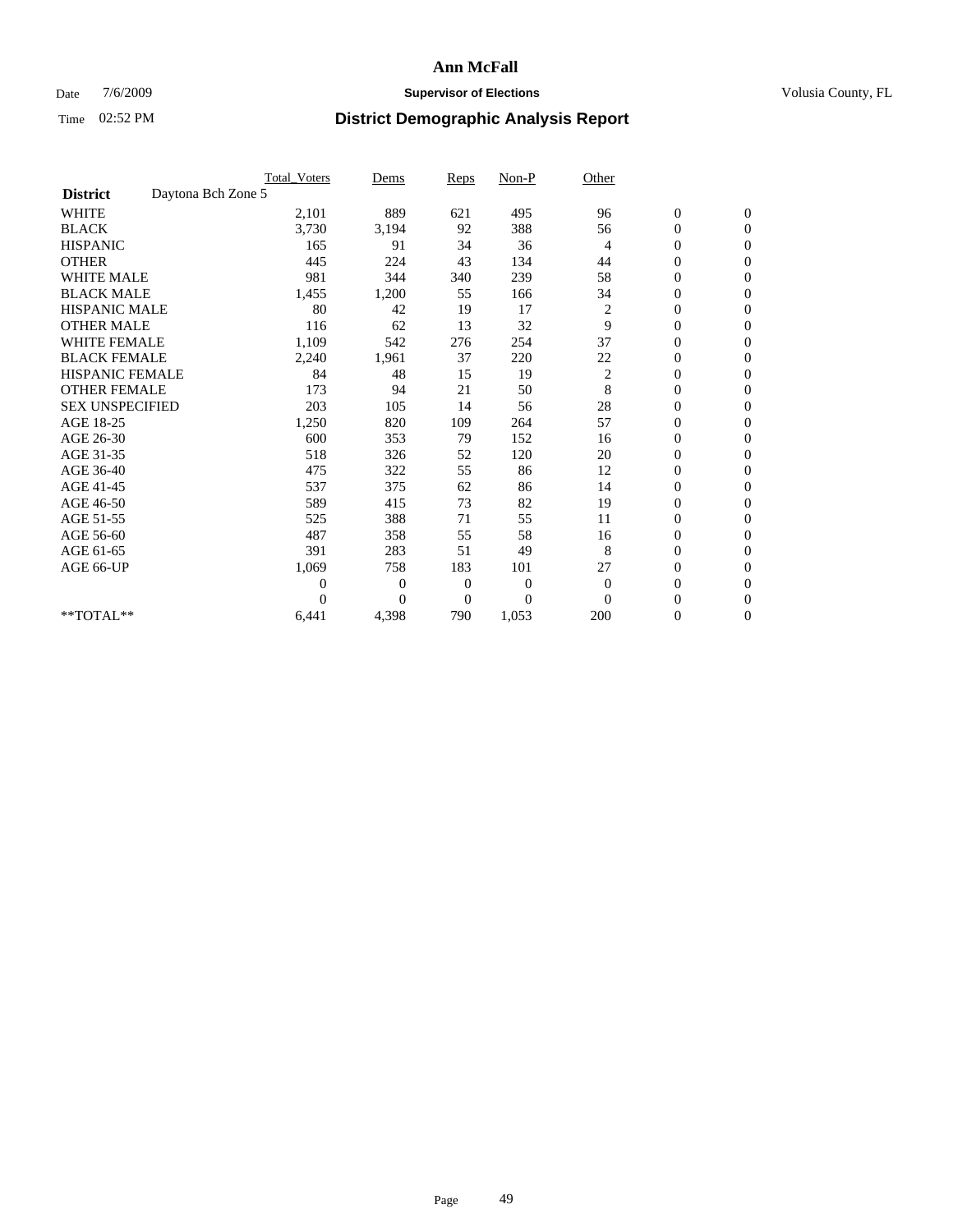## Date  $7/6/2009$  **Supervisor of Elections Supervisor of Elections** Volusia County, FL

|                        |                    | Total Voters | Dems           | <b>Reps</b>    | $Non-P$          | Other    |                  |                |  |
|------------------------|--------------------|--------------|----------------|----------------|------------------|----------|------------------|----------------|--|
| <b>District</b>        | Daytona Bch Zone 6 |              |                |                |                  |          |                  |                |  |
| <b>WHITE</b>           |                    | 1,376        | 598            | 378            | 334              | 66       | $\boldsymbol{0}$ | $\mathbf{0}$   |  |
| <b>BLACK</b>           |                    | 4,271        | 3,635          | 117            | 464              | 55       | $\boldsymbol{0}$ | $\mathbf{0}$   |  |
| <b>HISPANIC</b>        |                    | 140          | 67             | 10             | 57               | 6        | $\mathbf{0}$     | $\mathbf{0}$   |  |
| <b>OTHER</b>           |                    | 445          | 223            | 25             | 148              | 49       | $\overline{0}$   | $\mathbf{0}$   |  |
| <b>WHITE MALE</b>      |                    | 653          | 235            | 203            | 171              | 44       | 0                | $\mathbf{0}$   |  |
| <b>BLACK MALE</b>      |                    | 1,811        | 1,492          | 63             | 233              | 23       | $\boldsymbol{0}$ | $\mathbf{0}$   |  |
| <b>HISPANIC MALE</b>   |                    | 71           | 30             | 5              | 32               | 4        | $\boldsymbol{0}$ | $\Omega$       |  |
| <b>OTHER MALE</b>      |                    | 140          | 79             | 11             | 42               | 8        | 0                | $\mathbf{0}$   |  |
| <b>WHITE FEMALE</b>    |                    | 717          | 357            | 175            | 163              | 22       | 0                | $\Omega$       |  |
| <b>BLACK FEMALE</b>    |                    | 2,410        | 2,101          | 52             | 226              | 31       | $\boldsymbol{0}$ | $\mathbf{0}$   |  |
| <b>HISPANIC FEMALE</b> |                    | 66           | 36             | 5              | 24               |          | $\boldsymbol{0}$ | $\mathbf{0}$   |  |
| <b>OTHER FEMALE</b>    |                    | 128          | 77             | 11             | 35               | 5        | $\overline{0}$   | $\Omega$       |  |
| <b>SEX UNSPECIFIED</b> |                    | 236          | 116            | 5              | 77               | 38       | $\overline{0}$   | $\mathbf{0}$   |  |
| AGE 18-25              |                    | 1,320        | 909            | 67             | 287              | 57       | 0                | $\mathbf{0}$   |  |
| AGE 26-30              |                    | 612          | 376            | 45             | 171              | 20       | $\overline{0}$   | $\mathbf{0}$   |  |
| AGE 31-35              |                    | 457          | 295            | 37             | 110              | 15       | $\boldsymbol{0}$ | $\mathbf{0}$   |  |
| AGE 36-40              |                    | 437          | 308            | 41             | 74               | 14       | 0                | $\mathbf{0}$   |  |
| AGE 41-45              |                    | 510          | 359            | 37             | 94               | 20       | $\overline{0}$   | $\mathbf{0}$   |  |
| AGE 46-50              |                    | 521          | 378            | 60             | 67               | 16       | $\overline{0}$   | $\mathbf{0}$   |  |
| AGE 51-55              |                    | 546          | 401            | 60             | 72               | 13       | $\boldsymbol{0}$ | $\mathbf{0}$   |  |
| AGE 56-60              |                    | 431          | 326            | 51             | 48               | 6        | $\overline{0}$   | $\Omega$       |  |
| AGE 61-65              |                    | 370          | 297            | 35             | 32               | 6        | $\boldsymbol{0}$ | $\mathbf{0}$   |  |
| AGE 66-UP              |                    | 1,028        | 874            | 97             | 48               | 9        | $\overline{0}$   | $\mathbf{0}$   |  |
|                        |                    | $\theta$     | $\overline{0}$ | $\mathbf{0}$   | $\boldsymbol{0}$ | $\theta$ | 0                | $\Omega$       |  |
|                        |                    | $\theta$     | $\overline{0}$ | $\overline{0}$ | $\overline{0}$   | $\Omega$ | $\overline{0}$   | $\overline{0}$ |  |
| **TOTAL**              |                    | 6,232        | 4,523          | 530            | 1,003            | 176      | 0                | $\mathbf{0}$   |  |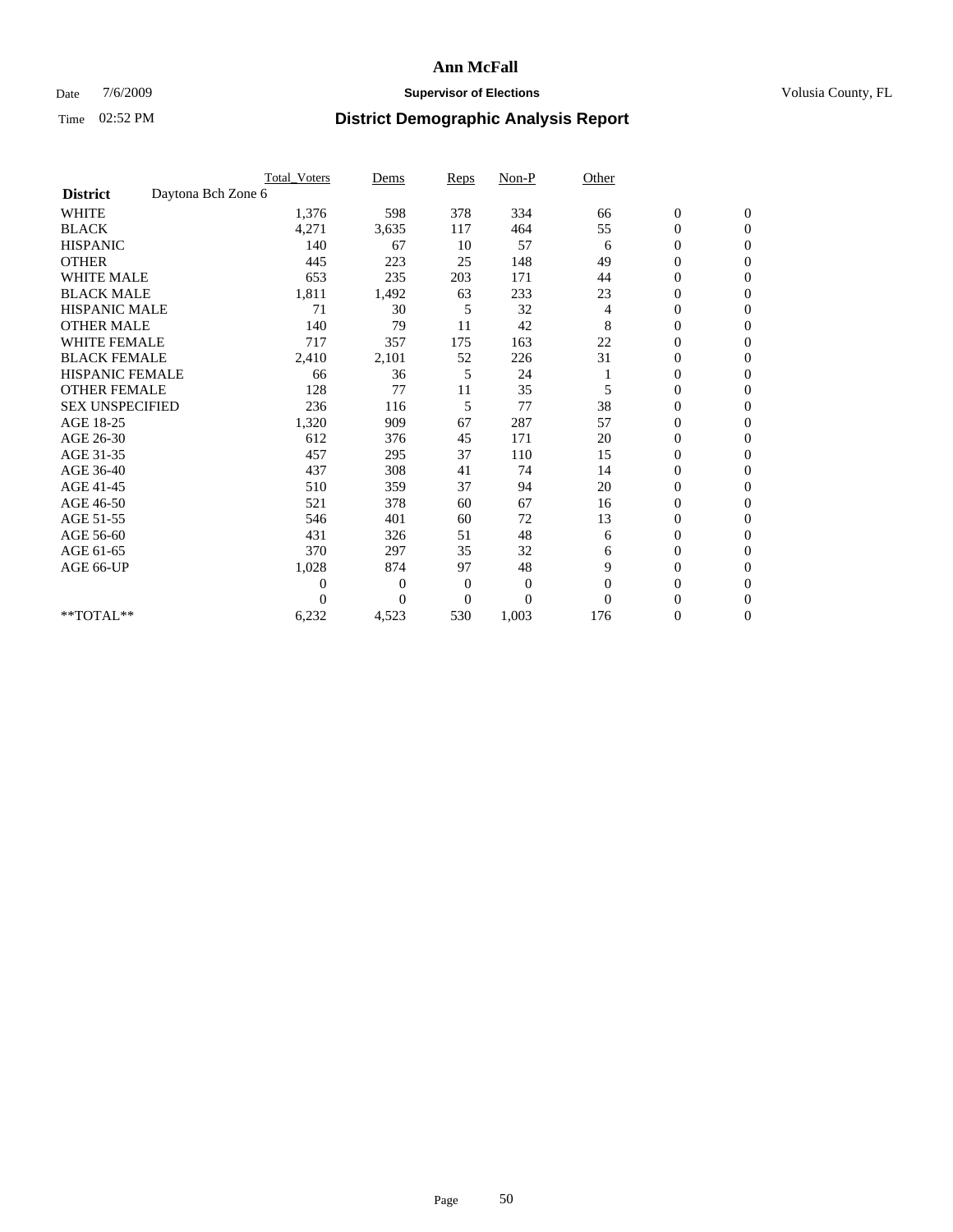## Date  $7/6/2009$  **Supervisor of Elections Supervisor of Elections** Volusia County, FL

|                        |                    | Total Voters   | Dems           | <b>Reps</b> | Non-P        | Other    |                  |                  |  |
|------------------------|--------------------|----------------|----------------|-------------|--------------|----------|------------------|------------------|--|
| <b>District</b>        | Deltona District 1 |                |                |             |              |          |                  |                  |  |
| <b>WHITE</b>           |                    | 5,390          | 1,935          | 1,936       | 1,274        | 245      | $\boldsymbol{0}$ | $\boldsymbol{0}$ |  |
| <b>BLACK</b>           |                    | 937            | 721            | 50          | 132          | 34       | $\boldsymbol{0}$ | $\mathbf{0}$     |  |
| <b>HISPANIC</b>        |                    | 2,044          | 1,014          | 313         | 659          | 58       | $\overline{0}$   | $\mathbf{0}$     |  |
| <b>OTHER</b>           |                    | 555            | 170            | 90          | 241          | 54       | $\boldsymbol{0}$ | $\mathbf{0}$     |  |
| <b>WHITE MALE</b>      |                    | 2,557          | 834            | 974         | 611          | 138      | $\boldsymbol{0}$ | $\mathbf{0}$     |  |
| <b>BLACK MALE</b>      |                    | 434            | 307            | 33          | 69           | 25       | $\boldsymbol{0}$ | $\mathbf{0}$     |  |
| <b>HISPANIC MALE</b>   |                    | 961            | 457            | 161         | 316          | 27       | $\boldsymbol{0}$ | $\mathbf{0}$     |  |
| <b>OTHER MALE</b>      |                    | 165            | 55             | 33          | 64           | 13       | $\boldsymbol{0}$ | $\mathbf{0}$     |  |
| <b>WHITE FEMALE</b>    |                    | 2,801          | 1,089          | 954         | 652          | 106      | $\overline{0}$   | $\mathbf{0}$     |  |
| <b>BLACK FEMALE</b>    |                    | 500            | 413            | 17          | 61           | 9        | $\boldsymbol{0}$ | $\mathbf{0}$     |  |
| <b>HISPANIC FEMALE</b> |                    | 1,067          | 550            | 150         | 336          | 31       | $\boldsymbol{0}$ | $\mathbf{0}$     |  |
| <b>OTHER FEMALE</b>    |                    | 215            | 79             | 43          | 80           | 13       | $\mathbf{0}$     | $\mathbf{0}$     |  |
| <b>SEX UNSPECIFIED</b> |                    | 226            | 56             | 24          | 117          | 29       | $\boldsymbol{0}$ | $\mathbf{0}$     |  |
| AGE 18-25              |                    | 1,281          | 496            | 241         | 451          | 93       | $\boldsymbol{0}$ | $\mathbf{0}$     |  |
| AGE 26-30              |                    | 844            | 303            | 188         | 305          | 48       | $\overline{0}$   | $\mathbf{0}$     |  |
| AGE 31-35              |                    | 924            | 386            | 196         | 296          | 46       | $\boldsymbol{0}$ | $\boldsymbol{0}$ |  |
| AGE 36-40              |                    | 942            | 363            | 280         | 252          | 47       | $\boldsymbol{0}$ | $\mathbf{0}$     |  |
| AGE 41-45              |                    | 923            | 377            | 281         | 231          | 34       | $\overline{0}$   | $\mathbf{0}$     |  |
| AGE 46-50              |                    | 992            | 407            | 334         | 223          | 28       | $\boldsymbol{0}$ | $\mathbf{0}$     |  |
| AGE 51-55              |                    | 842            | 360            | 274         | 182          | 26       | $\boldsymbol{0}$ | $\mathbf{0}$     |  |
| AGE 56-60              |                    | 610            | 291            | 168         | 118          | 33       | $\boldsymbol{0}$ | $\mathbf{0}$     |  |
| AGE 61-65              |                    | 491            | 241            | 133         | 103          | 14       | $\boldsymbol{0}$ | $\mathbf{0}$     |  |
| AGE 66-UP              |                    | 1,077          | 616            | 294         | 145          | 22       | $\boldsymbol{0}$ | $\mathbf{0}$     |  |
|                        |                    | $\overline{0}$ | $\overline{0}$ | 0           | $\mathbf{0}$ | $\theta$ | $\overline{0}$   | $\mathbf{0}$     |  |
|                        |                    | $\Omega$       | $\overline{0}$ | $\Omega$    | $\theta$     | $\theta$ | $\boldsymbol{0}$ | $\mathbf{0}$     |  |
| **TOTAL**              |                    | 8,926          | 3,840          | 2,389       | 2,306        | 391      | 0                | $\mathbf{0}$     |  |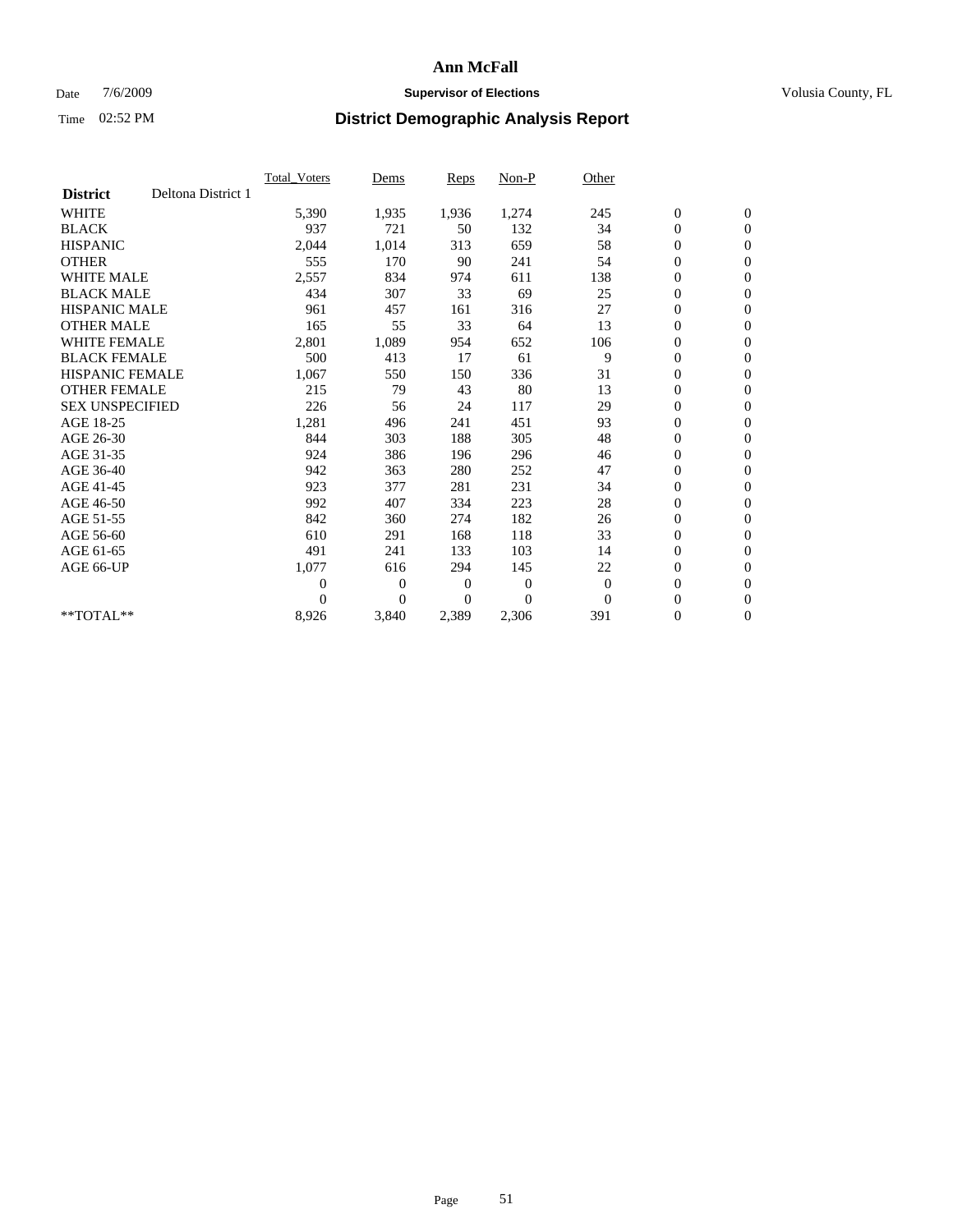### Date  $7/6/2009$  **Supervisor of Elections Supervisor of Elections** Volusia County, FL

|                                       | <b>Total Voters</b> | Dems           | <b>Reps</b>    | Non-P        | Other        |                  |                  |  |
|---------------------------------------|---------------------|----------------|----------------|--------------|--------------|------------------|------------------|--|
| Deltona District 2<br><b>District</b> |                     |                |                |              |              |                  |                  |  |
| <b>WHITE</b>                          | 6,506               | 2,159          | 2,653          | 1,363        | 331          | $\boldsymbol{0}$ | $\boldsymbol{0}$ |  |
| <b>BLACK</b>                          | 723                 | 563            | 40             | 91           | 29           | $\boldsymbol{0}$ | $\mathbf{0}$     |  |
| <b>HISPANIC</b>                       | 1,984               | 986            | 352            | 597          | 49           | $\overline{0}$   | $\mathbf{0}$     |  |
| <b>OTHER</b>                          | 546                 | 187            | 96             | 191          | 72           | 0                | $\mathbf{0}$     |  |
| <b>WHITE MALE</b>                     | 3,025               | 910            | 1,280          | 665          | 170          | $\boldsymbol{0}$ | $\mathbf{0}$     |  |
| <b>BLACK MALE</b>                     | 327                 | 227            | 28             | 52           | 20           | $\overline{0}$   | $\mathbf{0}$     |  |
| <b>HISPANIC MALE</b>                  | 942                 | 452            | 171            | 291          | 28           | $\boldsymbol{0}$ | $\Omega$         |  |
| <b>OTHER MALE</b>                     | 202                 | 84             | 37             | 68           | 13           | $\overline{0}$   | $\mathbf{0}$     |  |
| <b>WHITE FEMALE</b>                   | 3,452               | 1,238          | 1,364          | 689          | 161          | $\boldsymbol{0}$ | $\mathbf{0}$     |  |
| <b>BLACK FEMALE</b>                   | 387                 | 327            | 12             | 39           | 9            | $\boldsymbol{0}$ | $\mathbf{0}$     |  |
| <b>HISPANIC FEMALE</b>                | 1,027               | 526            | 180            | 303          | 18           | 0                | $\mathbf{0}$     |  |
| <b>OTHER FEMALE</b>                   | 192                 | 82             | 35             | 60           | 15           | $\mathbf{0}$     | $\mathbf{0}$     |  |
| <b>SEX UNSPECIFIED</b>                | 205                 | 49             | 34             | 75           | 47           | $\boldsymbol{0}$ | $\mathbf{0}$     |  |
| AGE 18-25                             | 1,106               | 412            | 228            | 370          | 96           | $\boldsymbol{0}$ | $\mathbf{0}$     |  |
| AGE 26-30                             | 690                 | 235            | 193            | 217          | 45           | $\mathbf{0}$     | $\mathbf{0}$     |  |
| AGE 31-35                             | 736                 | 268            | 208            | 208          | 52           | $\boldsymbol{0}$ | $\mathbf{0}$     |  |
| AGE 36-40                             | 804                 | 287            | 232            | 238          | 47           | $\boldsymbol{0}$ | $\mathbf{0}$     |  |
| AGE 41-45                             | 912                 | 316            | 302            | 251          | 43           | $\boldsymbol{0}$ | $\mathbf{0}$     |  |
| AGE 46-50                             | 991                 | 394            | 348            | 209          | 40           | $\boldsymbol{0}$ | $\Omega$         |  |
| AGE 51-55                             | 981                 | 389            | 364            | 186          | 42           | $\boldsymbol{0}$ | $\mathbf{0}$     |  |
| AGE 56-60                             | 811                 | 344            | 276            | 162          | 29           | $\overline{0}$   | $\mathbf{0}$     |  |
| AGE 61-65                             | 673                 | 284            | 249            | 111          | 29           | $\overline{0}$   | $\mathbf{0}$     |  |
| AGE 66-UP                             | 2,054               | 966            | 741            | 289          | 58           | $\boldsymbol{0}$ | $\mathbf{0}$     |  |
|                                       | $\overline{0}$      | $\overline{0}$ | $\mathbf{0}$   | $\mathbf{0}$ | $\mathbf{0}$ | $\mathbf{0}$     | $\mathbf{0}$     |  |
|                                       | $\Omega$            | $\overline{0}$ | $\overline{0}$ | $\theta$     | $\mathbf{0}$ | 0                | $\mathbf{0}$     |  |
| **TOTAL**                             | 9,759               | 3,895          | 3,141          | 2,242        | 481          | 0                | $\boldsymbol{0}$ |  |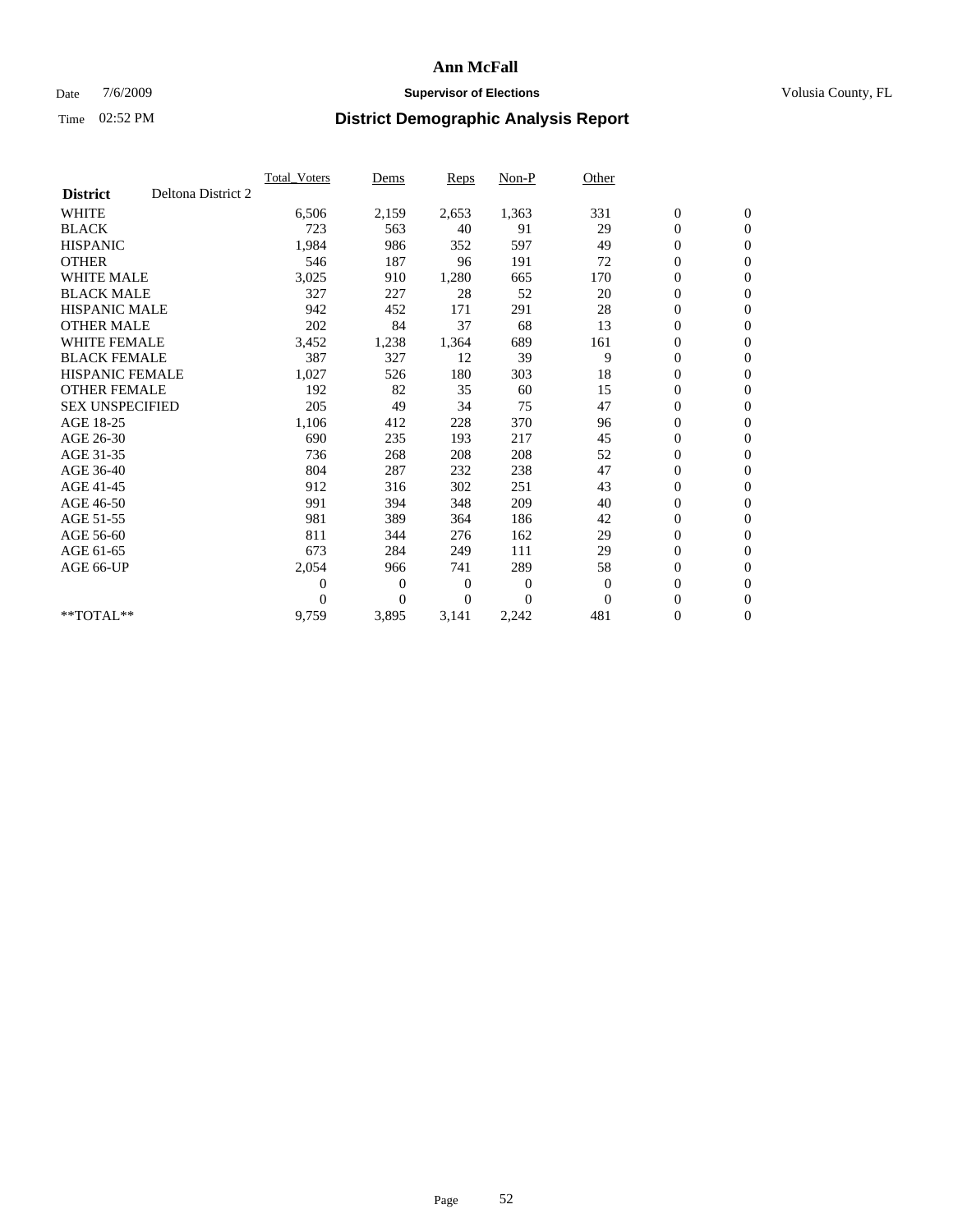### Date  $7/6/2009$  **Supervisor of Elections Supervisor of Elections** Volusia County, FL

|                        |                    | Total Voters   | Dems           | <b>Reps</b> | Non-P        | Other        |                  |                  |  |
|------------------------|--------------------|----------------|----------------|-------------|--------------|--------------|------------------|------------------|--|
| <b>District</b>        | Deltona District 3 |                |                |             |              |              |                  |                  |  |
| <b>WHITE</b>           |                    | 5,401          | 1,922          | 1,973       | 1,252        | 254          | $\boldsymbol{0}$ | $\boldsymbol{0}$ |  |
| <b>BLACK</b>           |                    | 626            | 495            | 33          | 76           | 22           | $\boldsymbol{0}$ | $\mathbf{0}$     |  |
| <b>HISPANIC</b>        |                    | 2,095          | 1,057          | 339         | 645          | 54           | $\overline{0}$   | $\mathbf{0}$     |  |
| <b>OTHER</b>           |                    | 502            | 156            | 89          | 193          | 64           | $\boldsymbol{0}$ | $\mathbf{0}$     |  |
| <b>WHITE MALE</b>      |                    | 2,418          | 770            | 929         | 595          | 124          | $\boldsymbol{0}$ | $\mathbf{0}$     |  |
| <b>BLACK MALE</b>      |                    | 268            | 201            | 19          | 34           | 14           | $\boldsymbol{0}$ | $\mathbf{0}$     |  |
| <b>HISPANIC MALE</b>   |                    | 981            | 486            | 164         | 300          | 31           | $\boldsymbol{0}$ | $\mathbf{0}$     |  |
| <b>OTHER MALE</b>      |                    | 175            | 64             | 35          | 66           | 10           | $\boldsymbol{0}$ | $\mathbf{0}$     |  |
| <b>WHITE FEMALE</b>    |                    | 2,957          | 1,141          | 1,037       | 652          | 127          | $\overline{0}$   | $\mathbf{0}$     |  |
| <b>BLACK FEMALE</b>    |                    | 354            | 290            | 14          | 42           | 8            | $\boldsymbol{0}$ | $\mathbf{0}$     |  |
| <b>HISPANIC FEMALE</b> |                    | 1,096          | 559            | 172         | 343          | 22           | $\boldsymbol{0}$ | $\mathbf{0}$     |  |
| <b>OTHER FEMALE</b>    |                    | 196            | 71             | 38          | 76           | 11           | $\mathbf{0}$     | $\mathbf{0}$     |  |
| <b>SEX UNSPECIFIED</b> |                    | 179            | 48             | 26          | 58           | 47           | $\boldsymbol{0}$ | $\mathbf{0}$     |  |
| AGE 18-25              |                    | 1,003          | 386            | 169         | 368          | 80           | $\boldsymbol{0}$ | $\mathbf{0}$     |  |
| AGE 26-30              |                    | 774            | 281            | 151         | 290          | 52           | $\overline{0}$   | $\mathbf{0}$     |  |
| AGE 31-35              |                    | 759            | 280            | 197         | 248          | 34           | $\boldsymbol{0}$ | $\mathbf{0}$     |  |
| AGE 36-40              |                    | 796            | 303            | 250         | 195          | 48           | $\boldsymbol{0}$ | $\mathbf{0}$     |  |
| AGE 41-45              |                    | 772            | 337            | 218         | 189          | 28           | $\overline{0}$   | $\mathbf{0}$     |  |
| AGE 46-50              |                    | 822            | 313            | 282         | 200          | 27           | $\boldsymbol{0}$ | $\mathbf{0}$     |  |
| AGE 51-55              |                    | 718            | 304            | 196         | 181          | 37           | $\boldsymbol{0}$ | $\mathbf{0}$     |  |
| AGE 56-60              |                    | 665            | 300            | 204         | 133          | 28           | $\boldsymbol{0}$ | $\mathbf{0}$     |  |
| AGE 61-65              |                    | 556            | 251            | 178         | 112          | 15           | $\overline{0}$   | $\mathbf{0}$     |  |
| AGE 66-UP              |                    | 1,759          | 875            | 589         | 250          | 45           | $\boldsymbol{0}$ | $\boldsymbol{0}$ |  |
|                        |                    | $\overline{0}$ | $\overline{0}$ | 0           | $\mathbf{0}$ | $\mathbf{0}$ | $\overline{0}$   | $\mathbf{0}$     |  |
|                        |                    | $\theta$       | $\theta$       | $\Omega$    | $\theta$     | $\Omega$     | $\boldsymbol{0}$ | $\mathbf{0}$     |  |
| **TOTAL**              |                    | 8,624          | 3,630          | 2,434       | 2,166        | 394          | 0                | $\mathbf{0}$     |  |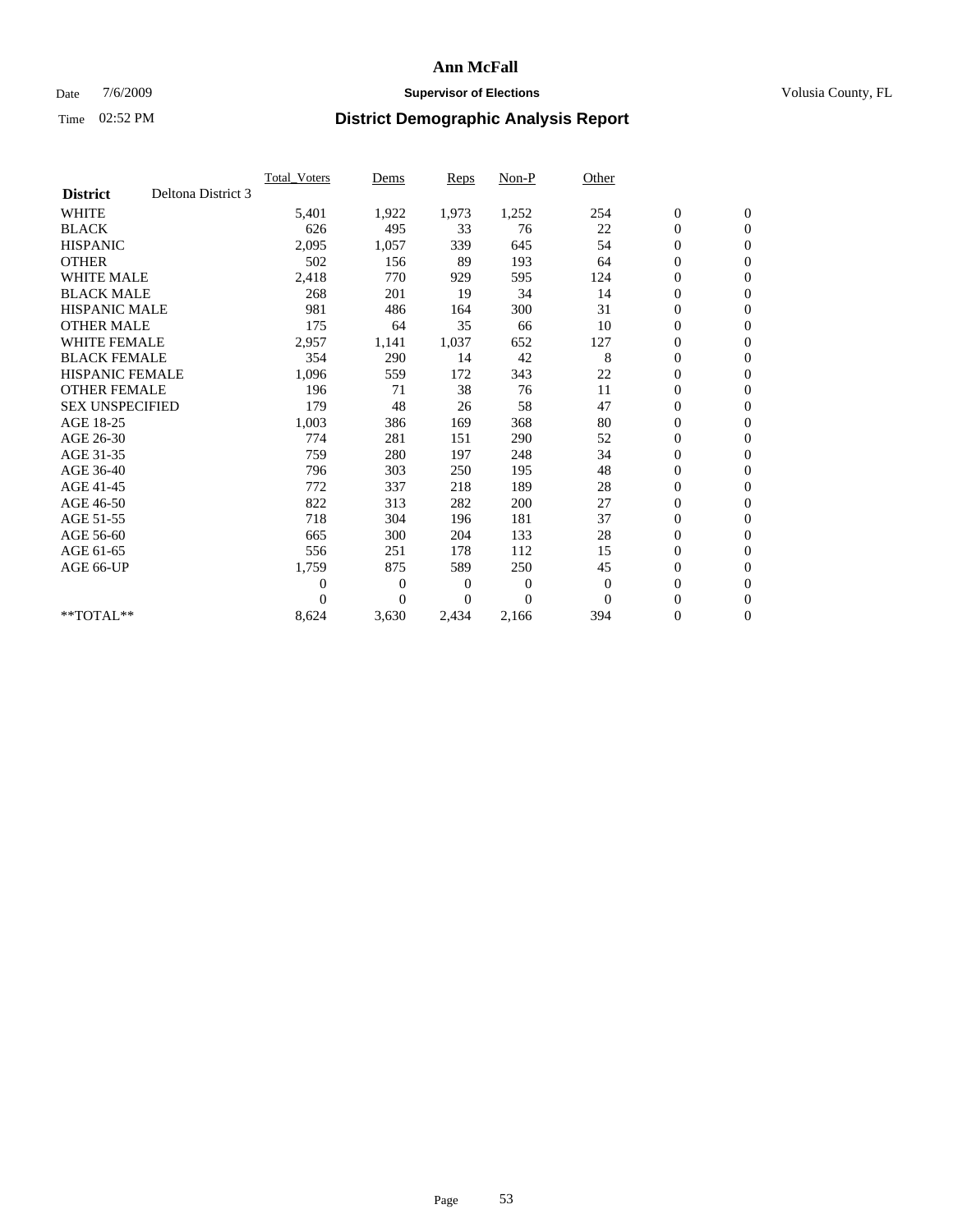## Date  $7/6/2009$  **Supervisor of Elections Supervisor of Elections** Volusia County, FL

|                        |                    | Total Voters   | Dems           | <b>Reps</b>    | Non-P          | Other          |                  |                  |  |
|------------------------|--------------------|----------------|----------------|----------------|----------------|----------------|------------------|------------------|--|
| <b>District</b>        | Deltona District 4 |                |                |                |                |                |                  |                  |  |
| <b>WHITE</b>           |                    | 5,198          | 1,932          | 1,915          | 1,038          | 313            | $\boldsymbol{0}$ | $\mathbf{0}$     |  |
| <b>BLACK</b>           |                    | 607            | 476            | 24             | 88             | 19             | $\boldsymbol{0}$ | $\mathbf{0}$     |  |
| <b>HISPANIC</b>        |                    | 2,008          | 1,076          | 321            | 546            | 65             | $\mathbf{0}$     | $\mathbf{0}$     |  |
| <b>OTHER</b>           |                    | 480            | 184            | 80             | 159            | 57             | $\overline{0}$   | $\mathbf{0}$     |  |
| <b>WHITE MALE</b>      |                    | 2,342          | 789            | 904            | 494            | 155            | $\boldsymbol{0}$ | $\mathbf{0}$     |  |
| <b>BLACK MALE</b>      |                    | 272            | 197            | 17             | 48             | 10             | $\boldsymbol{0}$ | $\mathbf{0}$     |  |
| <b>HISPANIC MALE</b>   |                    | 901            | 463            | 165            | 243            | 30             | $\boldsymbol{0}$ | $\mathbf{0}$     |  |
| <b>OTHER MALE</b>      |                    | 142            | 58             | 28             | 47             | 9              | 0                | $\mathbf{0}$     |  |
| <b>WHITE FEMALE</b>    |                    | 2,820          | 1,128          | 998            | 539            | 155            | $\overline{0}$   | $\mathbf{0}$     |  |
| <b>BLACK FEMALE</b>    |                    | 328            | 273            | 7              | 39             | 9              | $\boldsymbol{0}$ | $\mathbf{0}$     |  |
| <b>HISPANIC FEMALE</b> |                    | 1,095          | 606            | 156            | 298            | 35             | $\boldsymbol{0}$ | $\boldsymbol{0}$ |  |
| <b>OTHER FEMALE</b>    |                    | 189            | 91             | 35             | 50             | 13             | $\overline{0}$   | $\mathbf{0}$     |  |
| <b>SEX UNSPECIFIED</b> |                    | 204            | 63             | 30             | 73             | 38             | $\mathbf{0}$     | $\mathbf{0}$     |  |
| AGE 18-25              |                    | 958            | 372            | 188            | 314            | 84             | $\boldsymbol{0}$ | $\mathbf{0}$     |  |
| AGE 26-30              |                    | 666            | 261            | 143            | 214            | 48             | $\overline{0}$   | $\mathbf{0}$     |  |
| AGE 31-35              |                    | 711            | 296            | 186            | 176            | 53             | $\boldsymbol{0}$ | $\mathbf{0}$     |  |
| AGE 36-40              |                    | 669            | 245            | 200            | 188            | 36             | $\boldsymbol{0}$ | $\mathbf{0}$     |  |
| AGE 41-45              |                    | 753            | 322            | 211            | 185            | 35             | $\overline{0}$   | $\mathbf{0}$     |  |
| AGE 46-50              |                    | 760            | 336            | 224            | 153            | 47             | $\mathbf{0}$     | $\mathbf{0}$     |  |
| AGE 51-55              |                    | 731            | 306            | 232            | 147            | 46             | $\boldsymbol{0}$ | $\mathbf{0}$     |  |
| AGE 56-60              |                    | 684            | 317            | 213            | 134            | 20             | $\boldsymbol{0}$ | $\mathbf{0}$     |  |
| AGE 61-65              |                    | 573            | 269            | 181            | 99             | 24             | $\boldsymbol{0}$ | $\mathbf{0}$     |  |
| AGE 66-UP              |                    | 1,788          | 944            | 562            | 221            | 61             | $\boldsymbol{0}$ | $\mathbf{0}$     |  |
|                        |                    | $\overline{0}$ | $\overline{0}$ | $\overline{0}$ | $\mathbf{0}$   | $\overline{0}$ | $\boldsymbol{0}$ | $\mathbf{0}$     |  |
|                        |                    | $\theta$       | $\theta$       | 0              | $\overline{0}$ | $\Omega$       | $\overline{0}$   | $\mathbf{0}$     |  |
| **TOTAL**              |                    | 8,293          | 3,668          | 2,340          | 1,831          | 454            | 0                | $\mathbf{0}$     |  |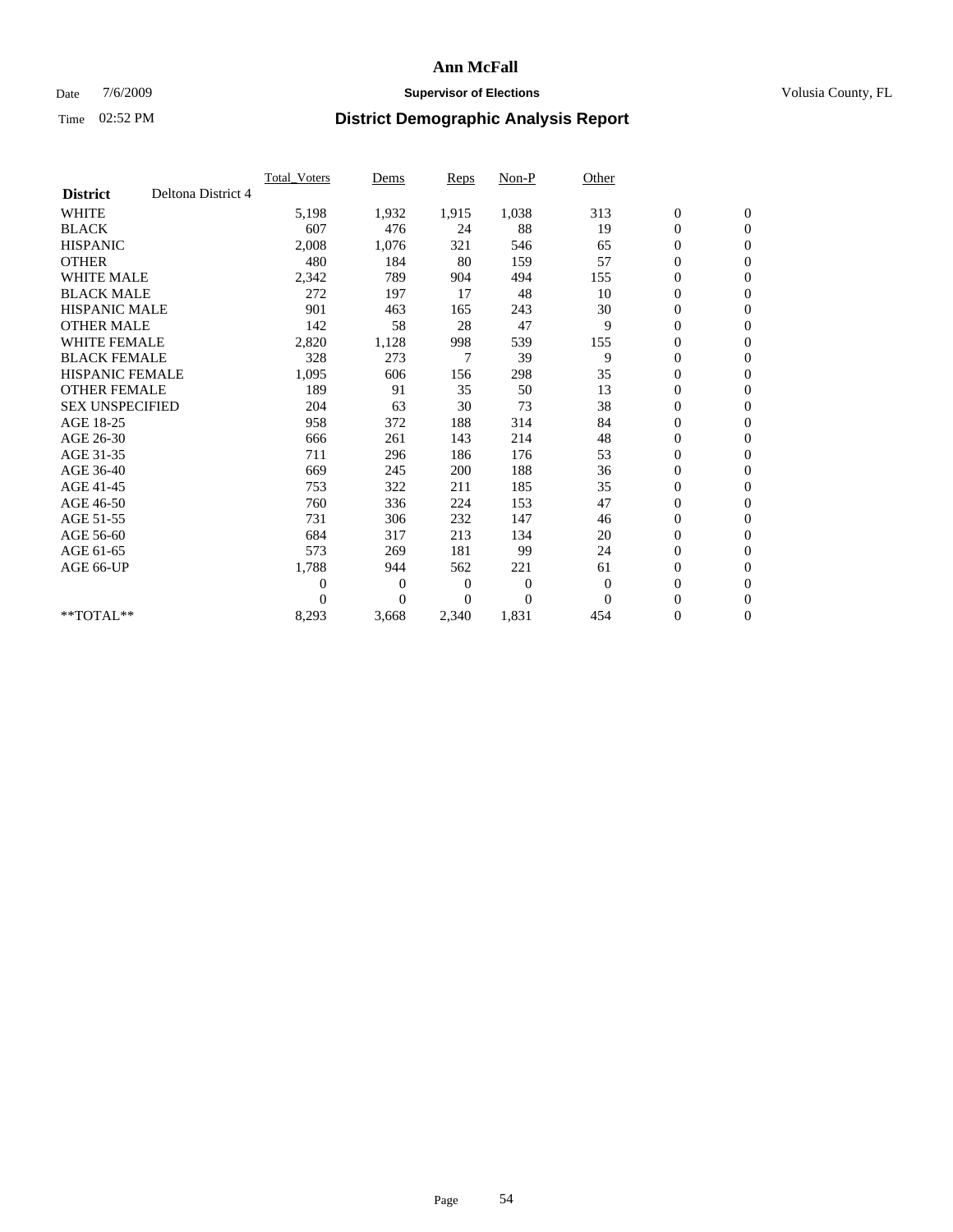## Date  $7/6/2009$  **Supervisor of Elections Supervisor of Elections** Volusia County, FL

|                        |                    | <b>Total Voters</b> | Dems           | <b>Reps</b> | Non-P        | Other        |                  |                  |  |
|------------------------|--------------------|---------------------|----------------|-------------|--------------|--------------|------------------|------------------|--|
| <b>District</b>        | Deltona District 5 |                     |                |             |              |              |                  |                  |  |
| <b>WHITE</b>           |                    | 6,256               | 2,164          | 2,405       | 1,326        | 361          | $\boldsymbol{0}$ | $\boldsymbol{0}$ |  |
| <b>BLACK</b>           |                    | 955                 | 731            | 56          | 144          | 24           | $\boldsymbol{0}$ | $\mathbf{0}$     |  |
| <b>HISPANIC</b>        |                    | 2,131               | 1,059          | 368         | 633          | 71           | $\overline{0}$   | $\mathbf{0}$     |  |
| <b>OTHER</b>           |                    | 564                 | 171            | 110         | 214          | 69           | $\boldsymbol{0}$ | $\mathbf{0}$     |  |
| <b>WHITE MALE</b>      |                    | 2,992               | 933            | 1,219       | 636          | 204          | $\boldsymbol{0}$ | $\mathbf{0}$     |  |
| <b>BLACK MALE</b>      |                    | 433                 | 322            | 28          | 70           | 13           | $\boldsymbol{0}$ | $\mathbf{0}$     |  |
| <b>HISPANIC MALE</b>   |                    | 1,015               | 485            | 180         | 309          | 41           | $\boldsymbol{0}$ | $\mathbf{0}$     |  |
| <b>OTHER MALE</b>      |                    | 180                 | 55             | 49          | 65           | 11           | $\boldsymbol{0}$ | $\mathbf{0}$     |  |
| <b>WHITE FEMALE</b>    |                    | 3,231               | 1,221          | 1,171       | 682          | 157          | $\mathbf{0}$     | $\mathbf{0}$     |  |
| <b>BLACK FEMALE</b>    |                    | 512                 | 399            | 28          | 74           | 11           | $\boldsymbol{0}$ | $\mathbf{0}$     |  |
| <b>HISPANIC FEMALE</b> |                    | 1,100               | 568            | 186         | 319          | 27           | $\boldsymbol{0}$ | $\mathbf{0}$     |  |
| <b>OTHER FEMALE</b>    |                    | 215                 | 84             | 35          | 81           | 15           | $\mathbf{0}$     | $\mathbf{0}$     |  |
| <b>SEX UNSPECIFIED</b> |                    | 228                 | 58             | 43          | 81           | 46           | $\boldsymbol{0}$ | $\mathbf{0}$     |  |
| AGE 18-25              |                    | 1,244               | 429            | 274         | 425          | 116          | $\boldsymbol{0}$ | $\mathbf{0}$     |  |
| AGE 26-30              |                    | 799                 | 297            | 186         | 269          | 47           | $\boldsymbol{0}$ | $\mathbf{0}$     |  |
| AGE 31-35              |                    | 890                 | 350            | 232         | 252          | 56           | $\boldsymbol{0}$ | $\boldsymbol{0}$ |  |
| AGE 36-40              |                    | 884                 | 328            | 278         | 233          | 45           | $\boldsymbol{0}$ | $\mathbf{0}$     |  |
| AGE 41-45              |                    | 989                 | 394            | 307         | 235          | 53           | $\overline{0}$   | $\mathbf{0}$     |  |
| AGE 46-50              |                    | 1,033               | 404            | 354         | 240          | 35           | $\boldsymbol{0}$ | $\mathbf{0}$     |  |
| AGE 51-55              |                    | 996                 | 436            | 309         | 206          | 45           | $\boldsymbol{0}$ | $\mathbf{0}$     |  |
| AGE 56-60              |                    | 775                 | 344            | 240         | 151          | 40           | $\boldsymbol{0}$ | $\mathbf{0}$     |  |
| AGE 61-65              |                    | 654                 | 295            | 217         | 114          | 28           | $\boldsymbol{0}$ | $\mathbf{0}$     |  |
| AGE 66-UP              |                    | 1,642               | 848            | 542         | 192          | 60           | $\boldsymbol{0}$ | $\mathbf{0}$     |  |
|                        |                    | $\overline{0}$      | $\overline{0}$ | 0           | $\mathbf{0}$ | $\mathbf{0}$ | $\overline{0}$   | $\mathbf{0}$     |  |
|                        |                    | $\theta$            | $\theta$       | $\Omega$    | $\theta$     | $\Omega$     | $\boldsymbol{0}$ | $\boldsymbol{0}$ |  |
| **TOTAL**              |                    | 9,906               | 4,125          | 2,939       | 2,317        | 525          | 0                | $\mathbf{0}$     |  |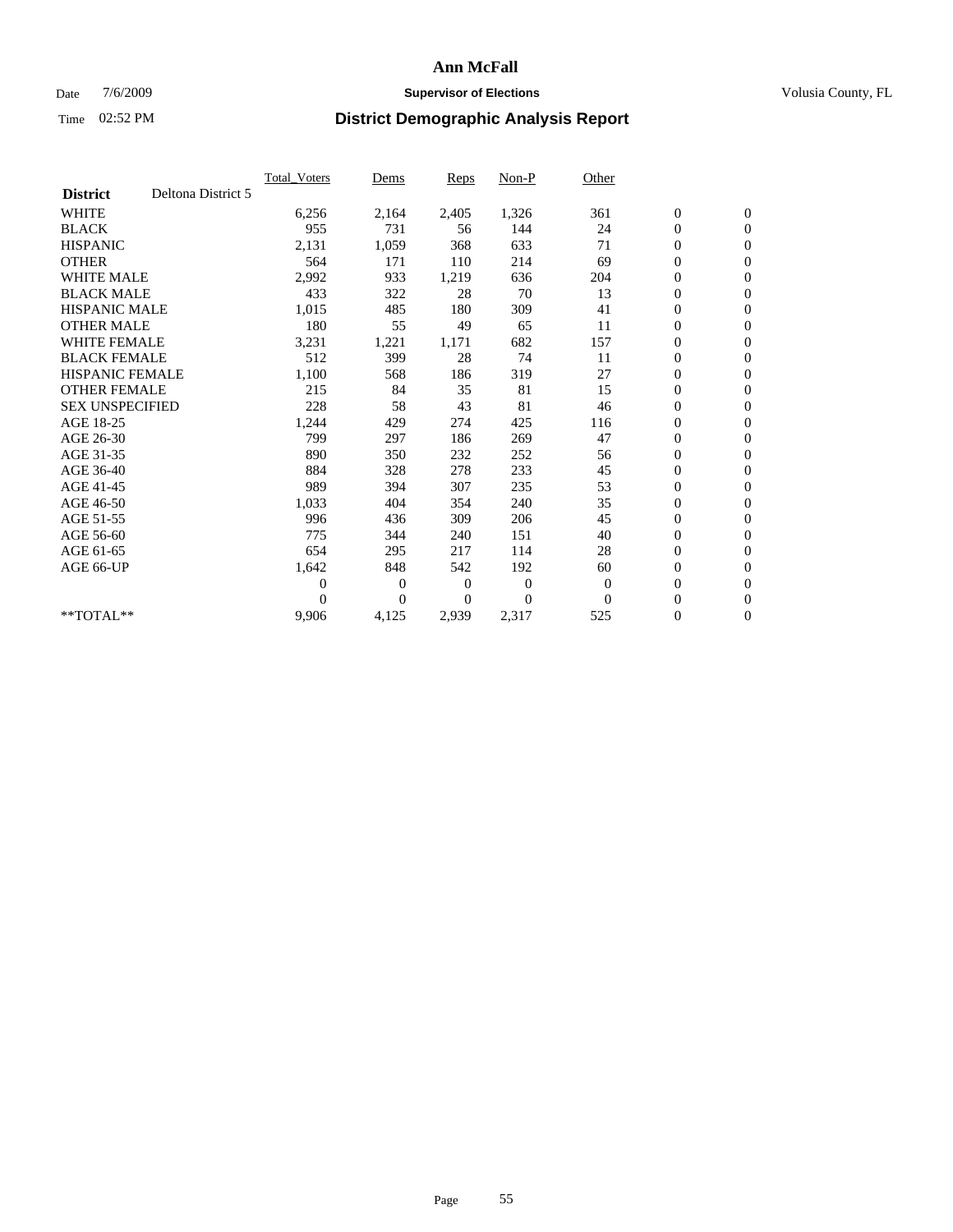## Date  $7/6/2009$  **Supervisor of Elections Supervisor of Elections** Volusia County, FL

|                        |                    | Total Voters   | Dems           | <b>Reps</b>    | Non-P        | Other          |                  |                  |  |
|------------------------|--------------------|----------------|----------------|----------------|--------------|----------------|------------------|------------------|--|
| <b>District</b>        | Deltona District 6 |                |                |                |              |                |                  |                  |  |
| <b>WHITE</b>           |                    | 5,932          | 1,874          | 2,414          | 1,337        | 307            | $\boldsymbol{0}$ | $\boldsymbol{0}$ |  |
| <b>BLACK</b>           |                    | 802            | 614            | 38             | 128          | 22             | $\boldsymbol{0}$ | $\mathbf{0}$     |  |
| <b>HISPANIC</b>        |                    | 1,698          | 826            | 273            | 536          | 63             | $\boldsymbol{0}$ | $\mathbf{0}$     |  |
| <b>OTHER</b>           |                    | 495            | 148            | 97             | 182          | 68             | $\boldsymbol{0}$ | $\mathbf{0}$     |  |
| <b>WHITE MALE</b>      |                    | 2,788          | 772            | 1,207          | 665          | 144            | $\boldsymbol{0}$ | $\mathbf{0}$     |  |
| <b>BLACK MALE</b>      |                    | 346            | 259            | 15             | 61           | 11             | $\overline{0}$   | $\mathbf{0}$     |  |
| <b>HISPANIC MALE</b>   |                    | 781            | 352            | 140            | 262          | 27             | $\boldsymbol{0}$ | $\mathbf{0}$     |  |
| <b>OTHER MALE</b>      |                    | 175            | 58             | 42             | 67           | 8              | $\overline{0}$   | $\mathbf{0}$     |  |
| <b>WHITE FEMALE</b>    |                    | 3,103          | 1,090          | 1,189          | 662          | 162            | $\boldsymbol{0}$ | $\mathbf{0}$     |  |
| <b>BLACK FEMALE</b>    |                    | 448            | 349            | 23             | 65           | 11             | $\boldsymbol{0}$ | $\mathbf{0}$     |  |
| <b>HISPANIC FEMALE</b> |                    | 901            | 465            | 132            | 268          | 36             | $\boldsymbol{0}$ | $\mathbf{0}$     |  |
| <b>OTHER FEMALE</b>    |                    | 177            | 67             | 33             | 65           | 12             | $\mathbf{0}$     | $\mathbf{0}$     |  |
| <b>SEX UNSPECIFIED</b> |                    | 208            | 50             | 41             | 68           | 49             | $\boldsymbol{0}$ | $\mathbf{0}$     |  |
| AGE 18-25              |                    | 1,206          | 415            | 269            | 422          | 100            | $\boldsymbol{0}$ | $\mathbf{0}$     |  |
| AGE 26-30              |                    | 773            | 280            | 177            | 263          | 53             | $\boldsymbol{0}$ | $\mathbf{0}$     |  |
| AGE 31-35              |                    | 831            | 302            | 242            | 244          | 43             | $\boldsymbol{0}$ | $\mathbf{0}$     |  |
| AGE 36-40              |                    | 842            | 282            | 281            | 232          | 47             | $\boldsymbol{0}$ | $\mathbf{0}$     |  |
| AGE 41-45              |                    | 927            | 367            | 307            | 204          | 49             | $\boldsymbol{0}$ | $\mathbf{0}$     |  |
| AGE 46-50              |                    | 1,053          | 383            | 403            | 216          | 51             | $\boldsymbol{0}$ | $\mathbf{0}$     |  |
| AGE 51-55              |                    | 905            | 349            | 336            | 181          | 39             | $\boldsymbol{0}$ | $\mathbf{0}$     |  |
| AGE 56-60              |                    | 690            | 310            | 224            | 136          | 20             | $\boldsymbol{0}$ | $\mathbf{0}$     |  |
| AGE 61-65              |                    | 573            | 248            | 188            | 112          | 25             | $\overline{0}$   | $\mathbf{0}$     |  |
| AGE 66-UP              |                    | 1,127          | 526            | 395            | 173          | 33             | $\boldsymbol{0}$ | $\mathbf{0}$     |  |
|                        |                    | $\overline{0}$ | $\overline{0}$ | $\overline{0}$ | $\mathbf{0}$ | $\overline{0}$ | $\mathbf{0}$     | $\mathbf{0}$     |  |
|                        |                    | $\Omega$       | $\overline{0}$ | $\overline{0}$ | $\theta$     | $\mathbf{0}$   | $\boldsymbol{0}$ | $\mathbf{0}$     |  |
| **TOTAL**              |                    | 8,927          | 3,462          | 2,822          | 2,183        | 460            | 0                | $\boldsymbol{0}$ |  |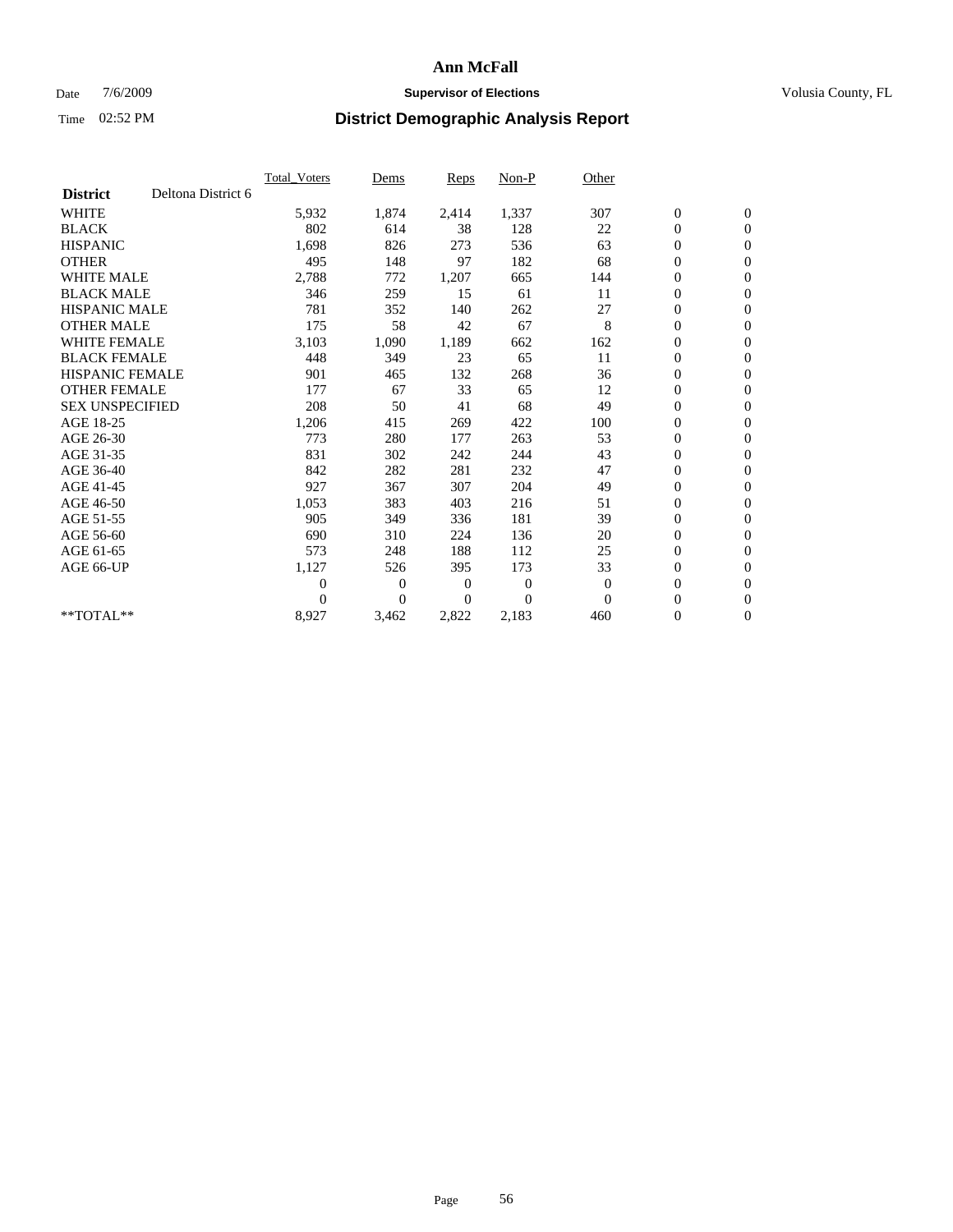## Date  $7/6/2009$  **Supervisor of Elections Supervisor of Elections** Volusia County, FL

|                        |                  | Total Voters | Dems           | <b>Reps</b>  | $Non-P$        | Other        |                  |                |  |
|------------------------|------------------|--------------|----------------|--------------|----------------|--------------|------------------|----------------|--|
| <b>District</b>        | Edgewater Ward 1 |              |                |              |                |              |                  |                |  |
| <b>WHITE</b>           |                  | 2,904        | 1,184          | 935          | 688            | 97           | $\boldsymbol{0}$ | $\mathbf{0}$   |  |
| <b>BLACK</b>           |                  | 49           | 30             | 3            | 12             | 4            | $\overline{0}$   | $\mathbf{0}$   |  |
| <b>HISPANIC</b>        |                  | 40           | 21             | 8            | 10             |              | $\overline{0}$   | $\Omega$       |  |
| <b>OTHER</b>           |                  | 103          | 32             | 15           | 39             | 17           | 0                | $\Omega$       |  |
| <b>WHITE MALE</b>      |                  | 1,294        | 466            | 454          | 320            | 54           | 0                | $\Omega$       |  |
| <b>BLACK MALE</b>      |                  | 28           | 14             | 2            | 9              | 3            | $\overline{0}$   | $\Omega$       |  |
| HISPANIC MALE          |                  | 13           | 8              |              | 4              | $\mathbf{0}$ | $\overline{0}$   | $\Omega$       |  |
| <b>OTHER MALE</b>      |                  | 24           | 8              | 6            | 9              |              | 0                | 0              |  |
| <b>WHITE FEMALE</b>    |                  | 1,591        | 706            | 476          | 366            | 43           | 0                | $\Omega$       |  |
| <b>BLACK FEMALE</b>    |                  | 19           | 15             |              | 2              |              | $\overline{0}$   | $\overline{0}$ |  |
| <b>HISPANIC FEMALE</b> |                  | 27           | 13             | 7            | 6              |              | 0                | $\Omega$       |  |
| <b>OTHER FEMALE</b>    |                  | 42           | 18             | 6            | 16             | 2            | 0                | 0              |  |
| <b>SEX UNSPECIFIED</b> |                  | 58           | 19             | 8            | 17             | 14           | 0                | $\Omega$       |  |
| AGE 18-25              |                  | 296          | 84             | 65           | 124            | 23           | 0                | $\mathbf{0}$   |  |
| AGE 26-30              |                  | 189          | 74             | 37           | 69             | 9            | 0                | $\Omega$       |  |
| AGE 31-35              |                  | 171          | 63             | 42           | 56             | 10           | $\overline{0}$   | $\Omega$       |  |
| AGE 36-40              |                  | 199          | 66             | 52           | 71             | 10           | 0                | $\Omega$       |  |
| AGE 41-45              |                  | 219          | 72             | 77           | 57             | 13           | $\mathbf{0}$     | $\Omega$       |  |
| AGE 46-50              |                  | 307          | 113            | 110          | 72             | 12           | $\overline{0}$   | $\Omega$       |  |
| AGE 51-55              |                  | 310          | 127            | 92           | 85             | 6            | 0                | 0              |  |
| AGE 56-60              |                  | 289          | 131            | 89           | 59             | 10           | 0                | $\Omega$       |  |
| AGE 61-65              |                  | 268          | 115            | 91           | 53             | 9            | 0                | $\Omega$       |  |
| AGE 66-UP              |                  | 848          | 422            | 306          | 103            | 17           | 0                | 0              |  |
|                        |                  | 0            | $\overline{0}$ | $\mathbf{0}$ | $\mathbf{0}$   | $\Omega$     | 0                | $\Omega$       |  |
|                        |                  | $\theta$     | $\overline{0}$ | $\Omega$     | $\overline{0}$ | $\Omega$     | 0                | $\Omega$       |  |
| **TOTAL**              |                  | 3,096        | 1,267          | 961          | 749            | 119          | 0                | $\overline{0}$ |  |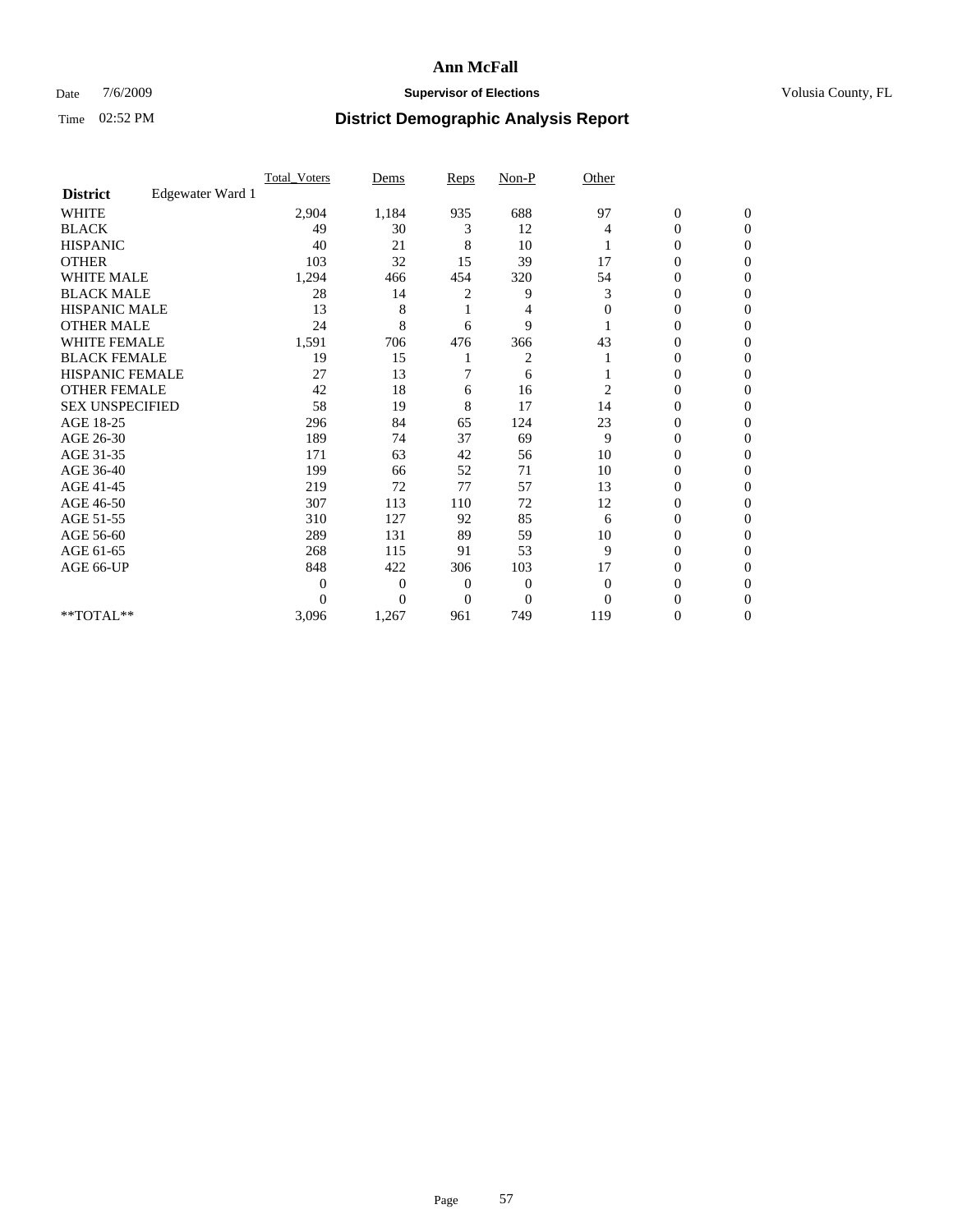## Date  $7/6/2009$  **Supervisor of Elections Supervisor of Elections** Volusia County, FL

|                        |                  | <b>Total_Voters</b> | Dems           | <b>Reps</b>    | $Non-P$        | Other        |                  |                |  |
|------------------------|------------------|---------------------|----------------|----------------|----------------|--------------|------------------|----------------|--|
| <b>District</b>        | Edgewater Ward 2 |                     |                |                |                |              |                  |                |  |
| <b>WHITE</b>           |                  | 3,601               | 1,370          | 1,202          | 905            | 124          | $\boldsymbol{0}$ | $\mathbf{0}$   |  |
| <b>BLACK</b>           |                  | 77                  | 64             |                | 12             | $\Omega$     | $\boldsymbol{0}$ | $\mathbf{0}$   |  |
| <b>HISPANIC</b>        |                  | 56                  | 21             | 12             | 22             |              | $\mathbf{0}$     | $\mathbf{0}$   |  |
| <b>OTHER</b>           |                  | 127                 | 34             | 31             | 41             | 21           | 0                | $\Omega$       |  |
| <b>WHITE MALE</b>      |                  | 1,661               | 580            | 598            | 418            | 65           | 0                | $\Omega$       |  |
| <b>BLACK MALE</b>      |                  | 36                  | 29             | 0              | 7              | $\Omega$     | $\boldsymbol{0}$ | $\Omega$       |  |
| HISPANIC MALE          |                  | 26                  | 9              | 6              | 10             |              | $\boldsymbol{0}$ | $\Omega$       |  |
| <b>OTHER MALE</b>      |                  | 46                  | 14             | 15             | 14             | 3            | 0                | $\mathbf{0}$   |  |
| <b>WHITE FEMALE</b>    |                  | 1,920               | 784            | 595            | 483            | 58           | 0                | $\Omega$       |  |
| <b>BLACK FEMALE</b>    |                  | 40                  | 34             |                | 5              | $\mathbf{0}$ | $\overline{0}$   | $\mathbf{0}$   |  |
| <b>HISPANIC FEMALE</b> |                  | 28                  | 12             | 6              | 10             | 0            | 0                | $\mathbf{0}$   |  |
| <b>OTHER FEMALE</b>    |                  | 39                  | 13             | 11             | 12             | 3            | $\theta$         | $\Omega$       |  |
| <b>SEX UNSPECIFIED</b> |                  | 65                  | 14             | 14             | 21             | 16           | $\overline{0}$   | $\overline{0}$ |  |
| AGE 18-25              |                  | 390                 | 124            | 84             | 149            | 33           | 0                | $\mathbf{0}$   |  |
| AGE 26-30              |                  | 258                 | 86             | 70             | 91             | 11           | 0                | $\Omega$       |  |
| AGE 31-35              |                  | 266                 | 89             | 77             | 90             | 10           | $\boldsymbol{0}$ | $\Omega$       |  |
| AGE 36-40              |                  | 291                 | 103            | 82             | 97             | 9            | 0                | $\mathbf{0}$   |  |
| AGE 41-45              |                  | 283                 | 111            | 89             | 72             | 11           | $\overline{0}$   | $\Omega$       |  |
| AGE 46-50              |                  | 360                 | 122            | 131            | 92             | 15           | $\overline{0}$   | $\overline{0}$ |  |
| AGE 51-55              |                  | 402                 | 144            | 155            | 96             | 7            | $\overline{0}$   | $\overline{0}$ |  |
| AGE 56-60              |                  | 382                 | 154            | 124            | 91             | 13           | $\overline{0}$   | $\Omega$       |  |
| AGE 61-65              |                  | 337                 | 137            | 113            | 74             | 13           | $\overline{0}$   | $\Omega$       |  |
| AGE 66-UP              |                  | 892                 | 419            | 321            | 128            | 24           | 0                | $\overline{0}$ |  |
|                        |                  | $\Omega$            | $\overline{0}$ | $\overline{0}$ | 0              | $\theta$     | 0                | $\Omega$       |  |
|                        |                  | $\Omega$            | $\overline{0}$ | $\Omega$       | $\overline{0}$ | $\Omega$     | $\overline{0}$   | $\Omega$       |  |
| **TOTAL**              |                  | 3,861               | 1,489          | 1,246          | 980            | 146          | 0                | $\overline{0}$ |  |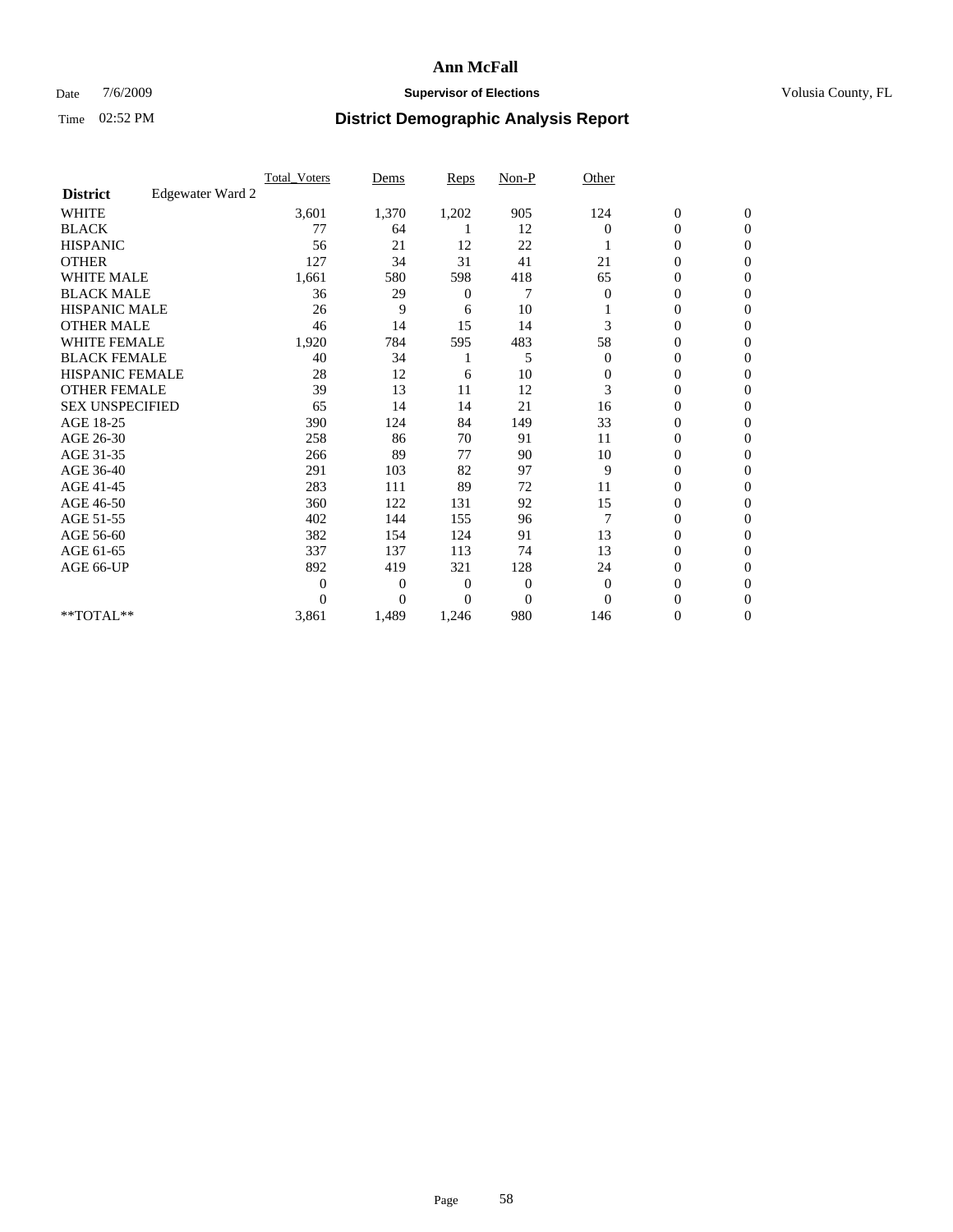## Date  $7/6/2009$  **Supervisor of Elections Supervisor of Elections** Volusia County, FL

|                        |                  | <b>Total_Voters</b> | Dems           | <b>Reps</b>    | $Non-P$        | Other        |                  |                  |  |
|------------------------|------------------|---------------------|----------------|----------------|----------------|--------------|------------------|------------------|--|
| <b>District</b>        | Edgewater Ward 3 |                     |                |                |                |              |                  |                  |  |
| <b>WHITE</b>           |                  | 3,500               | 1,361          | 1,174          | 834            | 131          | $\boldsymbol{0}$ | $\boldsymbol{0}$ |  |
| <b>BLACK</b>           |                  | 81                  | 64             |                | 14             | 2            | $\boldsymbol{0}$ | $\mathbf{0}$     |  |
| <b>HISPANIC</b>        |                  | 44                  | 15             | 11             | 14             | 4            | $\overline{0}$   | $\Omega$         |  |
| <b>OTHER</b>           |                  | 144                 | 45             | 28             | 54             | 17           | 0                | $\Omega$         |  |
| <b>WHITE MALE</b>      |                  | 1,568               | 536            | 570            | 394            | 68           | $\overline{0}$   | $\mathbf{0}$     |  |
| <b>BLACK MALE</b>      |                  | 44                  | 35             |                |                |              | $\overline{0}$   | $\Omega$         |  |
| <b>HISPANIC MALE</b>   |                  | 20                  | 5              | 5              | $\overline{7}$ | 3            | 0                | $\Omega$         |  |
| <b>OTHER MALE</b>      |                  | 44                  | 18             | 11             | 14             |              | 0                | $\Omega$         |  |
| <b>WHITE FEMALE</b>    |                  | 1,912               | 819            | 597            | 434            | 62           | 0                | $\mathbf{0}$     |  |
| <b>BLACK FEMALE</b>    |                  | 35                  | 28             | $\overline{0}$ | 7              | $\mathbf{0}$ | $\boldsymbol{0}$ | $\Omega$         |  |
| <b>HISPANIC FEMALE</b> |                  | 23                  | 9              | 6              | 7              |              | 0                | $\mathbf{0}$     |  |
| <b>OTHER FEMALE</b>    |                  | 58                  | 19             | 14             | 21             | 4            | 0                | $\Omega$         |  |
| <b>SEX UNSPECIFIED</b> |                  | 65                  | 16             | 10             | 25             | 14           | $\overline{0}$   | $\overline{0}$   |  |
| AGE 18-25              |                  | 349                 | 116            | 79             | 127            | 27           | 0                | $\overline{0}$   |  |
| AGE 26-30              |                  | 228                 | 69             | 56             | 91             | 12           | $\overline{0}$   | $\Omega$         |  |
| AGE 31-35              |                  | 275                 | 85             | 78             | 102            | 10           | $\boldsymbol{0}$ | $\overline{0}$   |  |
| AGE 36-40              |                  | 283                 | 85             | 100            | 84             | 14           | 0                | $\Omega$         |  |
| AGE 41-45              |                  | 267                 | 89             | 104            | 61             | 13           | $\overline{0}$   | $\Omega$         |  |
| AGE 46-50              |                  | 357                 | 141            | 110            | 92             | 14           | $\boldsymbol{0}$ | $\Omega$         |  |
| AGE 51-55              |                  | 368                 | 147            | 129            | 79             | 13           | $\overline{0}$   | $\mathbf{0}$     |  |
| AGE 56-60              |                  | 358                 | 154            | 122            | 69             | 13           | $\overline{0}$   | $\Omega$         |  |
| AGE 61-65              |                  | 316                 | 120            | 119            | 66             | 11           | $\overline{0}$   | $\mathbf{0}$     |  |
| AGE 66-UP              |                  | 968                 | 479            | 317            | 145            | 27           | 0                | $\Omega$         |  |
|                        |                  | $\overline{0}$      | $\overline{0}$ | 0              | $\mathbf{0}$   | $\mathbf{0}$ | $\overline{0}$   | $\Omega$         |  |
|                        |                  | $\Omega$            | $\overline{0}$ | $\Omega$       | $\mathbf{0}$   | $\Omega$     | 0                | $\Omega$         |  |
| **TOTAL**              |                  | 3,769               | 1,485          | 1,214          | 916            | 154          | 0                | $\mathbf{0}$     |  |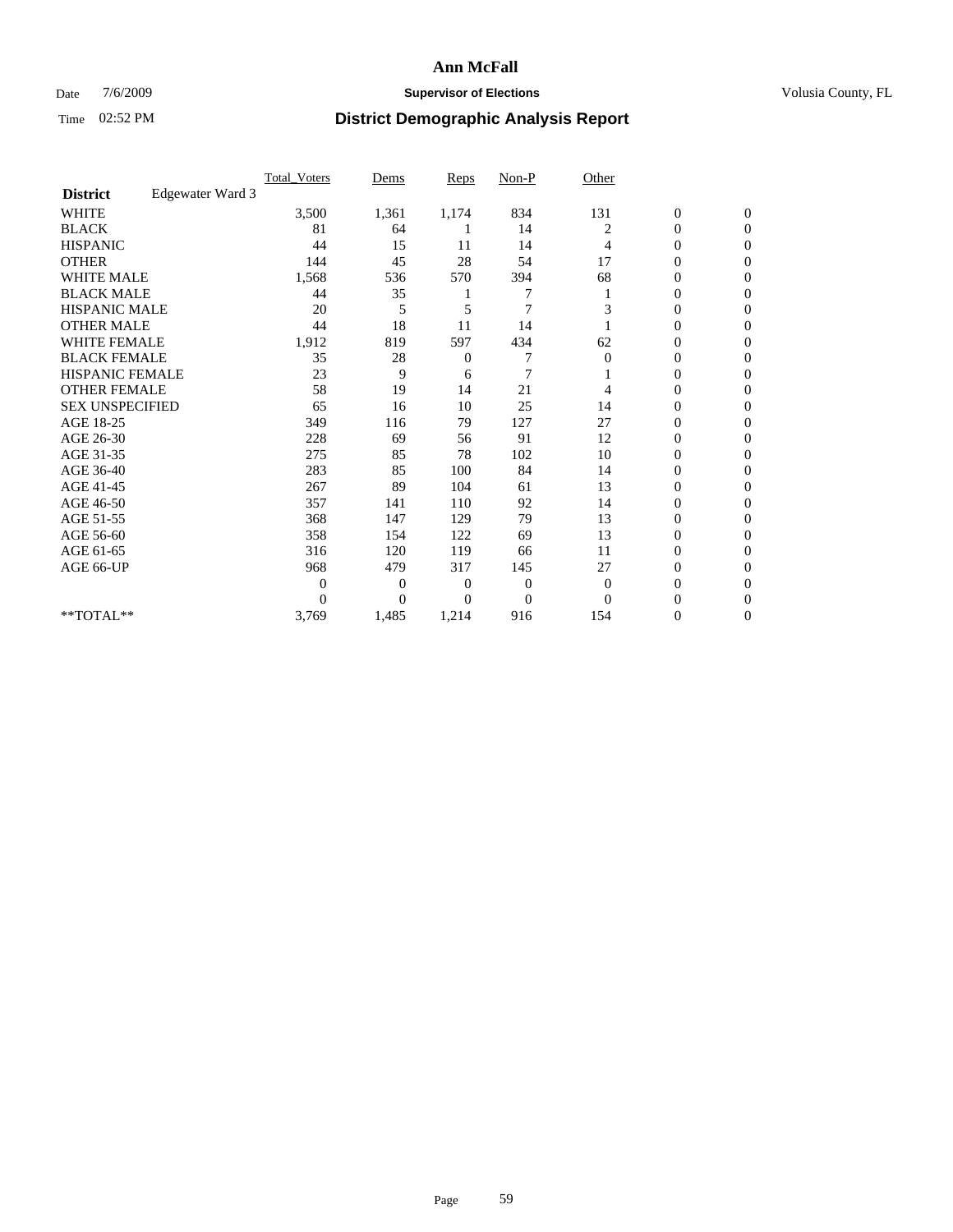## Date  $7/6/2009$  **Supervisor of Elections Supervisor of Elections** Volusia County, FL

|                        |                  | Total Voters | Dems           | <b>Reps</b>    | $Non-P$        | Other        |                  |              |  |
|------------------------|------------------|--------------|----------------|----------------|----------------|--------------|------------------|--------------|--|
| <b>District</b>        | Edgewater Ward 4 |              |                |                |                |              |                  |              |  |
| <b>WHITE</b>           |                  | 3,633        | 1,390          | 1,236          | 852            | 155          | $\boldsymbol{0}$ | $\mathbf{0}$ |  |
| <b>BLACK</b>           |                  | 64           | 46             | 5              | 12             |              | $\boldsymbol{0}$ | $\mathbf{0}$ |  |
| <b>HISPANIC</b>        |                  | 29           | 15             | 4              | 9              |              | 0                | $\Omega$     |  |
| <b>OTHER</b>           |                  | 115          | 33             | 17             | 51             | 14           | 0                | $\Omega$     |  |
| <b>WHITE MALE</b>      |                  | 1,668        | 566            | 609            | 418            | 75           | 0                | $\Omega$     |  |
| <b>BLACK MALE</b>      |                  | 26           | 19             | 2              | 5              | $\Omega$     | $\mathbf{0}$     | $\Omega$     |  |
| HISPANIC MALE          |                  | 14           | 7              | $\overline{c}$ | 4              |              | $\overline{0}$   | $\Omega$     |  |
| <b>OTHER MALE</b>      |                  | 34           | 12             | 8              | 12             | 2            | 0                | 0            |  |
| <b>WHITE FEMALE</b>    |                  | 1,938        | 817            | 615            | 426            | 80           | 0                | $\Omega$     |  |
| <b>BLACK FEMALE</b>    |                  | 38           | 27             | 3              | 7              |              | $\overline{0}$   | $\mathbf{0}$ |  |
| <b>HISPANIC FEMALE</b> |                  | 15           | 8              | 2              | 5              | 0            | 0                | $\Omega$     |  |
| <b>OTHER FEMALE</b>    |                  | 39           | 15             | 6              | 17             |              | 0                | 0            |  |
| <b>SEX UNSPECIFIED</b> |                  | 69           | 13             | 15             | 30             | 11           | 0                | $\Omega$     |  |
| AGE 18-25              |                  | 303          | 101            | 58             | 121            | 23           | 0                | $\mathbf{0}$ |  |
| AGE 26-30              |                  | 244          | 81             | 74             | 81             | 8            | 0                | $\Omega$     |  |
| AGE 31-35              |                  | 246          | 70             | 67             | 95             | 14           | 0                | $\Omega$     |  |
| AGE 36-40              |                  | 284          | 94             | 86             | 94             | 10           | 0                | $\Omega$     |  |
| AGE 41-45              |                  | 283          | 106            | 86             | 82             | 9            | $\mathbf{0}$     | $\Omega$     |  |
| AGE 46-50              |                  | 362          | 139            | 131            | 79             | 13           | $\overline{0}$   | $\Omega$     |  |
| AGE 51-55              |                  | 349          | 142            | 120            | 74             | 13           | 0                | 0            |  |
| AGE 56-60              |                  | 310          | 139            | 94             | 66             | 11           | 0                | $\Omega$     |  |
| AGE 61-65              |                  | 304          | 143            | 84             | 56             | 21           | 0                | $\Omega$     |  |
| AGE 66-UP              |                  | 1,156        | 469            | 462            | 176            | 49           | 0                | 0            |  |
|                        |                  | 0            | $\overline{0}$ | $\Omega$       | $\mathbf{0}$   | $\mathbf{0}$ | 0                | $\Omega$     |  |
|                        |                  | $\Omega$     | $\overline{0}$ | 0              | $\overline{0}$ | $\Omega$     | 0                | $\Omega$     |  |
| **TOTAL**              |                  | 3,841        | 1,484          | 1,262          | 924            | 171          | 0                | 0            |  |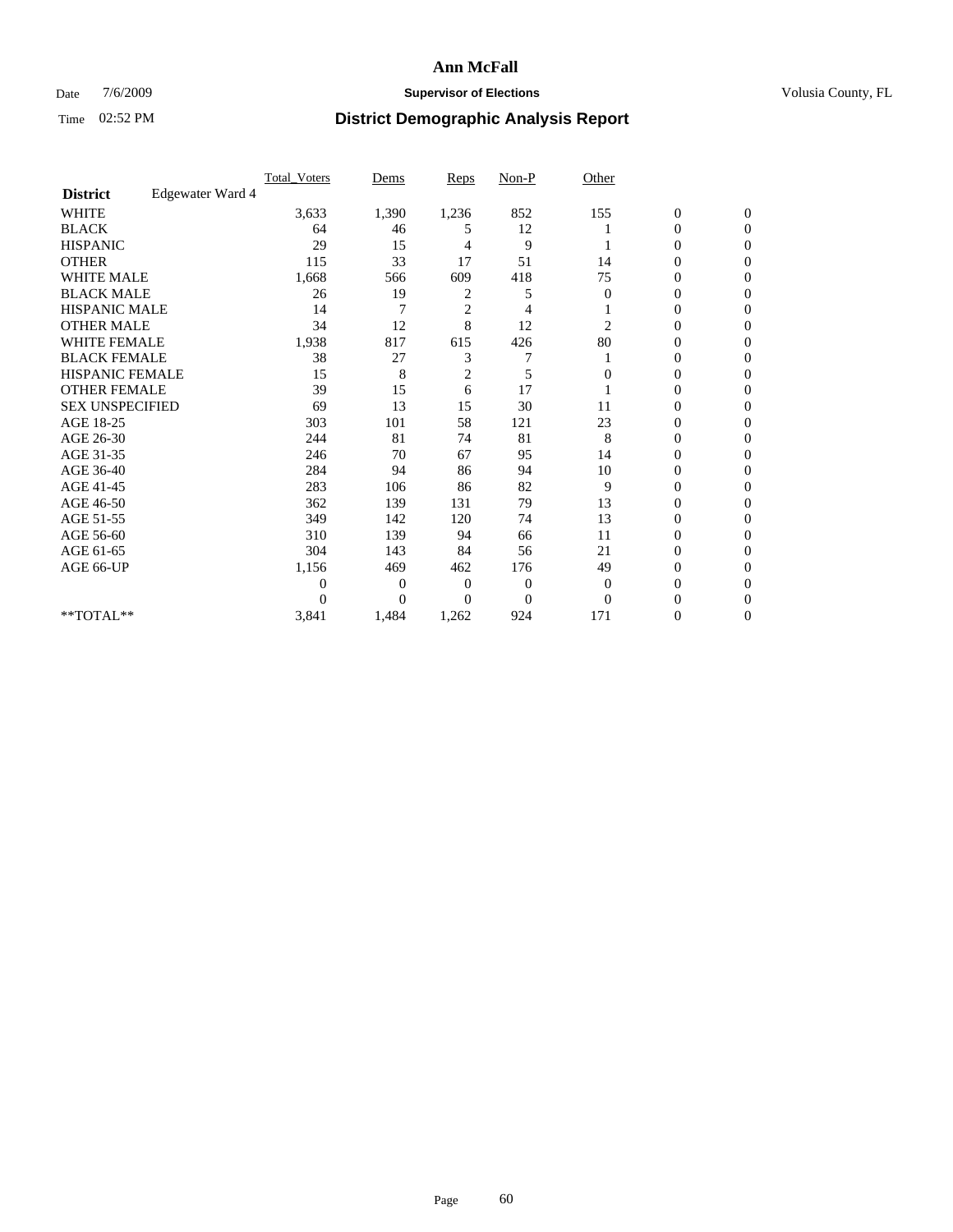## Date  $7/6/2009$  **Supervisor of Elections Supervisor of Elections** Volusia County, FL

|                        |                   | Total Voters   | Dems           | Reps           | $Non-P$        | Other        |                  |              |  |
|------------------------|-------------------|----------------|----------------|----------------|----------------|--------------|------------------|--------------|--|
| <b>District</b>        | Holly Hill Zone 1 |                |                |                |                |              |                  |              |  |
| <b>WHITE</b>           |                   | 1,293          | 551            | 349            | 332            | 61           | $\boldsymbol{0}$ | $\mathbf{0}$ |  |
| <b>BLACK</b>           |                   | 112            | 88             | 6              | 16             | 2            | $\overline{0}$   | $\mathbf{0}$ |  |
| <b>HISPANIC</b>        |                   | 41             | 22             | 3              | 12             | 4            | 0                | $\Omega$     |  |
| <b>OTHER</b>           |                   | 72             | 24             | 18             | 24             | 6            | 0                | $\Omega$     |  |
| <b>WHITE MALE</b>      |                   | 618            | 238            | 188            | 164            | 28           | 0                | $\Omega$     |  |
| <b>BLACK MALE</b>      |                   | 41             | 30             | $\overline{c}$ | 7              | 2            | $\mathbf{0}$     | $\Omega$     |  |
| HISPANIC MALE          |                   | 21             | 10             | $\overline{c}$ | 8              |              | 0                | $\Omega$     |  |
| <b>OTHER MALE</b>      |                   | 19             | 3              | 6              | 7              | 3            | 0                | 0            |  |
| <b>WHITE FEMALE</b>    |                   | 664            | 309            | 159            | 166            | 30           | 0                | $\Omega$     |  |
| <b>BLACK FEMALE</b>    |                   | 71             | 58             | 4              | 9              | $\mathbf{0}$ | $\overline{0}$   | $\mathbf{0}$ |  |
| <b>HISPANIC FEMALE</b> |                   | 20             | 12             |                | 4              | 3            | 0                | $\Omega$     |  |
| <b>OTHER FEMALE</b>    |                   | 29             | 11             | 11             | 6              |              | 0                | 0            |  |
| <b>SEX UNSPECIFIED</b> |                   | 35             | 14             | 3              | 13             | 5            | 0                | $\Omega$     |  |
| AGE 18-25              |                   | 135            | 55             | 31             | 39             | 10           | 0                | $\mathbf{0}$ |  |
| AGE 26-30              |                   | 117            | 54             | 14             | 41             | 8            | 0                | $\Omega$     |  |
| AGE 31-35              |                   | 105            | 35             | 21             | 39             | 10           | 0                | $\Omega$     |  |
| AGE 36-40              |                   | 101            | 40             | 27             | 31             | 3            | 0                | 0            |  |
| AGE 41-45              |                   | 157            | 65             | 38             | 47             |              | 0                | $\Omega$     |  |
| AGE 46-50              |                   | 154            | 63             | 41             | 39             | 11           | 0                | $\Omega$     |  |
| AGE 51-55              |                   | 160            | 70             | 39             | 42             | 9            | 0                | 0            |  |
| AGE 56-60              |                   | 171            | 85             | 45             | 39             | 2            | 0                | $\Omega$     |  |
| AGE 61-65              |                   | 128            | 49             | 43             | 29             | 7            | 0                | $\Omega$     |  |
| AGE 66-UP              |                   | 290            | 169            | 77             | 38             | 6            | 0                | 0            |  |
|                        |                   | $\overline{0}$ | $\overline{0}$ | $\mathbf{0}$   | $\mathbf{0}$   | $\Omega$     | 0                | $\Omega$     |  |
|                        |                   | $\theta$       | $\overline{0}$ | $\overline{0}$ | $\overline{0}$ | $\Omega$     | 0                | $\Omega$     |  |
| **TOTAL**              |                   | 1,518          | 685            | 376            | 384            | 73           | 0                | $\mathbf{0}$ |  |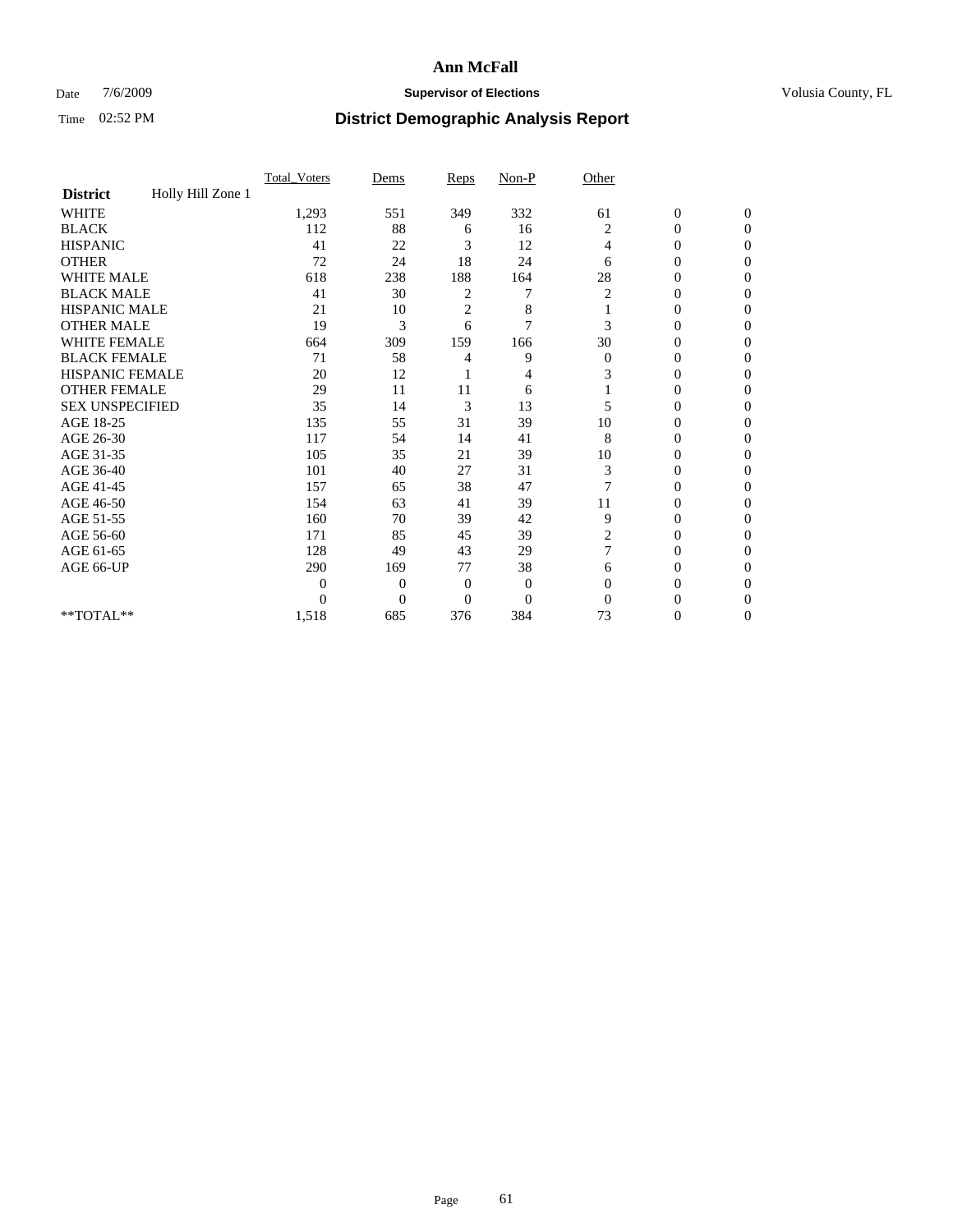## Date  $7/6/2009$  **Supervisor of Elections Supervisor of Elections** Volusia County, FL

|                        |                   | Total Voters   | Dems           | Reps                    | $Non-P$      | Other          |                  |                  |  |
|------------------------|-------------------|----------------|----------------|-------------------------|--------------|----------------|------------------|------------------|--|
| <b>District</b>        | Holly Hill Zone 2 |                |                |                         |              |                |                  |                  |  |
| <b>WHITE</b>           |                   | 1,579          | 705            | 419                     | 376          | 79             | $\boldsymbol{0}$ | $\boldsymbol{0}$ |  |
| <b>BLACK</b>           |                   | 197            | 165            | 5                       | 24           | 3              | $\overline{0}$   | $\Omega$         |  |
| <b>HISPANIC</b>        |                   | 37             | 17             | 10                      | 9            |                | 0                | $\Omega$         |  |
| <b>OTHER</b>           |                   | 104            | 42             | 16                      | 34           | 12             | 0                | $\Omega$         |  |
| <b>WHITE MALE</b>      |                   | 724            | 286            | 218                     | 184          | 36             | $\overline{0}$   | $\mathbf{0}$     |  |
| <b>BLACK MALE</b>      |                   | 95             | 78             | 2                       | 13           | 2              | $\overline{0}$   | $\Omega$         |  |
| <b>HISPANIC MALE</b>   |                   | 18             | 5              | 9                       | 4            | $\overline{0}$ | 0                | $\Omega$         |  |
| <b>OTHER MALE</b>      |                   | 26             | 9              | 5                       | 8            | 4              | 0                | 0                |  |
| WHITE FEMALE           |                   | 844            | 414            | 200                     | 190          | 40             | 0                | $\Omega$         |  |
| <b>BLACK FEMALE</b>    |                   | 102            | 87             | 3                       | 11           |                | 0                | $\Omega$         |  |
| HISPANIC FEMALE        |                   | 19             | 12             |                         | 5            |                | 0                | $\mathbf{0}$     |  |
| <b>OTHER FEMALE</b>    |                   | 40             | 20             | 10                      | 10           | $\Omega$       | 0                | $\Omega$         |  |
| <b>SEX UNSPECIFIED</b> |                   | 49             | 18             | $\overline{\mathbf{c}}$ | 18           | 11             | $\overline{0}$   | $\mathbf{0}$     |  |
| AGE 18-25              |                   | 208            | 94             | 38                      | 59           | 17             | 0                | $\Omega$         |  |
| AGE 26-30              |                   | 163            | 74             | 30                      | 49           | 10             | $\overline{0}$   | $\Omega$         |  |
| AGE 31-35              |                   | 141            | 63             | 23                      | 50           | 5              | $\boldsymbol{0}$ | $\Omega$         |  |
| AGE 36-40              |                   | 167            | 70             | 33                      | 52           | 12             | 0                | 0                |  |
| AGE 41-45              |                   | 193            | 81             | 57                      | 45           | 10             | 0                | $\Omega$         |  |
| AGE 46-50              |                   | 252            | 125            | 48                      | 63           | 16             | 0                | $\Omega$         |  |
| AGE 51-55              |                   | 191            | 92             | 48                      | 45           | 6              | 0                | $\mathbf{0}$     |  |
| AGE 56-60              |                   | 170            | 77             | 48                      | 39           | 6              | 0                | 0                |  |
| AGE 61-65              |                   | 127            | 72             | 31                      | 18           | 6              | $\overline{0}$   | $\Omega$         |  |
| AGE 66-UP              |                   | 305            | 181            | 94                      | 23           | 7              | 0                | 0                |  |
|                        |                   | $\overline{0}$ | $\overline{0}$ | 0                       | $\mathbf{0}$ | $\Omega$       | 0                | $\Omega$         |  |
|                        |                   | $\Omega$       | $\overline{0}$ | $\Omega$                | $\Omega$     | $\Omega$       | 0                | $\Omega$         |  |
| **TOTAL**              |                   | 1,917          | 929            | 450                     | 443          | 95             | 0                | $\mathbf{0}$     |  |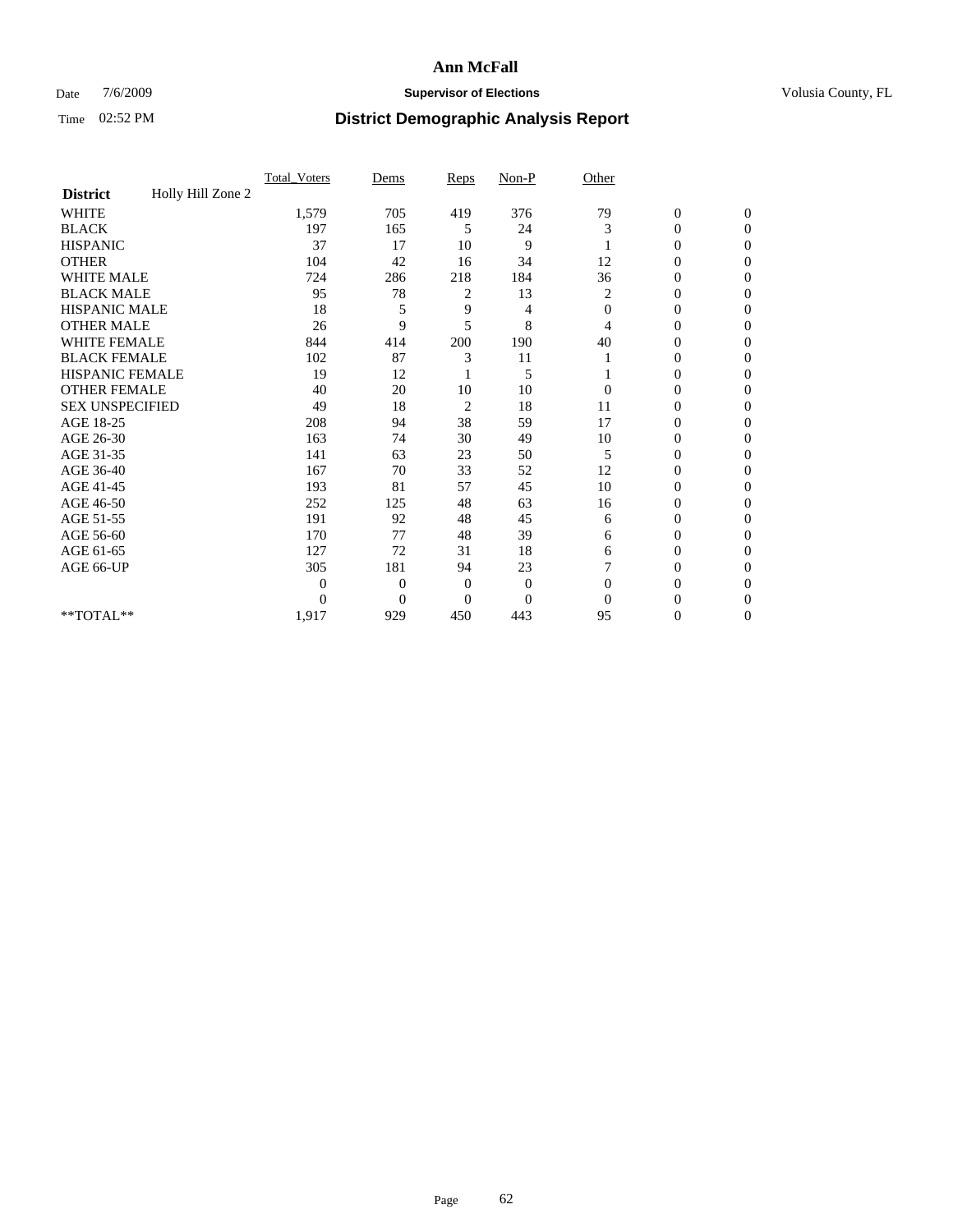## Date  $7/6/2009$  **Supervisor of Elections Supervisor of Elections** Volusia County, FL

|                        |                   | Total Voters   | Dems           | Reps                    | $Non-P$  | Other        |                  |                  |  |
|------------------------|-------------------|----------------|----------------|-------------------------|----------|--------------|------------------|------------------|--|
| <b>District</b>        | Holly Hill Zone 3 |                |                |                         |          |              |                  |                  |  |
| <b>WHITE</b>           |                   | 1,604          | 663            | 536                     | 327      | 78           | $\boldsymbol{0}$ | $\boldsymbol{0}$ |  |
| <b>BLACK</b>           |                   | 138            | 118            | 4                       | 15       |              | $\overline{0}$   | $\Omega$         |  |
| <b>HISPANIC</b>        |                   | 25             | 11             | 4                       | 8        | 2            | 0                | $\Omega$         |  |
| <b>OTHER</b>           |                   | 93             | 35             | 13                      | 35       | 10           | 0                | $\Omega$         |  |
| <b>WHITE MALE</b>      |                   | 672            | 250            | 240                     | 147      | 35           | 0                | $\Omega$         |  |
| <b>BLACK MALE</b>      |                   | 56             | 46             | 2                       |          |              | 0                | 0                |  |
| <b>HISPANIC MALE</b>   |                   | 11             | 5              | $\overline{2}$          | 3        |              | 0                | 0                |  |
| <b>OTHER MALE</b>      |                   | 27             | 12             | 4                       | 10       |              | 0                | 0                |  |
| WHITE FEMALE           |                   | 925            | 409            | 295                     | 179      | 42           | 0                | $\Omega$         |  |
| <b>BLACK FEMALE</b>    |                   | 82             | 72             | 2                       | 8        | $\mathbf{0}$ | 0                | $\Omega$         |  |
| HISPANIC FEMALE        |                   | 14             | 6              | 2                       | 5        |              | 0                | $\Omega$         |  |
| <b>OTHER FEMALE</b>    |                   | 37             | 13             | 8                       | 15       |              | 0                | $\Omega$         |  |
| <b>SEX UNSPECIFIED</b> |                   | 36             | 14             | $\overline{\mathbf{c}}$ | 11       | 9            | 0                | $\Omega$         |  |
| AGE 18-25              |                   | 137            | 53             | 27                      | 43       | 14           | 0                | 0                |  |
| AGE 26-30              |                   | 95             | 31             | 16                      | 44       | 4            | 0                | $\Omega$         |  |
| AGE 31-35              |                   | 83             | 41             | 16                      | 23       | 3            | 0                | $\Omega$         |  |
| AGE 36-40              |                   | 94             | 34             | 23                      | 31       | 6            | 0                | 0                |  |
| AGE 41-45              |                   | 115            | 39             | 38                      | 33       | 5            | 0                | 0                |  |
| AGE 46-50              |                   | 130            | 52             | 38                      | 34       | 6            | 0                | $\Omega$         |  |
| AGE 51-55              |                   | 128            | 59             | 35                      | 23       | 11           | 0                | $\overline{0}$   |  |
| AGE 56-60              |                   | 155            | 80             | 44                      | 28       | 3            | 0                | 0                |  |
| AGE 61-65              |                   | 150            | 75             | 36                      | 30       | 9            | $\overline{0}$   | 0                |  |
| AGE 66-UP              |                   | 773            | 363            | 284                     | 96       | 30           | 0                | 0                |  |
|                        |                   | $\overline{0}$ | $\overline{0}$ | 0                       | $\bf{0}$ | $\mathbf{0}$ | 0                | $\Omega$         |  |
|                        |                   | $\Omega$       | $\overline{0}$ | $\Omega$                | $\Omega$ | $\Omega$     | 0                | $\Omega$         |  |
| **TOTAL**              |                   | 1,860          | 827            | 557                     | 385      | 91           | 0                | $\overline{0}$   |  |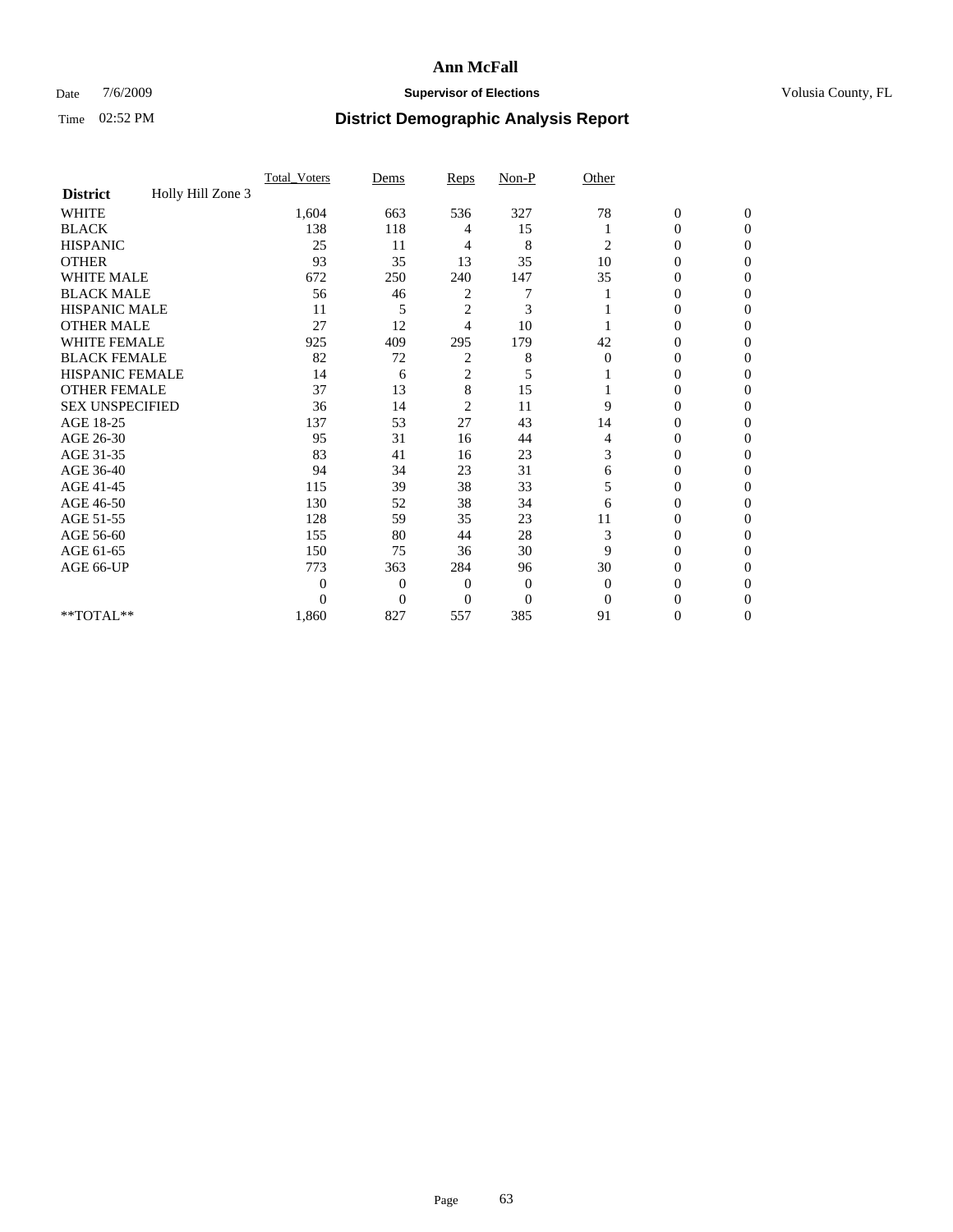## Date  $7/6/2009$  **Supervisor of Elections Supervisor of Elections** Volusia County, FL

|                        |                   | Total Voters | Dems           | Reps           | $Non-P$        | Other          |                  |              |  |
|------------------------|-------------------|--------------|----------------|----------------|----------------|----------------|------------------|--------------|--|
| <b>District</b>        | Holly Hill Zone 4 |              |                |                |                |                |                  |              |  |
| <b>WHITE</b>           |                   | 1,451        | 621            | 461            | 302            | 67             | $\boldsymbol{0}$ | $\mathbf{0}$ |  |
| <b>BLACK</b>           |                   | 315          | 262            | 8              | 40             | 5              | $\boldsymbol{0}$ | $\mathbf{0}$ |  |
| <b>HISPANIC</b>        |                   | 45           | 28             | 5              | 11             |                | $\overline{0}$   | $\Omega$     |  |
| <b>OTHER</b>           |                   | 89           | 33             | 10             | 36             | 10             | 0                | $\Omega$     |  |
| <b>WHITE MALE</b>      |                   | 640          | 229            | 228            | 148            | 35             | 0                | $\Omega$     |  |
| <b>BLACK MALE</b>      |                   | 94           | 74             | 4              | 14             | 2              | $\overline{0}$   | $\Omega$     |  |
| HISPANIC MALE          |                   | 21           | 14             | $\overline{c}$ | 4              |                | $\boldsymbol{0}$ | $\Omega$     |  |
| <b>OTHER MALE</b>      |                   | 25           | 9              | 5              | 9              | $\overline{2}$ | 0                | $\Omega$     |  |
| <b>WHITE FEMALE</b>    |                   | 802          | 387            | 231            | 152            | 32             | 0                | $\Omega$     |  |
| <b>BLACK FEMALE</b>    |                   | 218          | 186            | 4              | 25             | 3              | $\overline{0}$   | $\mathbf{0}$ |  |
| <b>HISPANIC FEMALE</b> |                   | 24           | 14             | 3              | $\overline{7}$ | $\mathbf{0}$   | 0                | $\Omega$     |  |
| <b>OTHER FEMALE</b>    |                   | 35           | 18             | $\mathbf{0}$   | 15             | 2              | 0                | 0            |  |
| <b>SEX UNSPECIFIED</b> |                   | 41           | 13             | 7              | 15             | 6              | $\mathbf{0}$     | $\Omega$     |  |
| AGE 18-25              |                   | 317          | 147            | 55             | 97             | 18             | 0                | $\mathbf{0}$ |  |
| AGE 26-30              |                   | 161          | 74             | 36             | 42             | 9              | 0                | $\Omega$     |  |
| AGE 31-35              |                   | 134          | 72             | 23             | 32             | 7              | 0                | $\Omega$     |  |
| AGE 36-40              |                   | 134          | 61             | 34             | 29             | 10             | 0                | $\mathbf{0}$ |  |
| AGE 41-45              |                   | 153          | 69             | 34             | 45             | 5              | $\mathbf{0}$     | $\Omega$     |  |
| AGE 46-50              |                   | 183          | 73             | 63             | 36             | 11             | $\overline{0}$   | $\mathbf{0}$ |  |
| AGE 51-55              |                   | 164          | 89             | 42             | 31             | 2              | 0                | 0            |  |
| AGE 56-60              |                   | 149          | 72             | 41             | 29             | 7              | $\overline{0}$   | $\Omega$     |  |
| AGE 61-65              |                   | 100          | 53             | 29             | 14             | 4              | $\overline{0}$   | $\Omega$     |  |
| AGE 66-UP              |                   | 405          | 234            | 127            | 34             | 10             | 0                | 0            |  |
|                        |                   | $\Omega$     | $\overline{0}$ | $\mathbf{0}$   | $\mathbf{0}$   | $\Omega$       | 0                | $\Omega$     |  |
|                        |                   | $\theta$     | $\overline{0}$ | $\overline{0}$ | $\overline{0}$ | $\Omega$       | $\theta$         | $\Omega$     |  |
| **TOTAL**              |                   | 1,900        | 944            | 484            | 389            | 83             | 0                | $\mathbf{0}$ |  |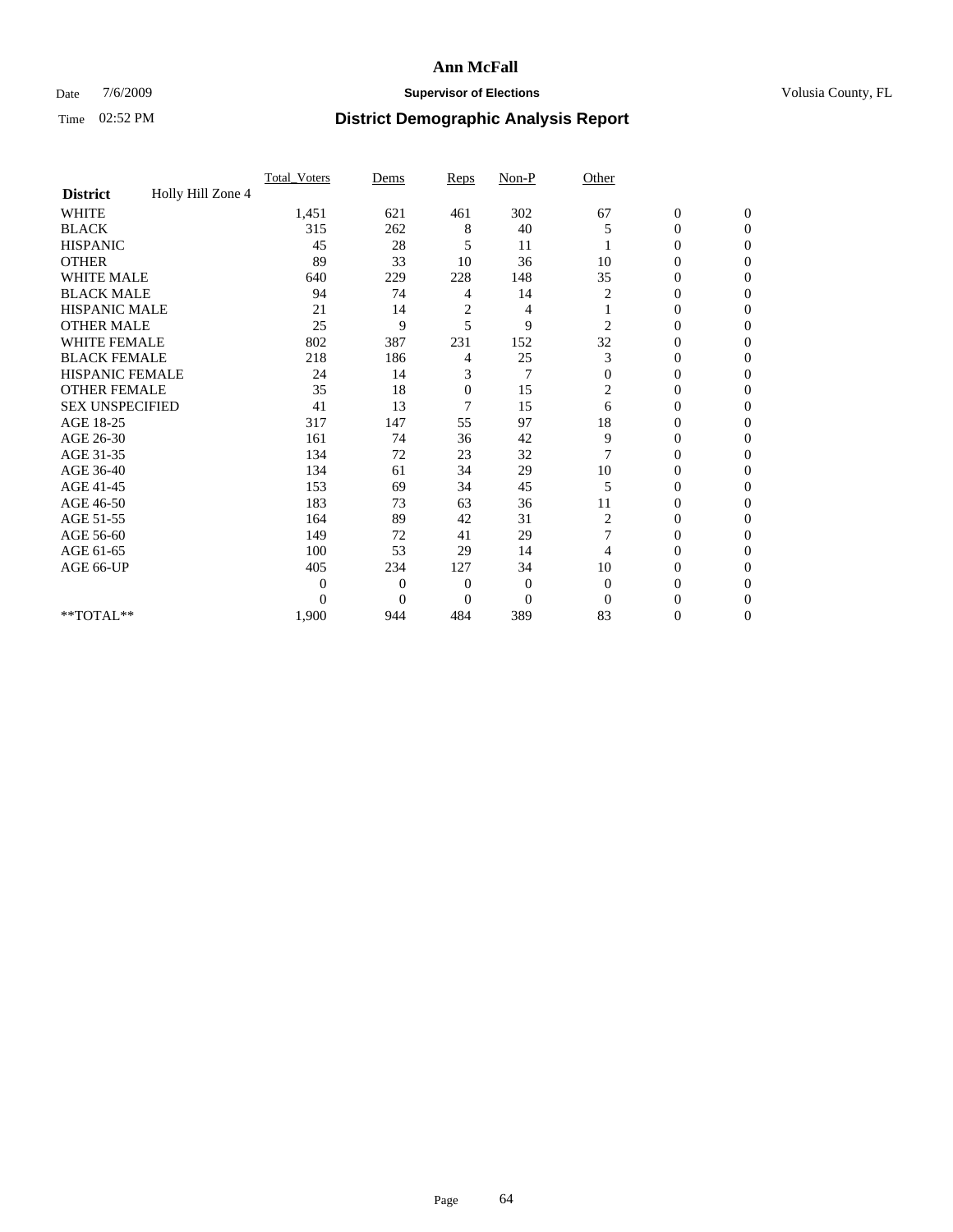## Date  $7/6/2009$  **Supervisor of Elections Supervisor of Elections** Volusia County, FL

|                                      | <b>Total_Voters</b> | Dems           | <b>Reps</b> | $Non-P$        | Other        |                  |                  |  |
|--------------------------------------|---------------------|----------------|-------------|----------------|--------------|------------------|------------------|--|
| New Smyrna Zone 1<br><b>District</b> |                     |                |             |                |              |                  |                  |  |
| <b>WHITE</b>                         | 3,795               | 1,283          | 1,654       | 724            | 134          | $\boldsymbol{0}$ | $\boldsymbol{0}$ |  |
| <b>BLACK</b>                         | 9                   | 4              | 2           | 3              | $\Omega$     | $\boldsymbol{0}$ | $\Omega$         |  |
| <b>HISPANIC</b>                      | 32                  | 10             | 8           | 12             | 2            | $\mathbf{0}$     | $\Omega$         |  |
| <b>OTHER</b>                         | 124                 | 26             | 36          | 40             | 22           | 0                | $\Omega$         |  |
| <b>WHITE MALE</b>                    | 1,772               | 500            | 811         | 384            | 77           | $\mathbf{0}$     | $\mathbf{0}$     |  |
| <b>BLACK MALE</b>                    | 4                   | 2              | 0           | 2              | $\mathbf{0}$ | $\overline{0}$   | $\Omega$         |  |
| <b>HISPANIC MALE</b>                 | 13                  | $\overline{2}$ |             | 10             | $\mathbf{0}$ | 0                | $\Omega$         |  |
| <b>OTHER MALE</b>                    | 35                  | 6              | 17          | 11             |              | 0                | 0                |  |
| WHITE FEMALE                         | 1,995               | 773            | 834         | 332            | 56           | 0                | $\Omega$         |  |
| <b>BLACK FEMALE</b>                  | 5                   | 2              | 2           |                | $\mathbf{0}$ | $\boldsymbol{0}$ | $\Omega$         |  |
| <b>HISPANIC FEMALE</b>               | 19                  | 8              | 7           | $\overline{c}$ | 2            | 0                | $\Omega$         |  |
| <b>OTHER FEMALE</b>                  | 45                  | 14             | 15          | 12             | 4            | 0                | $\Omega$         |  |
| <b>SEX UNSPECIFIED</b>               | 72                  | 16             | 13          | 25             | 18           | $\overline{0}$   | $\Omega$         |  |
| AGE 18-25                            | 241                 | 77             | 47          | 98             | 19           | 0                | 0                |  |
| AGE 26-30                            | 167                 | 59             | 43          | 55             | 10           | 0                | $\Omega$         |  |
| AGE 31-35                            | 149                 | 34             | 51          | 54             | 10           | $\boldsymbol{0}$ | $\Omega$         |  |
| AGE 36-40                            | 164                 | 44             | 57          | 53             | 10           | 0                | 0                |  |
| AGE 41-45                            | 216                 | 69             | 92          | 43             | 12           | 0                | $\Omega$         |  |
| AGE 46-50                            | 301                 | 100            | 137         | 50             | 14           | 0                | $\Omega$         |  |
| AGE 51-55                            | 383                 | 144            | 144         | 78             | 17           | 0                | $\mathbf{0}$     |  |
| AGE 56-60                            | 464                 | 165            | 203         | 80             | 16           | 0                | 0                |  |
| AGE 61-65                            | 462                 | 153            | 214         | 83             | 12           | 0                | $\Omega$         |  |
| AGE 66-UP                            | 1,413               | 478            | 712         | 185            | 38           | 0                | 0                |  |
|                                      | 0                   | 0              | 0           | $\mathbf{0}$   | $\mathbf{0}$ | 0                | $\Omega$         |  |
|                                      | $\theta$            | $\overline{0}$ | $\Omega$    | $\overline{0}$ | $\Omega$     | 0                | $\Omega$         |  |
| **TOTAL**                            | 3,960               | 1,323          | 1,700       | 779            | 158          | 0                | $\mathbf{0}$     |  |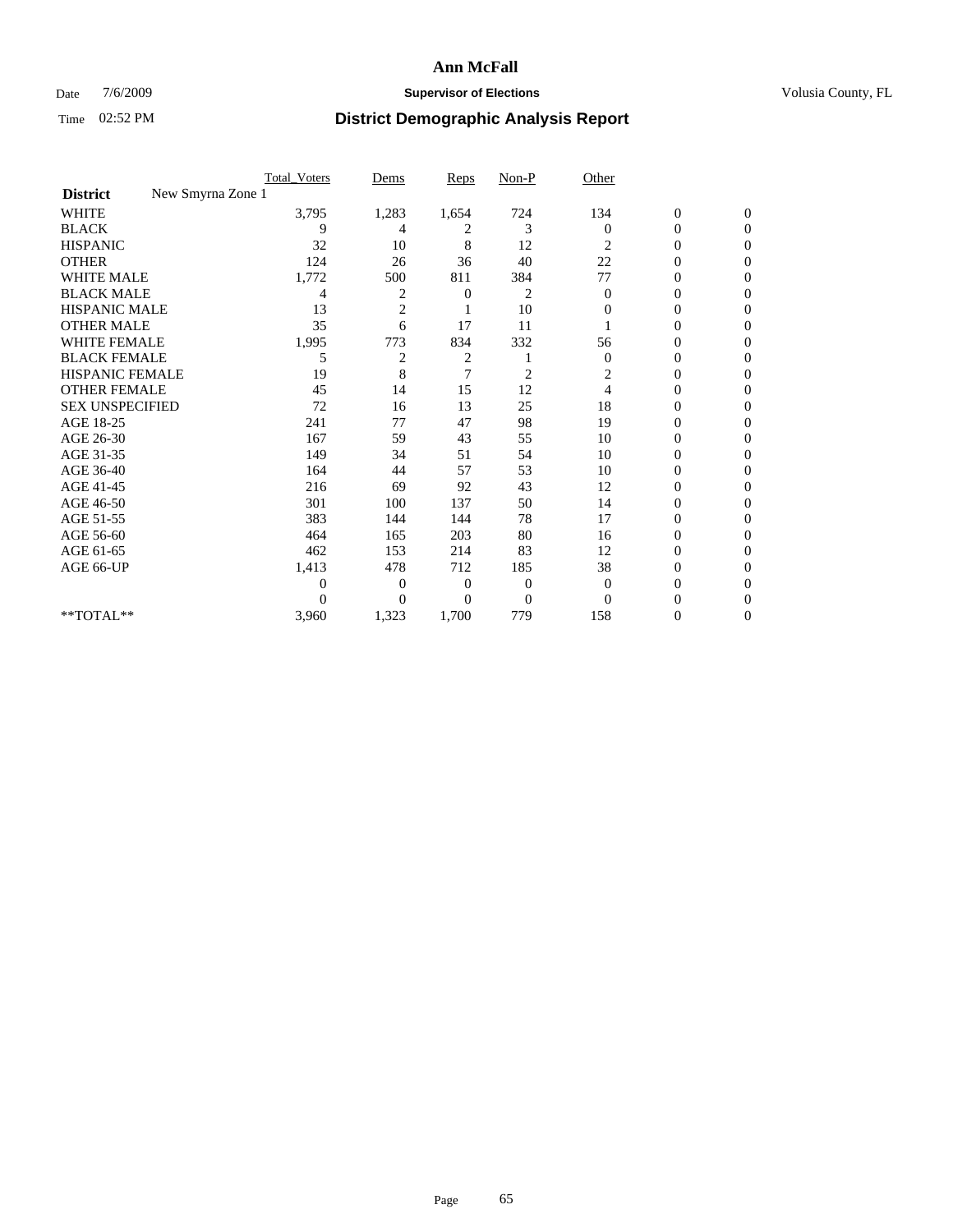### Date  $7/6/2009$  **Supervisor of Elections Supervisor of Elections** Volusia County, FL

|                                      | <b>Total_Voters</b> | Dems           | <b>Reps</b>  | $Non-P$  | Other            |                  |                  |  |
|--------------------------------------|---------------------|----------------|--------------|----------|------------------|------------------|------------------|--|
| New Smyrna Zone 2<br><b>District</b> |                     |                |              |          |                  |                  |                  |  |
| <b>WHITE</b>                         | 3,347               | 1,278          | 1,254        | 680      | 135              | $\boldsymbol{0}$ | $\boldsymbol{0}$ |  |
| <b>BLACK</b>                         | 21                  | 15             |              | 5        | $\Omega$         | $\boldsymbol{0}$ | $\Omega$         |  |
| <b>HISPANIC</b>                      | 42                  | 11             | 10           | 19       | 2                | 0                | $\Omega$         |  |
| <b>OTHER</b>                         | 108                 | 27             | 27           | 39       | 15               | 0                | $\Omega$         |  |
| <b>WHITE MALE</b>                    | 1,507               | 509            | 572          | 349      | 77               | $\mathbf{0}$     | $\Omega$         |  |
| <b>BLACK MALE</b>                    | 9                   | 6              |              | 2        | $\mathbf{0}$     | $\mathbf{0}$     | 0                |  |
| <b>HISPANIC MALE</b>                 | 23                  | 5              | 6            | 12       | 0                | 0                | 0                |  |
| <b>OTHER MALE</b>                    | 35                  | 7              | 10           | 15       | 3                | 0                | 0                |  |
| WHITE FEMALE                         | 1,807               | 758            | 665          | 326      | 58               | 0                | $\Omega$         |  |
| <b>BLACK FEMALE</b>                  | 12                  | 9              | $\mathbf{0}$ | 3        | $\boldsymbol{0}$ | 0                | $\Omega$         |  |
| <b>HISPANIC FEMALE</b>               | 19                  | 6              | 4            | 7        | 2                | 0                | $\Omega$         |  |
| <b>OTHER FEMALE</b>                  | 41                  | 13             | 13           | 14       |                  | 0                | $\Omega$         |  |
| <b>SEX UNSPECIFIED</b>               | 65                  | 18             | 21           | 15       | 11               | 0                | $\Omega$         |  |
| AGE 18-25                            | 213                 | 76             | 58           | 67       | 12               | 0                | 0                |  |
| AGE 26-30                            | 167                 | 57             | 41           | 60       | 9                | 0                | $\Omega$         |  |
| AGE 31-35                            | 149                 | 46             | 44           | 50       | 9                | 0                | $\Omega$         |  |
| AGE 36-40                            | 180                 | 53             | 58           | 62       |                  | 0                | 0                |  |
| AGE 41-45                            | 185                 | 59             | 76           | 41       | 9                | 0                | $\Omega$         |  |
| AGE 46-50                            | 283                 | 88             | 105          | 78       | 12               | $\overline{0}$   | $\Omega$         |  |
| AGE 51-55                            | 299                 | 121            | 102          | 59       | 17               | 0                | $\mathbf{0}$     |  |
| AGE 56-60                            | 343                 | 124            | 123          | 79       | 17               | 0                | 0                |  |
| AGE 61-65                            | 348                 | 118            | 155          | 64       | 11               | $\overline{0}$   | $\Omega$         |  |
| AGE 66-UP                            | 1,351               | 589            | 530          | 183      | 49               | 0                | 0                |  |
|                                      | $\boldsymbol{0}$    | 0              | 0            | 0        | $\mathbf{0}$     | 0                | $\Omega$         |  |
|                                      | $\theta$            | $\overline{0}$ | $\Omega$     | $\Omega$ | $\Omega$         | 0                | $\Omega$         |  |
| **TOTAL**                            | 3,518               | 1,331          | 1,292        | 743      | 152              | 0                | $\overline{0}$   |  |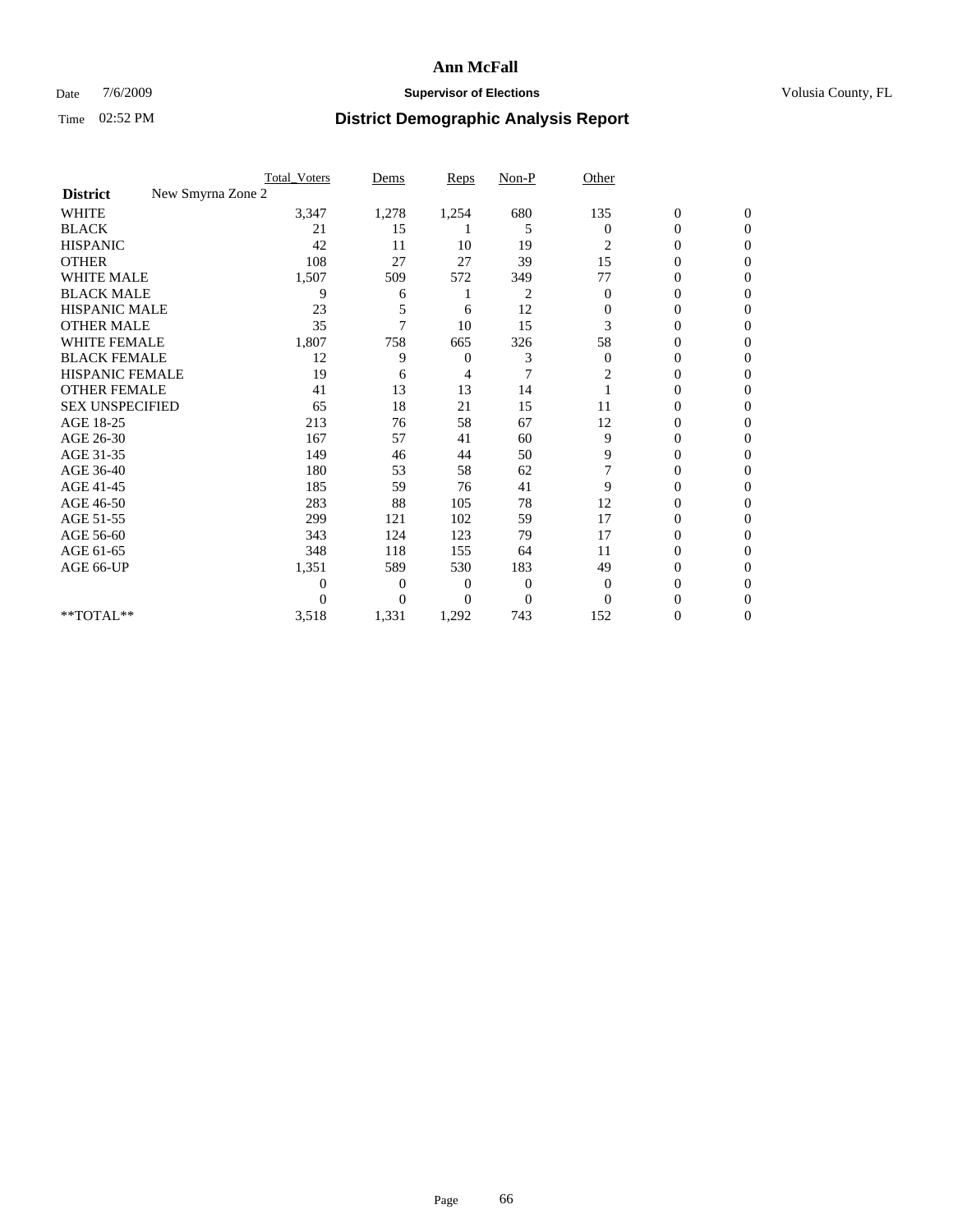## Date  $7/6/2009$  **Supervisor of Elections Supervisor of Elections** Volusia County, FL

|                                      | <b>Total_Voters</b> | Dems           | <b>Reps</b> | $Non-P$  | Other          |                  |                  |  |
|--------------------------------------|---------------------|----------------|-------------|----------|----------------|------------------|------------------|--|
| New Smyrna Zone 3<br><b>District</b> |                     |                |             |          |                |                  |                  |  |
| <b>WHITE</b>                         | 4,126               | 1,393          | 1,650       | 915      | 168            | $\boldsymbol{0}$ | $\boldsymbol{0}$ |  |
| <b>BLACK</b>                         | 39                  | 25             | 5           | 8        |                | $\boldsymbol{0}$ | $\Omega$         |  |
| <b>HISPANIC</b>                      | 41                  | 17             | 8           | 12       | 4              | 0                | $\Omega$         |  |
| <b>OTHER</b>                         | 162                 | 38             | 27          | 67       | 30             | 0                | $\Omega$         |  |
| <b>WHITE MALE</b>                    | 1,921               | 567            | 806         | 462      | 86             | $\mathbf{0}$     | $\mathbf{0}$     |  |
| <b>BLACK MALE</b>                    | 21                  | 12             | 3           | 5        |                | $\mathbf{0}$     | $\Omega$         |  |
| <b>HISPANIC MALE</b>                 | 18                  | 7              |             | 8        | $\overline{c}$ | 0                | $\Omega$         |  |
| <b>OTHER MALE</b>                    | 50                  | 19             | 9           | 20       | $\overline{2}$ | 0                | 0                |  |
| WHITE FEMALE                         | 2,180               | 816            | 836         | 446      | 82             | 0                | $\mathbf{0}$     |  |
| <b>BLACK FEMALE</b>                  | 18                  | 13             | 2           | 3        | $\mathbf{0}$   | $\boldsymbol{0}$ | $\Omega$         |  |
| <b>HISPANIC FEMALE</b>               | 23                  | 10             | 7           | 4        | $\overline{c}$ | 0                | $\mathbf{0}$     |  |
| <b>OTHER FEMALE</b>                  | 44                  | 12             | 12          | 15       | 5              | 0                | $\Omega$         |  |
| <b>SEX UNSPECIFIED</b>               | 93                  | 17             | 14          | 39       | 23             | $\overline{0}$   | $\mathbf{0}$     |  |
| AGE 18-25                            | 304                 | 78             | 67          | 124      | 35             | 0                | $\Omega$         |  |
| AGE 26-30                            | 258                 | 78             | 72          | 94       | 14             | 0                | $\Omega$         |  |
| AGE 31-35                            | 204                 | 83             | 47          | 61       | 13             | $\boldsymbol{0}$ | $\Omega$         |  |
| AGE 36-40                            | 224                 | 73             | 62          | 81       | 8              | 0                | 0                |  |
| AGE 41-45                            | 260                 | 91             | 89          | 69       | 11             | 0                | $\Omega$         |  |
| AGE 46-50                            | 384                 | 122            | 141         | 104      | 17             | 0                | $\Omega$         |  |
| AGE 51-55                            | 410                 | 173            | 148         | 73       | 16             | 0                | $\mathbf{0}$     |  |
| AGE 56-60                            | 386                 | 153            | 141         | 74       | 18             | 0                | 0                |  |
| AGE 61-65                            | 437                 | 159            | 164         | 96       | 18             | 0                | $\Omega$         |  |
| AGE 66-UP                            | 1,501               | 463            | 759         | 226      | 53             | 0                | $\Omega$         |  |
|                                      | $\boldsymbol{0}$    | 0              | 0           | 0        | $\mathbf{0}$   | 0                | $\Omega$         |  |
|                                      | $\theta$            | $\overline{0}$ | $\Omega$    | $\Omega$ | $\Omega$       | 0                | $\Omega$         |  |
| **TOTAL**                            | 4,368               | 1,473          | 1,690       | 1,002    | 203            | 0                | $\mathbf{0}$     |  |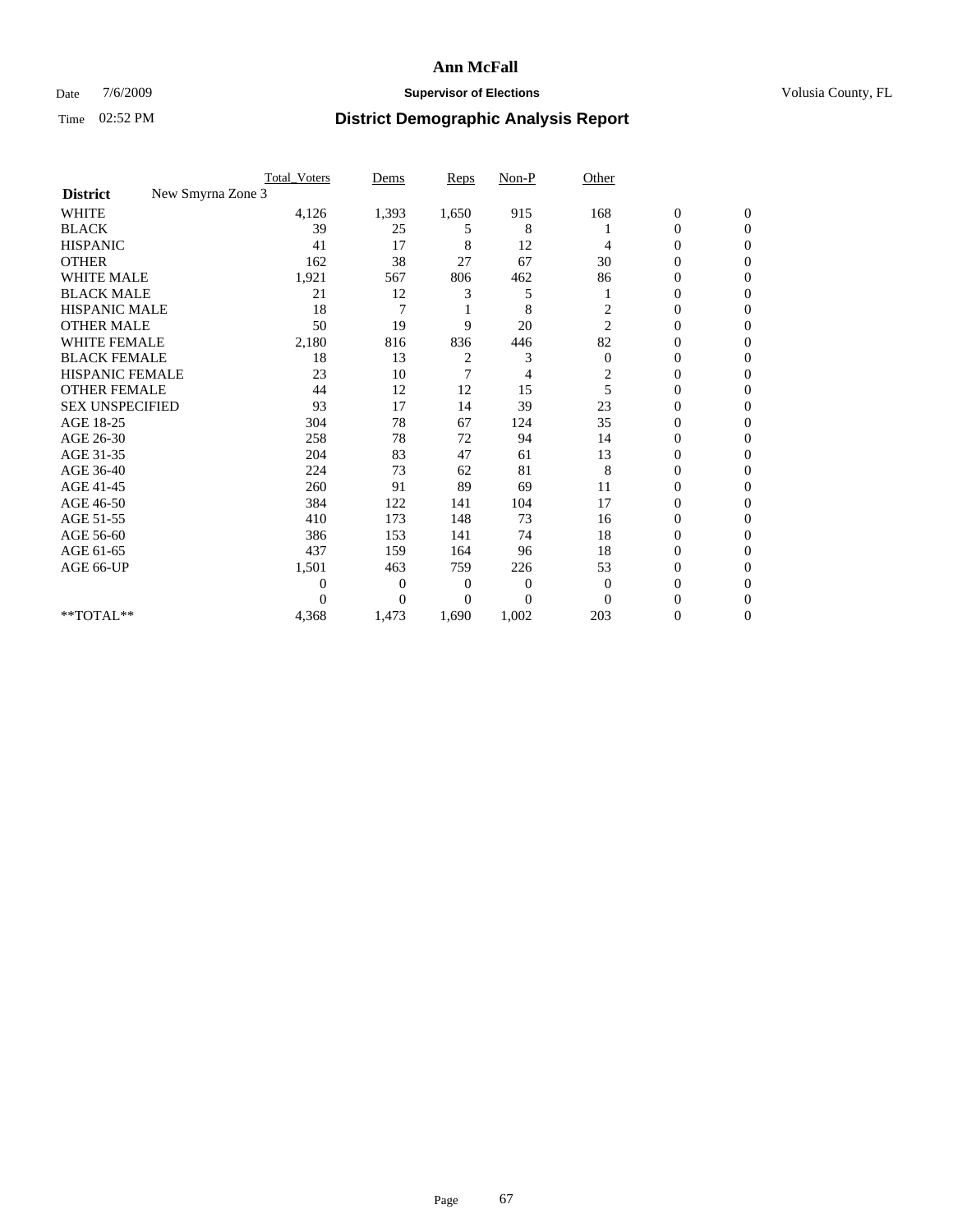## Date  $7/6/2009$  **Supervisor of Elections Supervisor of Elections** Volusia County, FL

|                                      | <b>Total_Voters</b> | Dems           | <b>Reps</b> | $Non-P$      | Other        |                  |                  |  |
|--------------------------------------|---------------------|----------------|-------------|--------------|--------------|------------------|------------------|--|
| New Smyrna Zone 4<br><b>District</b> |                     |                |             |              |              |                  |                  |  |
| <b>WHITE</b>                         | 4,154               | 1,494          | 1,626       | 869          | 165          | $\boldsymbol{0}$ | $\boldsymbol{0}$ |  |
| <b>BLACK</b>                         | 708                 | 607            | 21          | 68           | 12           | $\boldsymbol{0}$ | $\mathbf{0}$     |  |
| <b>HISPANIC</b>                      | 70                  | 24             | 18          | 25           | 3            | $\overline{0}$   | $\mathbf{0}$     |  |
| <b>OTHER</b>                         | 214                 | 57             | 34          | 71           | 52           | $\boldsymbol{0}$ | $\Omega$         |  |
| <b>WHITE MALE</b>                    | 1,837               | 606            | 742         | 409          | 80           | $\overline{0}$   | $\mathbf{0}$     |  |
| <b>BLACK MALE</b>                    | 292                 | 235            | 8           | 41           | 8            | $\overline{0}$   | $\mathbf{0}$     |  |
| <b>HISPANIC MALE</b>                 | 33                  | 9              | 11          | 10           | 3            | $\overline{0}$   | $\overline{0}$   |  |
| <b>OTHER MALE</b>                    | 54                  | 15             | 14          | 20           | 5            | $\boldsymbol{0}$ | $\mathbf{0}$     |  |
| WHITE FEMALE                         | 2,296               | 879            | 879         | 454          | 84           | $\overline{0}$   | $\mathbf{0}$     |  |
| <b>BLACK FEMALE</b>                  | 411                 | 367            | 13          | 27           | 4            | $\boldsymbol{0}$ | $\overline{0}$   |  |
| <b>HISPANIC FEMALE</b>               | 37                  | 15             | 7           | 15           | $\mathbf{0}$ | $\boldsymbol{0}$ | $\mathbf{0}$     |  |
| <b>OTHER FEMALE</b>                  | 81                  | 31             | 15          | 30           | 5            | $\mathbf{0}$     | $\Omega$         |  |
| <b>SEX UNSPECIFIED</b>               | 105                 | 25             | 10          | 27           | 43           | $\overline{0}$   | $\overline{0}$   |  |
| AGE 18-25                            | 485                 | 205            | 88          | 146          | 46           | $\overline{0}$   | $\mathbf{0}$     |  |
| AGE 26-30                            | 276                 | 107            | 69          | 81           | 19           | $\overline{0}$   | $\mathbf{0}$     |  |
| AGE 31-35                            | 320                 | 112            | 109         | 84           | 15           | $\boldsymbol{0}$ | $\mathbf{0}$     |  |
| AGE 36-40                            | 323                 | 130            | 104         | 61           | 28           | 0                | $\mathbf{0}$     |  |
| AGE 41-45                            | 301                 | 122            | 95          | 68           | 16           | $\overline{0}$   | $\Omega$         |  |
| AGE 46-50                            | 378                 | 158            | 128         | 78           | 14           | $\boldsymbol{0}$ | $\mathbf{0}$     |  |
| AGE 51-55                            | 445                 | 200            | 140         | 91           | 14           | $\boldsymbol{0}$ | $\mathbf{0}$     |  |
| AGE 56-60                            | 458                 | 198            | 138         | 101          | 21           | $\overline{0}$   | $\Omega$         |  |
| AGE 61-65                            | 444                 | 193            | 144         | 97           | 10           | $\overline{0}$   | $\mathbf{0}$     |  |
| AGE 66-UP                            | 1,716               | 757            | 684         | 226          | 49           | $\boldsymbol{0}$ | $\mathbf{0}$     |  |
|                                      | $\overline{0}$      | $\overline{0}$ | 0           | $\mathbf{0}$ | $\mathbf{0}$ | $\overline{0}$   | $\mathbf{0}$     |  |
|                                      | $\theta$            | $\Omega$       | $\Omega$    | $\theta$     | $\Omega$     | $\overline{0}$   | $\mathbf{0}$     |  |
| **TOTAL**                            | 5,146               | 2,182          | 1,699       | 1,033        | 232          | 0                | $\mathbf{0}$     |  |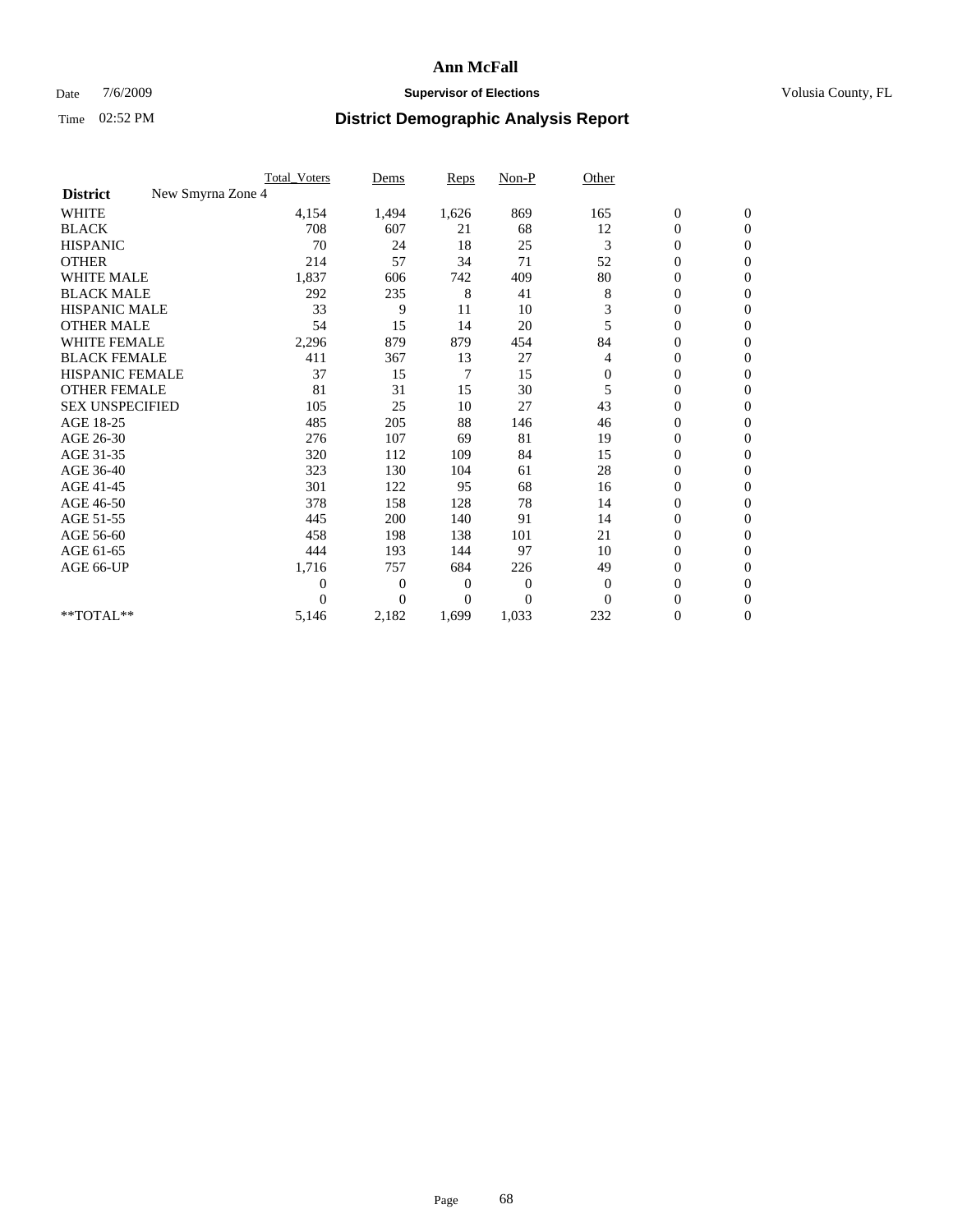## Date  $7/6/2009$  **Supervisor of Elections Supervisor of Elections** Volusia County, FL

|                        |                    | <b>Total_Voters</b> | Dems           | Reps           | $Non-P$        | Other    |                  |              |  |
|------------------------|--------------------|---------------------|----------------|----------------|----------------|----------|------------------|--------------|--|
| <b>District</b>        | Orange City Zone 1 |                     |                |                |                |          |                  |              |  |
| <b>WHITE</b>           |                    | 442                 | 141            | 179            | 102            | 20       | $\boldsymbol{0}$ | $\mathbf{0}$ |  |
| <b>BLACK</b>           |                    | 77                  | 65             | 3              | 5              | 4        | 0                | $\Omega$     |  |
| <b>HISPANIC</b>        |                    | 197                 | 94             | 23             | 72             | 8        | 0                | $\Omega$     |  |
| <b>OTHER</b>           |                    | 48                  | 20             | 14             | 9              | 5        | 0                | 0            |  |
| <b>WHITE MALE</b>      |                    | 191                 | 61             | 77             | 41             | 12       | $\theta$         | 0            |  |
| <b>BLACK MALE</b>      |                    | 24                  | 21             | 0              | $\mathbf{0}$   | 3        | 0                | $\Omega$     |  |
| HISPANIC MALE          |                    | 77                  | 36             | 10             | 30             |          | 0                | 0            |  |
| <b>OTHER MALE</b>      |                    | 17                  | 8              | 6              | $\overline{2}$ |          | 0                | 0            |  |
| <b>WHITE FEMALE</b>    |                    | 250                 | 80             | 101            | 61             | 8        | 0                | $\Omega$     |  |
| <b>BLACK FEMALE</b>    |                    | 53                  | 44             | 3              | 5              |          | 0                | 0            |  |
| <b>HISPANIC FEMALE</b> |                    | 119                 | 58             | 12             | 42             |          | 0                | 0            |  |
| <b>OTHER FEMALE</b>    |                    | 21                  | 8              | 5              | 5              | 3        | 0                | 0            |  |
| <b>SEX UNSPECIFIED</b> |                    | 12                  | 4              | 5              | $\overline{2}$ |          | 0                | 0            |  |
| AGE 18-25              |                    | 106                 | 40             | 23             | 38             | 5        | 0                | $\Omega$     |  |
| AGE 26-30              |                    | 106                 | 30             | 34             | 34             | 8        | 0                | 0            |  |
| AGE 31-35              |                    | 84                  | 32             | 22             | 25             | 5        | 0                | 0            |  |
| AGE 36-40              |                    | 66                  | 31             | 18             | 16             |          | 0                | 0            |  |
| AGE 41-45              |                    | 66                  | 30             | 11             | 22             | 3        | 0                | $\Omega$     |  |
| AGE 46-50              |                    | 43                  | 16             | 11             | 13             | 3        | 0                | $\Omega$     |  |
| AGE 51-55              |                    | 49                  | 24             | 12             | 12             |          | 0                | 0            |  |
| AGE 56-60              |                    | 50                  | 25             | 17             | 6              | 2        | 0                | 0            |  |
| AGE 61-65              |                    | 38                  | 20             | 11             | 4              | 3        | $\overline{0}$   | 0            |  |
| AGE 66-UP              |                    | 156                 | 72             | 60             | 18             | 6        | 0                | 0            |  |
|                        |                    | $\theta$            | $\overline{0}$ | $\mathbf{0}$   | $\mathbf{0}$   | $\Omega$ | 0                | 0            |  |
|                        |                    | $\overline{0}$      | $\overline{0}$ | $\overline{0}$ | $\overline{0}$ | $\Omega$ |                  | 0            |  |
| **TOTAL**              |                    | 764                 | 320            | 219            | 188            | 37       | 0                | 0            |  |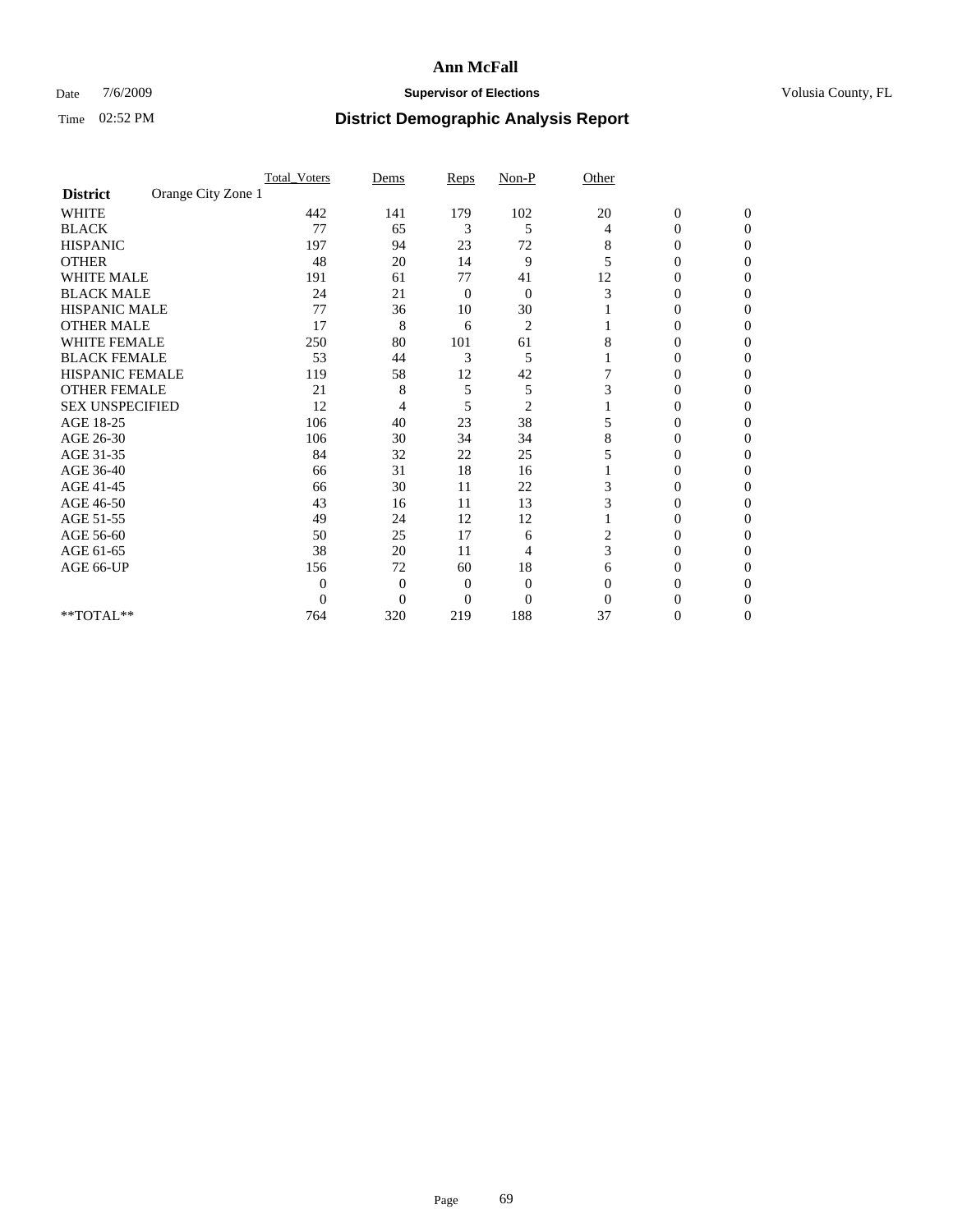## Date  $7/6/2009$  **Supervisor of Elections Supervisor of Elections** Volusia County, FL

|                        |                    | <b>Total_Voters</b> | Dems           | Reps         | $Non-P$        | Other          |                  |              |  |
|------------------------|--------------------|---------------------|----------------|--------------|----------------|----------------|------------------|--------------|--|
| <b>District</b>        | Orange City Zone 2 |                     |                |              |                |                |                  |              |  |
| <b>WHITE</b>           |                    | 688                 | 241            | 269          | 136            | 42             | $\boldsymbol{0}$ | $\mathbf{0}$ |  |
| <b>BLACK</b>           |                    | 39                  | 30             | 4            | 5              | $\mathbf{0}$   | $\overline{0}$   | $\Omega$     |  |
| <b>HISPANIC</b>        |                    | 101                 | 54             | 14           | 30             | 3              | 0                | $\Omega$     |  |
| <b>OTHER</b>           |                    | 46                  | 13             | 13           | 18             | $\overline{c}$ | 0                | $\Omega$     |  |
| <b>WHITE MALE</b>      |                    | 312                 | 100            | 128          | 60             | 24             | 0                | 0            |  |
| <b>BLACK MALE</b>      |                    | 13                  | 7              | 3            | 3              | $\Omega$       | 0                | $\Omega$     |  |
| HISPANIC MALE          |                    | 45                  | 23             | 8            | 13             |                | 0                | $\Omega$     |  |
| <b>OTHER MALE</b>      |                    | 17                  | 4              | 6            | 6              |                | 0                | 0            |  |
| <b>WHITE FEMALE</b>    |                    | 376                 | 141            | 141          | 76             | 18             | 0                | $\Omega$     |  |
| <b>BLACK FEMALE</b>    |                    | 25                  | 22             |              | $\overline{c}$ | $\mathbf{0}$   | 0                | 0            |  |
| <b>HISPANIC FEMALE</b> |                    | 56                  | 31             | 6            | 17             | 2              | 0                | 0            |  |
| <b>OTHER FEMALE</b>    |                    | 14                  | 6              | 3            | 4              |                | 0                | 0            |  |
| <b>SEX UNSPECIFIED</b> |                    | 16                  | 4              | 4            | 8              | $\mathbf{0}$   | 0                | 0            |  |
| AGE 18-25              |                    | 102                 | 38             | 23           | 33             | 8              | 0                | $\Omega$     |  |
| AGE 26-30              |                    | 78                  | 26             | 18           | 25             | 9              | 0                | 0            |  |
| AGE 31-35              |                    | 55                  | 20             | 18           | 14             | 3              | 0                | 0            |  |
| AGE 36-40              |                    | 75                  | 26             | 22           | 23             | 4              | 0                | 0            |  |
| AGE 41-45              |                    | 83                  | 34             | 34           | 13             | 2              | 0                | $\Omega$     |  |
| AGE 46-50              |                    | 75                  | 31             | 23           | 16             | 5              | 0                | $\Omega$     |  |
| AGE 51-55              |                    | 94                  | 33             | 39           | 22             | 0              | 0                | 0            |  |
| AGE 56-60              |                    | 80                  | 26             | 32           | 18             | 4              | 0                | 0            |  |
| AGE 61-65              |                    | 64                  | 29             | 23           | $\overline{7}$ | 5              | $\overline{0}$   | 0            |  |
| AGE 66-UP              |                    | 168                 | 75             | 68           | 18             |                | 0                | 0            |  |
|                        |                    | $\theta$            | $\overline{0}$ | $\mathbf{0}$ | $\mathbf{0}$   | $\Omega$       | 0                | 0            |  |
|                        |                    | $\boldsymbol{0}$    | $\overline{0}$ | $\mathbf{0}$ | $\overline{0}$ | $\Omega$       |                  | 0            |  |
| **TOTAL**              |                    | 874                 | 338            | 300          | 189            | 47             | 0                | 0            |  |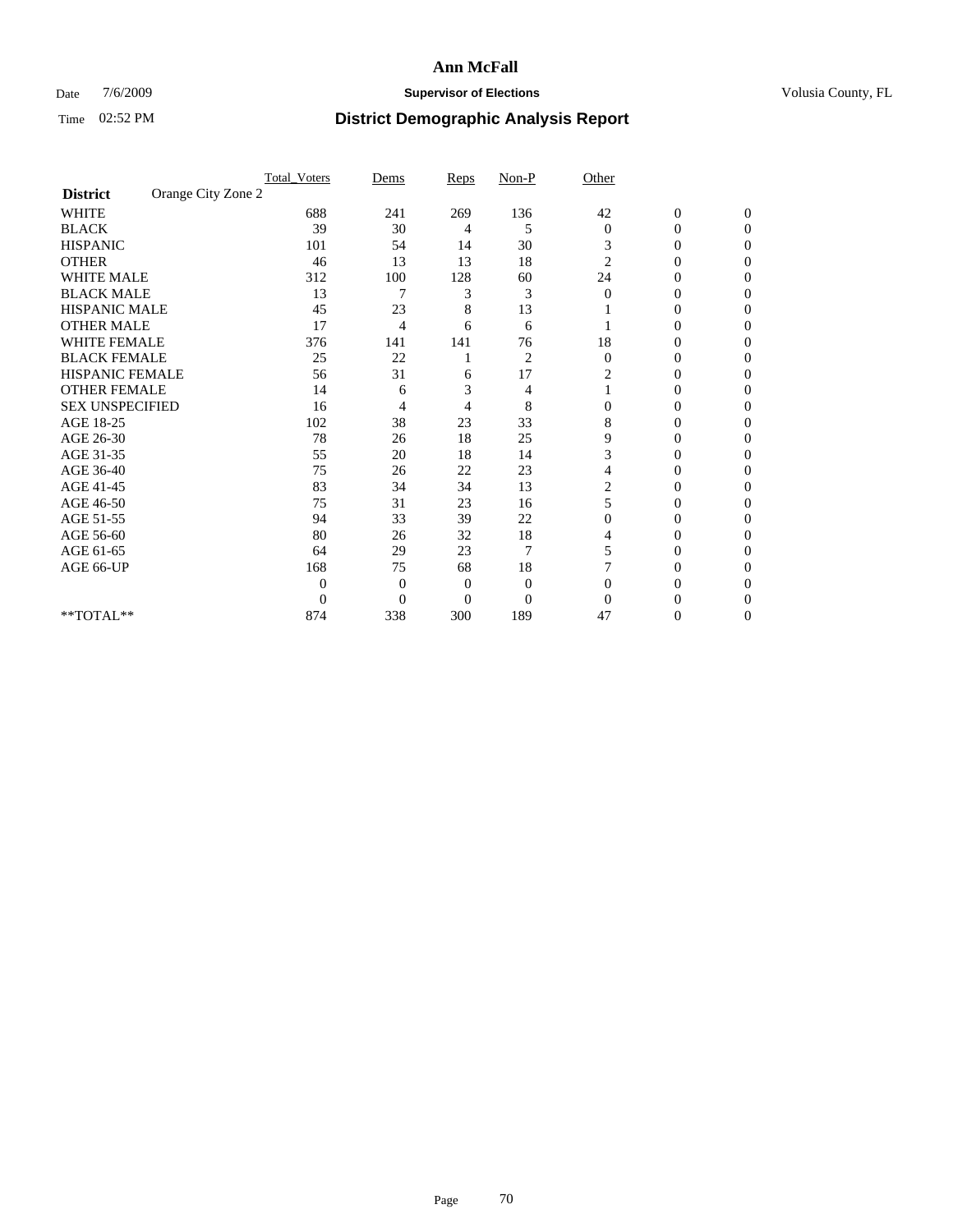## Date  $7/6/2009$  **Supervisor of Elections Supervisor of Elections** Volusia County, FL

|                        |                    | <b>Total_Voters</b> | Dems           | Reps           | $Non-P$        | Other          |                  |              |  |
|------------------------|--------------------|---------------------|----------------|----------------|----------------|----------------|------------------|--------------|--|
| <b>District</b>        | Orange City Zone 3 |                     |                |                |                |                |                  |              |  |
| <b>WHITE</b>           |                    | 912                 | 348            | 346            | 165            | 53             | $\boldsymbol{0}$ | $\mathbf{0}$ |  |
| <b>BLACK</b>           |                    | 31                  | 23             |                | 5              | 2              | $\mathbf{0}$     | $\Omega$     |  |
| <b>HISPANIC</b>        |                    | 89                  | 42             | 21             | 25             |                | 0                | $\Omega$     |  |
| <b>OTHER</b>           |                    | 50                  | 18             | 8              | 21             | 3              | 0                | 0            |  |
| <b>WHITE MALE</b>      |                    | 403                 | 129            | 172            | 72             | 30             | 0                | 0            |  |
| <b>BLACK MALE</b>      |                    | 14                  | 11             | $\mathbf{0}$   | 2              |                | 0                | $\Omega$     |  |
| HISPANIC MALE          |                    | 35                  | 19             | 8              | 8              | $\Omega$       | 0                | 0            |  |
| <b>OTHER MALE</b>      |                    | 20                  | 7              | $\overline{2}$ | 10             |                | 0                | 0            |  |
| <b>WHITE FEMALE</b>    |                    | 503                 | 215            | 173            | 92             | 23             | 0                | $\Omega$     |  |
| <b>BLACK FEMALE</b>    |                    | 17                  | 12             |                | 3              |                | 0                | 0            |  |
| <b>HISPANIC FEMALE</b> |                    | 54                  | 23             | 13             | 17             |                | 0                | 0            |  |
| <b>OTHER FEMALE</b>    |                    | 15                  | 6              | 4              | 4              |                | 0                | 0            |  |
| <b>SEX UNSPECIFIED</b> |                    | 21                  | 9              | 3              | 8              |                | 0                | 0            |  |
| AGE 18-25              |                    | 60                  | 23             | 13             | 18             | 6              | 0                | $\Omega$     |  |
| AGE 26-30              |                    | 49                  | 17             | 10             | 16             | 6              | 0                | 0            |  |
| AGE 31-35              |                    | 39                  | 11             | 14             | 12             | 2              | 0                | 0            |  |
| AGE 36-40              |                    | 44                  | 9              | 18             | 15             | $\overline{c}$ | 0                | 0            |  |
| AGE 41-45              |                    | 53                  | 19             | 19             | 14             |                | 0                | $\Omega$     |  |
| AGE 46-50              |                    | 72                  | 24             | 27             | 16             | 5              | 0                | $\Omega$     |  |
| AGE 51-55              |                    | 66                  | 26             | 22             | 13             | 5              | 0                | 0            |  |
| AGE 56-60              |                    | 91                  | 36             | 26             | 24             |                | 0                | 0            |  |
| AGE 61-65              |                    | 96                  | 42             | 35             | 14             | 5              | $\overline{0}$   | 0            |  |
| AGE 66-UP              |                    | 512                 | 224            | 192            | 74             | 22             | 0                | 0            |  |
|                        |                    | $\theta$            | $\overline{0}$ | $\mathbf{0}$   | $\mathbf{0}$   | $\Omega$       | 0                | 0            |  |
|                        |                    | $\theta$            | $\overline{0}$ | $\overline{0}$ | $\overline{0}$ | $\Omega$       |                  | 0            |  |
| **TOTAL**              |                    | 1,082               | 431            | 376            | 216            | 59             | 0                | 0            |  |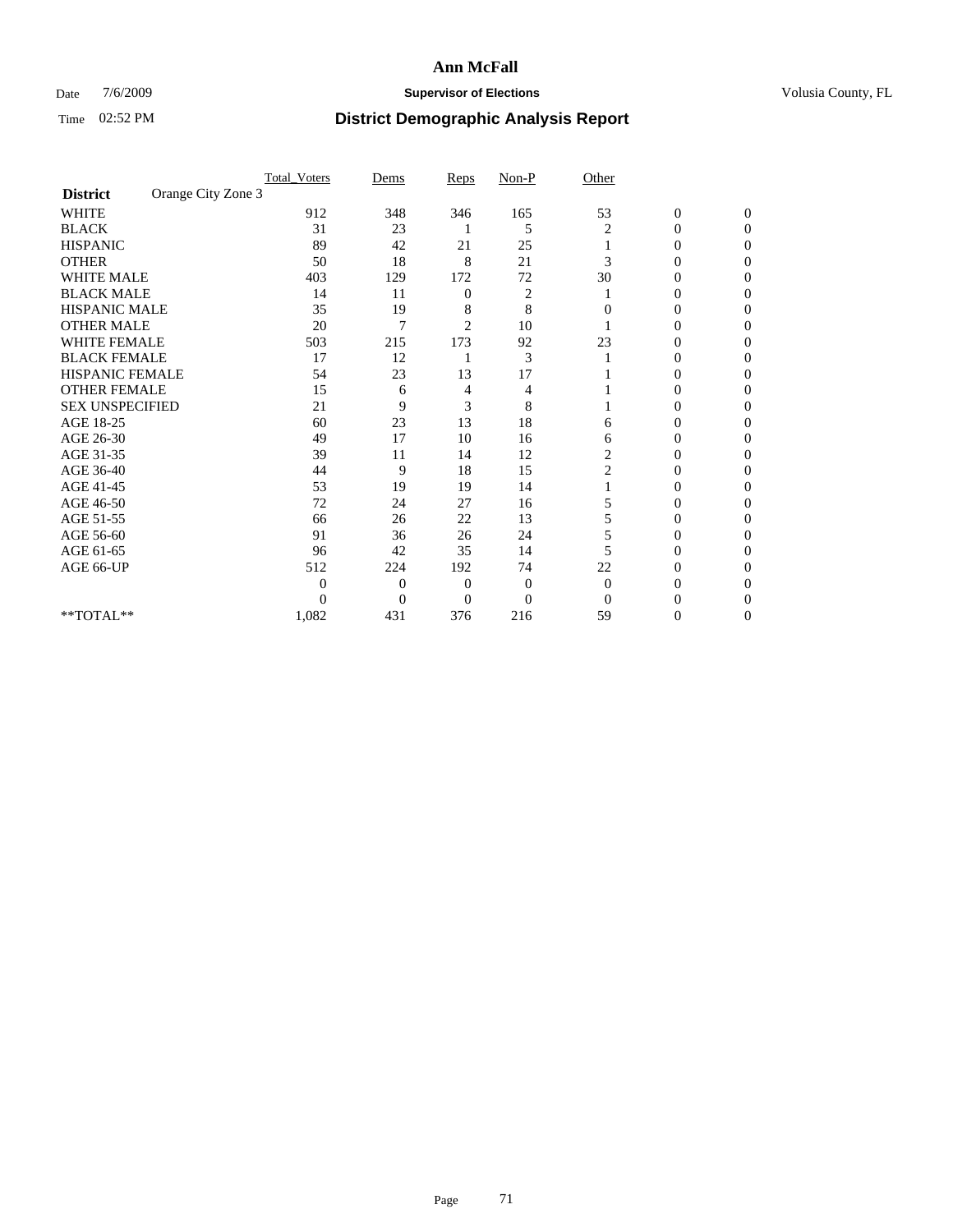## Date  $7/6/2009$  **Supervisor of Elections Supervisor of Elections** Volusia County, FL

|                        |                    | <b>Total_Voters</b> | Dems             | Reps     | $Non-P$      | Other    |                  |                  |  |
|------------------------|--------------------|---------------------|------------------|----------|--------------|----------|------------------|------------------|--|
| <b>District</b>        | Orange City Zone 4 |                     |                  |          |              |          |                  |                  |  |
| <b>WHITE</b>           |                    | 1,324               | 488              | 529      | 247          | 60       | $\boldsymbol{0}$ | $\boldsymbol{0}$ |  |
| <b>BLACK</b>           |                    | 17                  | 10               | 2        | 3            | 2        | $\overline{0}$   | $\Omega$         |  |
| <b>HISPANIC</b>        |                    | 49                  | 24               | 7        | 15           | 3        | 0                | $\Omega$         |  |
| <b>OTHER</b>           |                    | 38                  | 12               | 12       | 10           | 4        | 0                | $\Omega$         |  |
| <b>WHITE MALE</b>      |                    | 583                 | 186              | 239      | 122          | 36       | 0                | $\Omega$         |  |
| <b>BLACK MALE</b>      |                    | 7                   | 3                | 2        | 2            | $\Omega$ | 0                | 0                |  |
| <b>HISPANIC MALE</b>   |                    | 25                  | 14               | 4        | 6            |          | 0                | 0                |  |
| <b>OTHER MALE</b>      |                    | 10                  | $\overline{2}$   | 4        | 4            | 0        | $\theta$         | 0                |  |
| WHITE FEMALE           |                    | 734                 | 299              | 287      | 124          | 24       | 0                | $\Omega$         |  |
| <b>BLACK FEMALE</b>    |                    | 10                  | 7                | 0        |              | 2        | 0                | $\Omega$         |  |
| HISPANIC FEMALE        |                    | 24                  | 10               | 3        | 9            | 2        | 0                | 0                |  |
| <b>OTHER FEMALE</b>    |                    | 16                  | 9                | 5        |              |          | 0                | $\Omega$         |  |
| <b>SEX UNSPECIFIED</b> |                    | 19                  | 4                | 6        | 6            | 3        | $\overline{0}$   | 0                |  |
| AGE 18-25              |                    | 172                 | 50               | 55       | 46           | 21       | 0                | 0                |  |
| AGE 26-30              |                    | 103                 | 27               | 43       | 25           | 8        | 0                | 0                |  |
| AGE 31-35              |                    | 95                  | 29               | 31       | 31           | 4        | 0                | $\Omega$         |  |
| AGE 36-40              |                    | 98                  | 35               | 28       | 31           | 4        | 0                | 0                |  |
| AGE 41-45              |                    | 126                 | 42               | 43       | 33           | 8        | 0                | 0                |  |
| AGE 46-50              |                    | 143                 | 46               | 62       | 29           | 6        | 0                | $\Omega$         |  |
| AGE 51-55              |                    | 158                 | 66               | 66       | 22           | 4        | 0                | $\Omega$         |  |
| AGE 56-60              |                    | 122                 | 50               | 45       | 21           | 6        | 0                | 0                |  |
| AGE 61-65              |                    | 126                 | 57               | 49       | 15           | 5        | $\overline{0}$   | 0                |  |
| AGE 66-UP              |                    | 285                 | 132              | 128      | 22           | 3        | 0                | 0                |  |
|                        |                    | $\overline{0}$      | $\overline{0}$   | 0        | $\mathbf{0}$ | $\Omega$ | 0                | 0                |  |
|                        |                    | $\Omega$            | $\boldsymbol{0}$ | $\Omega$ | $\Omega$     | $\Omega$ | 0                | $\Omega$         |  |
| **TOTAL**              |                    | 1,428               | 534              | 550      | 275          | 69       | 0                | $\overline{0}$   |  |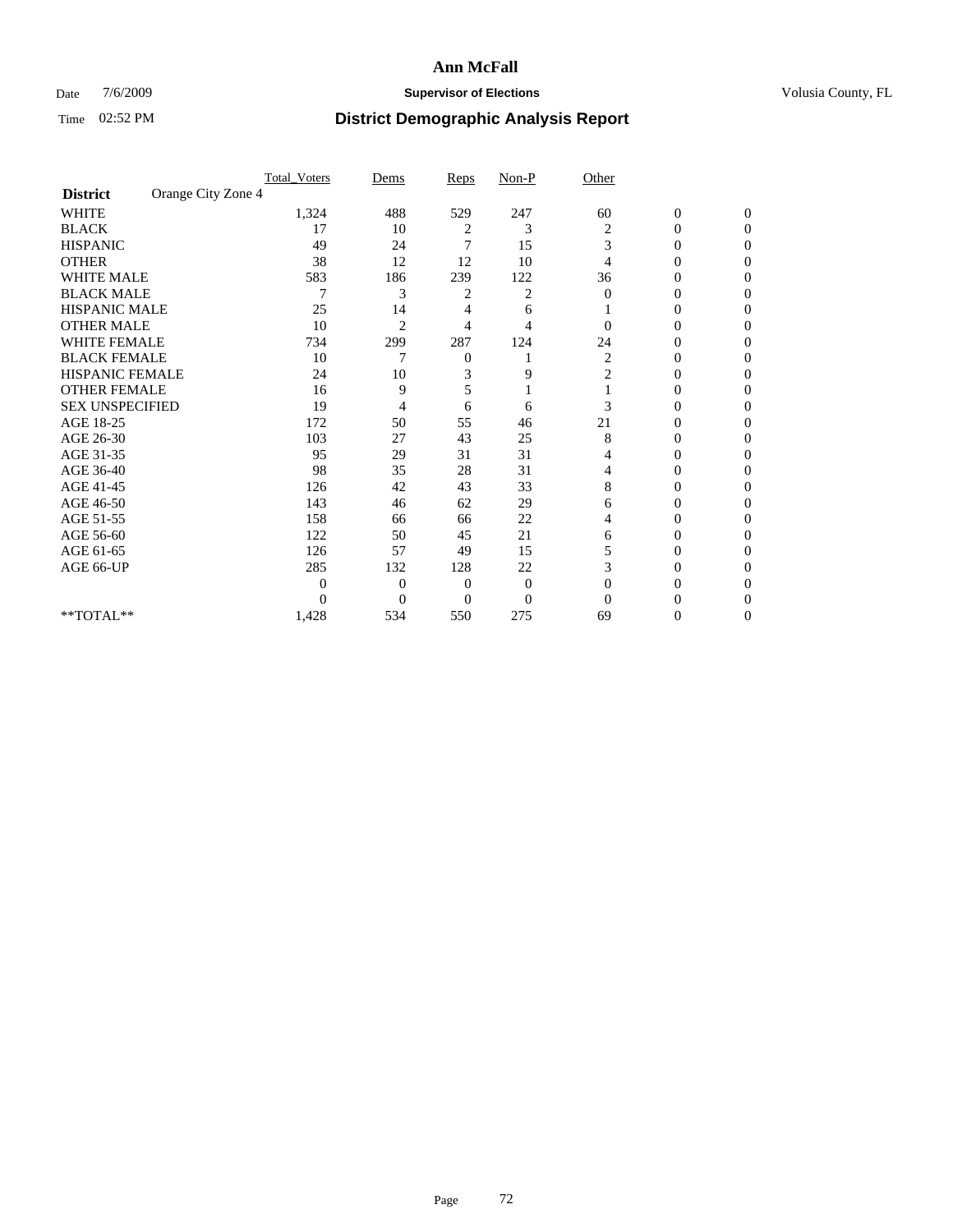### Date  $7/6/2009$  **Supervisor of Elections Supervisor of Elections** Volusia County, FL

|                        | <b>Total_Voters</b> | Dems                       | Reps             | $Non-P$        | Other          |                  |              |  |
|------------------------|---------------------|----------------------------|------------------|----------------|----------------|------------------|--------------|--|
| <b>District</b>        | Orange City Zone 5  |                            |                  |                |                |                  |              |  |
| <b>WHITE</b>           | 1,298               | 439                        | 615              | 198            | 46             | $\boldsymbol{0}$ | $\mathbf{0}$ |  |
| <b>BLACK</b>           | 108                 | 90                         |                  | 15             | 2              | $\overline{0}$   | $\Omega$     |  |
| <b>HISPANIC</b>        | 70                  | 35                         | 13               | 20             | 2              | 0                | $\Omega$     |  |
| <b>OTHER</b>           | 79                  | 37                         | 16               | 20             | 6              | 0                | $\Omega$     |  |
| <b>WHITE MALE</b>      | 515                 | 159                        | 248              | 85             | 23             | 0                | 0            |  |
| <b>BLACK MALE</b>      | 42                  | 30                         |                  | 10             |                | $\overline{0}$   | $\Omega$     |  |
| HISPANIC MALE          | 32                  | 17                         | 6                | 7              | 2              | 0                | $\Omega$     |  |
| <b>OTHER MALE</b>      | 25                  | 15                         | 6                | 4              | $\Omega$       | 0                | 0            |  |
| <b>WHITE FEMALE</b>    | 773                 | 278                        | 363              | 110            | 22             | 0                | $\Omega$     |  |
| <b>BLACK FEMALE</b>    | 65                  | 59                         | $\boldsymbol{0}$ | 5              |                | 0                | $\Omega$     |  |
| <b>HISPANIC FEMALE</b> | 38                  | 18                         | 7                | 13             | 0              | 0                | 0            |  |
| <b>OTHER FEMALE</b>    | 33                  | 16                         | 8                | 8              |                | 0                | 0            |  |
| <b>SEX UNSPECIFIED</b> | 32                  | 9                          | 6                | 11             | 6              | 0                | $\Omega$     |  |
| AGE 18-25              | 42                  | 23                         | 8                | 9              | $\overline{c}$ | 0                | $\Omega$     |  |
| AGE 26-30              | 56                  | 19                         | 18               | 16             | 3              | 0                | 0            |  |
| AGE 31-35              | 53                  | 24                         | 13               | 15             |                | 0                | $\Omega$     |  |
| AGE 36-40              | 57                  | 26                         | 16               | 13             | 2              | 0                | 0            |  |
| AGE 41-45              | 42                  | 17                         | 13               | 12             | $\mathbf{0}$   | 0                | $\Omega$     |  |
| AGE 46-50              | 67                  | 38                         | 12               | 15             | 2              | 0                | $\Omega$     |  |
| AGE 51-55              | 64                  | 35                         | 15               | 11             | 3              | 0                | 0            |  |
| AGE 56-60              | 73                  | 31                         | 22               | 14             | 6              | 0                | 0            |  |
| AGE 61-65              | 91                  | 37                         | 30               | 19             | 5              | $\overline{0}$   | 0            |  |
| AGE 66-UP              | 1,010               | 351                        | 498              | 129            | 32             | 0                | 0            |  |
|                        |                     | 0<br>0                     | $\overline{0}$   | 0              | $\Omega$       | 0                | 0            |  |
|                        |                     | $\overline{0}$<br>$\theta$ | $\Omega$         | $\overline{0}$ | $\Omega$       | 0                | 0            |  |
| **TOTAL**              | 1,555               | 601                        | 645              | 253            | 56             | 0                | 0            |  |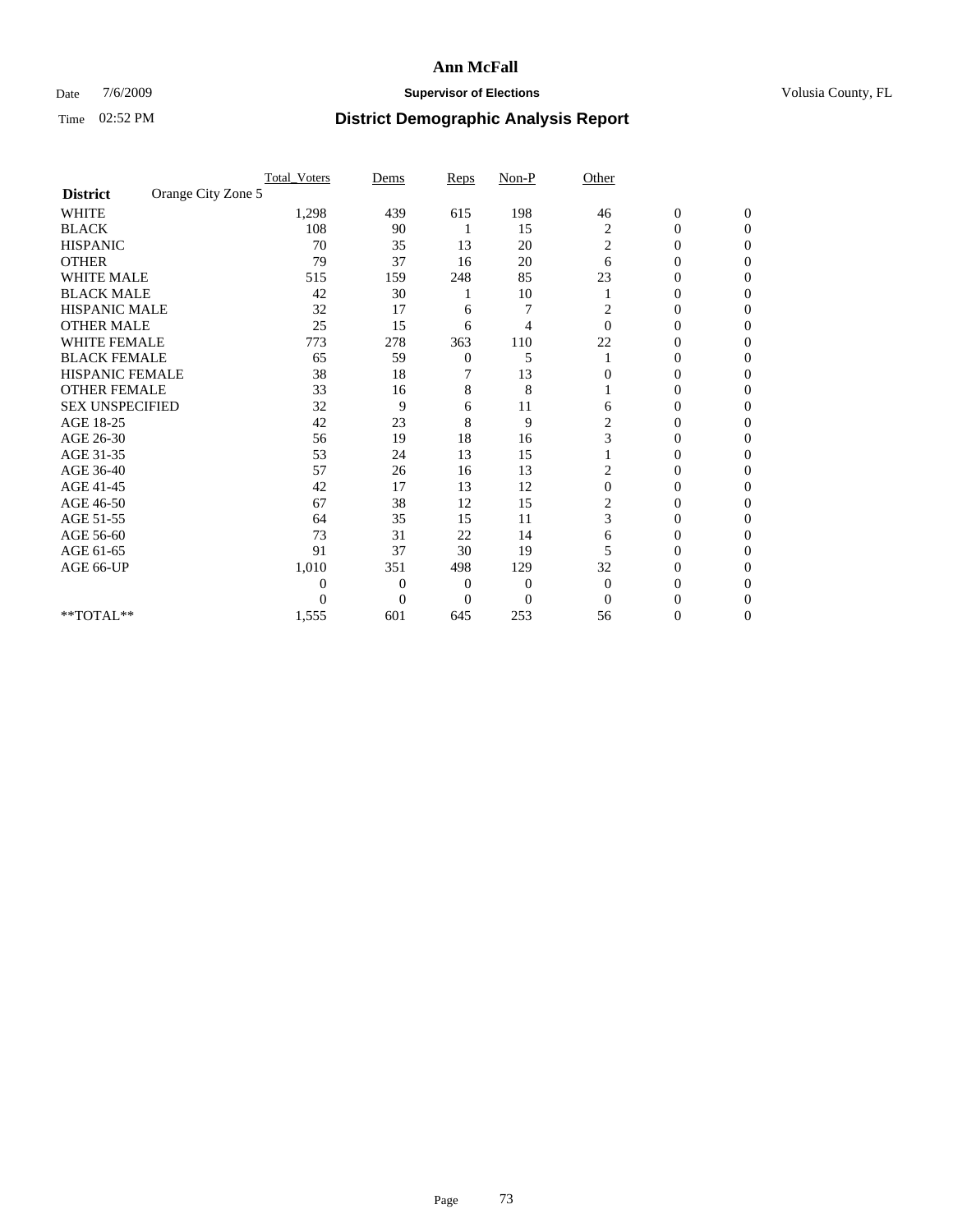### Date 7/6/2009 **Supervisor of Elections Supervisor of Elections** Volusia County, FL

|                        | Total Voters      | Dems           | <b>Reps</b> | Non-P        | Other                   |                  |                  |  |
|------------------------|-------------------|----------------|-------------|--------------|-------------------------|------------------|------------------|--|
| <b>District</b>        | Ormond Bch Zone 1 |                |             |              |                         |                  |                  |  |
| <b>WHITE</b>           | 6,841             | 2,512          | 2,930       | 1,207        | 192                     | $\boldsymbol{0}$ | $\boldsymbol{0}$ |  |
| <b>BLACK</b>           | 89                | 68             | 7           | 12           | 2                       | $\boldsymbol{0}$ | $\mathbf{0}$     |  |
| <b>HISPANIC</b>        | 111               | 44             | 34          | 30           | 3                       | $\overline{0}$   | $\mathbf{0}$     |  |
| <b>OTHER</b>           | 334               | 114            | 97          | 97           | 26                      | 0                | $\Omega$         |  |
| <b>WHITE MALE</b>      | 3,163             | 1,046          | 1,404       | 602          | 111                     | 0                | $\mathbf{0}$     |  |
| <b>BLACK MALE</b>      | 41                | 32             | 4           | 4            |                         | $\overline{0}$   | $\mathbf{0}$     |  |
| <b>HISPANIC MALE</b>   | 45                | 10             | 18          | 16           |                         | 0                | $\Omega$         |  |
| <b>OTHER MALE</b>      | 138               | 46             | 46          | 42           | 4                       | 0                | $\mathbf{0}$     |  |
| <b>WHITE FEMALE</b>    | 3,649             | 1,460          | 1,514       | 595          | 80                      | $\overline{0}$   | $\mathbf{0}$     |  |
| <b>BLACK FEMALE</b>    | 47                | 36             | 3           | 8            | $\boldsymbol{0}$        | $\boldsymbol{0}$ | $\Omega$         |  |
| <b>HISPANIC FEMALE</b> | 61                | 31             | 14          | 14           | $\overline{\mathbf{c}}$ | 0                | $\mathbf{0}$     |  |
| <b>OTHER FEMALE</b>    | 115               | 49             | 35          | 26           | 5                       | $\overline{0}$   | $\Omega$         |  |
| <b>SEX UNSPECIFIED</b> | 116               | 28             | 30          | 39           | 19                      | $\overline{0}$   | $\mathbf{0}$     |  |
| AGE 18-25              | 607               | 206            | 184         | 180          | 37                      | 0                | $\mathbf{0}$     |  |
| AGE 26-30              | 305               | 104            | 108         | 83           | 10                      | $\overline{0}$   | $\mathbf{0}$     |  |
| AGE 31-35              | 339               | 108            | 116         | 93           | 22                      | $\boldsymbol{0}$ | $\mathbf{0}$     |  |
| AGE 36-40              | 477               | 156            | 204         | 102          | 15                      | 0                | $\mathbf{0}$     |  |
| AGE 41-45              | 595               | 192            | 251         | 129          | 23                      | $\mathbf{0}$     | $\Omega$         |  |
| AGE 46-50              | 652               | 224            | 287         | 124          | 17                      | $\boldsymbol{0}$ | $\Omega$         |  |
| AGE 51-55              | 754               | 287            | 323         | 126          | 18                      | $\boldsymbol{0}$ | $\mathbf{0}$     |  |
| AGE 56-60              | 748               | 306            | 304         | 128          | 10                      | $\overline{0}$   | $\Omega$         |  |
| AGE 61-65              | 669               | 245            | 295         | 110          | 19                      | $\overline{0}$   | $\mathbf{0}$     |  |
| AGE 66-UP              | 2,229             | 910            | 996         | 271          | 52                      | 0                | $\mathbf{0}$     |  |
|                        | 0                 | $\overline{0}$ | 0           | $\mathbf{0}$ | $\mathbf{0}$            | 0                | $\mathbf{0}$     |  |
|                        | $\theta$          | $\overline{0}$ | $\Omega$    | $\Omega$     | $\Omega$                | $\overline{0}$   | $\mathbf{0}$     |  |
| **TOTAL**              | 7,375             | 2,738          | 3,068       | 1,346        | 223                     | 0                | $\mathbf{0}$     |  |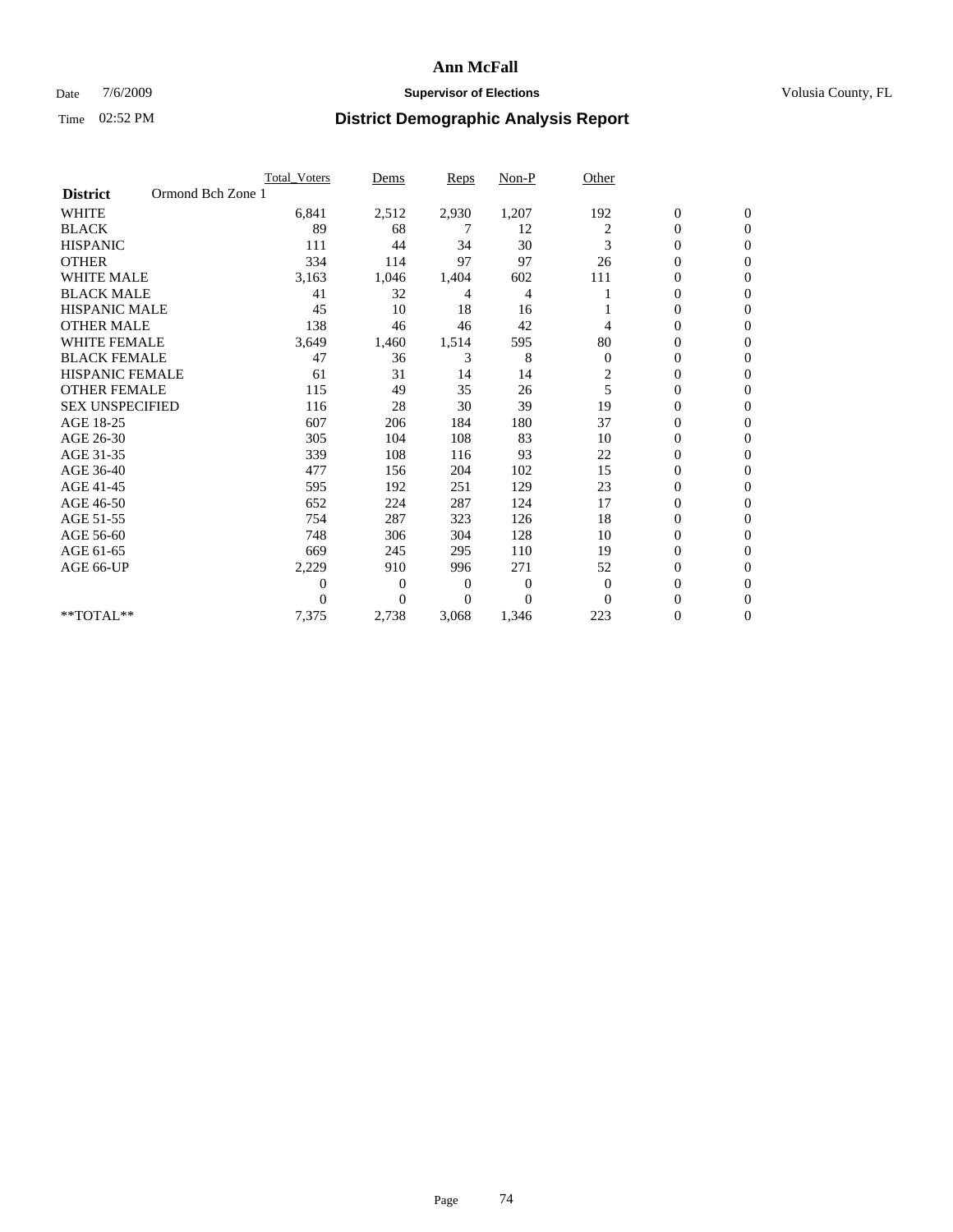### Date  $7/6/2009$  **Supervisor of Elections Supervisor of Elections** Volusia County, FL

|                        | <b>Total Voters</b> | Dems                               | <b>Reps</b> | Non-P        | Other          |                  |                  |  |
|------------------------|---------------------|------------------------------------|-------------|--------------|----------------|------------------|------------------|--|
| <b>District</b>        | Ormond Bch Zone 2   |                                    |             |              |                |                  |                  |  |
| <b>WHITE</b>           | 4,780               | 1,958                              | 1,712       | 944          | 166            | $\boldsymbol{0}$ | $\boldsymbol{0}$ |  |
| <b>BLACK</b>           |                     | 387<br>295                         | 28          | 54           | 10             | $\boldsymbol{0}$ | $\mathbf{0}$     |  |
| <b>HISPANIC</b>        |                     | 108<br>50                          | 26          | 28           | $\overline{4}$ | $\overline{0}$   | $\mathbf{0}$     |  |
| <b>OTHER</b>           |                     | 374<br>142                         | 81          | 111          | 40             | 0                | $\Omega$         |  |
| <b>WHITE MALE</b>      | 2,075               | 747                                | 796         | 446          | 86             | $\overline{0}$   | $\mathbf{0}$     |  |
| <b>BLACK MALE</b>      |                     | 174<br>118                         | 14          | 34           | 8              | $\overline{0}$   | $\mathbf{0}$     |  |
| <b>HISPANIC MALE</b>   |                     | 42<br>18                           | 8           | 13           | 3              | $\overline{0}$   | $\mathbf{0}$     |  |
| <b>OTHER MALE</b>      |                     | 114<br>39                          | 32          | 42           |                | 0                | $\mathbf{0}$     |  |
| <b>WHITE FEMALE</b>    | 2,682               | 1,200                              | 911         | 492          | 79             | $\overline{0}$   | $\mathbf{0}$     |  |
| <b>BLACK FEMALE</b>    |                     | 209<br>173                         | 14          | 20           | 2              | $\boldsymbol{0}$ | $\mathbf{0}$     |  |
| <b>HISPANIC FEMALE</b> |                     | 32<br>65                           | 17          | 15           |                | $\boldsymbol{0}$ | $\mathbf{0}$     |  |
| <b>OTHER FEMALE</b>    |                     | 139<br>67                          | 35          | 30           | 7              | $\mathbf{0}$     | $\mathbf{0}$     |  |
| <b>SEX UNSPECIFIED</b> |                     | 149<br>51                          | 20          | 45           | 33             | $\overline{0}$   | $\mathbf{0}$     |  |
| AGE 18-25              |                     | 515<br>214                         | 120         | 146          | 35             | $\mathbf{0}$     | $\mathbf{0}$     |  |
| AGE 26-30              |                     | 353<br>137                         | 86          | 113          | 17             | $\overline{0}$   | $\mathbf{0}$     |  |
| AGE 31-35              |                     | 345<br>147                         | 78          | 105          | 15             | $\boldsymbol{0}$ | $\mathbf{0}$     |  |
| AGE 36-40              |                     | 381<br>137                         | 137         | 92           | 15             | 0                | $\mathbf{0}$     |  |
| AGE 41-45              |                     | 440<br>156                         | 152         | 109          | 23             | $\overline{0}$   | $\mathbf{0}$     |  |
| AGE 46-50              |                     | 514<br>202                         | 189         | 103          | 20             | $\boldsymbol{0}$ | $\mathbf{0}$     |  |
| AGE 51-55              |                     | 537<br>238                         | 173         | 108          | 18             | $\boldsymbol{0}$ | $\mathbf{0}$     |  |
| AGE 56-60              |                     | 528<br>237                         | 153         | 117          | 21             | $\overline{0}$   | $\Omega$         |  |
| AGE 61-65              |                     | 493<br>214                         | 183         | 82           | 14             | $\overline{0}$   | $\mathbf{0}$     |  |
| AGE 66-UP              | 1,543               | 763                                | 576         | 162          | 42             | $\boldsymbol{0}$ | $\mathbf{0}$     |  |
|                        |                     | $\boldsymbol{0}$<br>$\overline{0}$ | 0           | $\mathbf{0}$ | $\mathbf{0}$   | $\overline{0}$   | $\mathbf{0}$     |  |
|                        |                     | $\theta$<br>$\theta$               | $\Omega$    | $\Omega$     | $\Omega$       | $\boldsymbol{0}$ | $\mathbf{0}$     |  |
| **TOTAL**              | 5,649               | 2,445                              | 1,847       | 1,137        | 220            | 0                | $\mathbf{0}$     |  |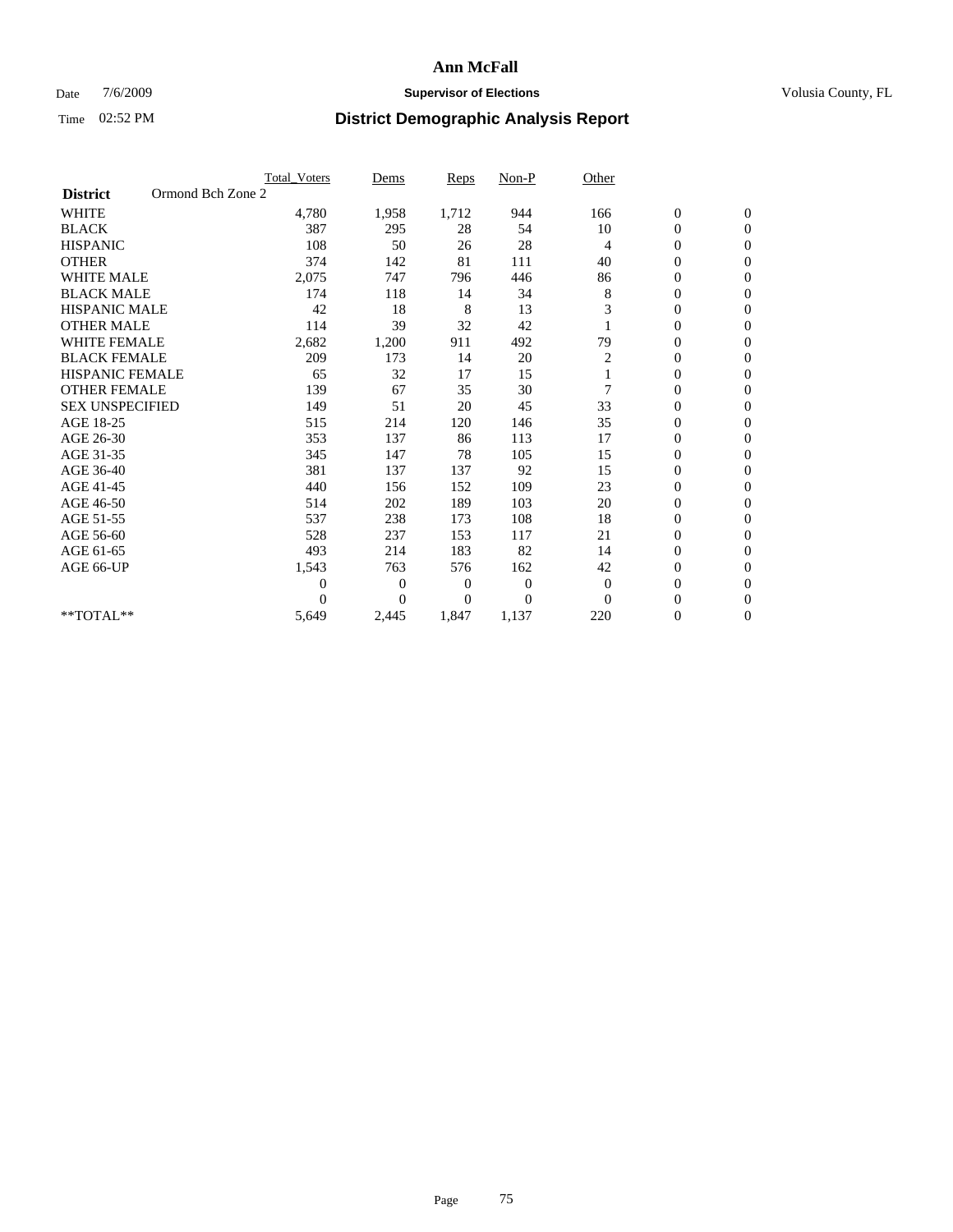### Date 7/6/2009 **Supervisor of Elections Supervisor of Elections** Volusia County, FL

|                        |                   | Total Voters | Dems           | <b>Reps</b> | Non-P        | Other          |                  |                  |  |
|------------------------|-------------------|--------------|----------------|-------------|--------------|----------------|------------------|------------------|--|
| <b>District</b>        | Ormond Bch Zone 3 |              |                |             |              |                |                  |                  |  |
| <b>WHITE</b>           |                   | 7,981        | 2,531          | 3,828       | 1,371        | 251            | $\boldsymbol{0}$ | $\boldsymbol{0}$ |  |
| <b>BLACK</b>           |                   | 167          | 121            | 14          | 21           | 11             | $\boldsymbol{0}$ | $\mathbf{0}$     |  |
| <b>HISPANIC</b>        |                   | 139          | 47             | 53          | 36           | 3              | $\overline{0}$   | $\mathbf{0}$     |  |
| <b>OTHER</b>           |                   | 453          | 139            | 125         | 152          | 37             | 0                | $\Omega$         |  |
| <b>WHITE MALE</b>      |                   | 3,690        | 1,065          | 1,836       | 674          | 115            | $\mathbf{0}$     | $\mathbf{0}$     |  |
| <b>BLACK MALE</b>      |                   | 76           | 57             | 7           | 8            | 4              | $\overline{0}$   | $\mathbf{0}$     |  |
| <b>HISPANIC MALE</b>   |                   | 70           | 20             | 30          | 18           | $\overline{c}$ | 0                | $\mathbf{0}$     |  |
| <b>OTHER MALE</b>      |                   | 163          | 43             | 51          | 61           | 8              | 0                | $\mathbf{0}$     |  |
| <b>WHITE FEMALE</b>    |                   | 4,242        | 1,452          | 1,971       | 686          | 133            | 0                | $\mathbf{0}$     |  |
| <b>BLACK FEMALE</b>    |                   | 90           | 63             | 7           | 13           | 7              | $\boldsymbol{0}$ | $\mathbf{0}$     |  |
| <b>HISPANIC FEMALE</b> |                   | 68           | 27             | 22          | 18           |                | 0                | $\mathbf{0}$     |  |
| <b>OTHER FEMALE</b>    |                   | 196          | 73             | 55          | 62           | 6              | $\overline{0}$   | $\Omega$         |  |
| <b>SEX UNSPECIFIED</b> |                   | 145          | 38             | 41          | 40           | 26             | $\overline{0}$   | $\mathbf{0}$     |  |
| AGE 18-25              |                   | 817          | 245            | 318         | 207          | 47             | 0                | $\mathbf{0}$     |  |
| AGE 26-30              |                   | 389          | 123            | 147         | 101          | 18             | $\overline{0}$   | $\mathbf{0}$     |  |
| AGE 31-35              |                   | 381          | 97             | 145         | 113          | 26             | $\boldsymbol{0}$ | $\mathbf{0}$     |  |
| AGE 36-40              |                   | 551          | 132            | 281         | 113          | 25             | 0                | $\mathbf{0}$     |  |
| AGE 41-45              |                   | 737          | 187            | 387         | 138          | 25             | $\mathbf{0}$     | $\mathbf{0}$     |  |
| AGE 46-50              |                   | 806          | 230            | 405         | 150          | 21             | $\boldsymbol{0}$ | $\Omega$         |  |
| AGE 51-55              |                   | 926          | 296            | 456         | 155          | 19             | $\boldsymbol{0}$ | $\mathbf{0}$     |  |
| AGE 56-60              |                   | 890          | 323            | 386         | 161          | 20             | $\overline{0}$   | $\Omega$         |  |
| AGE 61-65              |                   | 880          | 322            | 403         | 129          | 26             | $\overline{0}$   | $\mathbf{0}$     |  |
| AGE 66-UP              |                   | 2,363        | 883            | 1,092       | 313          | 75             | $\boldsymbol{0}$ | $\mathbf{0}$     |  |
|                        |                   | 0            | $\overline{0}$ | 0           | $\mathbf{0}$ | $\theta$       | $\overline{0}$   | $\mathbf{0}$     |  |
|                        |                   | $\Omega$     | $\overline{0}$ | $\Omega$    | $\Omega$     | $\Omega$       | $\overline{0}$   | $\mathbf{0}$     |  |
| **TOTAL**              |                   | 8,740        | 2,838          | 4,020       | 1,580        | 302            | 0                | $\mathbf{0}$     |  |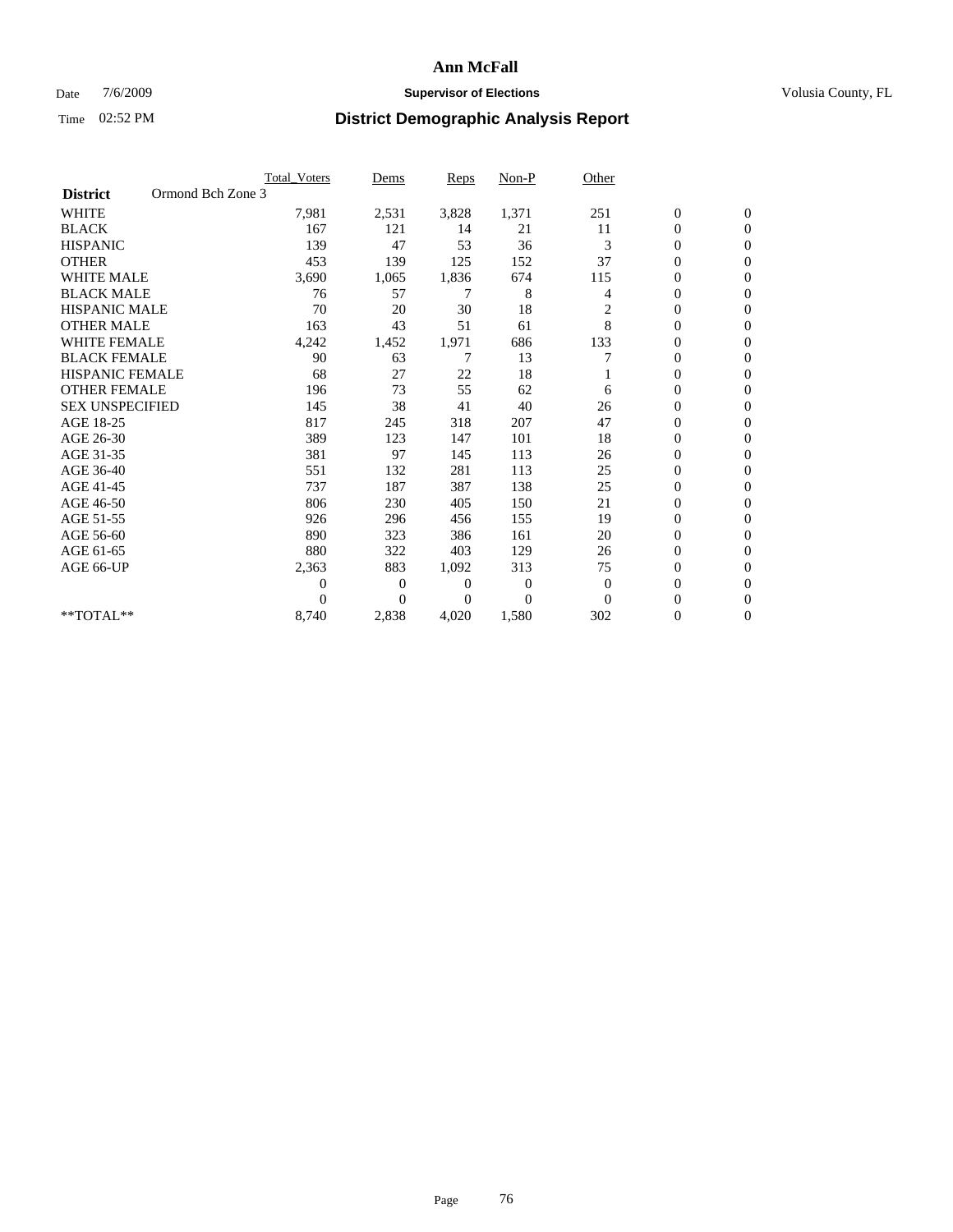### Date 7/6/2009 **Supervisor of Elections Supervisor of Elections** Volusia County, FL

|                        |                   | <b>Total Voters</b> | Dems           | <b>Reps</b> | Non-P    | Other          |                  |                  |  |
|------------------------|-------------------|---------------------|----------------|-------------|----------|----------------|------------------|------------------|--|
| <b>District</b>        | Ormond Bch Zone 4 |                     |                |             |          |                |                  |                  |  |
| <b>WHITE</b>           |                   | 6,269               | 2,378          | 2,443       | 1,180    | 268            | $\boldsymbol{0}$ | $\boldsymbol{0}$ |  |
| <b>BLACK</b>           |                   | 148                 | 113            | 8           | 24       | 3              | $\boldsymbol{0}$ | $\mathbf{0}$     |  |
| <b>HISPANIC</b>        |                   | 92                  | 49             | 13          | 28       | 2              | $\overline{0}$   | $\mathbf{0}$     |  |
| <b>OTHER</b>           |                   | 312                 | 105            | 77          | 103      | 27             | 0                | $\Omega$         |  |
| <b>WHITE MALE</b>      |                   | 2,695               | 915            | 1,104       | 535      | 141            | $\mathbf{0}$     | $\mathbf{0}$     |  |
| <b>BLACK MALE</b>      |                   | 69                  | 51             | 4           | 12       | 2              | $\overline{0}$   | $\mathbf{0}$     |  |
| <b>HISPANIC MALE</b>   |                   | 32                  | 16             | 5           | 9        | $\overline{c}$ | 0                | $\Omega$         |  |
| <b>OTHER MALE</b>      |                   | 108                 | 37             | 24          | 39       | 8              | 0                | $\Omega$         |  |
| <b>WHITE FEMALE</b>    |                   | 3,533               | 1,451          | 1,329       | 629      | 124            | 0                | $\mathbf{0}$     |  |
| <b>BLACK FEMALE</b>    |                   | 79                  | 62             | 4           | 12       |                | $\boldsymbol{0}$ | $\Omega$         |  |
| <b>HISPANIC FEMALE</b> |                   | 60                  | 33             | 8           | 19       | 0              | 0                | $\mathbf{0}$     |  |
| <b>OTHER FEMALE</b>    |                   | 146                 | 52             | 48          | 39       | 7              | $\overline{0}$   | $\Omega$         |  |
| <b>SEX UNSPECIFIED</b> |                   | 99                  | 28             | 15          | 41       | 15             | $\overline{0}$   | $\mathbf{0}$     |  |
| AGE 18-25              |                   | 486                 | 191            | 128         | 133      | 34             | 0                | $\mathbf{0}$     |  |
| AGE 26-30              |                   | 293                 | 97             | 97          | 81       | 18             | $\overline{0}$   | $\mathbf{0}$     |  |
| AGE 31-35              |                   | 267                 | 75             | 94          | 80       | 18             | $\boldsymbol{0}$ | $\mathbf{0}$     |  |
| AGE 36-40              |                   | 346                 | 113            | 121         | 92       | 20             | 0                | $\mathbf{0}$     |  |
| AGE 41-45              |                   | 399                 | 134            | 156         | 97       | 12             | 0                | $\Omega$         |  |
| AGE 46-50              |                   | 575                 | 220            | 238         | 105      | 12             | $\boldsymbol{0}$ | $\Omega$         |  |
| AGE 51-55              |                   | 532                 | 221            | 204         | 89       | 18             | $\boldsymbol{0}$ | $\mathbf{0}$     |  |
| AGE 56-60              |                   | 575                 | 244            | 201         | 102      | 28             | 0                | $\Omega$         |  |
| AGE 61-65              |                   | 580                 | 233            | 203         | 113      | 31             | 0                | $\overline{0}$   |  |
| AGE 66-UP              |                   | 2,768               | 1,117          | 1,099       | 443      | 109            | 0                | $\mathbf{0}$     |  |
|                        |                   | $\overline{0}$      | $\overline{0}$ | 0           | 0        | $\mathbf{0}$   | $\overline{0}$   | $\mathbf{0}$     |  |
|                        |                   | $\theta$            | $\Omega$       | 0           | $\Omega$ | $\Omega$       | $\overline{0}$   | $\Omega$         |  |
| **TOTAL**              |                   | 6,821               | 2,645          | 2,541       | 1,335    | 300            | 0                | $\overline{0}$   |  |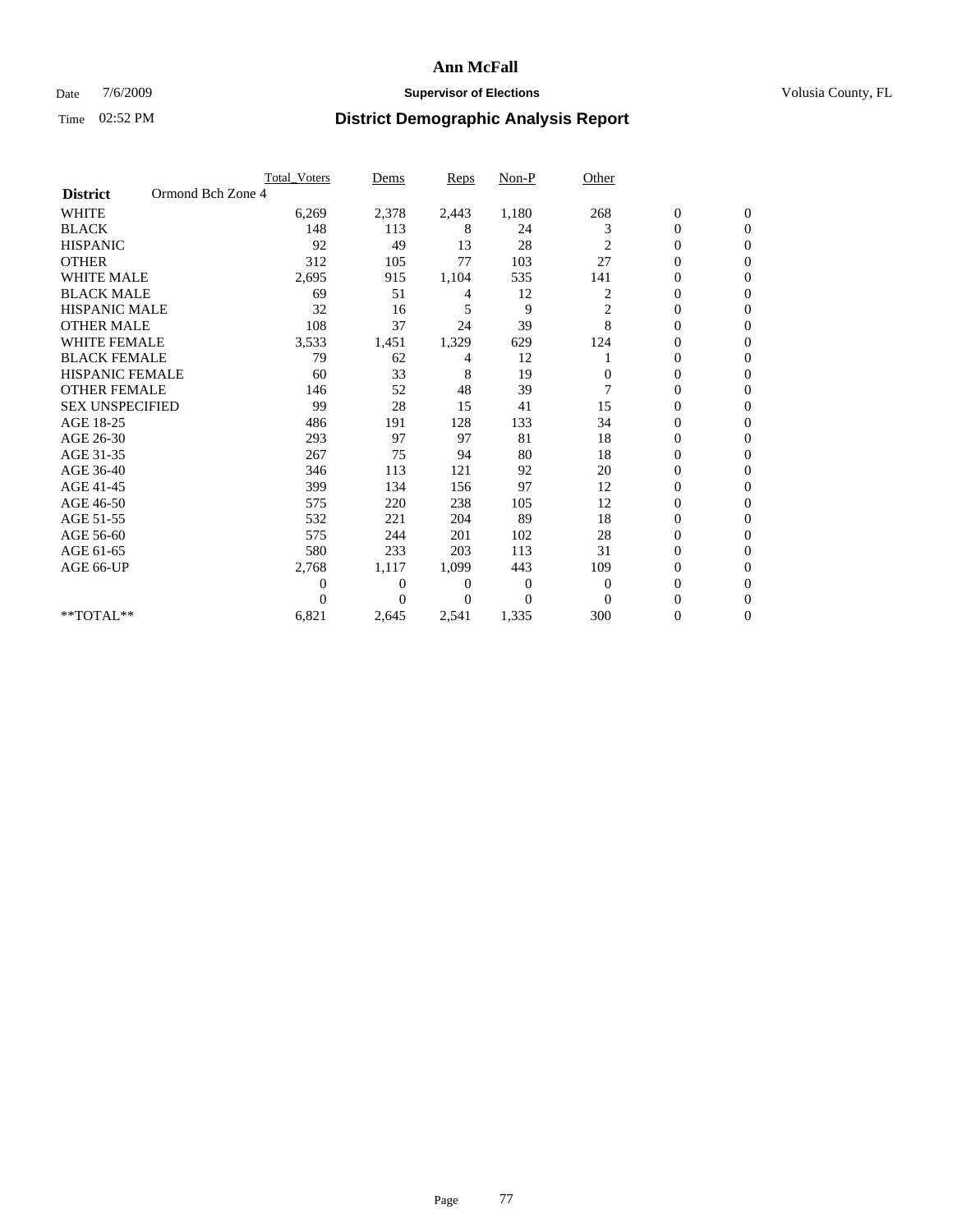### Date 7/6/2009 **Supervisor of Elections Supervisor of Elections** Volusia County, FL

|                        |                        | Total Voters   | Dems           | <b>Reps</b> | $Non-P$        | Other        |                  |                  |  |
|------------------------|------------------------|----------------|----------------|-------------|----------------|--------------|------------------|------------------|--|
| <b>District</b>        | Port Orange District 1 |                |                |             |                |              |                  |                  |  |
| <b>WHITE</b>           |                        | 6,868          | 2,897          | 2,129       | 1,560          | 282          | $\boldsymbol{0}$ | $\boldsymbol{0}$ |  |
| <b>BLACK</b>           |                        | 83             | 67             | 5           | 8              | 3            | $\boldsymbol{0}$ | $\mathbf{0}$     |  |
| <b>HISPANIC</b>        |                        | 134            | 65             | 20          | 46             | 3            | $\overline{0}$   | $\mathbf{0}$     |  |
| <b>OTHER</b>           |                        | 297            | 93             | 63          | 113            | 28           | 0                | $\Omega$         |  |
| <b>WHITE MALE</b>      |                        | 3,068          | 1,163          | 1,034       | 729            | 142          | $\overline{0}$   | $\mathbf{0}$     |  |
| <b>BLACK MALE</b>      |                        | 40             | 29             | 4           | 6              |              | $\overline{0}$   | $\mathbf{0}$     |  |
| <b>HISPANIC MALE</b>   |                        | 50             | 25             | 9           | 14             | 2            | $\overline{0}$   | $\Omega$         |  |
| <b>OTHER MALE</b>      |                        | 88             | 25             | 17          | 42             | 4            | 0                | $\mathbf{0}$     |  |
| <b>WHITE FEMALE</b>    |                        | 3,741          | 1,714          | 1,076       | 817            | 134          | $\overline{0}$   | $\mathbf{0}$     |  |
| <b>BLACK FEMALE</b>    |                        | 43             | 38             |             | $\overline{c}$ | 2            | $\boldsymbol{0}$ | $\Omega$         |  |
| <b>HISPANIC FEMALE</b> |                        | 81             | 40             | 10          | 30             |              | $\overline{0}$   | $\mathbf{0}$     |  |
| <b>OTHER FEMALE</b>    |                        | 115            | 44             | 30          | 33             | 8            | $\overline{0}$   | $\Omega$         |  |
| <b>SEX UNSPECIFIED</b> |                        | 156            | 44             | 36          | 54             | 22           | $\overline{0}$   | $\mathbf{0}$     |  |
| AGE 18-25              |                        | 612            | 246            | 113         | 210            | 43           | $\mathbf{0}$     | $\mathbf{0}$     |  |
| AGE 26-30              |                        | 445            | 160            | 101         | 159            | 25           | $\overline{0}$   | $\mathbf{0}$     |  |
| AGE 31-35              |                        | 383            | 141            | 92          | 128            | 22           | $\boldsymbol{0}$ | $\mathbf{0}$     |  |
| AGE 36-40              |                        | 427            | 153            | 120         | 129            | 25           | $\boldsymbol{0}$ | $\mathbf{0}$     |  |
| AGE 41-45              |                        | 494            | 190            | 135         | 146            | 23           | $\overline{0}$   | $\Omega$         |  |
| AGE 46-50              |                        | 647            | 237            | 212         | 165            | 33           | $\boldsymbol{0}$ | $\Omega$         |  |
| AGE 51-55              |                        | 704            | 293            | 246         | 132            | 33           | $\boldsymbol{0}$ | $\mathbf{0}$     |  |
| AGE 56-60              |                        | 623            | 267            | 201         | 128            | 27           | $\overline{0}$   | $\Omega$         |  |
| AGE 61-65              |                        | 715            | 314            | 227         | 152            | 22           | $\overline{0}$   | $\mathbf{0}$     |  |
| AGE 66-UP              |                        | 2,332          | 1,121          | 770         | 378            | 63           | $\boldsymbol{0}$ | $\mathbf{0}$     |  |
|                        |                        | $\overline{0}$ | $\overline{0}$ | 0           | 0              | $\mathbf{0}$ | $\overline{0}$   | $\mathbf{0}$     |  |
|                        |                        | $\theta$       | $\Omega$       | $\Omega$    | $\Omega$       | $\Omega$     | $\overline{0}$   | $\mathbf{0}$     |  |
| **TOTAL**              |                        | 7,382          | 3,122          | 2,217       | 1,727          | 316          | 0                | $\mathbf{0}$     |  |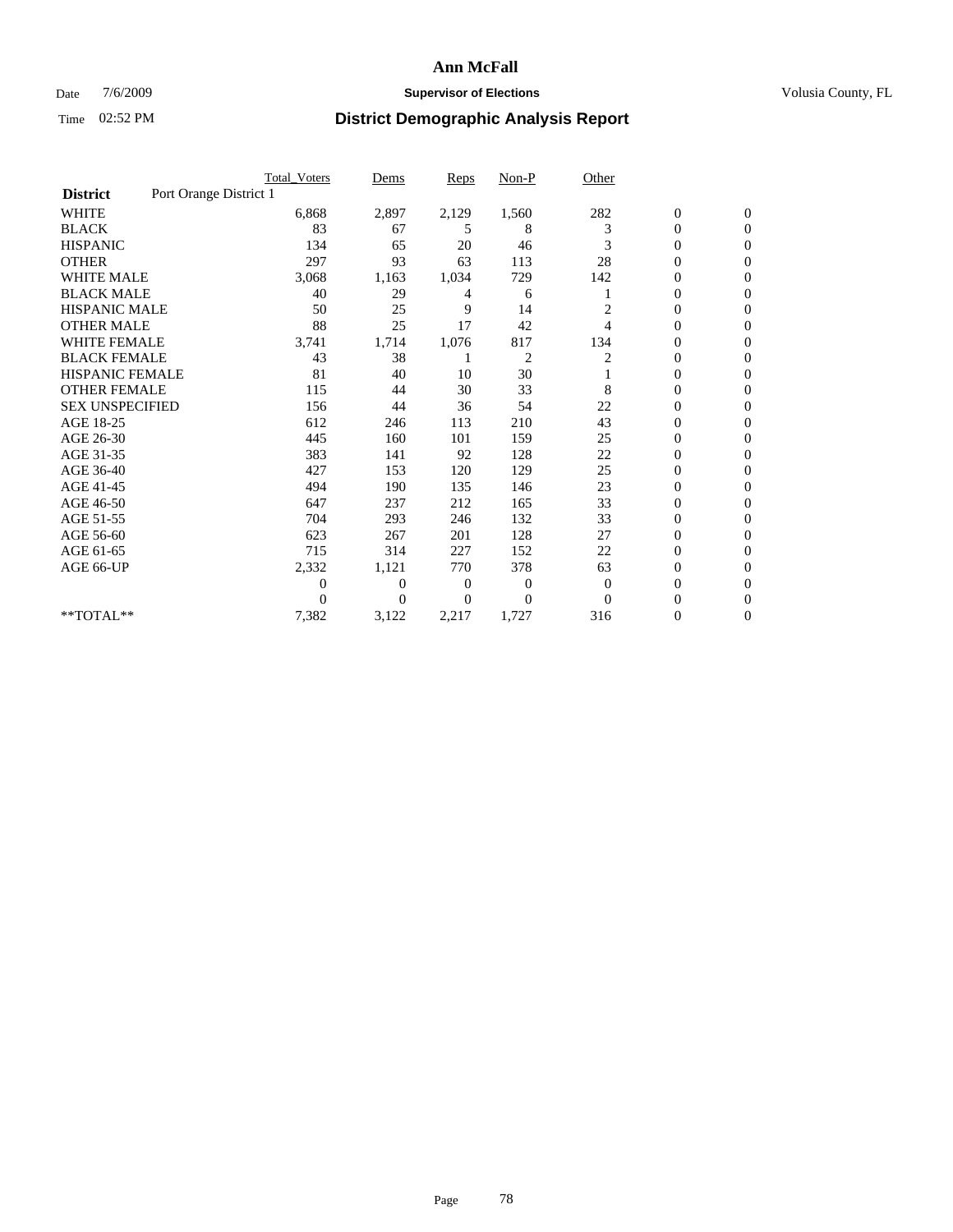### Date  $7/6/2009$  **Supervisor of Elections Supervisor of Elections** Volusia County, FL

|                        |                        | <b>Total Voters</b> | Dems           | <b>Reps</b> | $Non-P$      | Other        |                  |                  |  |
|------------------------|------------------------|---------------------|----------------|-------------|--------------|--------------|------------------|------------------|--|
| <b>District</b>        | Port Orange District 2 |                     |                |             |              |              |                  |                  |  |
| <b>WHITE</b>           |                        | 7,725               | 2,986          | 2,783       | 1,633        | 323          | $\boldsymbol{0}$ | $\boldsymbol{0}$ |  |
| <b>BLACK</b>           |                        | 320                 | 255            | 16          | 43           | 6            | $\boldsymbol{0}$ | $\mathbf{0}$     |  |
| <b>HISPANIC</b>        |                        | 206                 | 92             | 37          | 70           |              | $\overline{0}$   | $\mathbf{0}$     |  |
| <b>OTHER</b>           |                        | 431                 | 153            | 84          | 155          | 39           | $\boldsymbol{0}$ | $\Omega$         |  |
| <b>WHITE MALE</b>      |                        | 3,458               | 1,203          | 1,314       | 777          | 164          | $\overline{0}$   | $\mathbf{0}$     |  |
| <b>BLACK MALE</b>      |                        | 130                 | 98             | 7           | 22           | 3            | $\overline{0}$   | $\mathbf{0}$     |  |
| <b>HISPANIC MALE</b>   |                        | 89                  | 34             | 19          | 34           | 2            | 0                | $\mathbf{0}$     |  |
| <b>OTHER MALE</b>      |                        | 155                 | 55             | 33          | 59           | 8            | 0                | $\mathbf{0}$     |  |
| <b>WHITE FEMALE</b>    |                        | 4,208               | 1,762          | 1,445       | 849          | 152          | $\overline{0}$   | $\mathbf{0}$     |  |
| <b>BLACK FEMALE</b>    |                        | 189                 | 156            | 9           | 21           | 3            | $\boldsymbol{0}$ | $\mathbf{0}$     |  |
| <b>HISPANIC FEMALE</b> |                        | 115                 | 58             | 18          | 35           | 4            | 0                | $\mathbf{0}$     |  |
| <b>OTHER FEMALE</b>    |                        | 171                 | 75             | 30          | 60           | 6            | $\overline{0}$   | $\Omega$         |  |
| <b>SEX UNSPECIFIED</b> |                        | 167                 | 45             | 45          | 44           | 33           | $\overline{0}$   | $\mathbf{0}$     |  |
| AGE 18-25              |                        | 960                 | 368            | 262         | 268          | 62           | $\mathbf{0}$     | $\mathbf{0}$     |  |
| AGE 26-30              |                        | 683                 | 241            | 192         | 225          | 25           | $\overline{0}$   | $\mathbf{0}$     |  |
| AGE 31-35              |                        | 541                 | 205            | 156         | 158          | 22           | $\boldsymbol{0}$ | $\mathbf{0}$     |  |
| AGE 36-40              |                        | 553                 | 205            | 195         | 128          | 25           | 0                | $\mathbf{0}$     |  |
| AGE 41-45              |                        | 625                 | 219            | 230         | 151          | 25           | $\overline{0}$   | $\mathbf{0}$     |  |
| AGE 46-50              |                        | 751                 | 287            | 256         | 177          | 31           | $\boldsymbol{0}$ | $\mathbf{0}$     |  |
| AGE 51-55              |                        | 710                 | 266            | 279         | 134          | 31           | $\boldsymbol{0}$ | $\mathbf{0}$     |  |
| AGE 56-60              |                        | 789                 | 323            | 270         | 171          | 25           | $\overline{0}$   | $\Omega$         |  |
| AGE 61-65              |                        | 760                 | 316            | 260         | 148          | 36           | $\overline{0}$   | $\mathbf{0}$     |  |
| AGE 66-UP              |                        | 2,310               | 1,056          | 820         | 341          | 93           | $\boldsymbol{0}$ | $\mathbf{0}$     |  |
|                        |                        | $\overline{0}$      | $\overline{0}$ | 0           | $\mathbf{0}$ | $\mathbf{0}$ | $\overline{0}$   | $\mathbf{0}$     |  |
|                        |                        | $\theta$            | $\theta$       | $\Omega$    | $\Omega$     | $\Omega$     | $\overline{0}$   | $\mathbf{0}$     |  |
| **TOTAL**              |                        | 8,682               | 3,486          | 2,920       | 1,901        | 375          | 0                | $\mathbf{0}$     |  |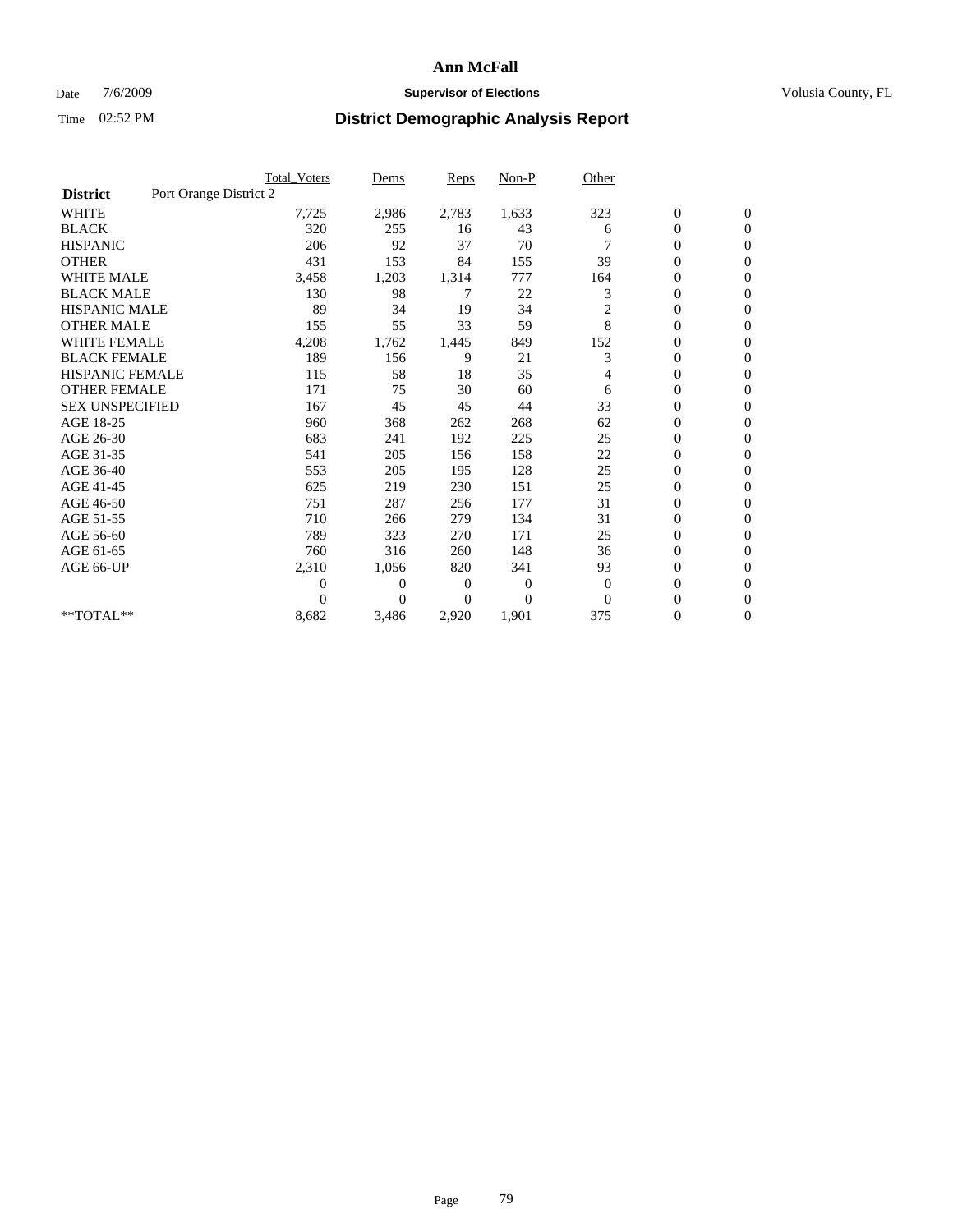### Date 7/6/2009 **Supervisor of Elections Supervisor of Elections** Volusia County, FL

|                        | Total Voters           | Dems           | <b>Reps</b>    | $Non-P$      | Other        |                  |                  |  |
|------------------------|------------------------|----------------|----------------|--------------|--------------|------------------|------------------|--|
| <b>District</b>        | Port Orange Distrcit 3 |                |                |              |              |                  |                  |  |
| <b>WHITE</b>           | 10,202                 | 3,514          | 4,028          | 2,258        | 402          | $\boldsymbol{0}$ | $\boldsymbol{0}$ |  |
| <b>BLACK</b>           | 254                    | 216            | 9              | 24           | 5            | $\boldsymbol{0}$ | $\mathbf{0}$     |  |
| <b>HISPANIC</b>        | 243                    | 96             | 45             | 90           | 12           | $\overline{0}$   | $\mathbf{0}$     |  |
| <b>OTHER</b>           | 544                    | 167            | 136            | 181          | 60           | $\overline{0}$   | $\mathbf{0}$     |  |
| <b>WHITE MALE</b>      | 4,640                  | 1,395          | 1,924          | 1,109        | 212          | $\boldsymbol{0}$ | $\mathbf{0}$     |  |
| <b>BLACK MALE</b>      | 122                    | 102            | 6              | 12           | 2            | $\overline{0}$   | $\mathbf{0}$     |  |
| <b>HISPANIC MALE</b>   | 107                    | 47             | 18             | 38           | 4            | 0                | $\Omega$         |  |
| <b>OTHER MALE</b>      | 176                    | 53             | 49             | 66           | 8            | $\overline{0}$   | $\mathbf{0}$     |  |
| <b>WHITE FEMALE</b>    | 5,490                  | 2,101          | 2,080          | 1,126        | 183          | $\boldsymbol{0}$ | $\mathbf{0}$     |  |
| <b>BLACK FEMALE</b>    | 131                    | 113            | 3              | 12           | 3            | $\overline{0}$   | $\mathbf{0}$     |  |
| <b>HISPANIC FEMALE</b> | 135                    | 49             | 26             | 52           | 8            | $\boldsymbol{0}$ | $\mathbf{0}$     |  |
| <b>OTHER FEMALE</b>    | 224                    | 82             | 55             | 68           | 19           | $\mathbf{0}$     | $\mathbf{0}$     |  |
| <b>SEX UNSPECIFIED</b> | 218                    | 51             | 57             | 70           | 40           | $\boldsymbol{0}$ | $\Omega$         |  |
| AGE 18-25              | 1,111                  | 378            | 310            | 345          | 78           | $\overline{0}$   | $\mathbf{0}$     |  |
| AGE 26-30              | 749                    | 248            | 226            | 235          | 40           | $\overline{0}$   | $\Omega$         |  |
| AGE 31-35              | 641                    | 205            | 219            | 193          | 24           | $\boldsymbol{0}$ | $\mathbf{0}$     |  |
| AGE 36-40              | 727                    | 242            | 254            | 201          | 30           | $\boldsymbol{0}$ | $\mathbf{0}$     |  |
| AGE 41-45              | 789                    | 245            | 315            | 201          | 28           | $\boldsymbol{0}$ | $\mathbf{0}$     |  |
| AGE 46-50              | 893                    | 292            | 382            | 190          | 29           | $\boldsymbol{0}$ | $\Omega$         |  |
| AGE 51-55              | 978                    | 370            | 376            | 200          | 32           | $\overline{0}$   | $\mathbf{0}$     |  |
| AGE 56-60              | 904                    | 363            | 315            | 197          | 29           | $\overline{0}$   | $\mathbf{0}$     |  |
| AGE 61-65              | 944                    | 357            | 350            | 187          | 50           | $\overline{0}$   | $\Omega$         |  |
| AGE 66-UP              | 3,507                  | 1,293          | 1,471          | 604          | 139          | $\overline{0}$   | $\mathbf{0}$     |  |
|                        | $\overline{0}$         | $\overline{0}$ | 0              | $\mathbf{0}$ | $\mathbf{0}$ | $\mathbf{0}$     | $\mathbf{0}$     |  |
|                        | 0                      | $\overline{0}$ | $\overline{0}$ | $\Omega$     | $\mathbf{0}$ | 0                | $\mathbf{0}$     |  |
| **TOTAL**              | 11,243                 | 3,993          | 4,218          | 2,553        | 479          | 0                | $\boldsymbol{0}$ |  |